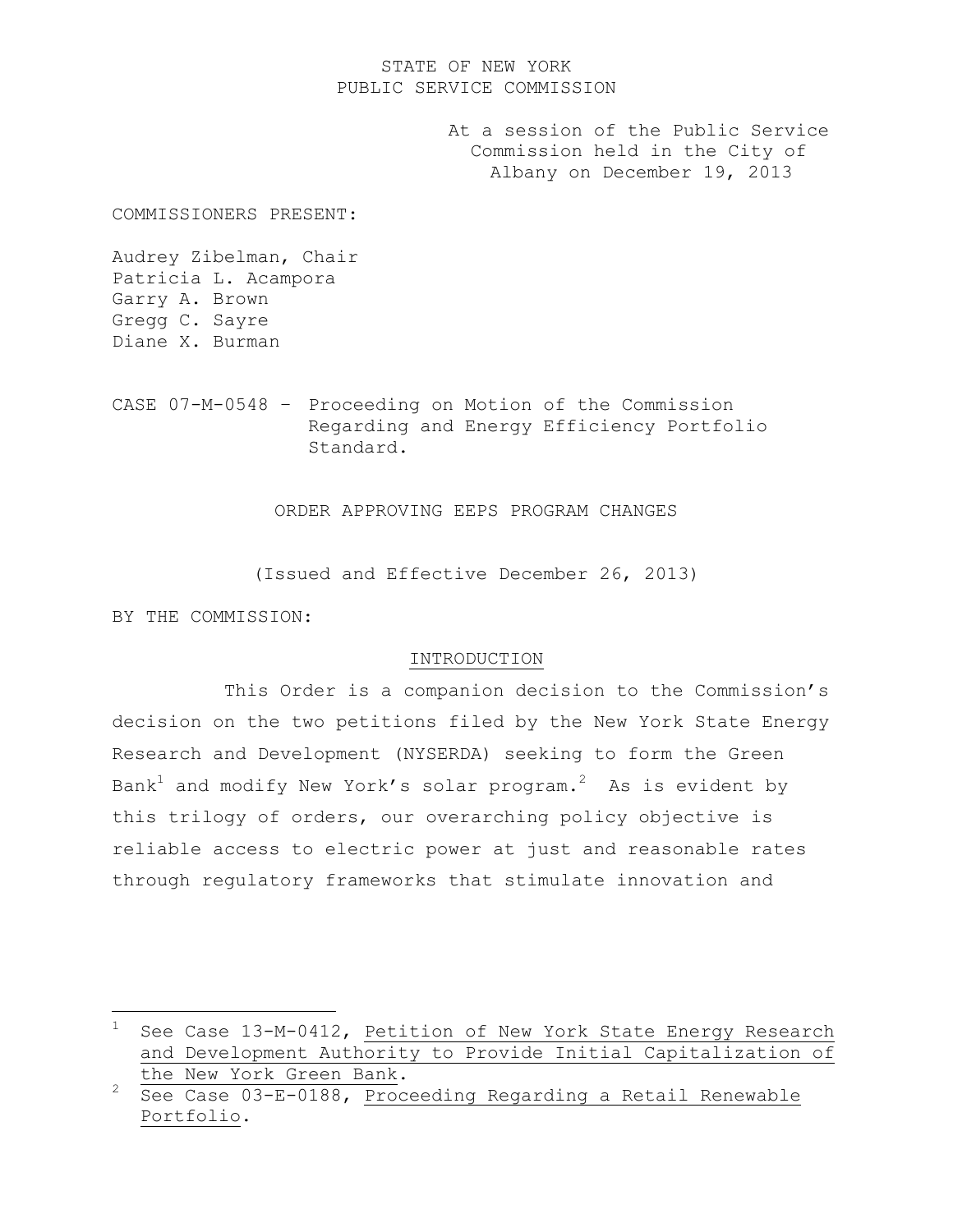economic investment in an environmentally sound manner. $^3$  When the Commission began the System Benefit Charge (SBC) almost 15 years ago, it recognized that along with research and development and support for low-income customers, energy efficiency and environmental protections are important elements of a comprehensive energy policy. In the time since the SBC was commenced, the retail and wholesale markets have aged and evolved and so too has the Commission"s understanding of the legal, policy and political barriers that are preventing energy efficiency and clean energy resources from achieving their full potential.

The Commission and other policy makers $4$  can no longer afford to think of energy efficiency and distributed clean energy resources as peripheral elements of the electric system that require continuous government support. Rather, the time has come to manage the capabilities of these customer based technologies as a core source of value to electric customers. In addition, full integration of load management capabilities into energy supply and grid management decisions will improve system wide reliability, efficiency, and resiliency at just and reasonable rates for New Yorkers. The Commission is obligated to ensure that the clean energy programs, the roles and responsibilities of the regulated utilities and the retail markets are aligned to achieve robust market driven investment that supports the deployment and use of economic energy efficiency and clean technologies as critical components of New York's 21<sup>st</sup> Century power system design and operation.

L,

<sup>3</sup> See The New York State Public Service Commission – Mission Statement, available at http://www3.dps.ny.gov/W/PSCWeb.nsf/ArticlesByTitle/39108B0E4B EBAB3785257687006F3A6F?OpenDocument.

See New York State Energy Law Article 6.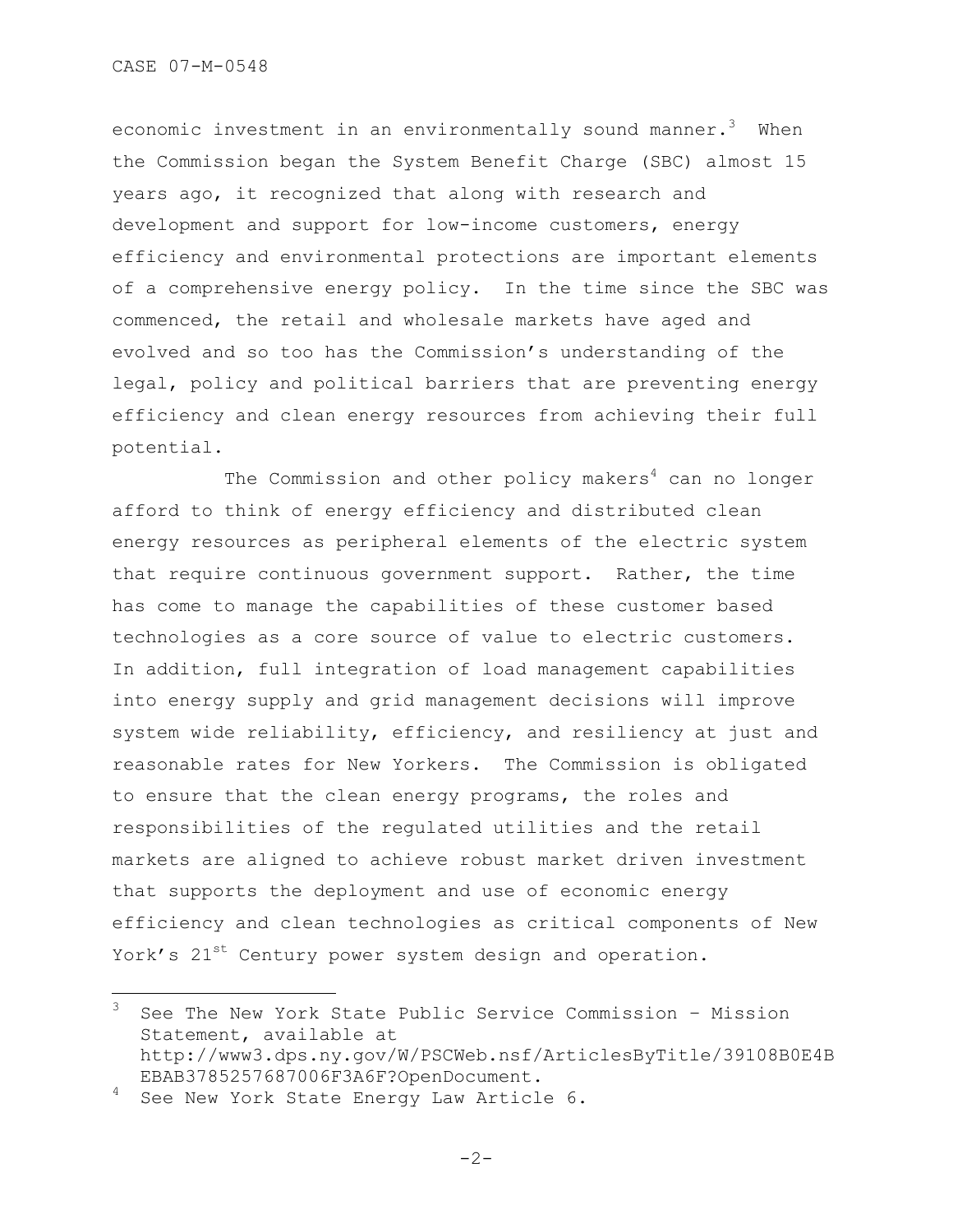÷.

In this Order, the Commission adopts for immediate implementation several improvements in the administration of EEPS programs for 2014-2015 that Staff identified to better achieve our goals in the current programs.<sup>5</sup> The Commission also identifies a number of more complex technical or programmatic aspects of energy efficiency regulation and funding that require further examination and should be addressed as soon as practicable.

Further, the Commission finds that in order to ensure that energy efficiency as well as the initial capitalization of Governor Cuomo"s Green Bank initiative and the modifications to the Commission"s solar program are successful in achieving their full potential, it is necessary that the Commission expand its consideration beyond the policy of EEPS and the relative roles of program administrators to achieve these policies. To that end, in this Order the Commission begins the process of articulating the broad policy based outcomes intended for the clean energy programs and the Commission directs Staff to recommend, in first quarter of 2014, a process that will result in timely decisions regarding changes to our regulatory model, including performance and outcome based incentives, that will be required to achieve our broad policy objectives.

#### BACKGROUND

By order issued June 23, 2008, the Commission created an Energy Efficiency Portfolio Standard (EEPS) for New York State to develop and encourage cost-effective energy efficiency programs.<sup>6</sup> The Commission directed NYSERDA and the six large investor-owned electric utilities to submit electric energy

The current EEPS programs are currently approved through 2015.  $6$  Case 07-M-0548, Energy Efficiency Portfolio Standard (EEPS), Order Establishing Energy efficiency Portfolio Standard and Approving Programs (issued June 23, 2008).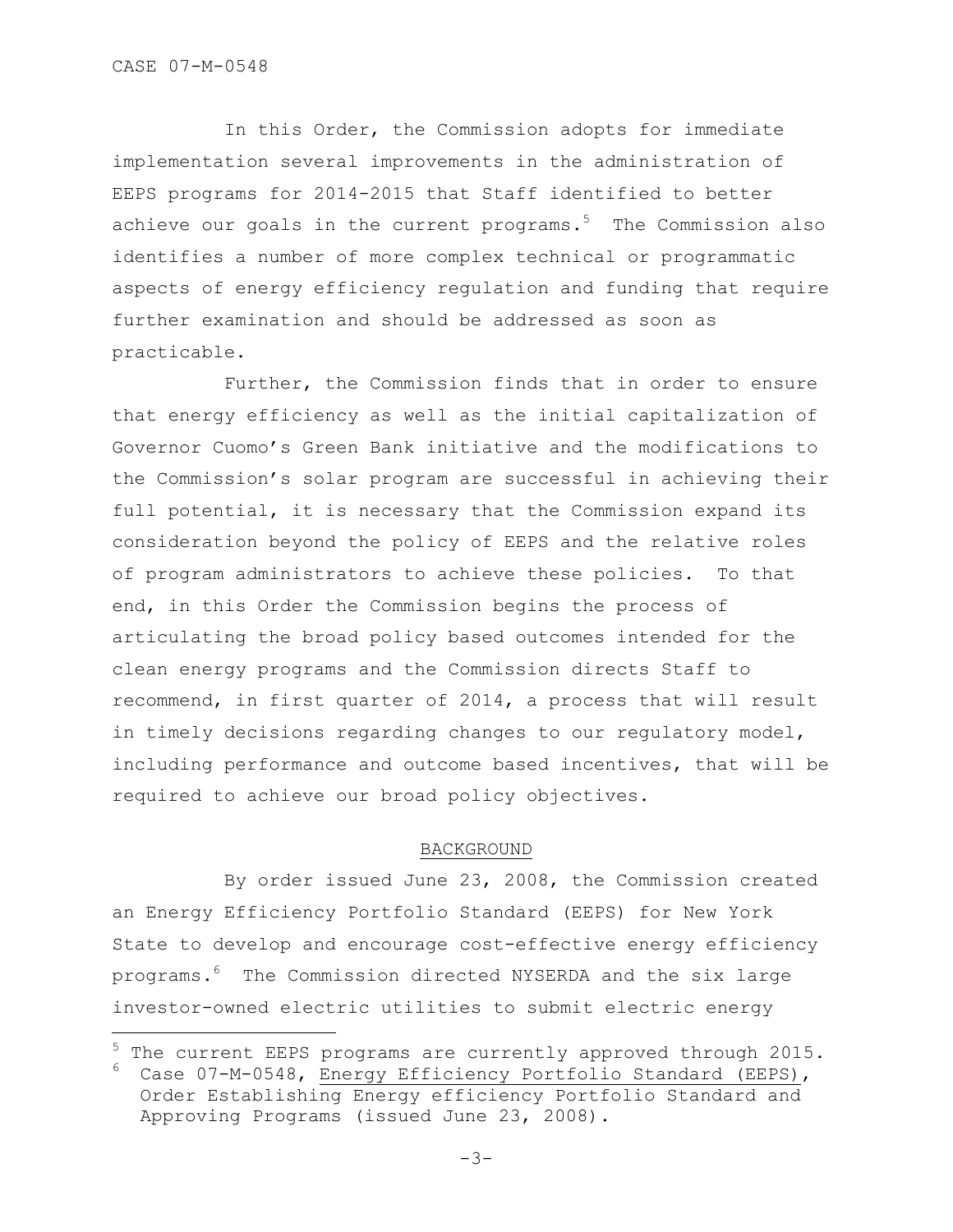÷.

efficiency program proposals. Gas utilities serving more than 14,000 customers were also directed to submit proposals for residential heating, ventilation and air conditioning efficiency programs. The Commission has authorized the collection from ratepayers of approximately \$2.6 billion through 2015 to fund the EEPS program.<sup>7</sup>

In July 2011, Staff issued a white paper<sup>8</sup> presenting numerous issues related to the EEPS program. On October 25, 2011, among other actions, the Commission reauthorized most of the previously approved EEPS programs through  $2015.^9$  In 2013, Governor Cuomo"s Moreland Commission on Utility Storm Preparation and Response issued an interim and a final report,  $10$ which included a critique of the EEPS program and a number of general recommendations. The Moreland Commission report reflected many of the issues identified by Staff"s whitepaper.

On September 13, 2013, Staff issued an EEPS Restructuring Proposal. The proposal "is intended to initiate a dialogue regarding near-term and long-term changes to New York"s energy efficiency program that would best serve to achieve a robust clean energy market in New York. $''^{11}$ 

Authorized collections through July 2013 are \$1.4 billion.

<sup>8</sup> Case 07-M-0548, supra, Department of Public Service Staff -Energy Efficiency Portfolio Standard Program White Paper (July 6, 2011).

<sup>9</sup> Case 07-M-0548, supra, Order Authorizing Efficiency Programs, Revising Incentive Mechanism, and Establishing a Surcharge Schedule (issued October 25, 2011).

 $^{10}$  See Moreland Commission on Utility Storm Preparation and Response Interim Report, January 7, 2013 and Moreland Commission on Utility Storm Preparation and Response Final Report, June 22, 2013.

<sup>11</sup> Case 07-M-0548, supra, Staff of the Department of Public Service - Energy Efficiency Portfolio Standard (EEPS) Restructuring Proposal (September 13, 2013).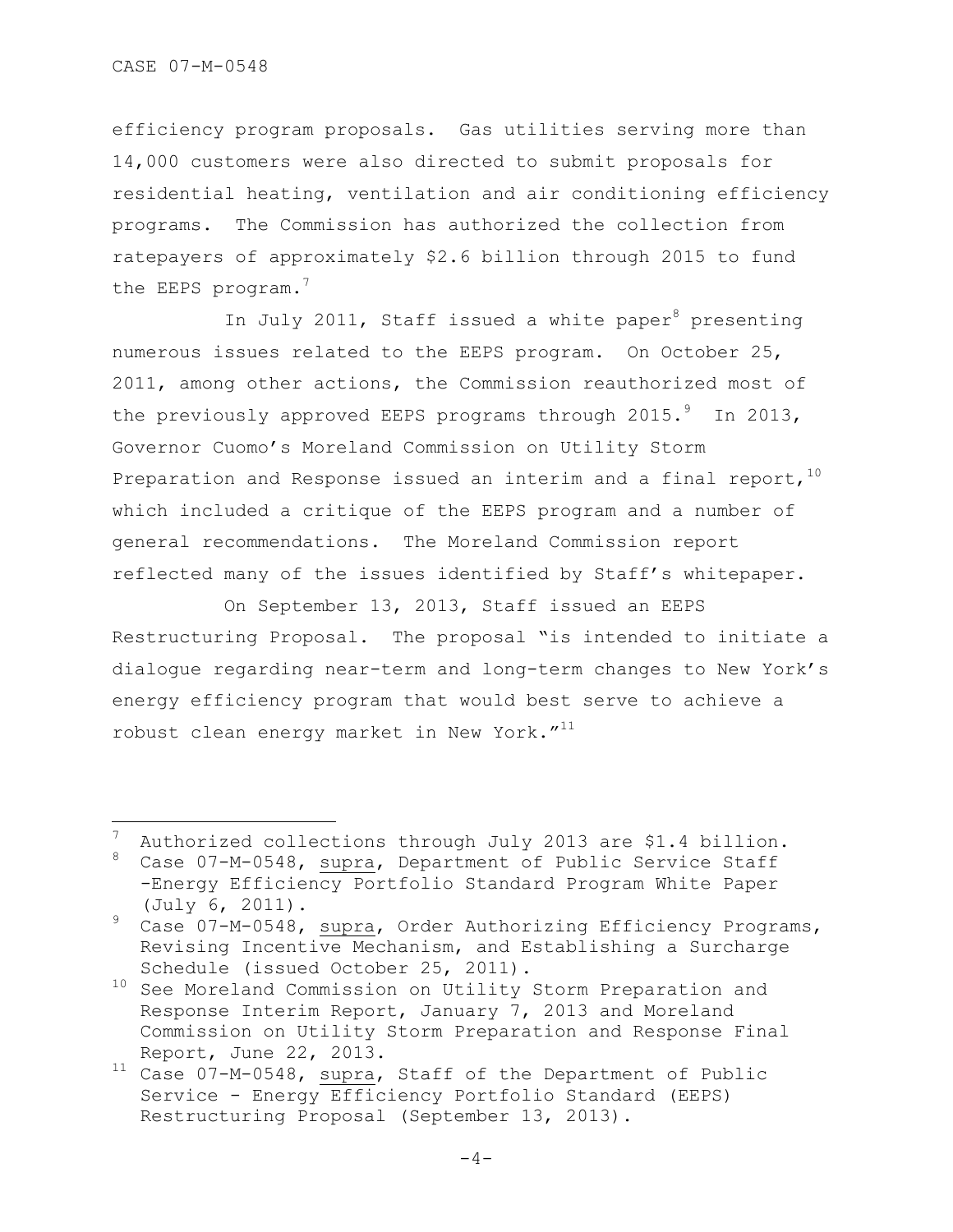## SUMMARY OF STAFF"S PROPOSAL

Staff proposes that two principal areas of EEPS require adjustment - i) role and role-related issues and ii) core technical and system infrastructure issues. The proposal states that accomplishing a constructive resolution regarding the roles and responsibilities of the stakeholders is fundamental to developing a strategic approach to energy efficiency measures and mechanisms.

#### Role and Role Related Issues

Staff proposes a process for approving a multi-year Statewide Program Plan providing for sector level budgets and metrics for each utility service territory, on five year planning cycles. The Commission would thereby maintain its oversight of the most significant policy issues, including scale and focus of efficiency programs, as well as regional and sector equity issues. In response to the broad parameters established in the statewide plan, the utilities and NYSERDA, working cooperatively, would develop and submit an Implementation Plan detailing specific programs to be administered by the applicable utility, NYSERDA or both as appropriate. The Implementation Plan would be a public document subject to routine updating as appropriate.

Staff further proposes to work with NYSERDA and the utilities to develop a multi-year Technical Resource and Evaluation Plan (TREP) for Commission approval. The proposed TREP would identify the resources, financial and otherwise, necessary to support the development and cyclical revision of key centralized technical resources including i) a statewide  $E^2$ project database, ii) standardized statewide application processes, and iii) various technical guidance documents and tools necessary for estimating and verifying program

 $-5-$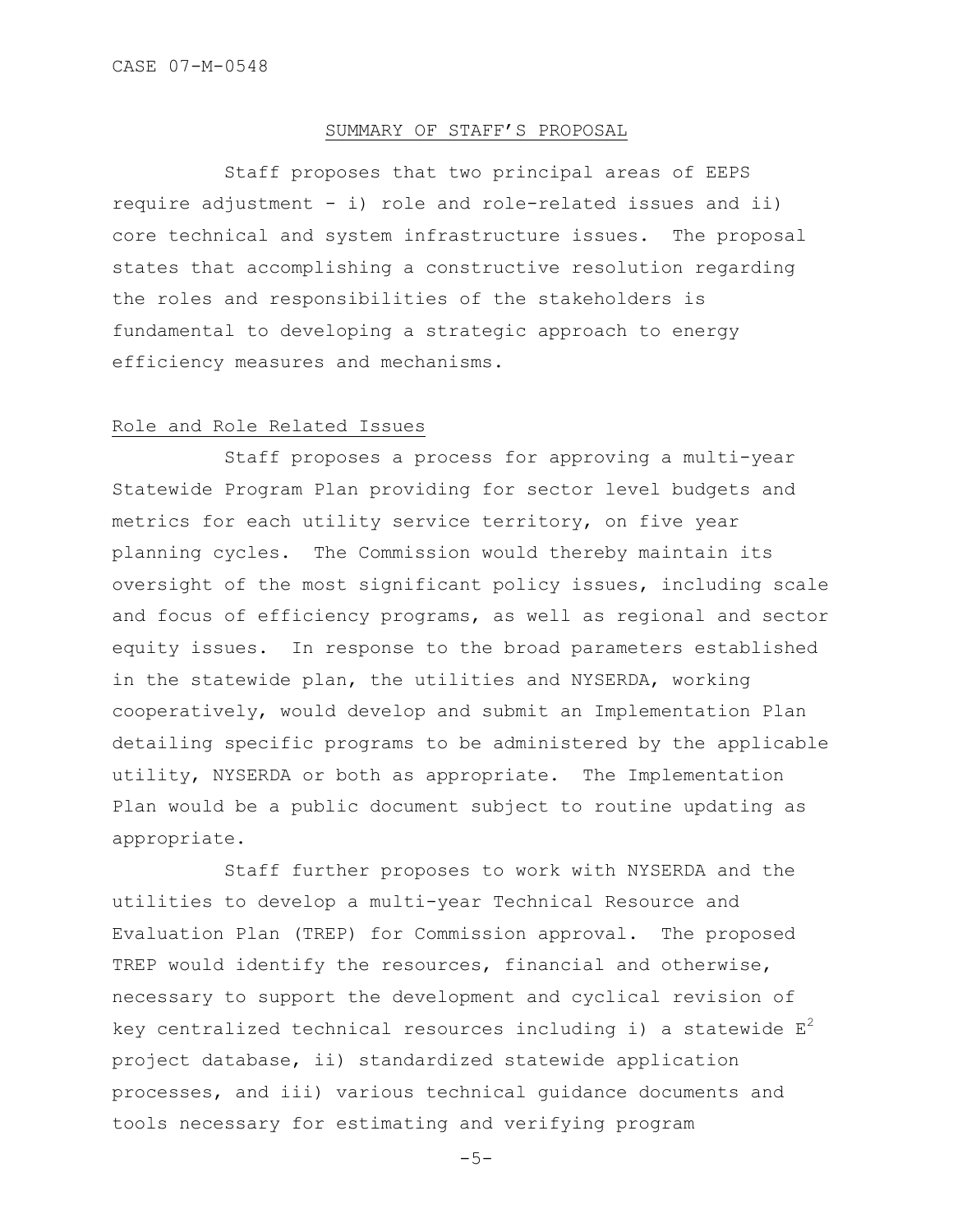performance. The TREP would also identify the resources needed to evaluate the  $E^2$  statewide program and conduct statewide potential studies such that information is available to support the development of the subsequent  $E^2$  Statewide Program planning cycle and revision of the key technical resource documents. The TREP would be supplemented by a more specific Implementation Plan developed jointly by program administrators and submitted to Staff and made available to the public. Updating and Commission approval of the broader TREP would occur on a cyclical basis.

For itself, Staff proposes a collaborative role including working with NYSERDA and in consultation with the utilities to oversee and facilitate the development of the statewide Program Plan and the TREP. To address resource constraints, NYSERDA would solicit and assist with management of appropriate contracted resources to support these efforts. Within cyclical planning periods, Staff would review updates and changes to the detailed implementation plans; work with NYSERDA, consultants, and a newly formed  $E^2$  Advisory Council in the maintenance and revision of various technical guidance documents, potential studies and evaluation studies; review routine progress reports and submitted studies; prepare progress reports for the Commission; facilitate  $E^2$  Advisory Council meetings; monitor program performance; address issues arising from evaluation studies, review annual retrospective analysis of program cost effectiveness, customer complaints or suggestions and otherwise work with NYSERDA and the utilities to identify new opportunities to continually advance and improve the  $E^2$ Program. In addition, Staff would also help identify new programs or technologies by reviewing best practices from other states or countries to ensure continuous program advancement and improvement.

 $-6-$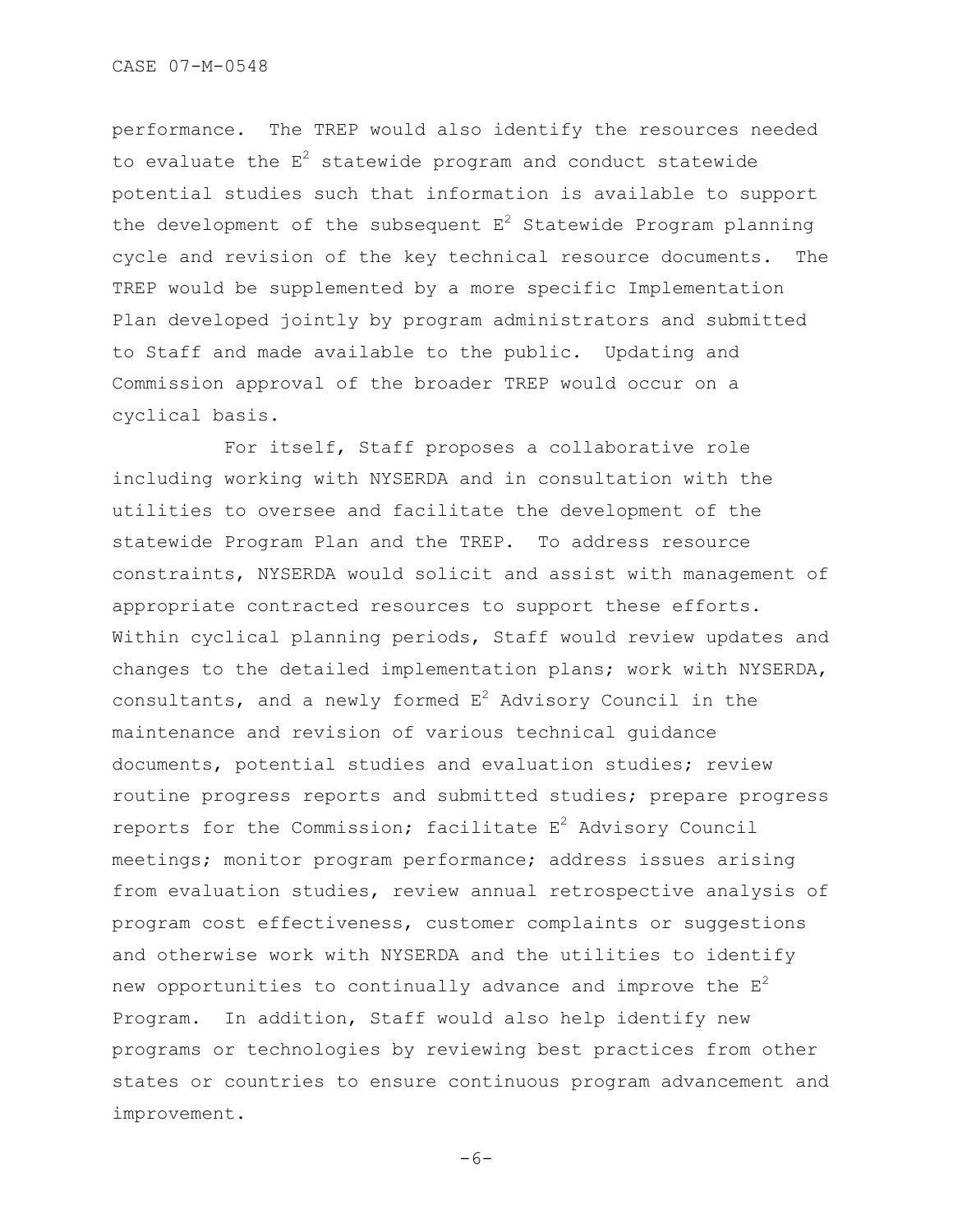÷.

Staff proposes that NYSERDA serve as the coordinator of a statewide approach to program evaluation as well as provide assistance to DPS Staff in the facilitation of the  $E^2$  Advisory Council, the development of the statewide Program Plan and the TREP and Implementation Plan, the development and maintenance of various technical guidance documents, as well as a statewide database. Staff also proposes that NYSERDA continue in its role as a direct program administrator but in a manner that reflects a more cooperative than competitive relationship with the utility program administrators. NYSERDA"s statewide role would include the oversight and coordination of a customer-centric model for program delivery. A key component of the model would include common statewide application forms and a fulfillment portal.<sup>12</sup> Marketing messages would also be controlled through a coordinated outreach strategy. NYSERDA would continue to deliver programs and NYSERDA"s efforts in each utility service territory would contribute to the utility service territory"s energy efficiency achievements.

Staff would have the investor owned utilities continue their role in designing and delivering programs. However, the utilities would collaborate with NYSERDA in an effort to exploit the strengths of the different organizations, rather than highlighting each others" weaknesses in the competition for energy savings. Ideally, the cooperative effort would result in the best service, experience, and quality to their customers.  $E^2$ program budgets and metrics would be set on utility service territory basis and all achievements would be attributed to the service territory metrics. Staff proposes that the utilities play a key role in marketing and outreach and develop leads for

<sup>12</sup> Similar to the Governor Cuomo's successful centralized portal for New York State student interns, "New New York Leaders," available at http://nysinternships.com/nnyl/.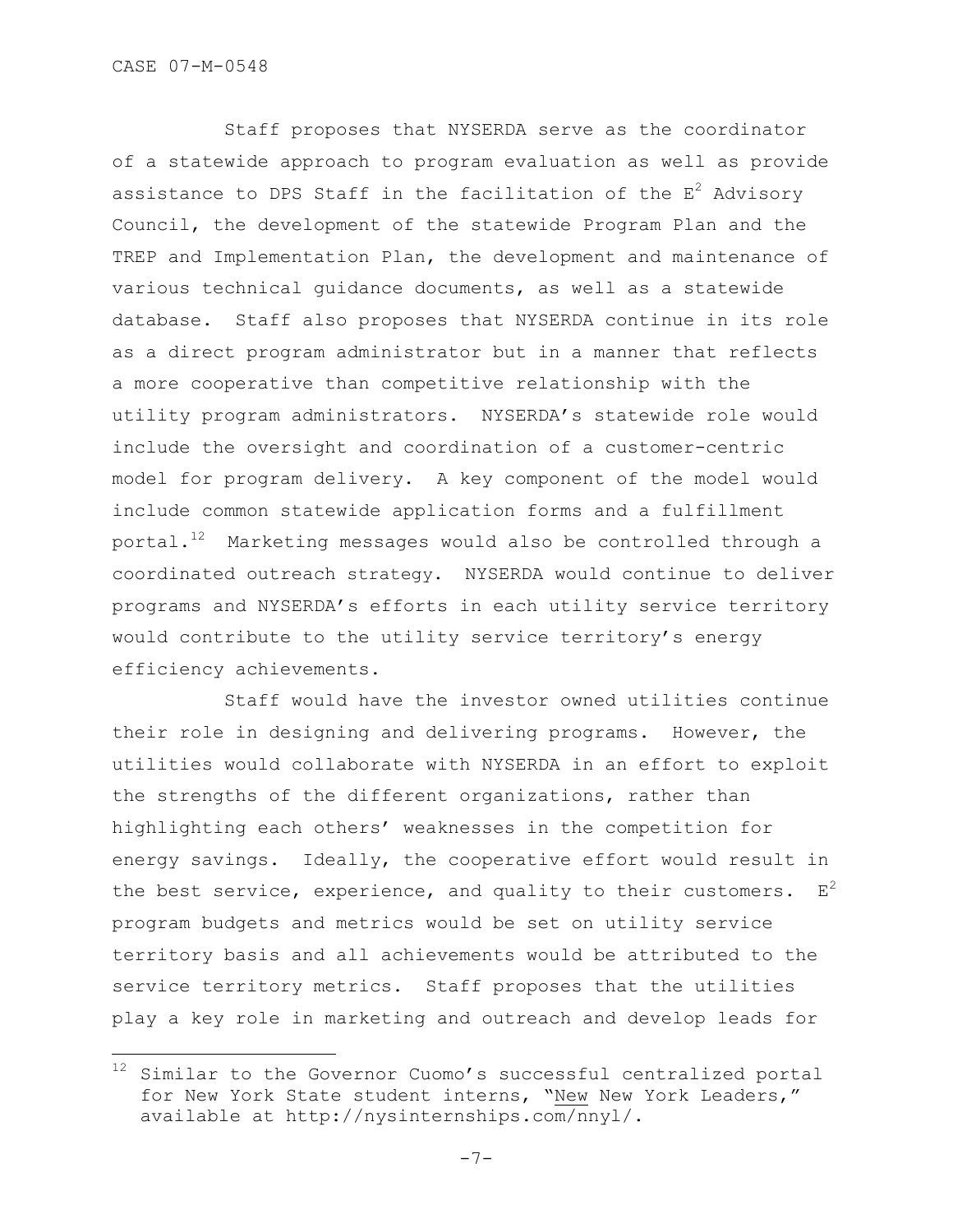all of the programs available to customers in their service territory, whether the particular program is delivered through the utility, NYSERDA or jointly.

To facilitate collaboration, Staff proposes that the existing Evaluation Advisory Group (EAG) and Implementation Advisory Group (IAG) be merged into a more efficient structure which it terms the  $E^2$  Advisory Council including Staff, NYSERDA and the utility program administrators. As appropriate, the advisory group would convene subcommittees that may include other stakeholders in order to address discrete issues and projects. Staff states that a more integrated advisory group is necessary to support the development and implementation of an integrated  $E^2$  program planning cycle and prioritization of technical and infrastructure needs in support of this cycle. Staff proposes to continue to chair the meetings, but suggests that NYSERDA and contracted resources would provide supportive expertise and other resources. The  $E^2$  Advisory Council would also be tasked with providing recommendations and progress reports to the Commission.

Staff"s proposal encourages the Commission to direct the utilities and NYSERDA to develop and submit an organizational proposal, within a set time period, for a coordinated statewide  $E^2$  program, clearly delineating NYSERDA and utility roles. Staff offers optional directional concepts including: the development of a coordinated marketing and statewide  $E^2$  message; the development of joint utility service territory metrics; coordinated potential and evaluation studies; centralized customer application platforms; introductory and comprehensive  $E^2$  programs; fuel neutral/customer centric programs; and centralized information and technology platforms that improve the standardization and sharing of information and support the targeting, delivery, tracking and evaluation of  $E^2$ 

 $-8-$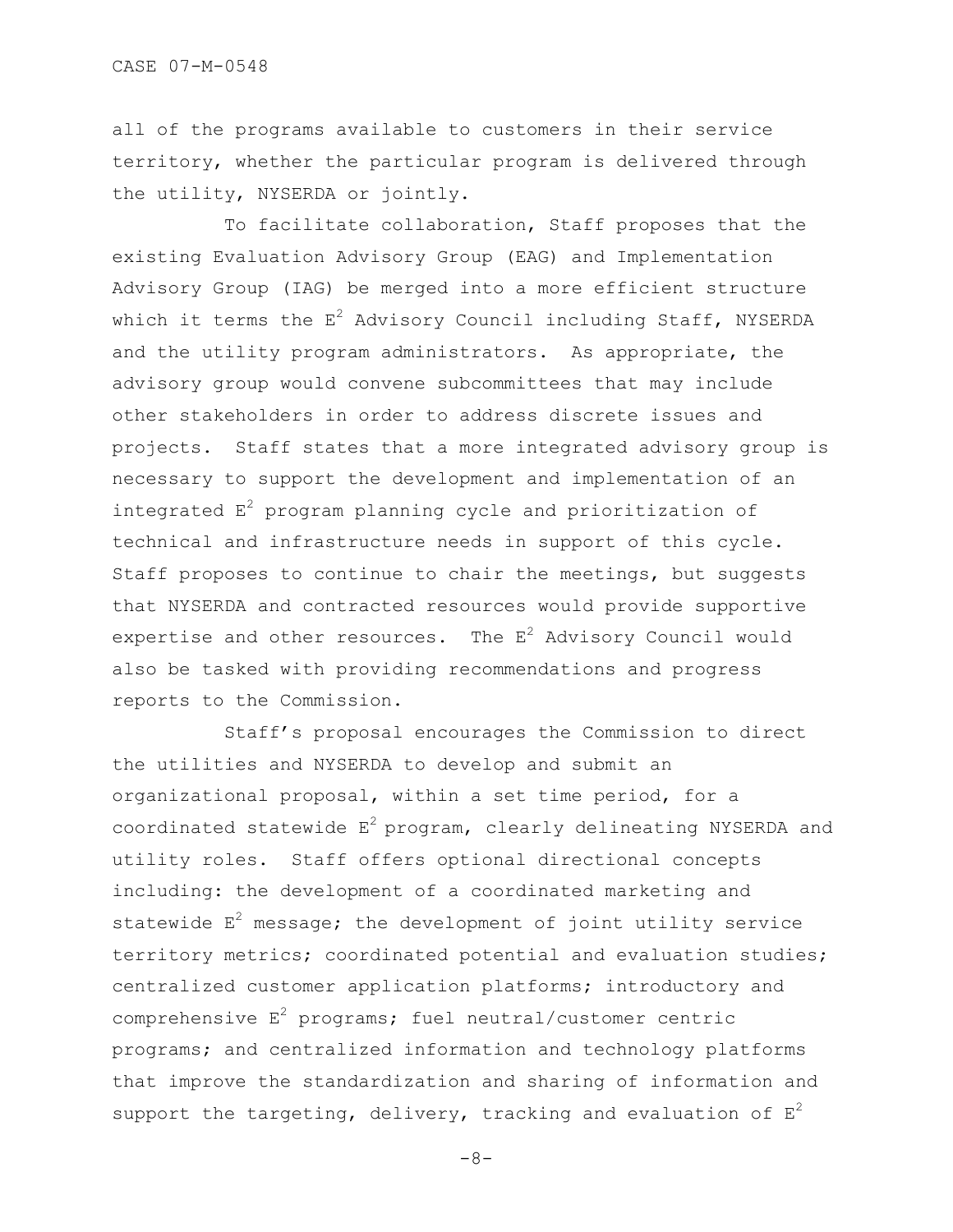programs and projects, while also providing necessary customer privacy controls and protections. Staff suggests that the Commission would need to approve the utility/NYSERDA organizational proposal as soon as possible in 2014 in order to move the programs toward a 2016 transformation schedule.

Staff proposes that the Commission also revamp the incentive structure so that the incentives reflect metrics that more accurately recognize the breadth of objectives critical to overall success of the  $E^2$  programs. Staff also suggests that utility incentives be appropriately integrated into core utility objectives and responsibilities.

# Technical and System Infrastructure

Staff states that efforts to develop certain technical and system infrastructure improvements should begin in the very near term to inform the next cycle, regardless of the final organizational structure the Commission approves. Staff suggests that to-date, the overall program cycle or scheduling of the cycle has not been optimally managed and that there is a need to re-examine and reconnect the components of program cycles to the overall program objectives.

In order to address program cycle planning and evaluation, Staff proposes that the Commission immediately task it and NYSERDA, with contractor assistance and in consultation with the utilities, with the completion of a number of preliminary steps including i) identifying a suite of directional goals for the  $E^2$  program that aligns with the energy vision for New York; ii) review and assess the current cycle of evaluation and technical products and activities and compile an integrated schedule for the completion of planned Cycle 2 activities; iii) analyze Cycle 1 and Cycle 2 (EEPS1 and EEPS2) program performance and design, to identify positive and

 $-9-$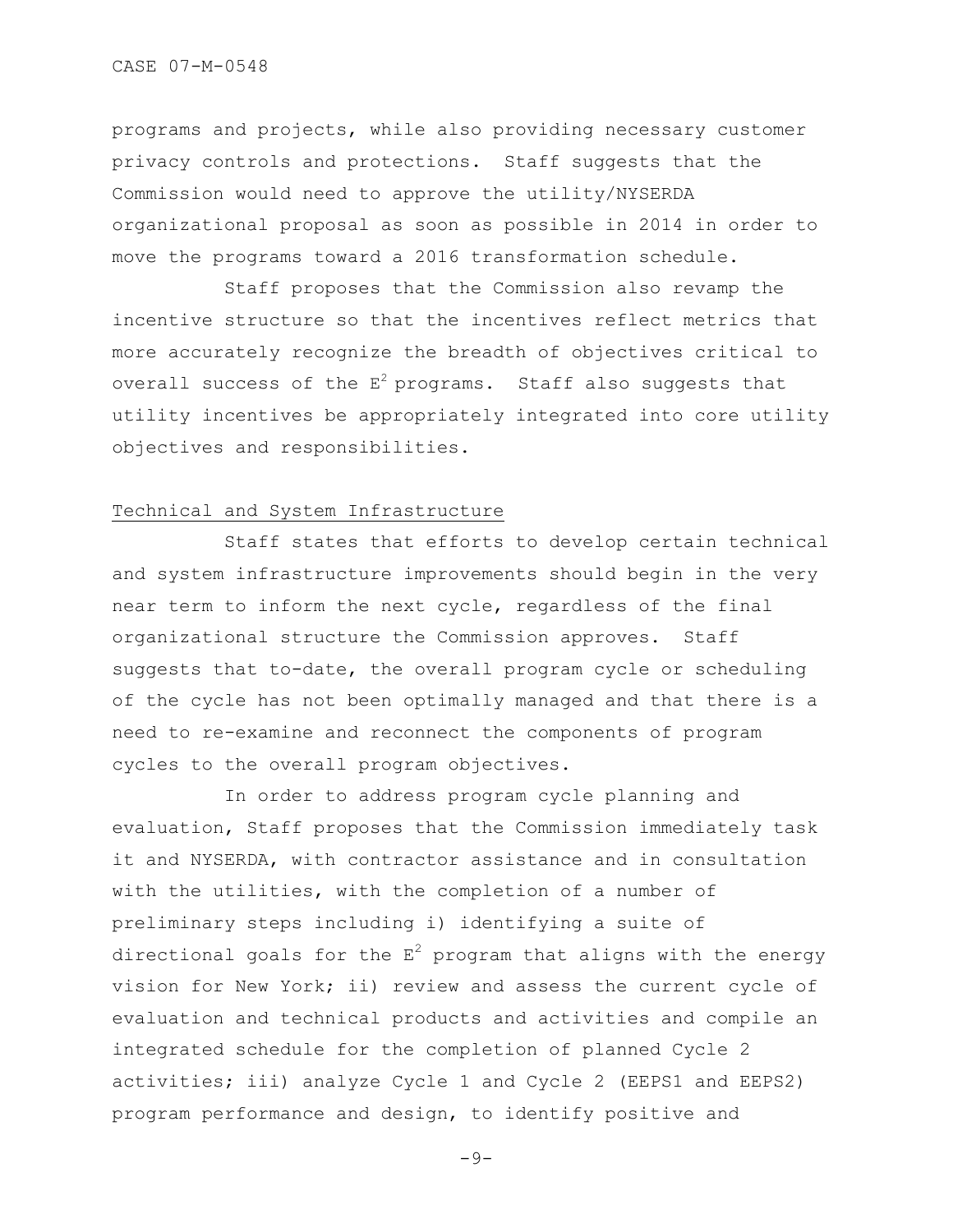negative outliers and inform program design for Cycle 3  $(E^2)$ ; iv) prepare a Cycle 3 action plan by March of 2015 that works within the bounds of currently authorized evaluation and technical support budgets to provide the most relevant information to support NYSERDA and utility submittal of the  $E^2$ Program Plan and TREP no later than August of 2015; v) develop a conceptual program planning cycle schedule for the  $E^2$  program years 2016-2020 that shows the completion of EEPS 2 activities and their usefulness and applicability to the  $E^2$  program. Staff further suggests that NYSERDA be tasked with identifying a way of more fully evaluating and capturing the savings associated with the market transformational effects of the State's energy programs.

In addition to the broader program cycle planning and evaluation concepts, Staff"s proposal addressed more specific technical areas including data collection and reporting, costeffectiveness testing, and the Technical Resource Manual, and includes recommendations for efforts to begin in these areas. Regarding data collection and reporting issues, Staff describes concerns including the lack of standardization of terms leading to inconsistent reporting across program administrators; reporting compliance issues; multiple non-integrated databases; customer privacy protection concerns inhibiting the sharing of data between the utilities and NYSERDA, evaluators and other contractors; and the number of required reports. Staff recognizes that the Moreland Commission identified similar data and reporting recommendations and concerns and states that the Moreland Commission"s recommendation to develop a centralized information technology platform that warehouses all EEPS data would appear to provide significant additional capabilities and benefits beyond those provided by the EEPS Statewide database that was launched in July 2013. Recognizing such an endeavor

 $-10-$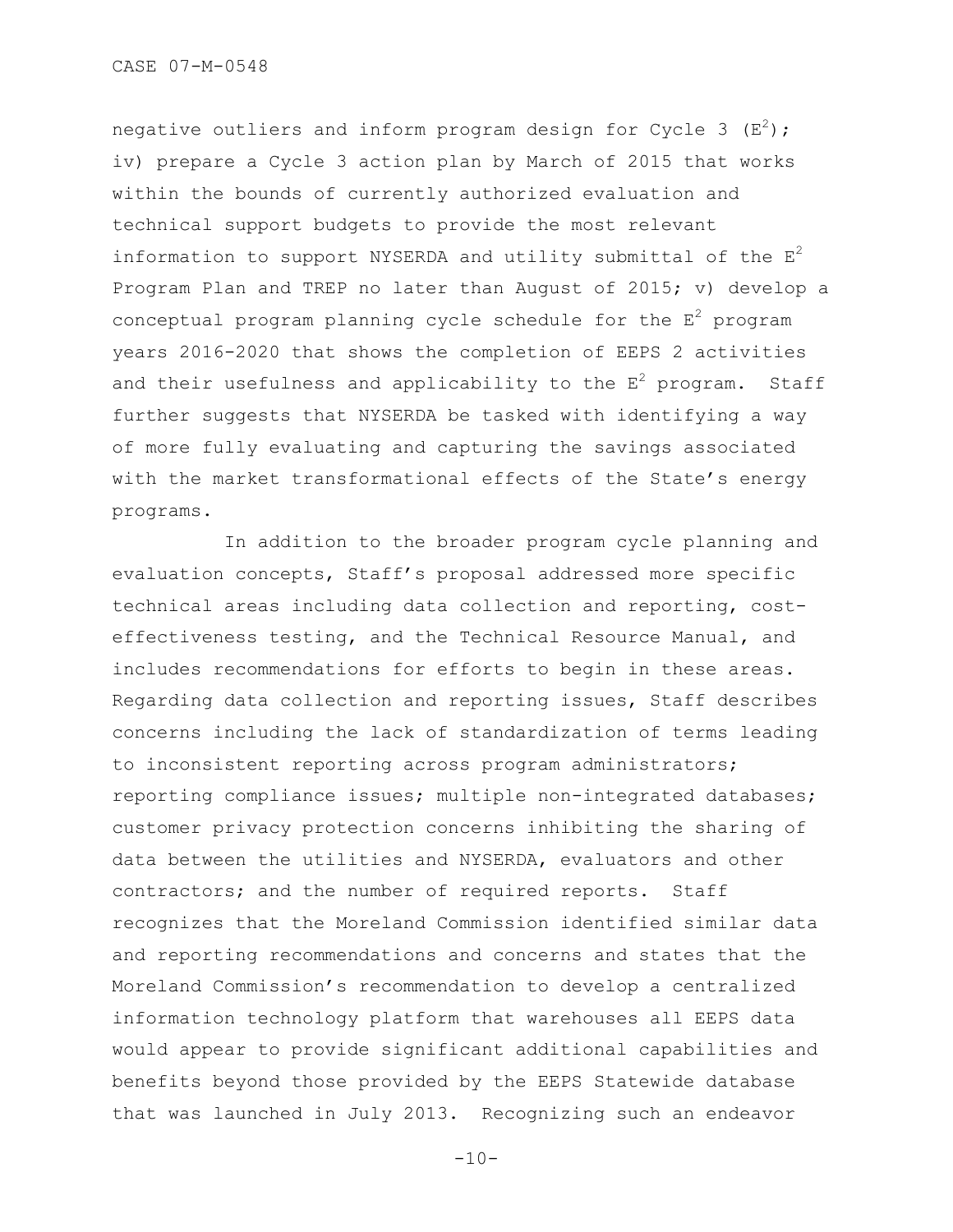would take significant resources and several years to develop, Staff proposes that NYSERDA procure the services of a contractor to define the scope and assess the benefits and costs of undertaking the development of a centralized information technology platform. In the near-term Staff proposes that a proceeding be commenced to address privacy protections and controls for sharing utility customer information with NYSERDA; data reporting requirements be revised to reduce frequency, increase lag, and streamline and define content; and the EEPS Statewide database be revised to align with all near-term changes to reporting.

Staff proposes a complete overhaul of how measures and programs are screened for cost-effectiveness. Staff"s proposal would continue the use of the total resource cost (TRC) test but at the sector level for each utility rather than at the measure level. Staff proposes using the TRC, program administrator cost test (PACT) and participant cost tests (PCT) at the program level to supplement program assessments. Staff further proposes expanding the TRC and PACT benefits to include environmental damage assessment costs for SOx and NOx, a revised  $CO<sub>2</sub>$  cost, and updating to include LRACS, discount rates, etc. appropriate for the  $E^2$  program cycle. Staff proposes the development of a Cost-Effectiveness Test Reference Guide, to be updated regularly, that documents the information sources, methodologies, and assumptions associated with estimating the benefits and costs of each test.

Staff proposes the development of a standardized costeffectiveness calculation tool to provide transparency and ensure the ability to provide consistent results. Specifically, Staff proposes that all sectors, with the exception of the lowincome sector and "specific targeted programs" included in the Statewide Program Plan should be demonstrated to pass the TRC on

-11-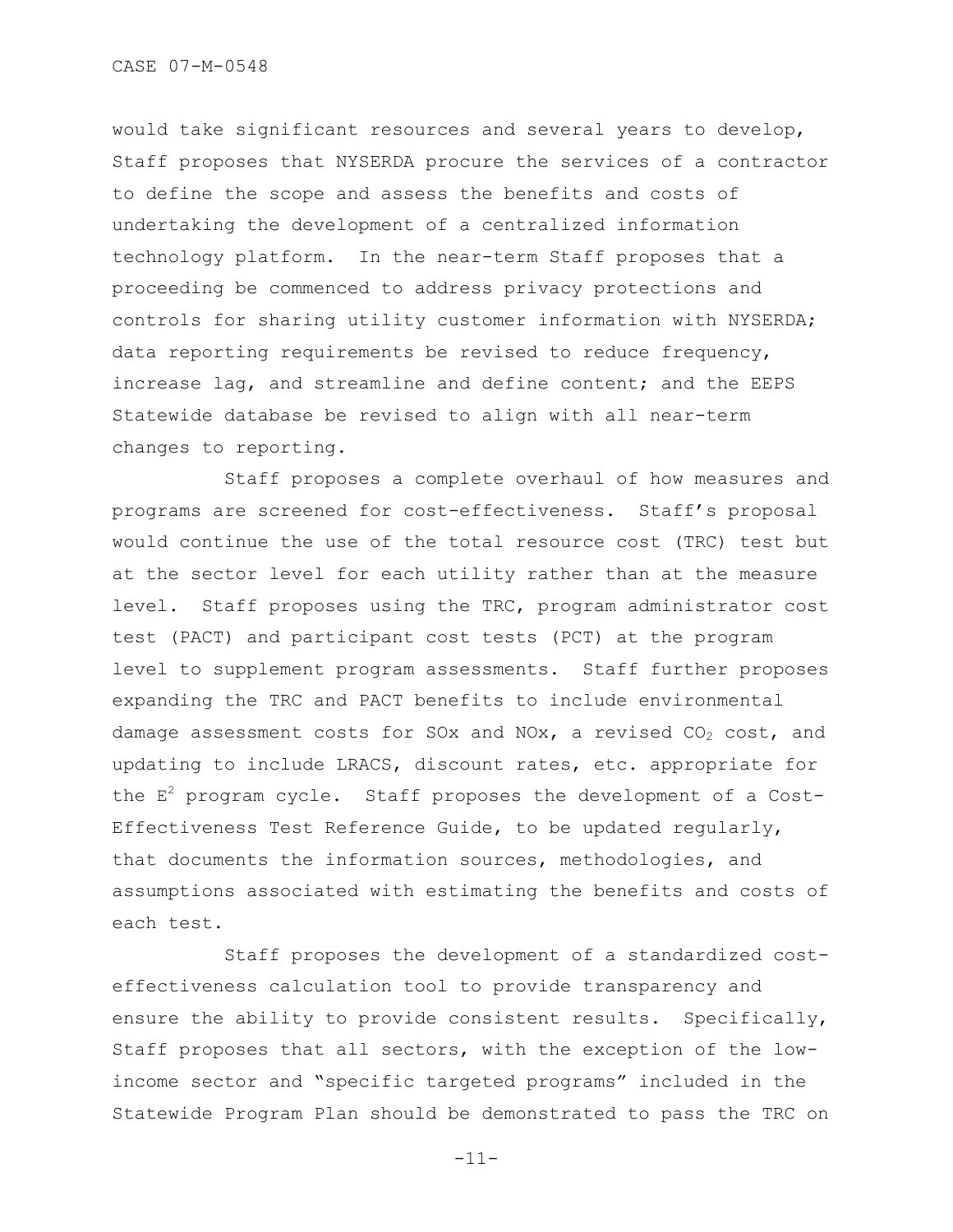a theoretical basis. A TRC of less than one will be allowed for the excepted class of programs – the exact value will be determined as the various TRC input parameters are finalized. For assessment purposes, program level test results for the TRC, PACT and PCT should be filed as a supplemental report to the initial Statewide Program Plan implementation. Staff proposes that during the five-year implementation cycle, the program administrators, coordinated by NYSERDA, annually submit retrospective program and sector-based TRC, PACT and PCT analyses based on program performance to-date.

Program Administrators would analyze sectors that are not cost-effective using program level analyses to identify the program(s) that are causing the sector to be non-cost-effective. Program administrators would propose a corrective action plan to improve cost-effectiveness and if a second annual retrospective cost-effectiveness analysis of cumulative program performance to-date shows that the sector does not pass the TRC, any program that caused the sector to be not cost-effective for two consecutive years would be discontinued. Staff suggests that a qualified consultant be obtained to support the development of the Cost-Effectiveness Test Reference Guide and the selection and development of the standardized cost-effectiveness calculation tool.

Staff proposes the formation of a joint DPS and NYSERDA staff team (TRM Team) assisted by an appropriately qualified third party contractor or team of contractors dedicated to the development and maintenance of the Technical Resource Manual (TRM). Staff would have the Commission charge the TRM team with facilitating and managing input from a proposed  $E^2$  Advisory Council TRM subcommittee that would routinely meet to establish TRM revision priorities in the context of the overall program planning cycle. Staff also

 $-12-$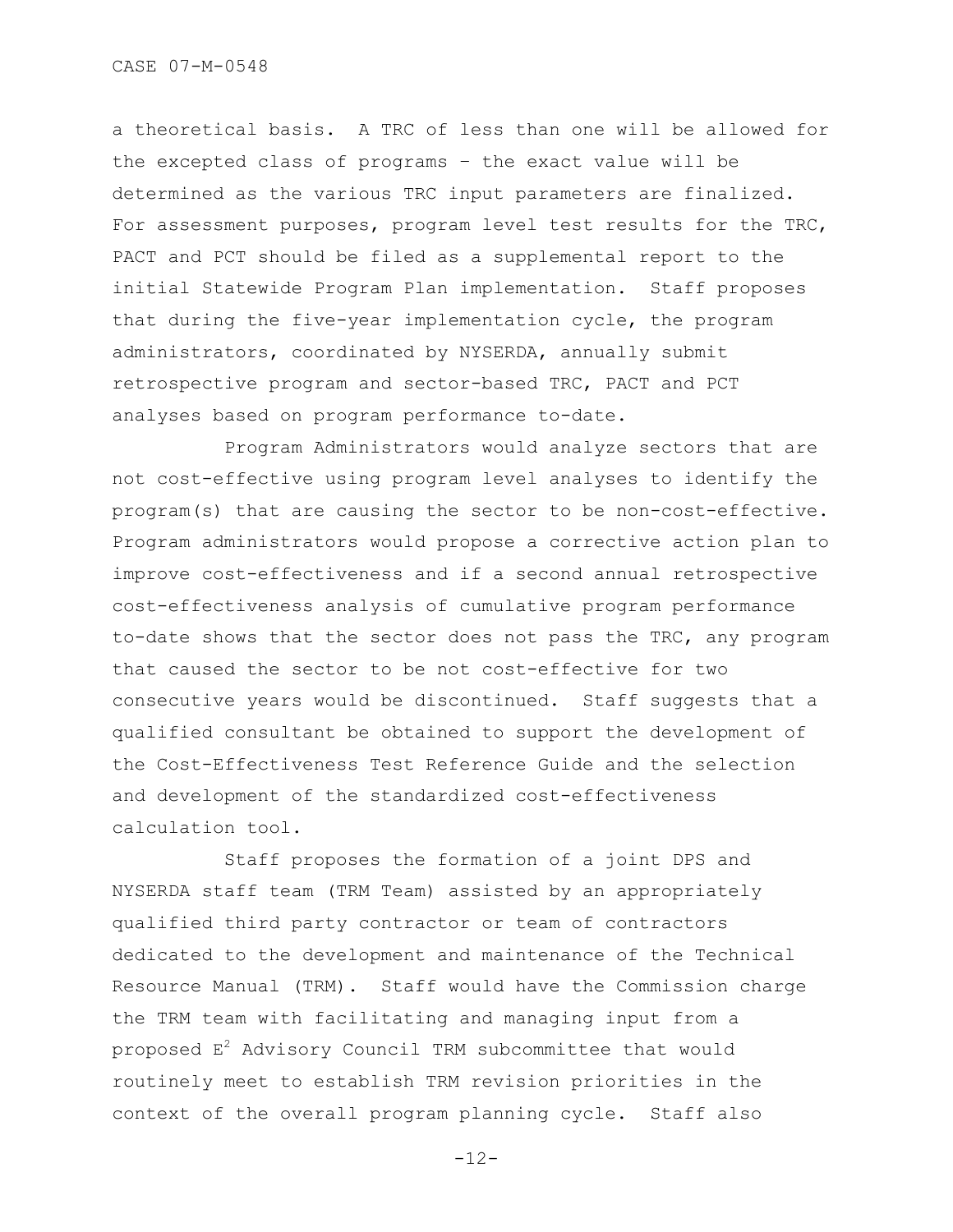proposes that the TRM Team be responsible for working with the TRM subcommittee to implement priority changes. TRM subcommittee members would provide data and studies supporting priority changes and the TRM team would develop the proposal for subcommittee review. While TRM subcommittee consensus should be sought, it should not be required. Staff, in consultation with the TRM Team would retain the authority to make final decisions. Routine reports summarizing TRM revisions and pending TRM changes would be provided to the Commission and program administrators could petition the Commission to re-consider Staff decisions.

Staff also recommends broader systematic reviews of the TRM be completed on a planned schedule coordinated with a statewide evaluation plan schedule, e.g., residential sector evaluations might be completed in a particular quarter with TRM revisions proposed in the following quarter. The goal of the TRM should be to produce technically valid energy savings estimates, regardless of the impact on targets and all TRM changes would be prospective with a specified effective date.

### 2014-2015 Proposed Changes

Staff proposed a number of specific changes to EEPS for program years 2014 and 2015 intended to increase the efficiency of the programs and reduce the administrative burden associated with program oversight. The proposed changes include reducing approval requirements and reporting, eliminating unnecessary or duplicative analyses and improving the process for determining eligible efficiency measures.

Staff proposes eliminating the requirement that it authorize changes in measure incentives and budget and target reallocations within a customer sector. Staff also recommends that the Commission grant program administrators authority to

-13-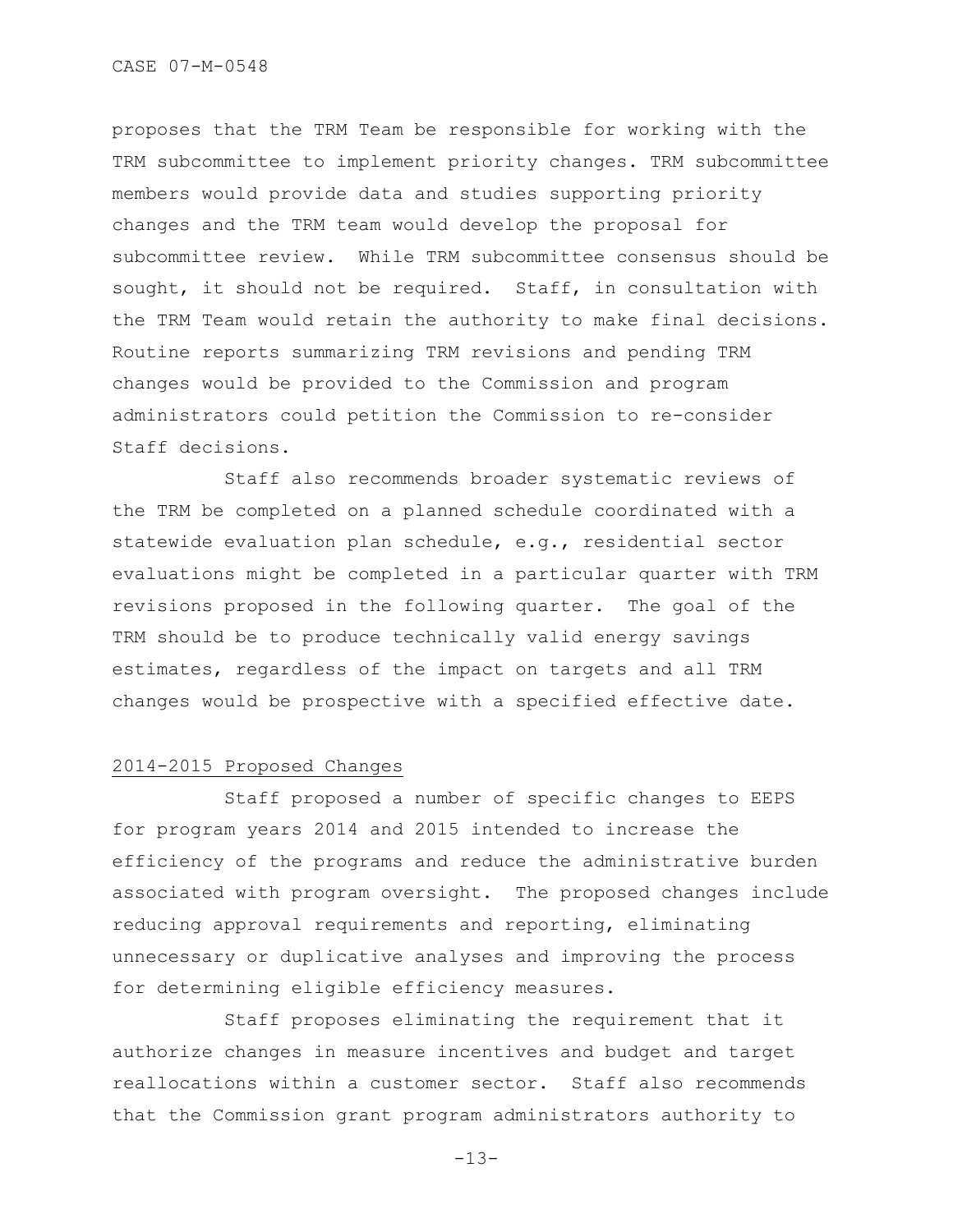"borrow" from future EEPS 2 program year funding without Staff approval or having to provide separate notice of the change. Staff states that removing these requirements will reduce unnecessary administrative steps without affecting sector budgets or targets or weakening oversight of the programs.

Regarding data collection and reporting requirements, Staff proposes reducing scorecard reporting frequency from monthly to quarterly and increasing the lag between program activity and submission of reports. Staff further recommends eliminating duplicative reporting requirements and otherwise reducing the required reporting content to include only key budget categories and performance metrics. Staff proposes that lifetime savings be a key performance metric to be reported and that a methodology for calculating it be defined. Staff also proposes that consistent definitions for all reported data be developed to improve the comparability of data. Under Staff"s proposal separate reporting related to outreach and education expenditures and activities would be eliminated but program administrators would continue to report outreach and education spending. Finally, Staff proposes revising the statewide energy efficiency database to align with all near-term changes to reporting.

Staff also proposes eliminating i) the twenty-seven current Classification Groups in favor of a more streamlined list(s) of eligible EEPS measures; ii) customer payback testing for measures and iii) the pre-screening requirement for prescriptive (fixed dollar rebate amount) measures. In place of the numerous classification groups, Staff would collaborate with program administrators to develop a simplified listing of eligible measures. Although pre-screening of prescriptive measures would be eliminated, program administrators would continue to be required to maintain auditable records sufficient

 $-14-$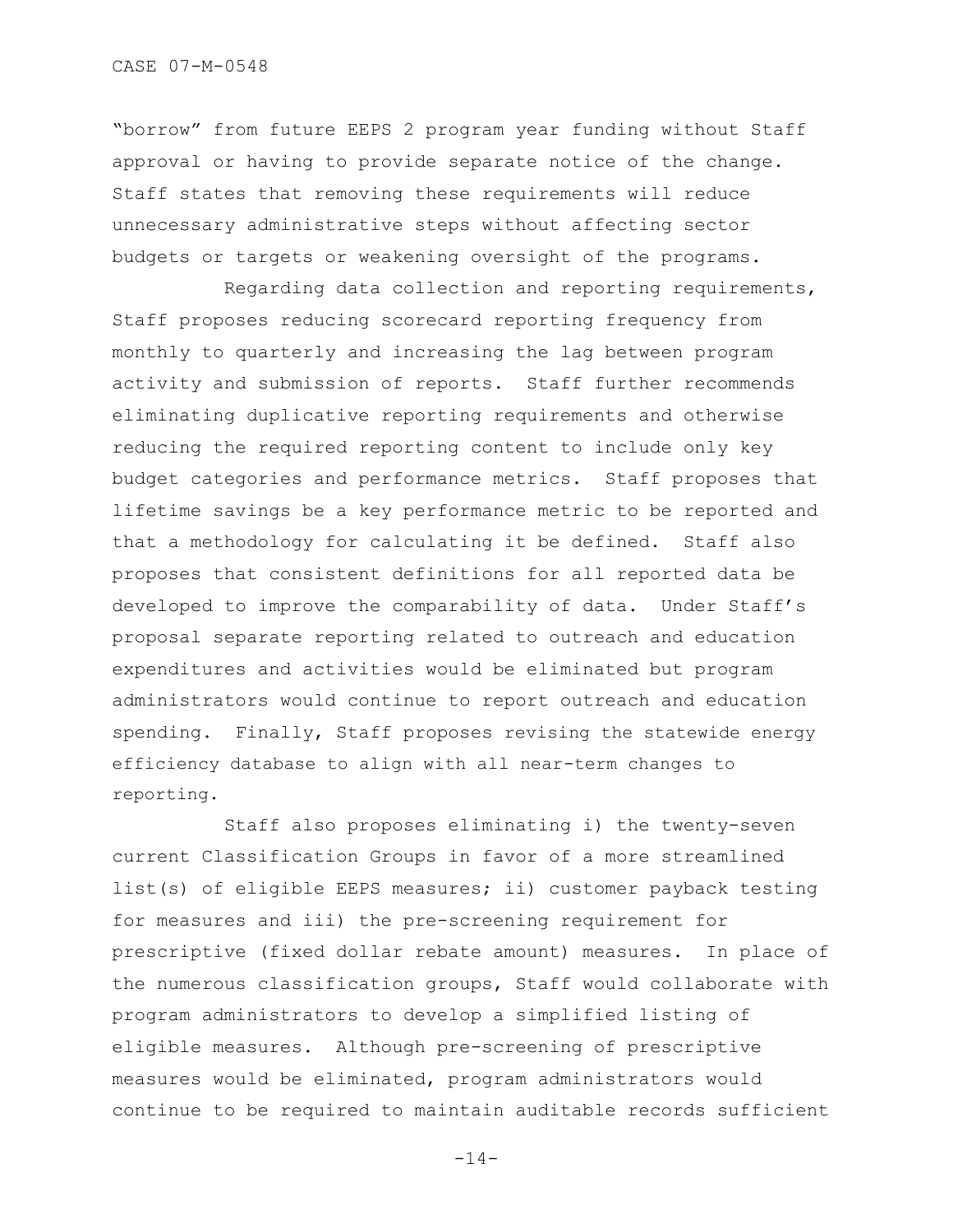to demonstrate that each type of prescriptive measure is costeffective in a majority of actual installations.

## NOTICE OF PROPOSED RULEMAKING

On September 13, 2013, the Secretary issued a notice soliciting comments on, among other things, Staff's proposal. The notice encouraged the submission of initial comments by October 28, 2013 and replies to those comments by November 12, 2013. Notices of Proposed Rulemaking concerning Staff"s proposal was published in the State Register on September 25, 2013 [SAPA 07-M-0548SP77 and 07-M-054878]. The minimum time period for the receipt of comments pursuant to the State Administrative Procedure Act (SAPA) regarding these notices expired on November 12, 2013.

### SUMMARY OF COMMENTS

A summary of the comments related to Staff"s proposal is attached as an appendix. To the extent comments are relevant to the actions taken in this order, they are addressed below.

#### DISCUSSION

## Roles and Goals

A number of parties comment that the restructuring of EEPS and other clean energy programs should occur in the context of changes to the State's overall energy policy. Advocating a "fundamental refocus" toward a more customer-centric orientation, NYSERDA identifies four specific goals: increasing efficiency through programs and markets; reducing greenhouse gases with demand-side resources; increasing New York economic activity in green energy markets; and better integrating demandside resources into system planning. Other commenters also emphasize the need to integrate clean energy program

 $-1.5-$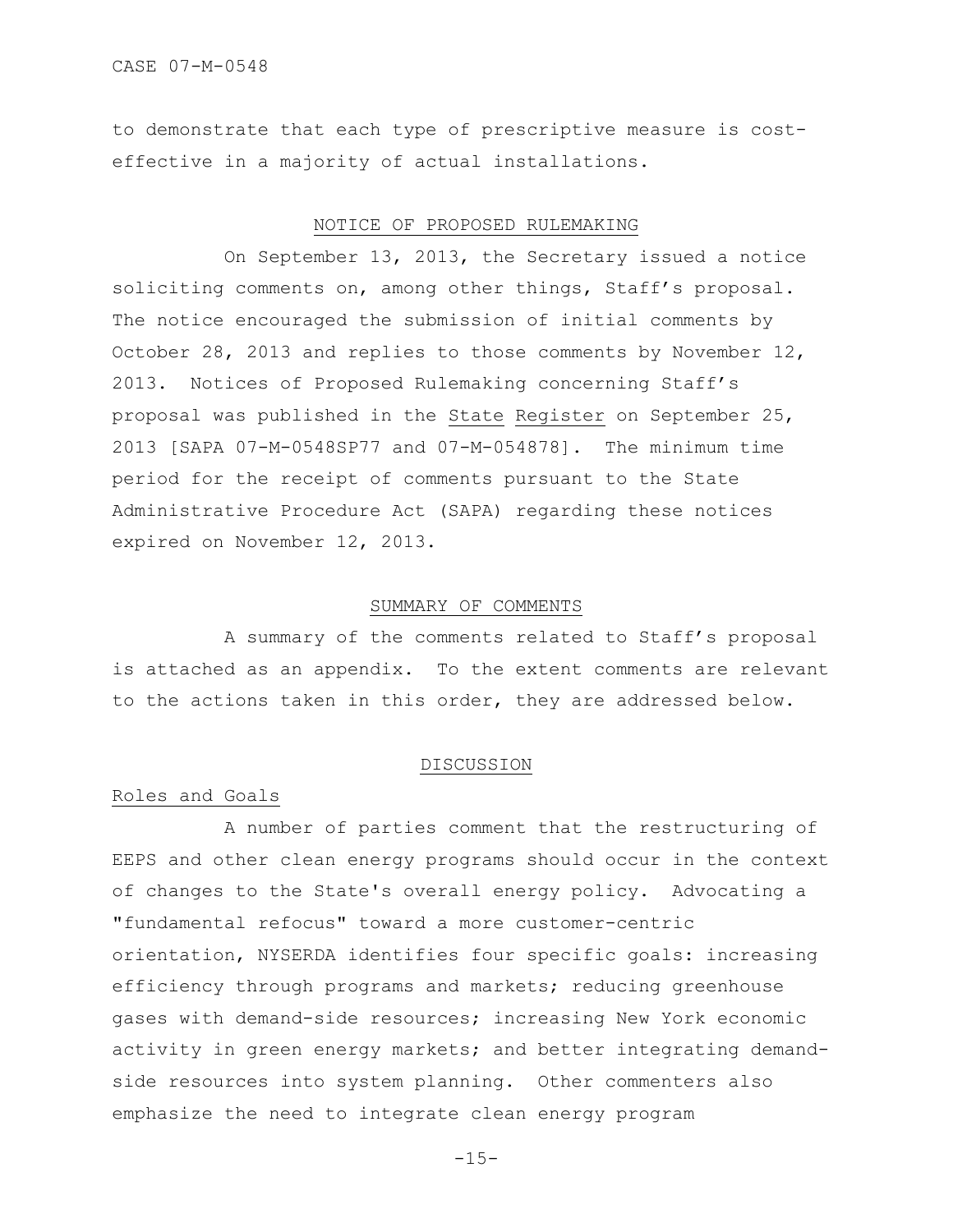÷.

restructuring with broader policy goals. The Joint Utilities describe the need for continued evolution toward programs that optimize value to customers. Pace and NRDC state that the State's energy policy is at a crossroads warranting careful consideration of the role of clean energy programs. We agree with the commenters that the reauthorization of clean energy programs should be informed by principles reflecting broader energy policies.

Long term modification of the roles and responsibilities and energy efficiency program design must be accomplished within the larger context of determining how best utility regulation and wholesale and retail markets should be modified to support self-sustaining and pervasive clean energy deployment for the benefit of New York energy consumers. One of our primary missions is to oversee the regulation of electric utilities. Over time, as regulated industries changed, so too has the scope of our authorities, regulatory focus and the methods and tools employed to carry out our statutory mission. $^{13}$ 

In 1993, the we commenced a proceeding to investigate ways that the electric industry could be restructured in light of increasing competitive options facing consumers - taking into account the desire to lower rates to spur economic development and to avoid reducing the safety or reliability of electric

 $13$  For example, the Public Service Law firmly establishes the Commission"s obligation to encourage those within its jurisdiction to "carry out their public service responsibilities with economy, efficiency, and care for the public safety, the preservation of environmental values and the conservation of natural resources." Public Service Law §5(2). See also Energy Ass"n v PSC, 169 Misc.2d 924, 936 (1996)(explaining that the Commission has "broad discretion to select the means for achieving the Legislature's goals of 'just and reasonable rates' and economic, efficient service").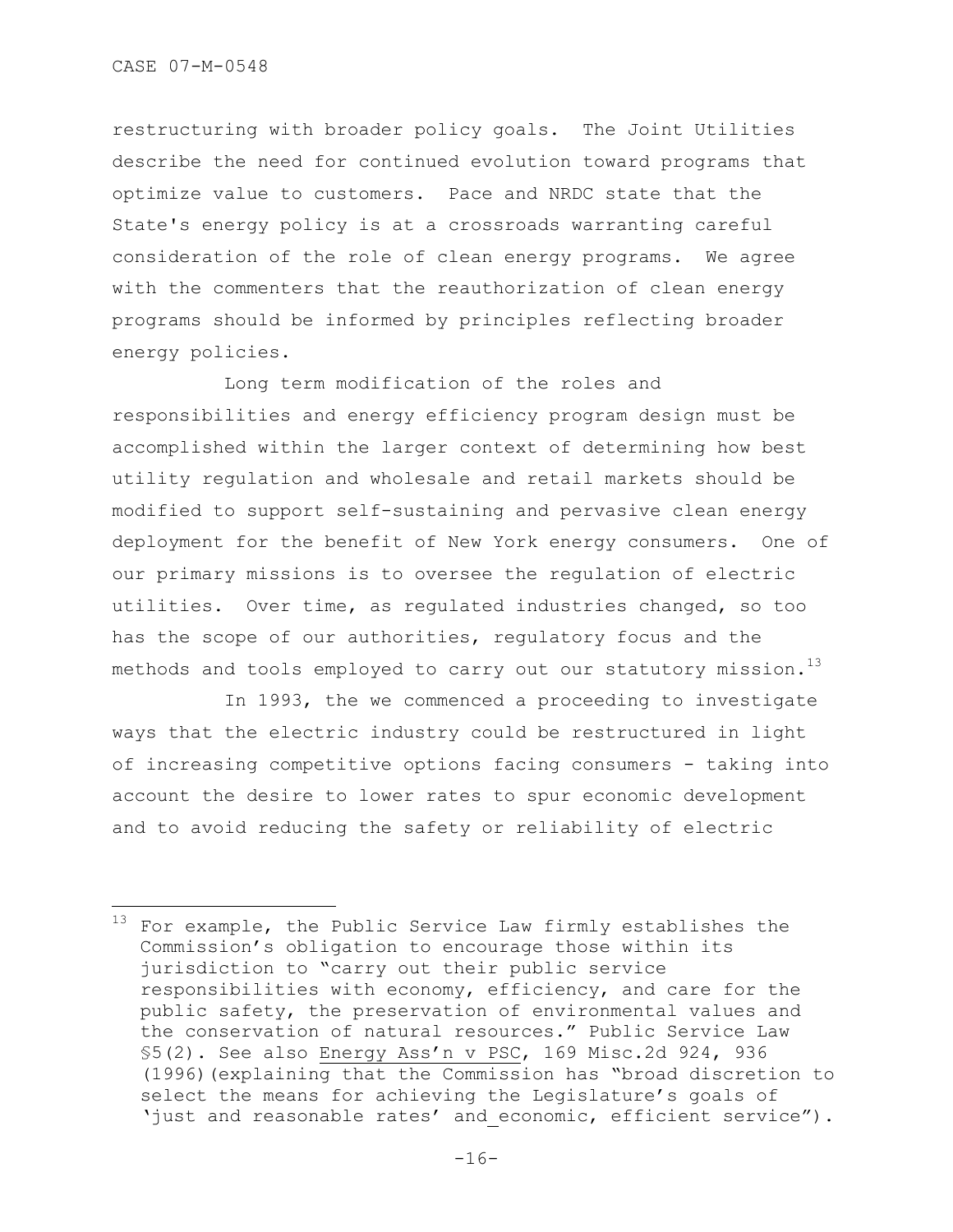÷.

service. $14$  In 1994, we instituted a further proceeding to identify regulatory and ratemaking schemes to assist in the transition to a more competitive electric industry designed and to increase efficiency of the system without impinging safety, environmental, affordability, or service goals.<sup>15</sup>

In 1996, we issued the Competitive Opportunities Order, wherein it identified the following factors in its future regulatory vision

> "(1) effective competition in the generation and energy services sectors; (2) reduced prices resulting in improved economic development for the State as a whole; (3) increased consumer choice of supplier and service company; (4) a system operator that treats all participants fairly and ensures reliable service; (5) a provider of last resort for all consumers and the continuation of a means to fund necessary public programs;(6) ample and accurate information for consumers to use in making informed decisions; and (7) the availability of information that permits adequate oversight of the market to ensure its fair operation."<sup>16</sup>

The order explained that as the electric industry became more competitive, adjustments to the regulation of the industry were also appropriate. The order suggested that longer rate-setting horizons, together with increasing regulatory flexibility,

<sup>14</sup> Case 93-M-0229, Proceeding on Competitive Opportunities, Order Instituting Proceeding (issued March 19, 1993).

<sup>15</sup> Case 93-M-0229, supra, Order Instituting Phase II of Proceeding (issued August 9, 1994). The case name and number were subsequently changed to reflect that the later portion of the proceeding was limited to electric service. See 94-E-0952, Matter of Competitive Opportunities Regarding Electric Service, Opinion and Order Regarding Proposed Principles to Guide the Transition to Competition (issued December 22, 1994).

<sup>16</sup> Case 94-E-0952, supra Opinion and Order Regarding Competitive Opportunities for Electric Service pp. 25-26.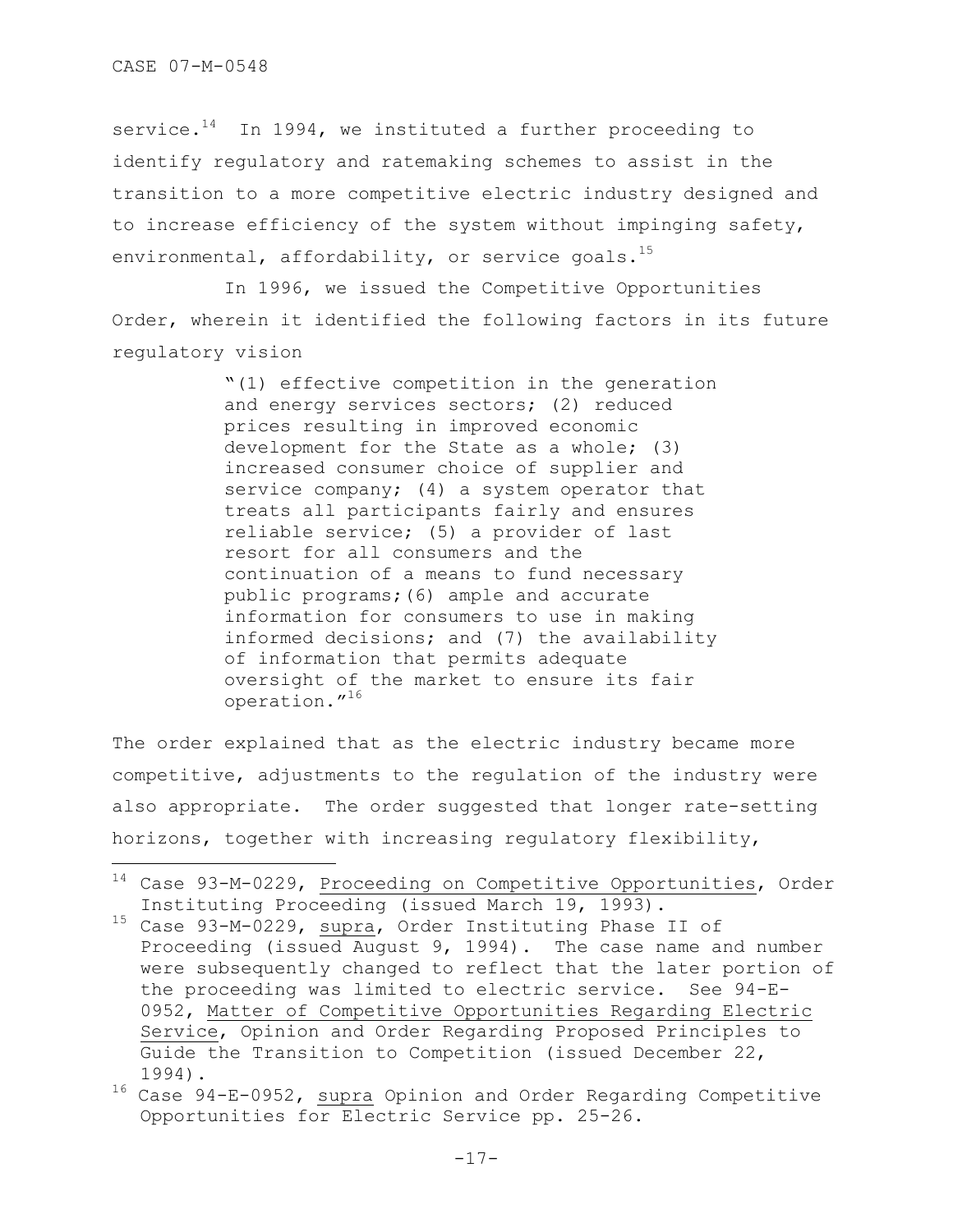earnings cap relaxation, and realigning regulatory risks to make investment decisions more market-oriented should become the new normal for the electric industry. Our approach at that time was intended to increase reliance on market forces but to maintain cost-of-service regulation for monopoly providers.

At the same time and to ensure that an increase in competition did not preclude consideration of environmental and other public policy considerations, the costs and benefits of which had not been sufficiently monetized to be addressed by a competitive market, we approved a non-by-passable system benefit charge (SBC). In 1998, we initiated the first SBC to fund broad based programs to encourage energy efficiency, promote a cleaner environment and reduce the financial burden of energy costs for New Yorkers. The SBC was intended to provide funding "during the transition, and possibly over the long term, for public policy initiatives" that competitive markets were not expected to adequately address.<sup>17</sup> At the time, we believed that SBC funded programs combined with innovative programs expected to be developed by energy services companies would result in costeffective energy conservation measures, including demand side measures, and would push energy efficiency levels higher than in the non-competitive environment.<sup>18</sup> We extended the SBC in 2001, 2005 and again in 2010.

In addition to the broad based SBC programs, in 2003 we commenced a proceeding to develop a more focused Renewable Portfolio Standard (RPS) specifically to increase the percentage of renewable energy that is consumed in New York.<sup>19</sup> The RPS proceeding specifically recognized the relationship between

 $17$ Id., p. 61.

 $^{18}$  Id., p. 62.

<sup>19</sup> Case 03-E-0188, Proceeding Regarding a Retail Renewable Portfolio Standard, Order Instituting Proceeding (issued February 19, 2003).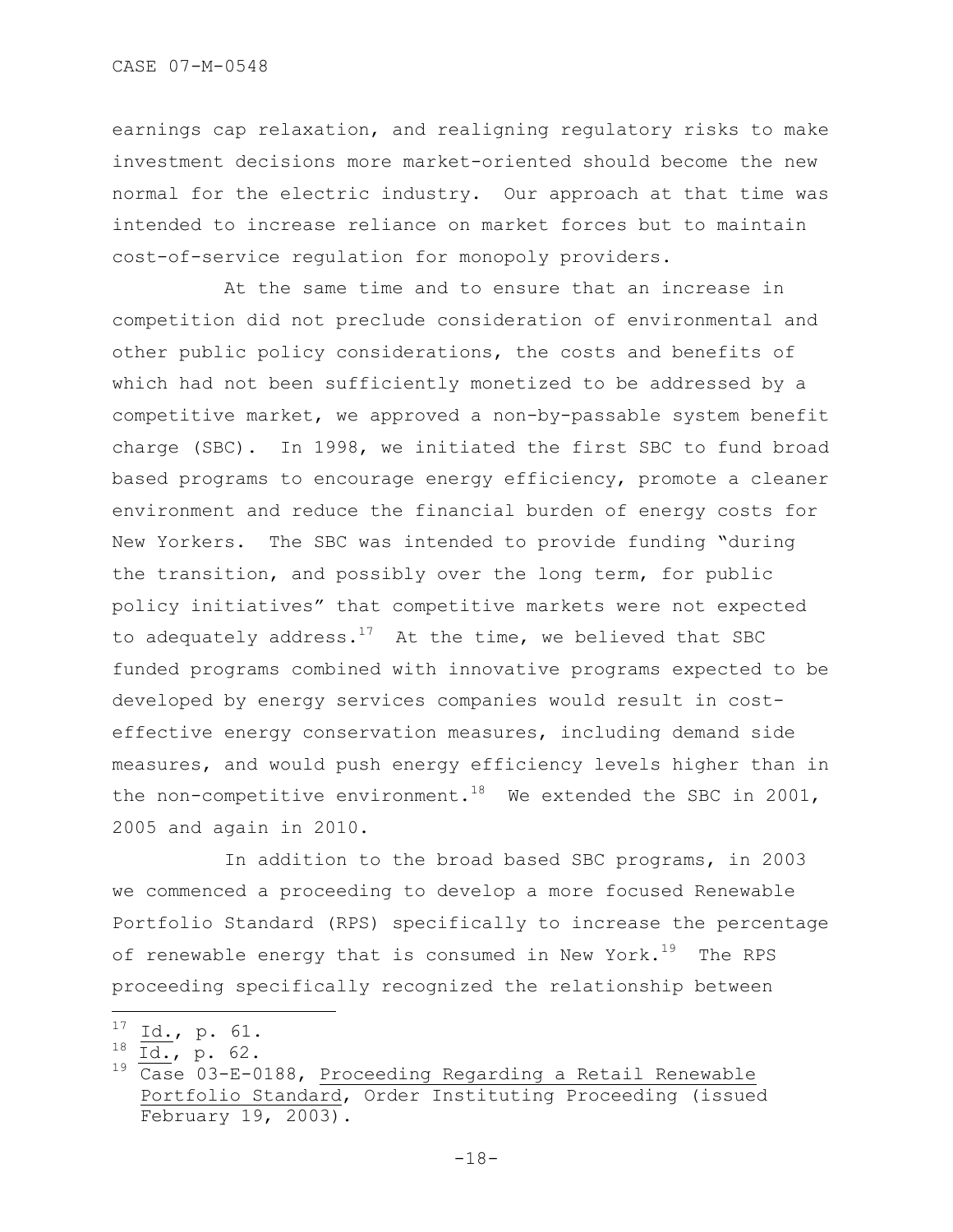other public benefits steps and programs it had undertaken, but believed renewable generation resources warranted particular attention as "a significant potential energy reserve, which (if properly developed) could lower air emissions and increase system reliability."<sup>20</sup> Separately, but for similar reasons, we established the EEPS programs in this proceeding. $^{21}$ 

Despite the common goals and recognized relationships between the SBC, RPS and EEPS, the programs have been approved and overseen primarily as stand-alone programs, separate from other aspects of the electric distribution system and utility requlation. $22$  Given the breadth of issues raised by the individual programs and the novelty of some of the approaches taken therein, a compartmentalized approach often had merit. However, the separation has resulted in the balkanization of various demand-side resources that has slowed or prevented the widespread adoption of some resources and technologies into the regulated and competitive electrical power and services industry, resulting in many lost opportunities.

The Commission's Orders establishing the retail competitive markets and the various clean energy programs were prescient in their recognition that features of these programs, just as in the case of all regulatory matters, would be subject to change as technology, markets and the economy evolved. Our experience, the maturation of the wholesale and retail markets

<sup>20</sup>  $\frac{20}{21}$   $\frac{Id.}{C}$ , at p. 2.

Case 07-M-0548, Proceeding Regarding an Energy Efficiency Portfolio Standard, Order Instituting Proceeding (issued May 16, 2007)(explaining that increased awareness of the environmental and other "common" costs of burning fossil fuels led to a renewed emphasis on sustainable growth including more efficient use of electricity), p. 1.

<sup>22</sup> Case 03-E-0188, Retail Renewable Portfolio Standard*,* Order Regarding Retail Renewable Portfolio Standard (issued September 24, 2004), p. 12.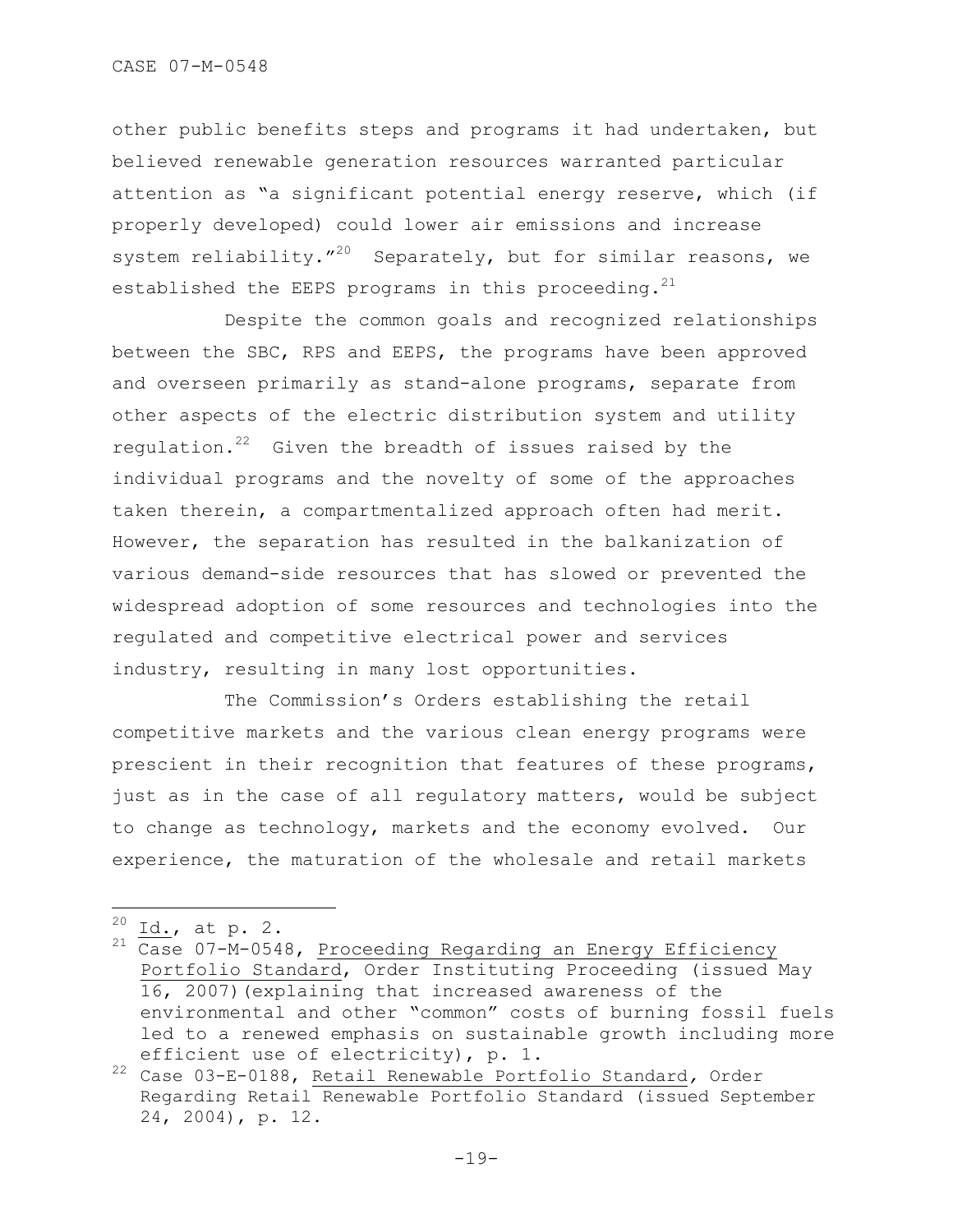and clean energy technologies have changed significantly overtime. We now have a greater understanding of both the capabilities and gaps of all of these elements, the devastating effects of major storms on local communities as well as the driving forces of an increasingly digitalized economy and its attendant dependency on a secure electric grid. This greater understanding requires us to consider and re-tool now more than decade old approaches to achieve our overarching policy objectives of providing economically priced, efficient, reliable and environmentally sound electric service.

We applaud Staff"s thoughtful proposals to restructure the energy efficiency programs including better definition of the roles and responsibilities of the utilities and NYSERDA. At the same time, we observe that even the best designed clean energy programs will not succeed in their essential purposes if the regulatory regime and market design within which they operate inhibit rather than promote their success.

As one of our own esteemed regulators, the late, Alfred Kahn observed, "all regulation is incentive regulation." We must carefully identify the behaviors and outcomes we wish to incent. For example, in 2011 we revised the shareholder incentives directly associated with EEPS targets. That in no way reflected a reduction in our commitment to the goals of EEPS; it was a practical response to implementation issues identified by Staff and others. NRDC/Pace state that we need to have an incentive structure in place that not only makes utilities indifferent to revenue losses from efficiency (as revenue decoupling does) but provides affirmative motivation. We agree and we intend to change the regulatory model so that efficiency incentives are not confined to a narrow silo of meeting certain single metric targets but are integrally bound to the utilities' business model.

 $-20-$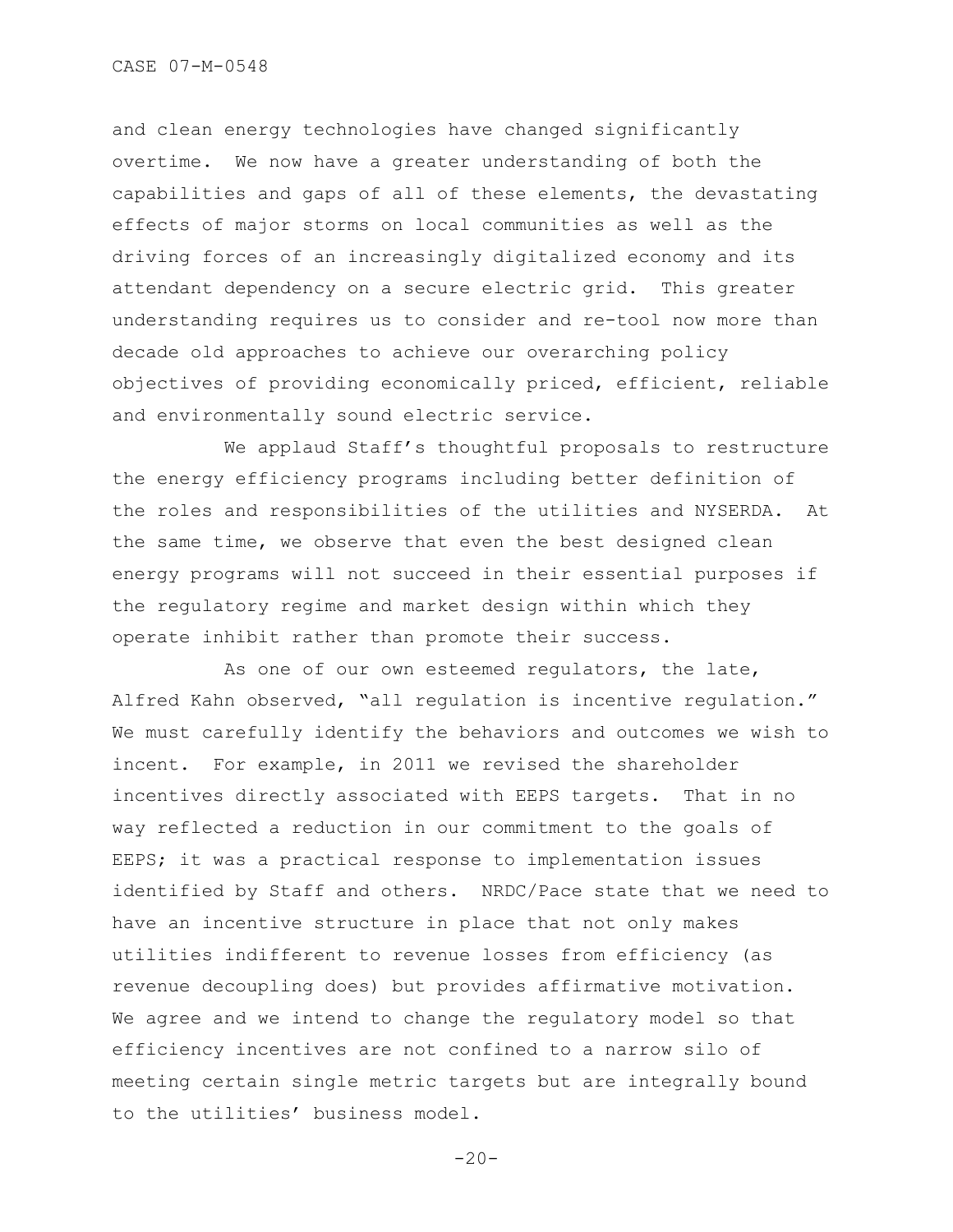÷.

Consequently, we conclude that the time has arrived for a fundamental refocus of, not only the system benefit programs, $23$  but also comprehensive consideration of how our regulatory paradigm and the retail and wholesale market designs either effectuate or impede progress of our policy objectives underlying these programs. In order to effectuate this more comprehensive approach, we are directing Staff to develop a proposed scope for a proceeding that will result in timely decisions regarding how we can best realize our regulatory framework and improve the retail and wholesale markets to assure that the success of the post-2015 course of energy efficiency and other clean energy programs.

In order to provide guidance to Staff in the development of the structure and scope of this proceeding as well as in the companion decisions we are issuing today, we are identifying the core policy outcomes that we wish to achieve in the near term and in this more comprehensive inquiry and redesign. These outcomes are intended to serve our overall mission of ensuring economic, efficient reliable electric service while reducing emissions including greenhouse gases.

1. **Customer Knowledge and Tools that Support Effective Management of their Total Energy Bill** – As we recognized in

 $^{23}$  See Case 13-M-0412, Petition of New York State Energy Research and Development Authority to Provide Initial Capitalization for Governor Cuomo"s New York Green Bank, Order Establishing New York Green Bank and Providing Initial Capitalization (issued December 19, 2013) and Case 03-E-0188, supra, Order Authorizing the Redesign of the Solar Photovoltaic Programs and the Reallocation of Main-Tier Unencumbered Funds (issued December 19, 2013).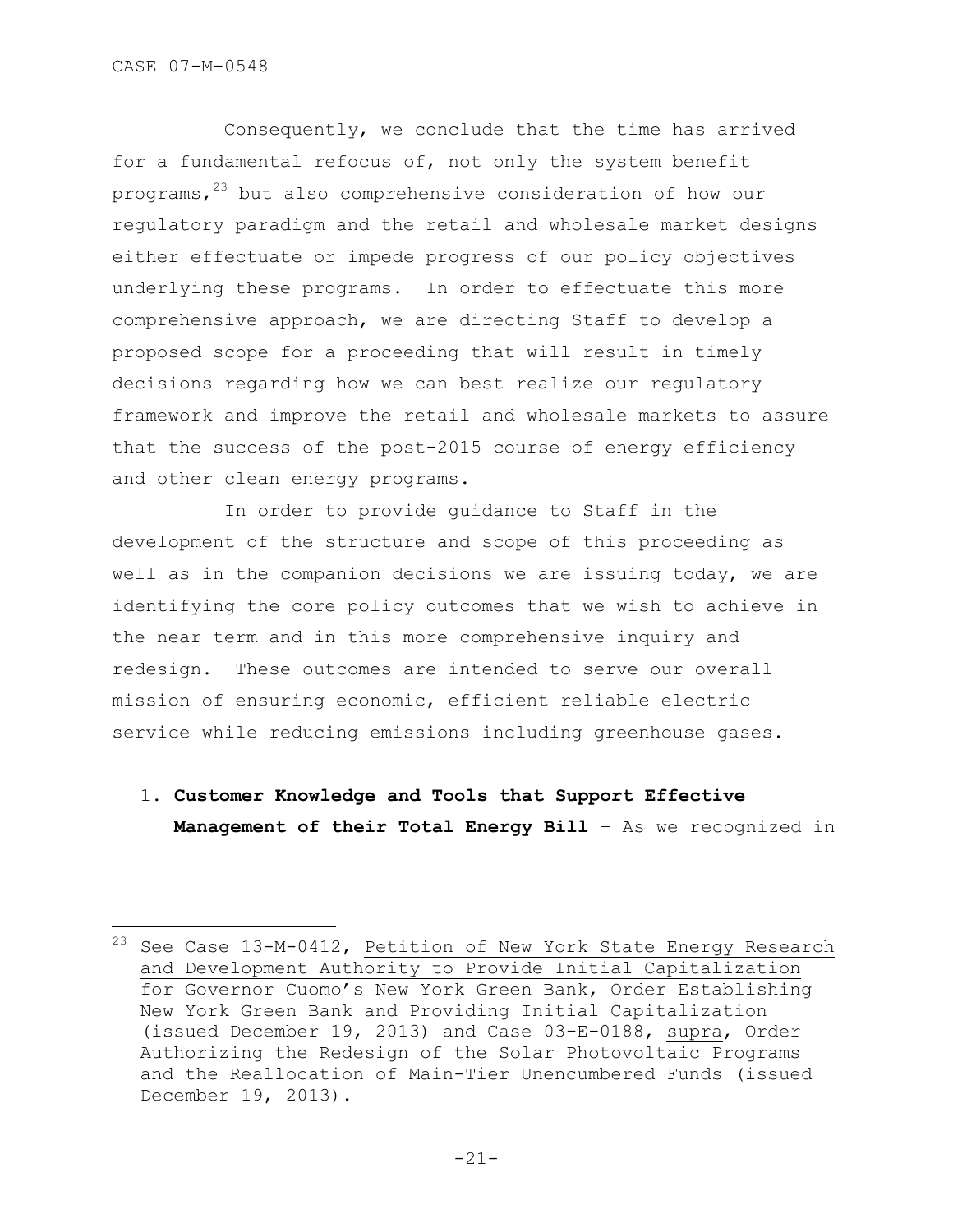÷.

our Proceeding Regarding Competitive Opportunities, 24 a hallmark of an efficient market is ubiquitous information and knowledge by consumers and the tools to both procure supply and services that they value. By focusing on consumer needs, we can best determine if regulation and the markets are effective at delivering our policy objectives.

- 2. **Market Animation and Leverage of Ratepayer Contributions**  A key goal of all of our clean energy programs as well as our regulatory structures is developing sustainable robust markets that support continued innovation in all areas and animate private financing to achieve market sustaining tools to support deployment of energy efficiency measures and renewable resources deployment rather than continued dependency on rate payer or other forms of government financing. In addition, as customers begin to invest in community based energy systems, micro-grids and distributed supply resources to meet their own needs, our market and regulatory systems should be designed to allow these resources to be used to maximize both the individual customer"s and system benefits of their deployment.
- 3. **System Wide Efficiency**  The present electric system is designed and operated on the assumption that electric demand is inelastic. Historically, we limited our consideration of efficiency measures to the singular objective of reducing individual consumer demand. However, rapid innovation in demand management technologies, storage and distributed generation combined with smart market design and regulatory measures that facilitate and reward

<sup>24</sup> Case 93-M-0229, Proceeding on Competitive Opportunities, Order Instituting Proceeding (issued March 19, 1993).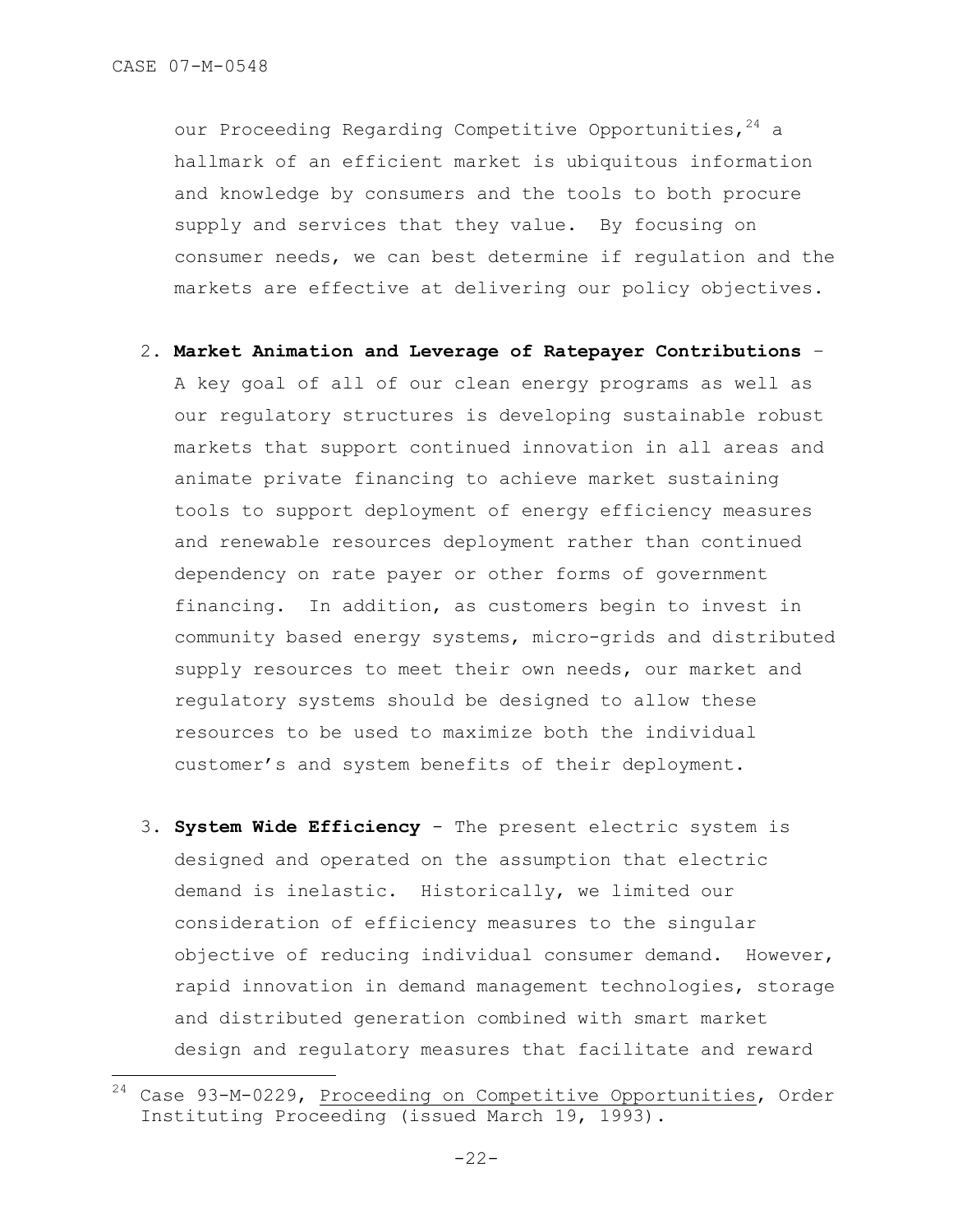demand-side responsiveness provide the opportunity to substantially increase system wide efficiency, support business model innovation and private financing of clean energy deployment and, as a result reduce energy costs and the production of green house gases.

- 4. **Fuel and Resource Diversity -** Successful market and regulatory design requires maintenance of fuel and resource diversity as a critical outcome measurement. New York is rich in hydroelectric resources and other resources that provide assurance that our energy system is robust and affordable. Increased use of clean and renewable generation on customer premises increases the diversity of supply. In addition, a stronger emphasis on demand response will effectively add a new type of resource. It is critical that we ensure that the fuel mix remains diverse and our regulatory, market and grid systems are designed to accommodate and value this diversity.
- 5. **System Reliability and Resiliency –** Assurance of a secure, reliable and resilient electric system remains and indeed is growing in importance as a critical feature of our daily lives and the development of our State"s economy. Our policies and practices should be designed to ensure the deployment and use of customer based resources that support achievement of economically efficient system resiliency.

In addition to these five quiding policy objectives, we are directing Staff to propose a proceeding that is both comprehensive and structured in a manner that allows for timely implementation of a revised energy efficiency structure beginning in 2016. Thus, in the proposal to be made in the

-23-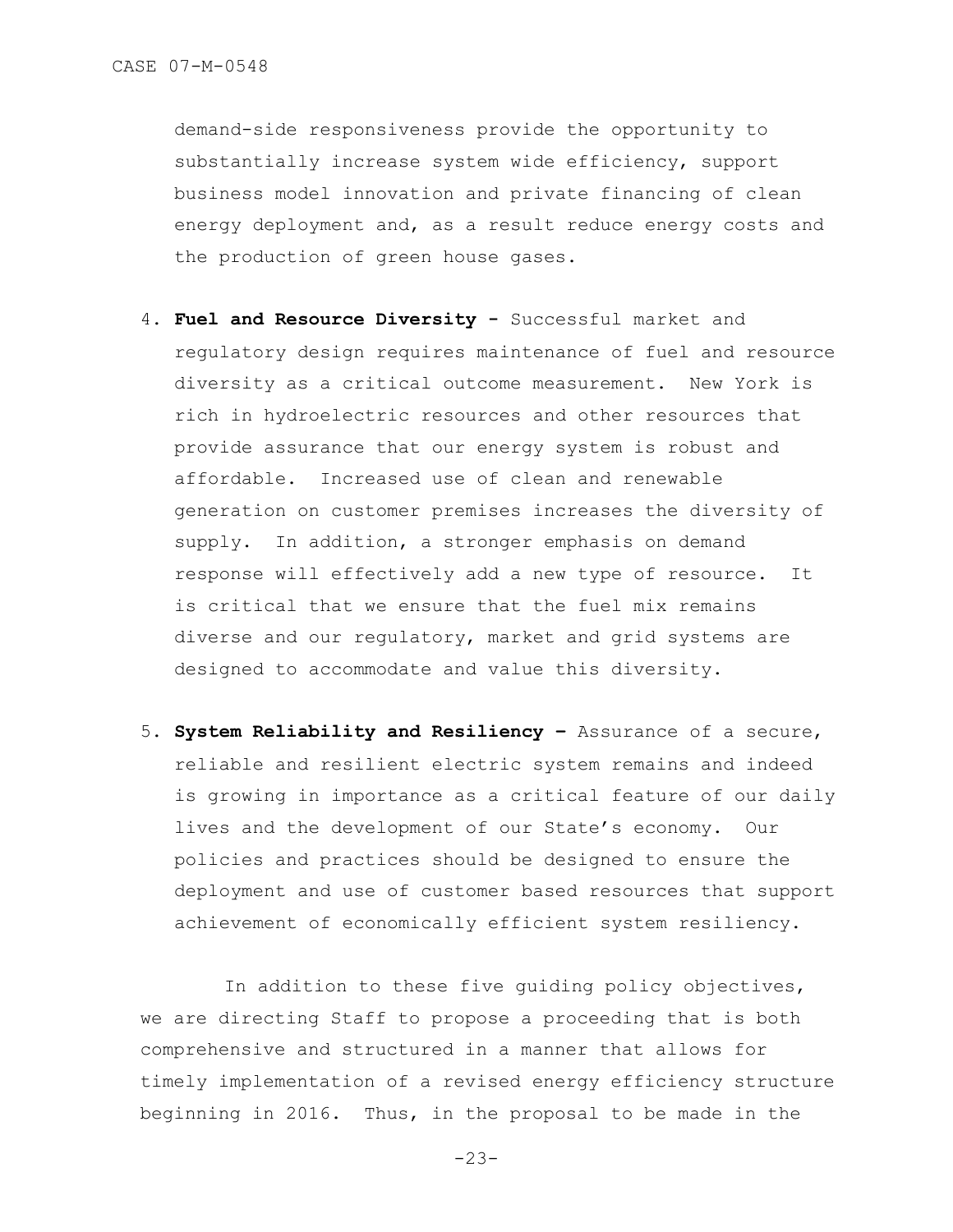÷.

first quarter of 2014, we are requesting that the scope of the proceeding be sufficiently broad to address the following key questions:

- A. What should be the role of the distribution utilities in enabling system wide efficiency and market based deployment of distributed energy resources and load management?
- B. What changes can and should be made in the current regulatory, tariff, and market design and incentive structures in New York to better align utility interests with achieving our energy policy objectives? $25$
- C. What are the further changes that need to be made to energy efficiency delivery including better alignment and definition of the roles and responsibilities of NYSERDA and the utilities and by when to ensure that there is no implementation gap between our current and future programs? Also with regard to this latter issue, what entities and market players other than the utilities and NYSERDA, such as technology providers, energy service companies (ESCO) and demand response aggregators, will be instrumental in effectuating our policies and what regulatory and/or market rules need to be altered to support their participation?

These guiding policies and scoping issues are not intended to be exclusive. We anticipate that as our inquiry into both energy efficiency and utility regulatory and market redesign evolves, other desirable outcomes will emerge and will

 $^{25}$  Effectuation of these changes in retail regulation and market design changes will likely involve required changes to how the bulk power grid is dispatched and how it values demand based resources. These design changes clearly require coordination with the New York Independent System Operator (NYISO) and the Federal Energy Regulatory Commission (FERC). We anticipate that this issue of State and Federal coordination will be addressed as part of this proceeding.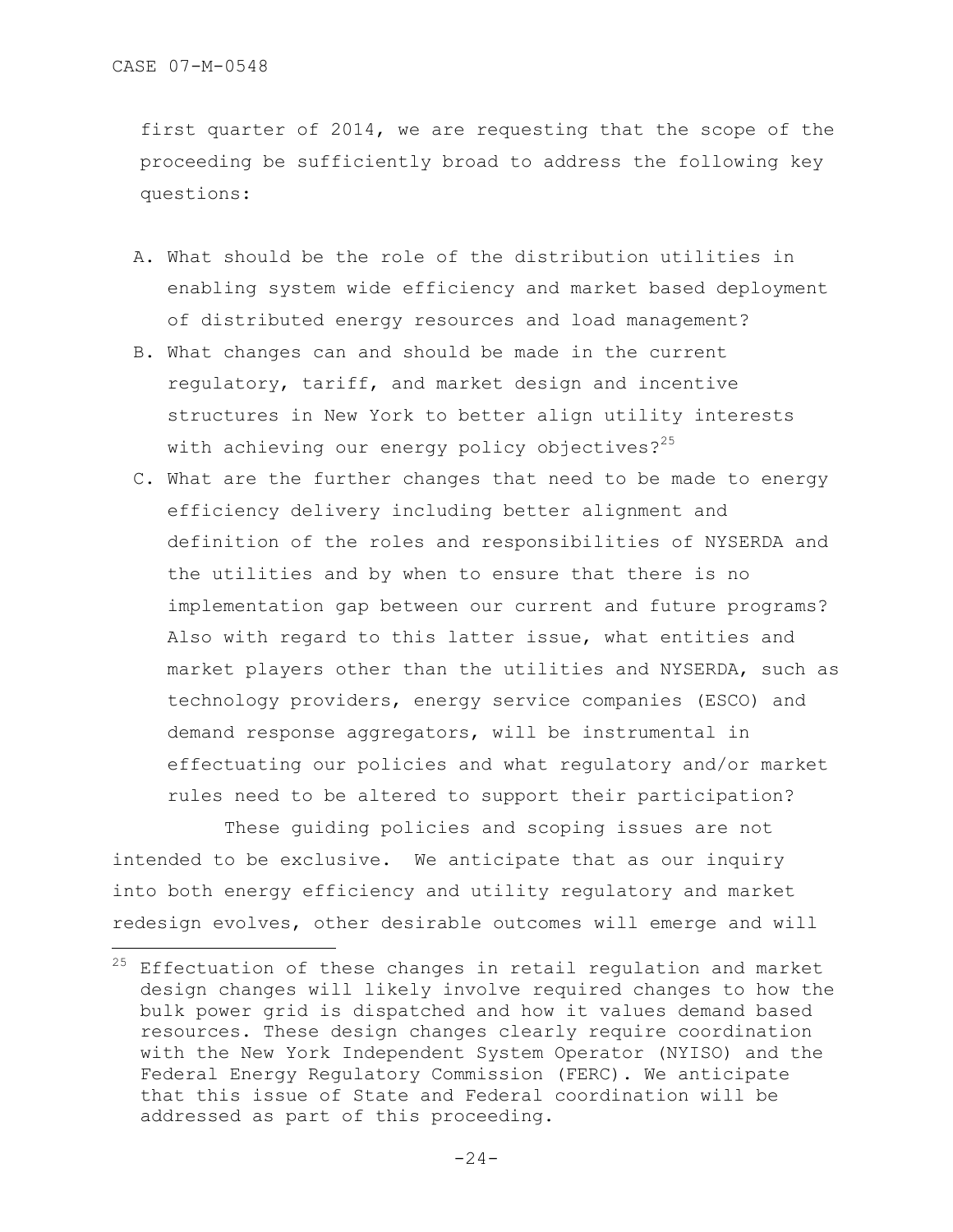be added to this list. For example, the outcomes described above should serve the goal of reducing greenhouse gases, but an outcome more specifically tied to emission reductions could be considered. We also welcome and encourage Staff to use its experience to propose a scope and design of the expanded proceeding to ensure comprehensive and timely resolution of these critical matters.

# Mid-range  $E^2$  Working Group, Technical Development and Investigation Action Plan

The majority of commenters support the merger of the IAG and EAG to create an  $E^2$  working group to improve the effectiveness of the current groups and to provide input regarding the restructuring to EEPS for the 2016-2020 time period. The Joint Utilities and National Fuel Gas Distribution Corporation (NFG) emphasize the need for program administrators, particularly the utilities, to provide meaningful input to the  $E^2$ working group. NYSERDA recommends that it partner with Staff in facilitating the  $E^2$  working group. Both NYSERDA and NEEP propose that the  $E<sup>2</sup>$  working group function at a higher level providing priority and directional input and guidance for the  $E^2$  portfolio while subcommittees support detailed implementation and evaluation issues.

We agree that the functions of the IAG and the EAG should be merged. Because of the time constraints associated with having an  $E^2$  program ready to launch by the end of 2015, some activities must run in parallel with the broader energy policy efforts we are launching. In this vein, Staff is directed to work with NYSERDA and the utilities, to form a  $E^2$ Transformation working group ( $E^2$  working group) by February 1, 2014 to replace the current IAG and EAG, and to convene subcommittees, including other stakeholders as appropriate, to begin sharing and developing concepts for an optimized  $E^2$ 

```
-25-
```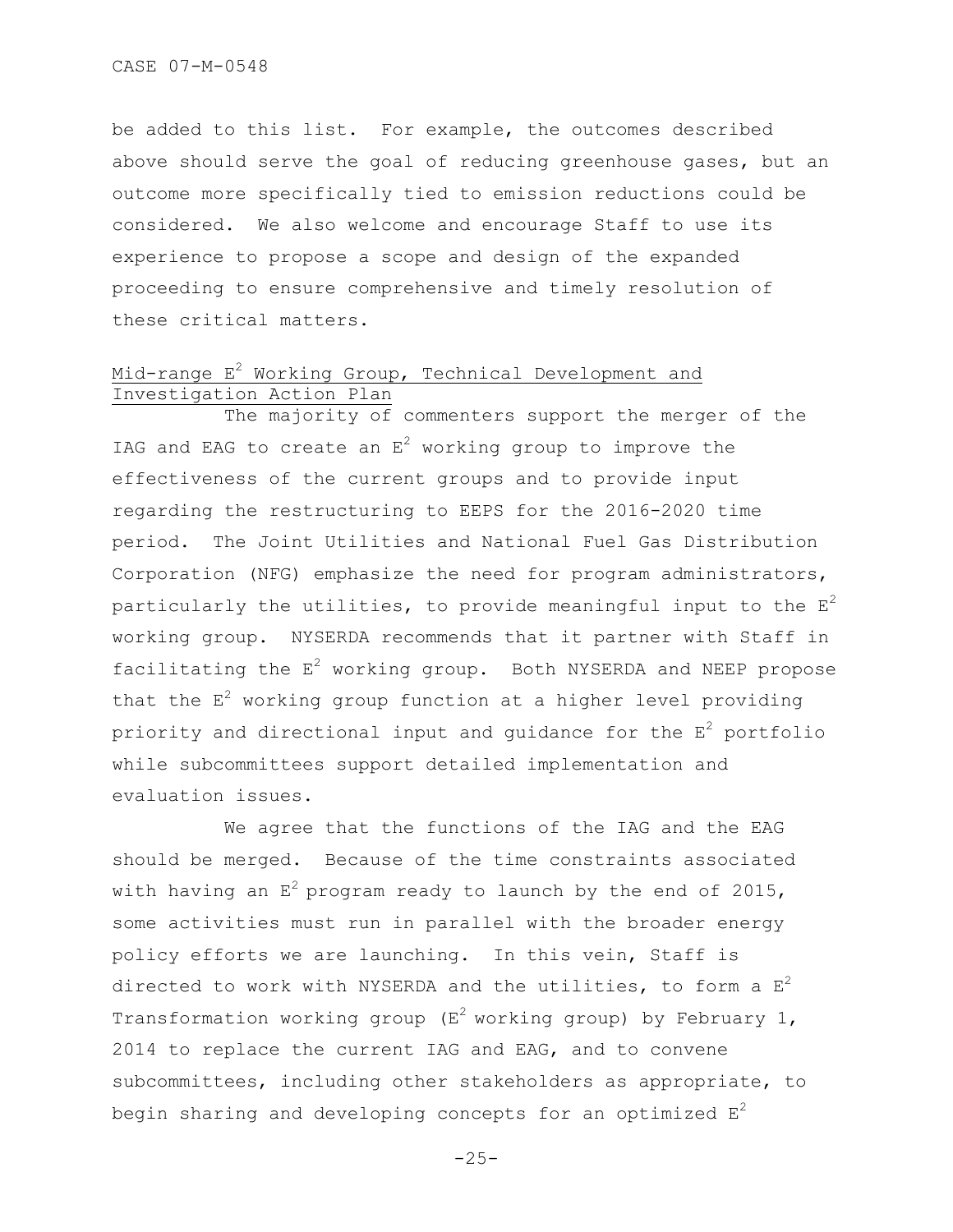i<br>L

portfolio that supports a scale-up of energy efficiency and overall system efficiency.

The  $E^2$  working group's efforts should be informed of and by the activity in the upcoming broader restructuring proceeding. However, we believe the mid-term investigations we direct in this order will also help to inform the broader proceeding and in some cases may lead to shorter-term improvements for energy efficiency and other types of carbon reduction and green energy programs. Therefore, we direct staff to work with NYSERDA and the  $E^2$  working group to develop a prioritized action plan and schedule for activities and concepts discussed below to be filed with the Secretary and posted to the Commission"s website no later than June 1, 2014. NYSERDA is authorized to fund the development of the action plan and associated activities identified in the action plan with up to \$5 million to be reallocated from SBC III and EEPS I funds that are unencumbered during 2013. The plan should identify schedules, resources and proposed budgets for the activities described below as well as a path for integrating newly created or improved technical tools and resources into existing programs or developing proposals for Commission review and action, as appropriate. We intend for the action plan to be a working tool for Staff and the  $E^2$  working group - not an end in itself. As such, the action plan should be reviewed frequently and updated $26$ as needed, particularly in the context of the afore-mentioned utility restructuring proceeding and other evolving policy initiatives.

<sup>&</sup>lt;sup>26</sup> Updates to the plan shall be filed with the Secretary and posted to the website.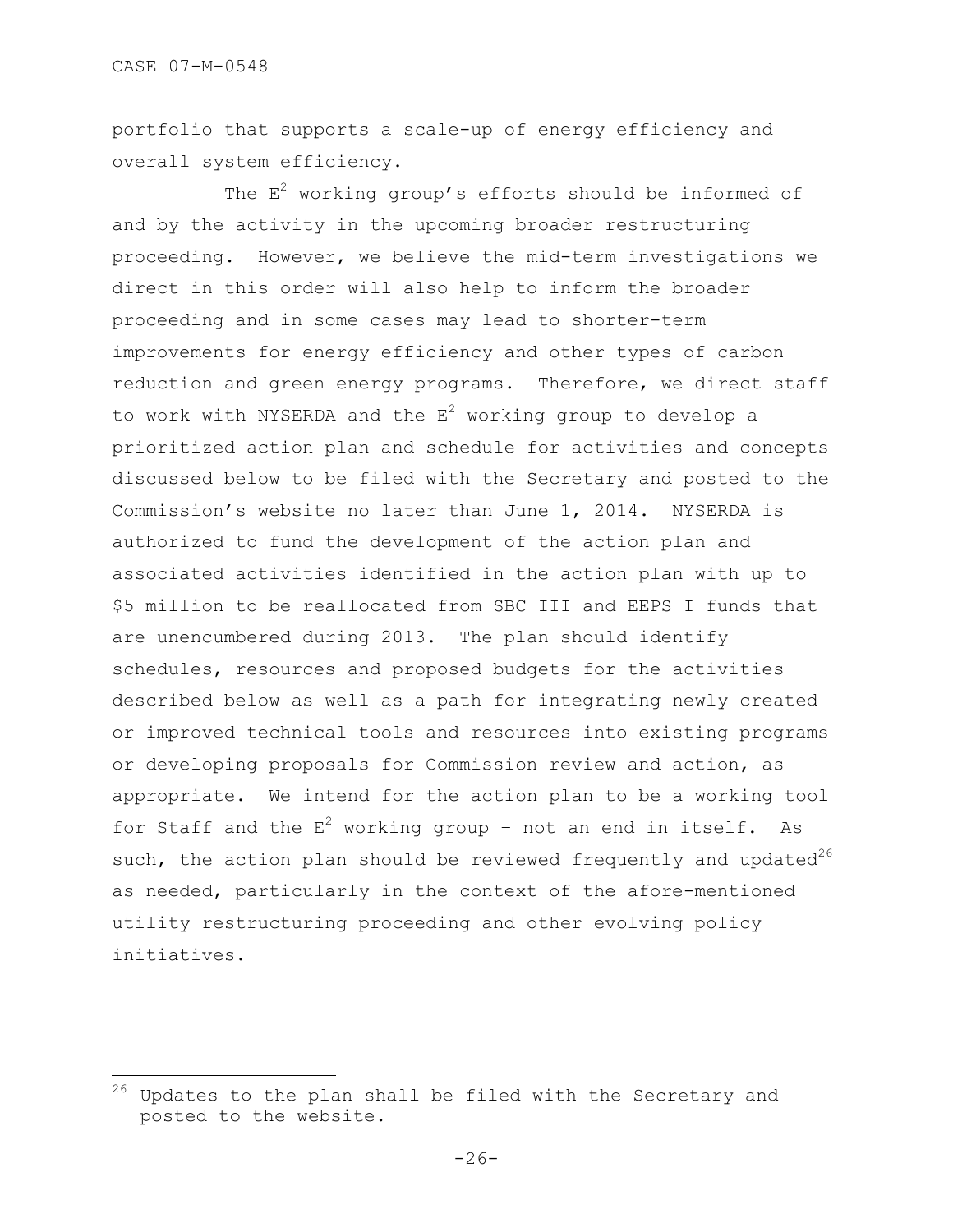# Assessment of Programs and Status of Evaluation Studies

In order to move forward, it is important to realize where we are and develop a plan for getting to where we would like to be. Commenters are supportive of the formal, systematic, multi-year program planning cycle suggested in the Restructuring Proposal where each program cycle informs the goals and design of the next cycle. The City of New York (the City) believes that periodic review and revision of programs is essential to their successful implementation but recommends a review period of less than five years and a process where stakeholders could raise systemic or programmatic concerns for Commission consideration between review cycles. NYSERDA believes the goal of holistic scheduling is attainable and suggests evaluation activities that should become part of this approach to best inform an optimal program planning process.

The City recommends a substantive review of the current programs to identify opportunities for near-term improvements during the 2014-2015 program cycle and suggests that the Commission direct Staff and/or NYSERDA to compile and present for public comment and Commission review historic and projected program performance with respect to budgets, expenditures, and energy savings. TRC notes that in its experience new programs take 3-6 months to be properly designed and launched and suggests that this be considered in the development of a high level planning schedule to ensure that program administrators can incorporate any new program guidance into program design and procurement cycles. NFG cautions that taking on too much change at one time could be deleterious and problematic from a resource and program administration perspective and recommends not accelerating the implementation of any additional changes beyond the 2014-2015 changes proposed by Staff.

 $-27-$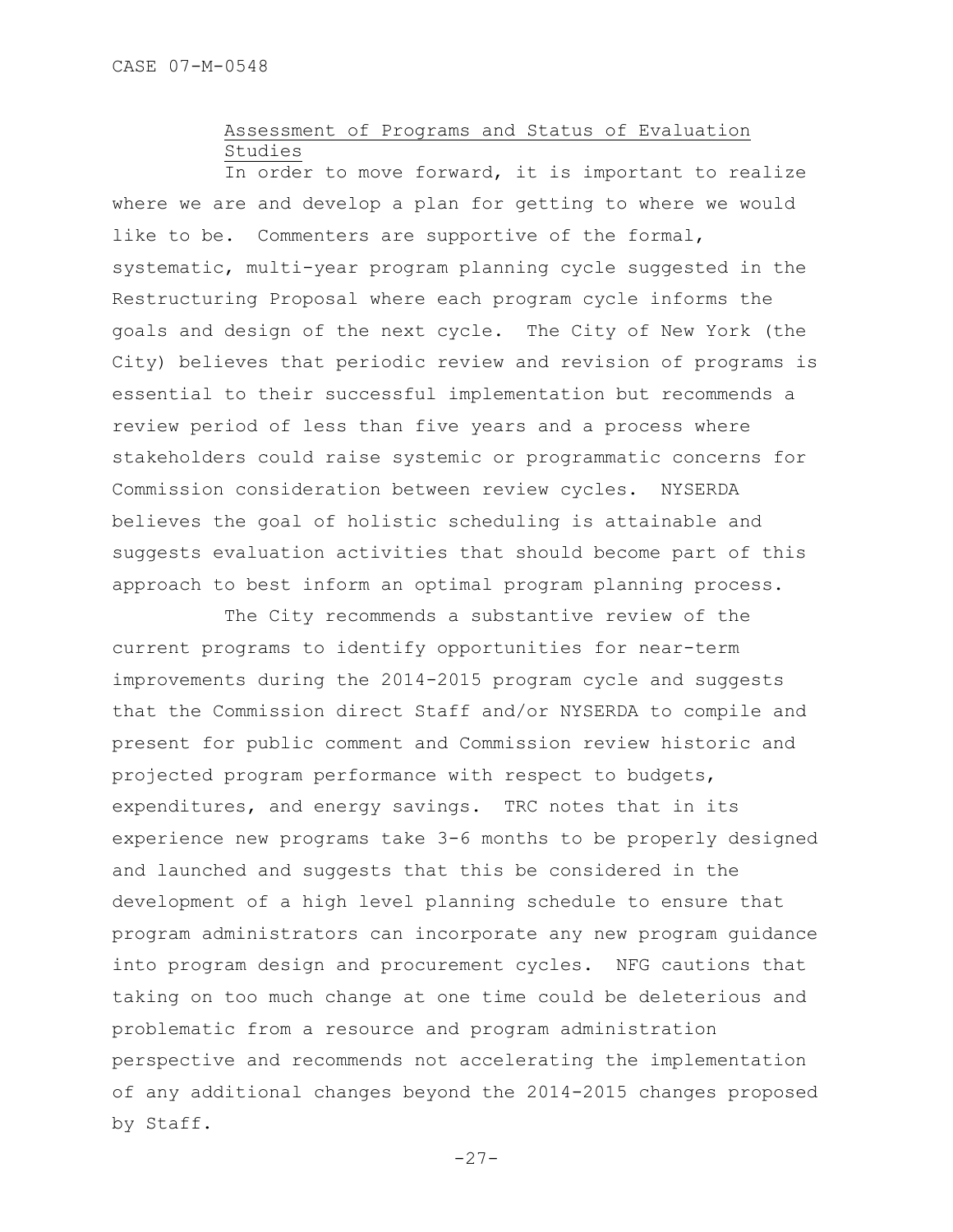Staff"s proposal appropriately recognizes the importance of developing a systematic multi-year cycle for program planning and evaluation. Staff also points out that it is difficult or impossible to connect the current EEPS evaluation process to a planning cycle because there is no integrated schedule of the various studies to show when results will be available to support decisions about future program cycles. No matter what form energy efficiency programs may take in the next cycle, we believe that it is worthwhile to assess the current status of existing program cycle evaluation and technical products as proposed by Staff. Therefore, we direct Staff to work with the  $E^2$  working group to conduct a review and assessment of current EEPS activities with the goal of compiling a report or reports that include a factually accurate representation of:

(1) the performance of each of the currently authorized programs, including Program Administrator commentary regarding under- and over-performance; and (2) the status of all evaluation and statewide study activities, including budget, cost and schedule information.

The reports shall be prepared and submitted as part of the  $E^2$  working group action plan, to be filed by June 1, 2014 as discussed above. The action plan and report(s) shall also contain a comprehensive evaluation plan indicating – for each current evaluation/study activity – a proposal for terminating or continuing the activity as determined by a value-based rational that connects the activity and its relevance/importance to future program cycles. To support this rationale, the action plan shall include an integrated program and evaluation cycle plan/schedule showing the connection between study activities that are recommended to go forward and each study"s availability

-28-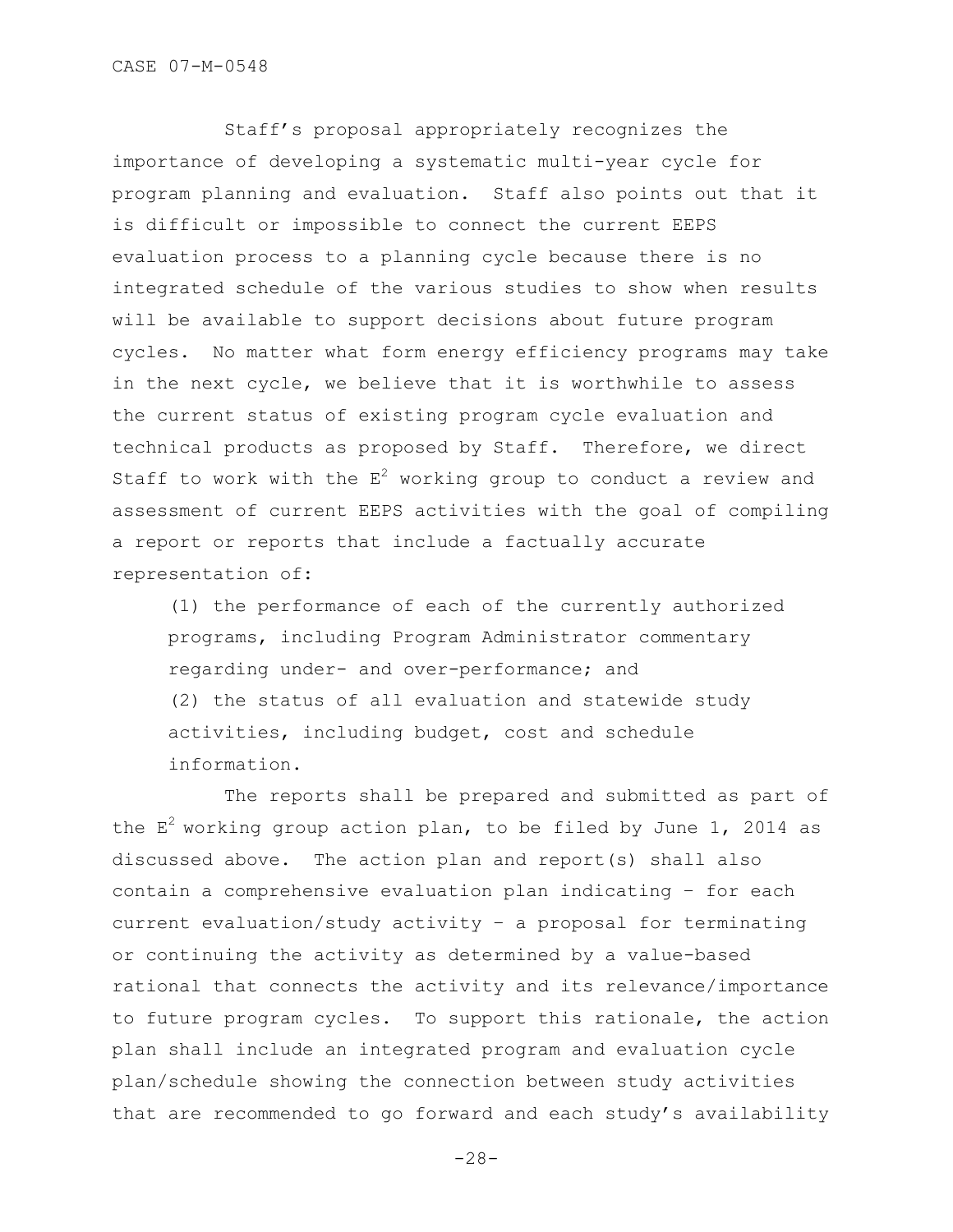and benefit to informing and improving the next or successive program and technical document development cycles.

#### Cost Effectiveness Screening Guidance and Tools

Staff proposes the development of an alternative approach to cost effectiveness screening from the measure level Total Resource Cost (TRC) test used to date in the EEPS programs. Seventeen different entities comment on Staff"s proposal to modify the cost effectiveness testing practices used in EEPS. The majority support the concept of moving away from measure level TRC and toward program or sector level cost effectiveness testing as the primary screening methodology, citing the administrative burden, program administrator and contractor delays, and lost opportunities to achieve energy savings as the primary reasons for supporting the change. NYSERDA and NFG propose the use of the Program Administrator Cost Test (PAC or PACT), as opposed to the TRC, as the primary screening tool. NYSERDA believes the PACT test is better aligned with State energy policy, reflected in the creation of the Green Bank, which values program interventions that maximize energy savings based on the least cost to the program, while leveraging customer investments. NFG supports the PACT because it simplifies energy efficiency decisions to the price an administrator is willing to pay per unit of energy savings. MI recommends a more stringent test, the RIM test, as the primary cost effectiveness screening tool. NEEP suggests the Societal Cost Test is worth consideration and CEC points to a Societal Externality Assessment Model (SEAM) in order to incorporate environmental externalities into the cost effectiveness assessment.

NYSERDA, NRDC-PACE, NEEP, CWF and ACE-NY supported Staff"s proposal to expand and update cost and benefit input

 $-29-$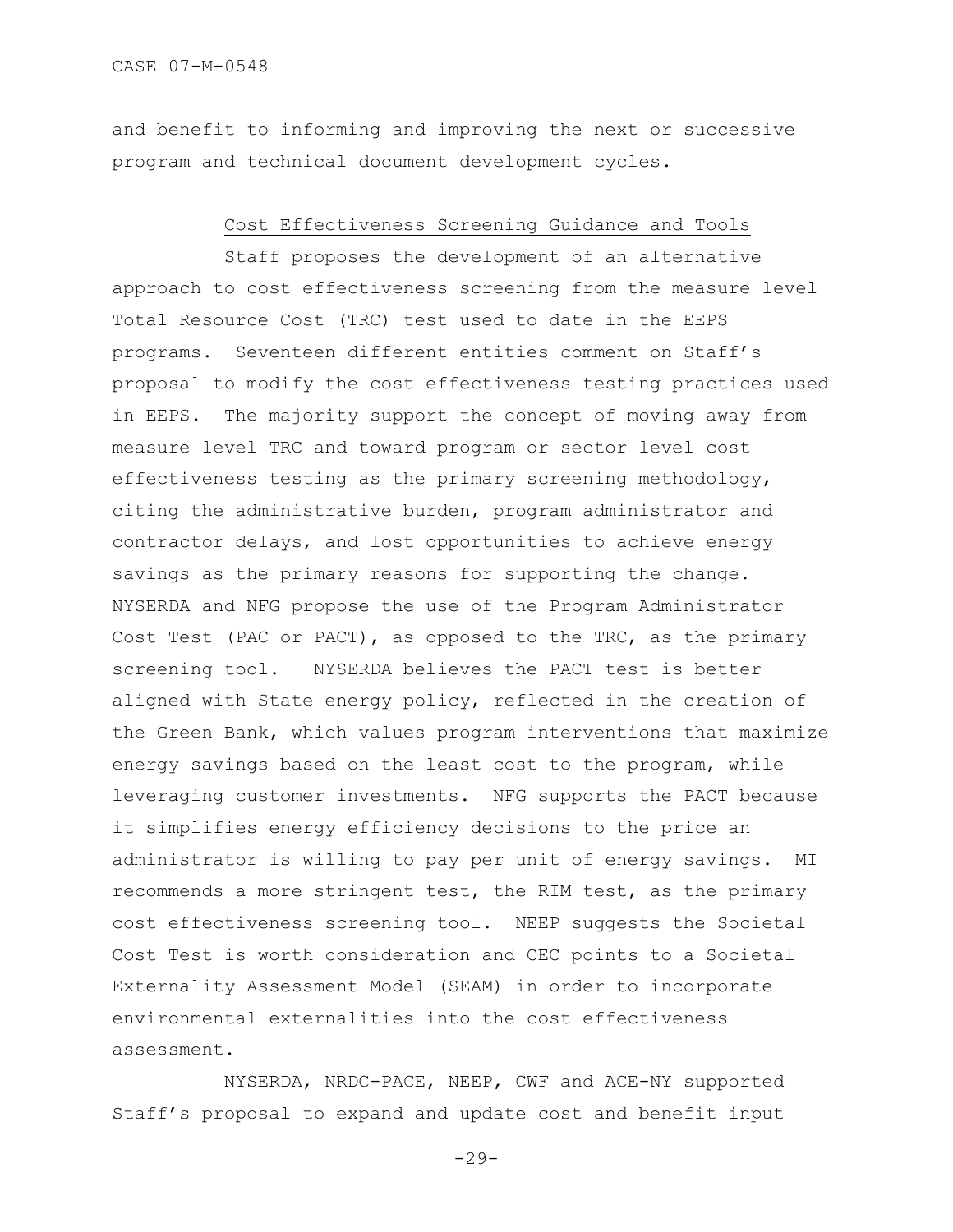parameters. NYSERDA supports the idea of a primary screening test with supplemental evaluative tests while NFG rejects it as adding administrative burden.

We agree with Staff that an alternative approach is necessary. The development and application of appropriate and sufficiently flexible screening tools is essential to achieving the potential scale of energy efficiency in New York. We acknowledge that if an improper method is used, programs and opportunities that would otherwise support our objective may be excluded – in addition to the inclusion of activities that should not be funded. For that reason, in addition to consideration of the various cost benefit concepts identified by Staff and commenters, we direct Staff to work with NYSERDA to expand their inquiry to determine how best to develop screens that fully consider the benefits of programs designed to remove behavioral, informational or other barriers that unnecessarily limit customer demand or otherwise impede market transformation and development. Accordingly, Staff should include a process for broadly addressing cost-effectiveness screening issues with the goal of developing a comprehensive suite of screening tools for Commission supported programs over the long term. The plan should contain a budget and expected schedule for developing appropriate cost effectiveness tools and guidance and updating of cost and benefit input parameters, with the ability to implement additional future changes, as needed and appropriate.

We recognize that the broader restructuring proceeding is likely to directly impact the specific cost and benefit inputs of any cost-effectiveness screening tools and identification of all the appropriate inputs may need to await the outcome of that proceeding. We also recognize MI's and other"s concerns regarding modifications to cost-effectiveness screening and agree as a general matter that ratepayer funds

 $-30-$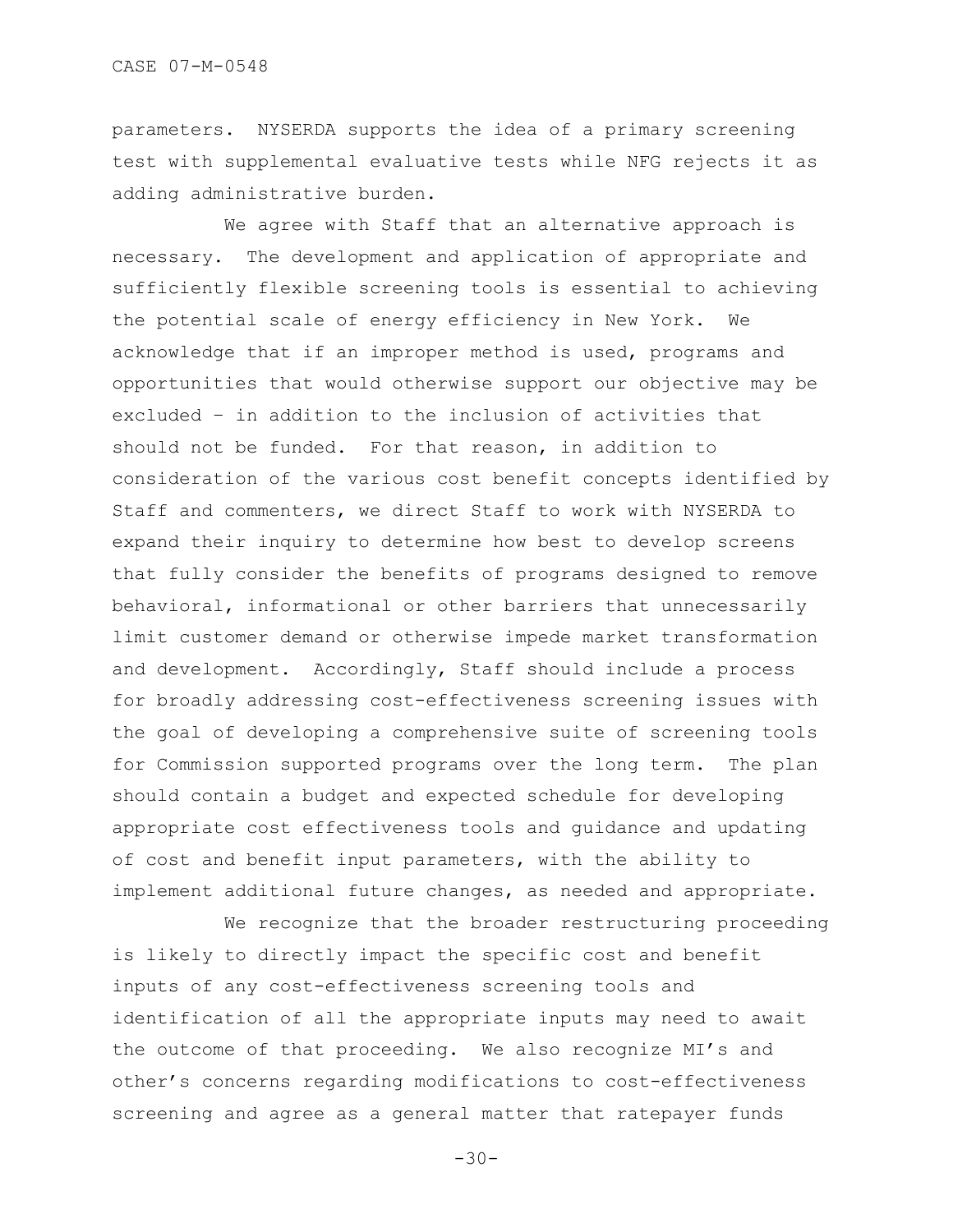should only be used where the benefits of an activity exceed its costs. Ideally, every energy efficiency measure installation supported by captive ratepayers is cost-effective. However, it has become apparent that the exercise of demonstrating such a result at the measure level has become too unwieldy to be administered effectively and is likely to be hurting the economics of EEPS in general. Therefore, in addition to directing the  $E^2$  working group to develop comprehensive costeffectiveness screening guidance and tools, we will also encourage the working group to consider more immediate modifications to the application of or inputs to the TRC, and if appropriate, make recommendations to the Commission for changes prior to 2016.

## Fuel Neutrality and Comprehensive Clean Energy Fund

Staff proposed two possible paths to a fuel neutral approach, one where surcharges would continue to be collected from both electric and gas customers, but a pooling of the funds would be allowed to enable program administrators to administer their programs with a "whole-customer" approach without the requirement to track and allocate funding based on fuel type. The other approach raised by Staff would eliminate surcharges on gas customers and collect the entirety of energy efficiency funding from the electric customer.

Many of the comments received address Staff"s proposal for a fuel neutral concept; although most support the concept, the Joint Utilities, NFG and Multiple Intervenors (MI) oppose it. NYSERDA believes that in order for a clean energy program portfolio to be truly customer-centric, it needs to be fuel neutral, stating that fuel neutrality is the lynch-pin to providing truly customer-centric energy efficiency programs, and support Staff"s proposal to collect all energy efficiency

-31-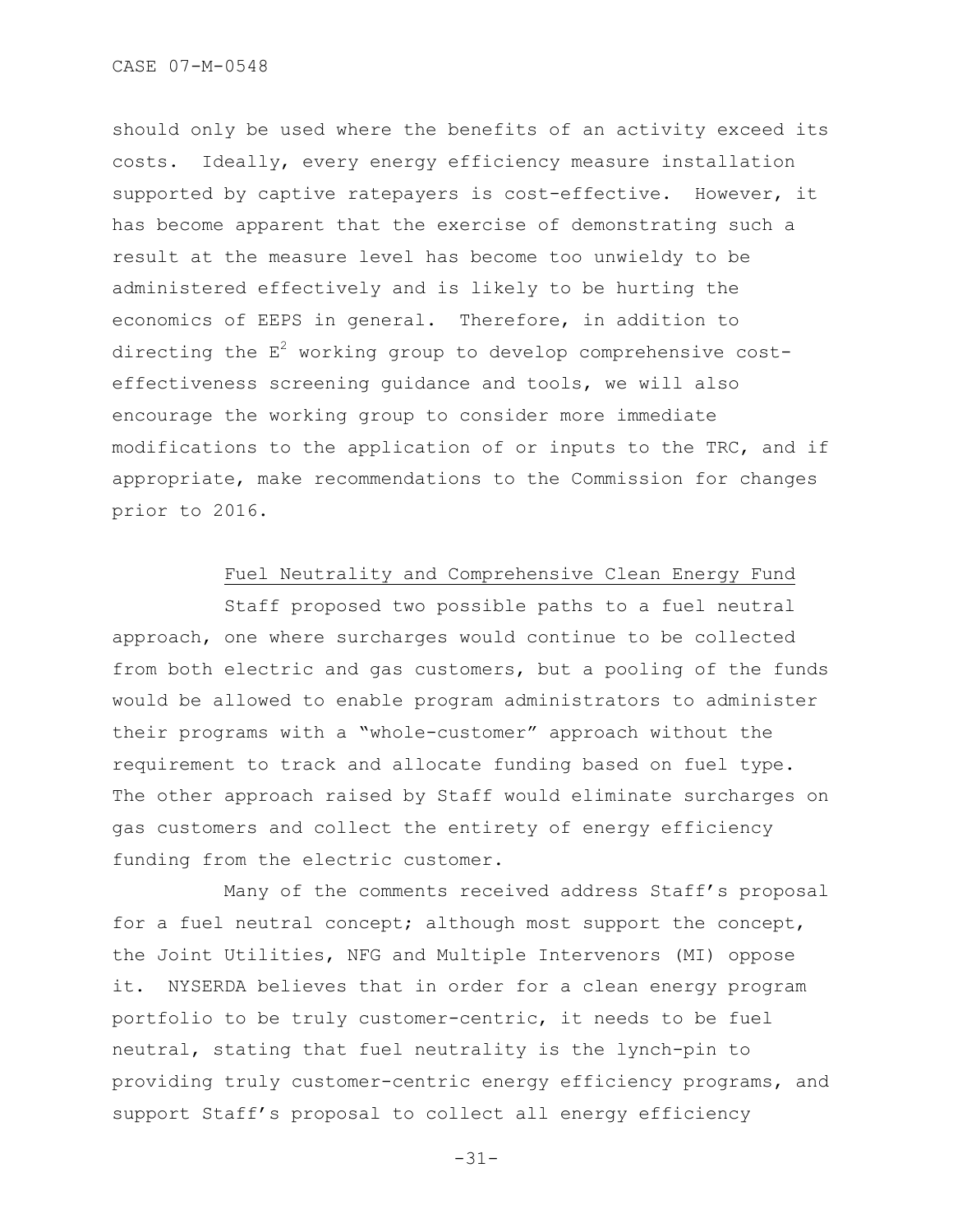i<br>L

funding from electric customers. The Joint Utilities believe that the Commission should consider alternative methods for raising public funds to support programs for non-utility energy consumption, and also recommend the Commission gather explicit customer input on the cross-subsidization issues that a fuel neutral fund creates. MI and NFG strongly oppose the fuel neutral concept, in particular the proposal to collect energy efficiency funding entirely from electric customers.

In particular, we direct Staff to work with the  $E^2$ working group to explore the concept of fuel neutral programs, including the possibility of a comprehensive clean energy fund. The fuel neutral fund mentioned in Staff's proposal is attractive because it would reflect the reality that energy customers often consume multiple types of energy and measures to reduce or otherwise manage that energy consumption frequently impact more than one type of energy use. A comprehensive green energy fund may reduce the complexity and barriers to delivery of whole building or whole customer programs. Similar to the support for the New York Green Bank,  $27$  a comprehensive green energy fund could receive monies from a number of distinct sources with the flexibility to fund projects or programs (within broad parameters) based on market forces and customer needs rather than overly restrictive limitations related to fuel type.

# Self-Directed or "Banking" Approach for Large Customers

We disagree with MI's assertions regarding energy efficiency inequities and believe a volumetric surcharge remains the proper method for allocating costs for these public benefit

 $27$  See Case 13-M-0412, supra, Order Establishing New York Green Bank and Providing Initial Capitalization (issued Decebmer XX, 2013).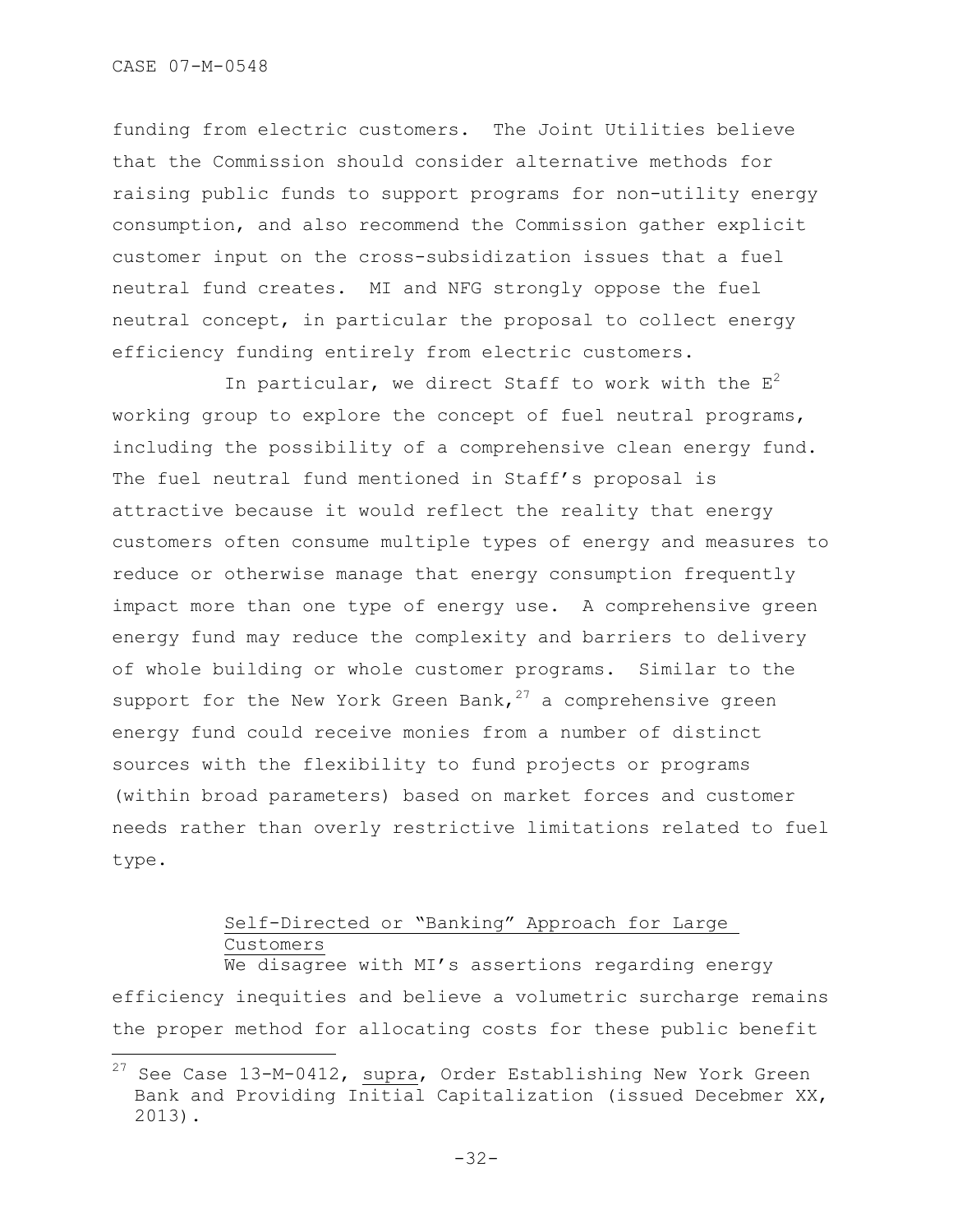programs. However we believe that MI"s proposed concept of "self-directed" or "banked" program design warrants consideration. The Business Council supports MI"s recommendation regarding "self-directed" or "banked" funds for large commercial and industrial customers stating such an approach would maximize investments in clean energy and efficiency, moderate rate impacts and reduce competitive inequities. We are intrigued by how this concept may be integrated into a restructured energy efficiency environment beyond 2015 and believe the issues should be explored as part of the overall upcoming restructuring proceeding. Specifically, we are interested in how the concept may support our twin goals of ensuring flexibility to meet customer demand and limiting ratepayer burdens by leveraging private capital. Further, to the extent MI or other stakeholders have an interest and the resources to develop a detailed plan for implementing the concept prior to 2016, they are encouraged to consult with the  $E^2$ working group and submit a specific proposal for our consideration.

## Technical Resource Manual Improvements

NYSERDA supports the proposal to have a dedicated team consisting of DPS, NYSERDA, and an appropriately qualified third party contractor(s) fully engaged in the process, to develop a more systematic approach to using and updating the TRM, including facilitating input from the TRM subcommittee and a defined plan for the incorporation of evaluation results into the TRM. The Association for Energy Affordability agrees and state that the development of the TRM Team should be expedited, and stakeholders who have been directly involved in the delivery of programs should be included on the TRM subcommittee. The Joint Utilities stress the need for a transparent decision-

-33-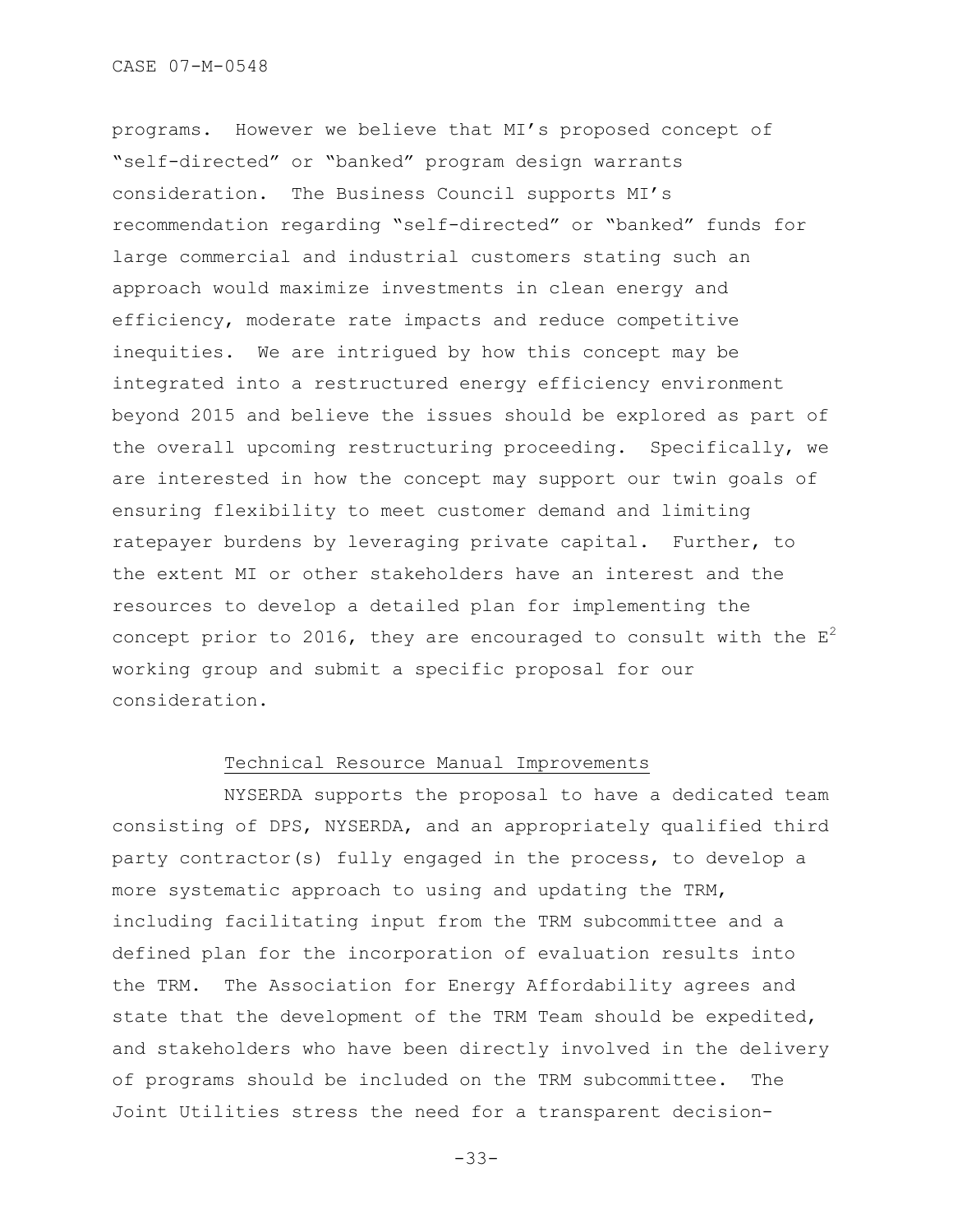making process for the  $E^2$  Advisory Council, especially with regard to the Technical Resource Manual, while NFG desires flexibility in implementing TRM changes and equal opportunity for program administrators to provide input regarding the TRM through the Advisory Council and its subcommittees. The Northeast Energy Efficiency Partnership (NEEP) recommends a review of the TRM Updating Process Guidelines that it"s Evaluation, Measurement & Verification Forum developed as part of the recent Mid-Atlantic TRM.

We agree that improvements must be made to the technical resource manual, as well as the process for completing and implementing cyclical updates and improvements to technical and other guidance documents. Therefore, we direct Staff and NYSERDA, as part of the action plan described above, to develop and propose a formal process for reviewing, updating, improving and otherwise modifying the technical resource manual and other technical resources needed to support energy efficiency in New York. The proposal should include a budget and additional pertinent details for ensuring that the proper level of resources (contracted for or otherwise) are sufficiently dedicated to overseeing and maintaining the technical resources in a manner that provides for sufficient input from the  $E^2$ working group but maintains uniformity, transparency and technical accuracy and consistency.

The process should also require that all changes be prospective with a specified effective date. This will help minimize uncertainty among program administrators and program participants regarding savings expectations.

## Sharing Customer Data with NYSERDA

Staff"s proposal also raised the issue of broader access and sharing of customer data between NYSERDA and the

-34-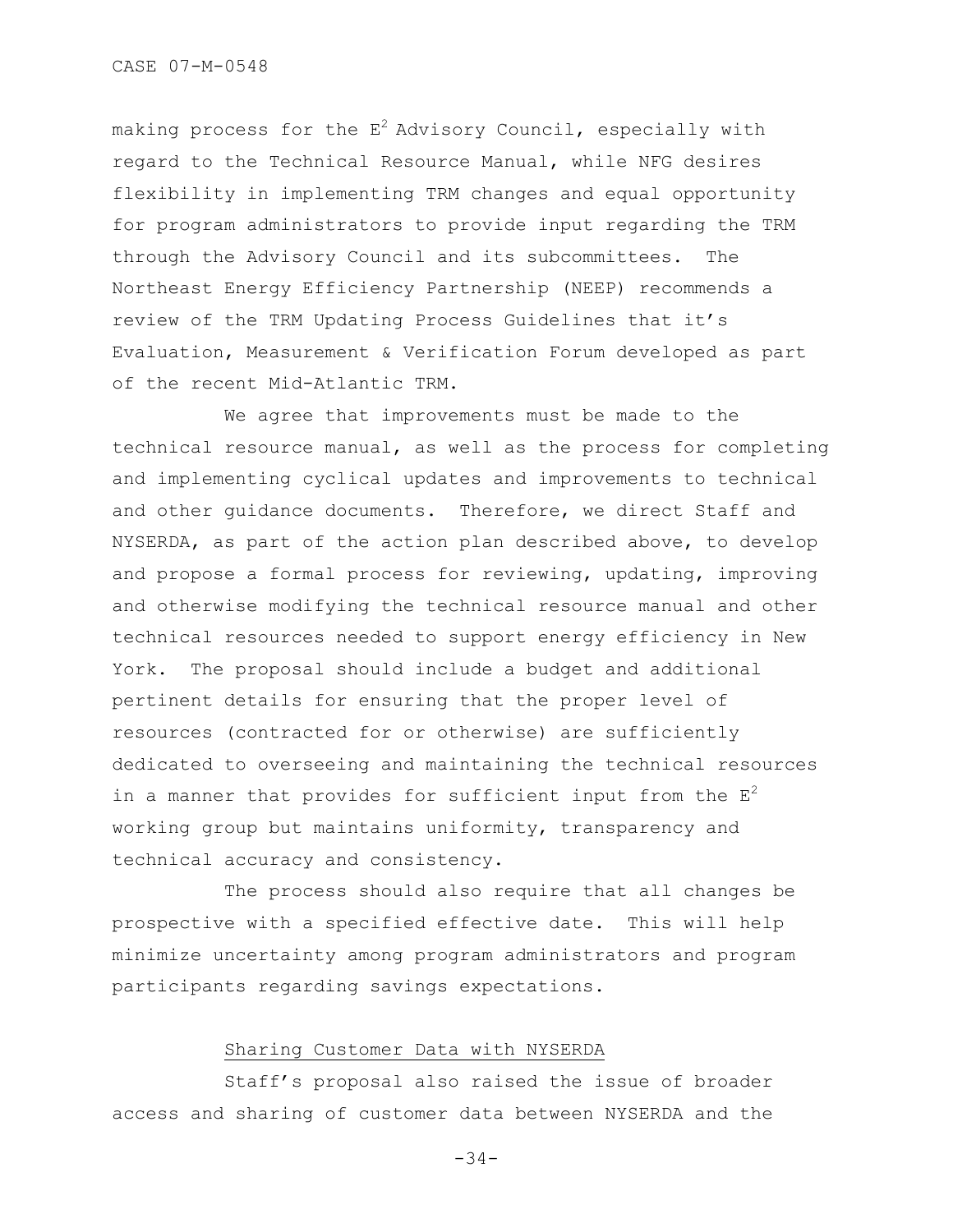utilities. NYSERDA strongly supports Staff"s recommendation to address privacy protections and controls required to allow for the sharing of data between the utilities and NYSERDA. Joint Utilities stress that protection of consumer information is a basic tenet of Public Service Law and Commission policy, and the proposal and these policies need to be reconciled. The Joint Utilities agree that a proceeding would be necessary to fully explore this issue. We agree that a more efficient, clearer protocol for sharing utility customer information with NYSERDA is needed. Although we recognize the importance of customer privacy, we believe that utilities understand the types of safeguards and procedures necessary to ensure customer privacy is appropriately protected because such information is regularly shared with the utilities' vendors within the appropriate safeguards. Therefore, we direct NYSERDA and the utilities, facilitated by Staff as necessary, to develop and present for our approval a comprehensive plan to put forth the most robust possible sharing of utility data with NYSERDA without lowering the standards of protection the utilities currently require when sharing customer data with their contractors. The development of this comprehensive plan should be included in the action plan described above.

## Near-term 2014 – 2015 Changes

Many of Staff"s 2014 – 2015 proposals involve the streamlining of program oversight, which conceptually is supported by a majority of the commenters. In addition, much of Staff"s proposal included the development of guidance and several parties, including NYSERDA, NFG and the Joint Utilities, recommend that guidance developed by Staff should be developed with meaningful input from program administrators. We agree and direct Staff to collaborate with program administrators through

-35-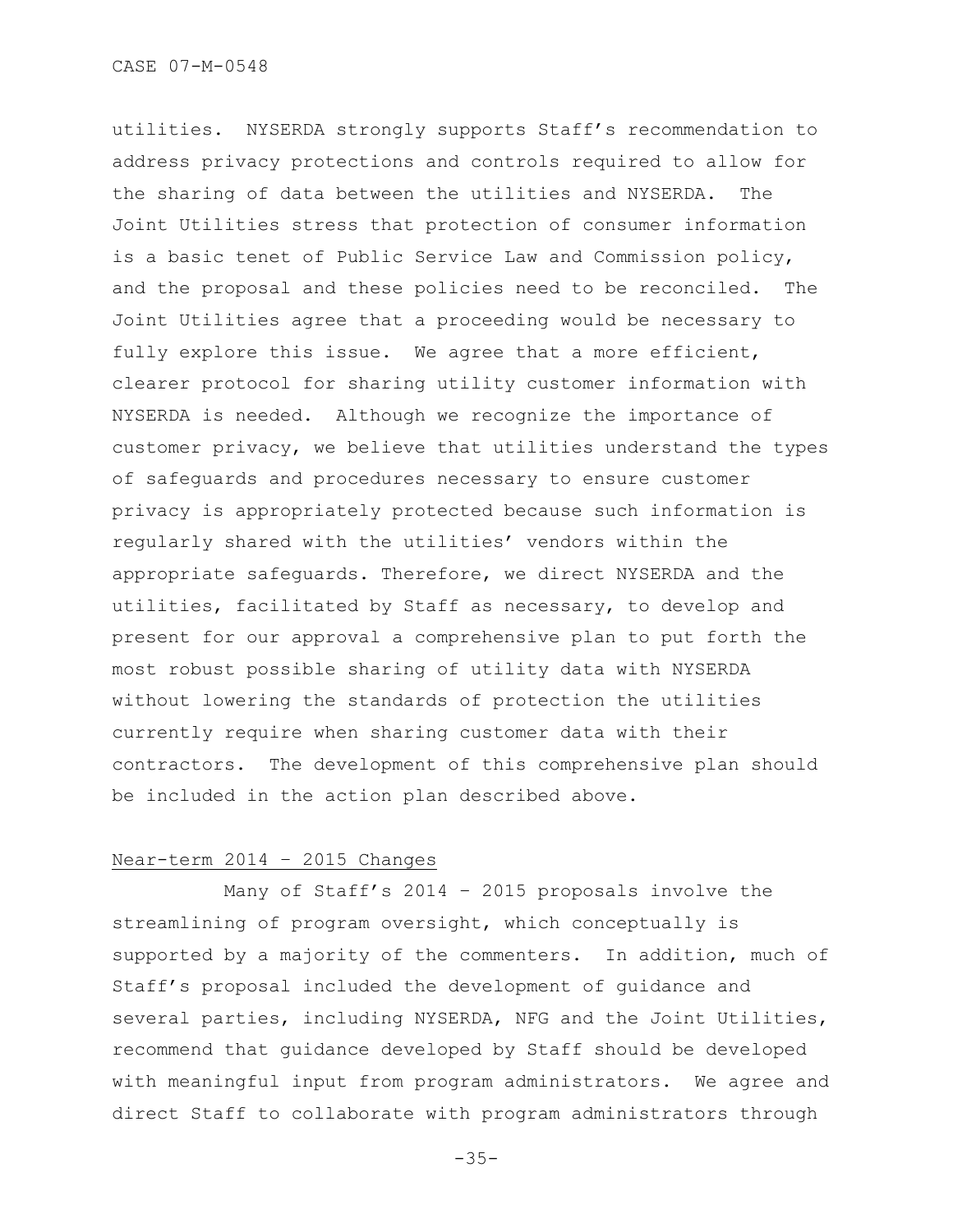the  $E<sup>2</sup>$  working group to develop guidance documents related to the various subject-specific notification and reporting requirements discussed below. The requirements should be such that they allow us to maintain proper oversight of ratepayers' dollars without creating unnecessary administrative burden. Guidance documents should be developed expeditiously, but in no case later than March 31, 2014, and shall become effective upon filing with the Secretary and posting to the Commission"s website. With the exception of the existing requirements eliminated completely, as discussed specifically below, existing approval and notification requirements will remain in effect until such time that alternate guidance becomes effective. Many of the comments included suggestions for additional changes to program years 2014 – 2015, some of which are incorporated herein. In some cases, the actions we take here will help to ameliorate the concerns addressed by additional proposed changes. Suggestions not specifically addressed here may be further examined in the  $E^2$  working group and proposed later for our consideration.

### Customer Incentive Levels

With the exception of those from NYSERDA, comments regarding Staff approval of incentive level changes supported eliminating the requirement. NYSERDA commented that increasing flexibility on this issue will likely exacerbate competition between program administrators and supports maintaining the approval requirement. As an alternative, NYSERDA recommends that program administrators cooperate to align incentives between programs. In reply, Joint Utilities recommends that NYSERDA's proposal be rejected, stating that it would maintain the current time-consuming oversight that Staff is trying to reduce.

```
-36-
```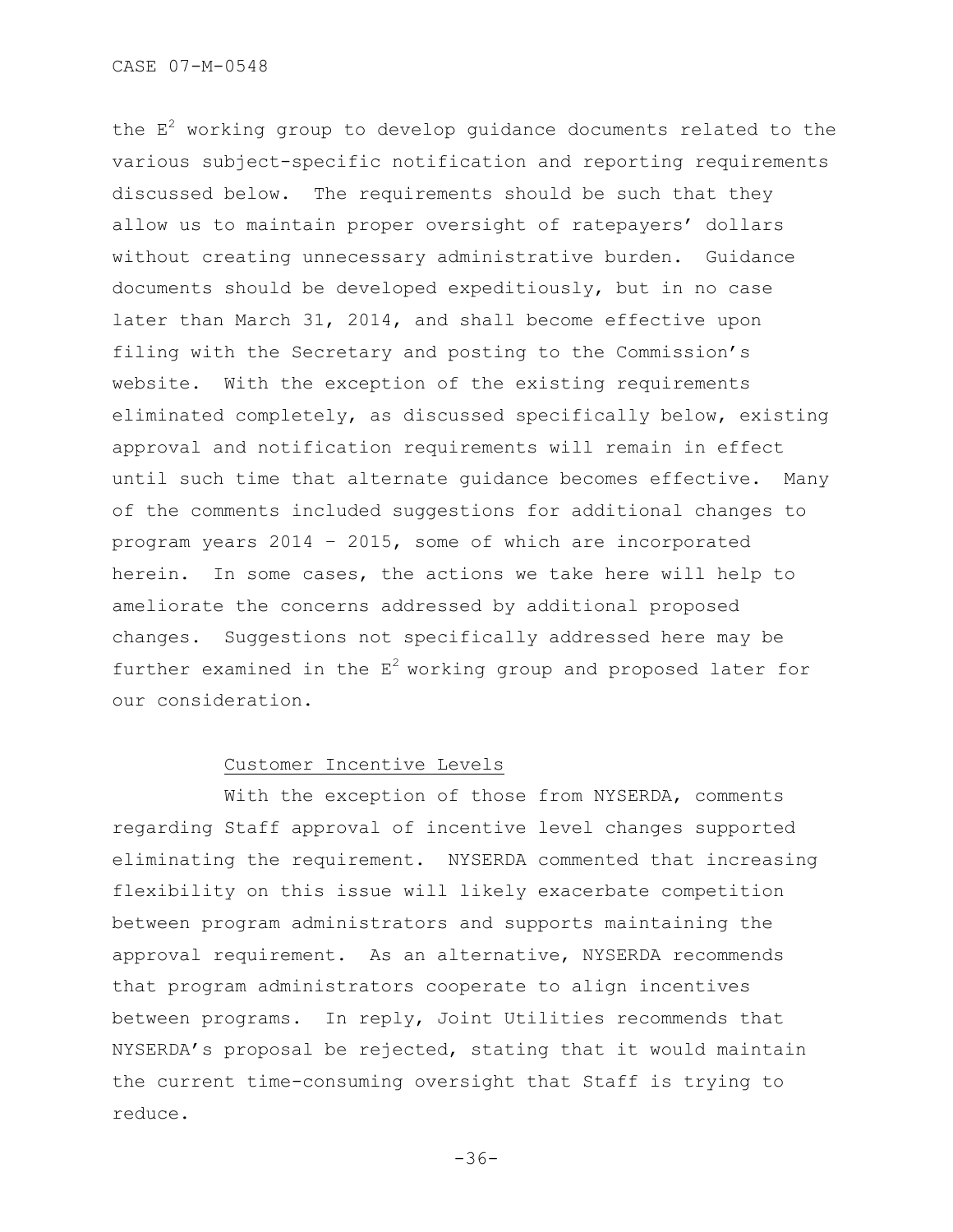We agree with Staff and the supporting comments that requiring approval for changes to incentive levels adds an unnecessary administrative step, without corresponding benefit. Program administrators will no longer be required to obtain approval for changing program incentive levels and will only be required to submit notice of the change to the Secretary. Program administrators are best positioned to determine what level of incentive is necessary to achieve program success. Although NYSERDA"s concerns about increased competition are not without merit, we believe that program administrators can collaborate to construct a solution that optimizes results and avoids unnecessary administrative steps. Staff is directed to develop guidance prescribing what information shall be included in notifications of incentive level changes. At a minimum, program administrators should be required to show that some level of collaboration with other program administrators expected to be affected by the change in incentive levels has occurred, and that the change in incentive will help either achieve or exceed the program target within the program budget.

# Program Budgets/Targets

We agree with Staff that eliminating the need to obtain authorization from the Director of OEEE to reallocate budgets and targets within customer sectors will ease administrative burden and has the potential to improve overall program performance. In fact, in recent orders, we have provided program administrators this flexibility by allowing programs within a sector to be combined into one program. Eliminating this approval requirement provides that same flexibility for all program administrators and is approved. Staff is directed to develop guidance outlining the information to be included in notifications of reallocations of program budgets and targets among programs within a customer sector.

-37-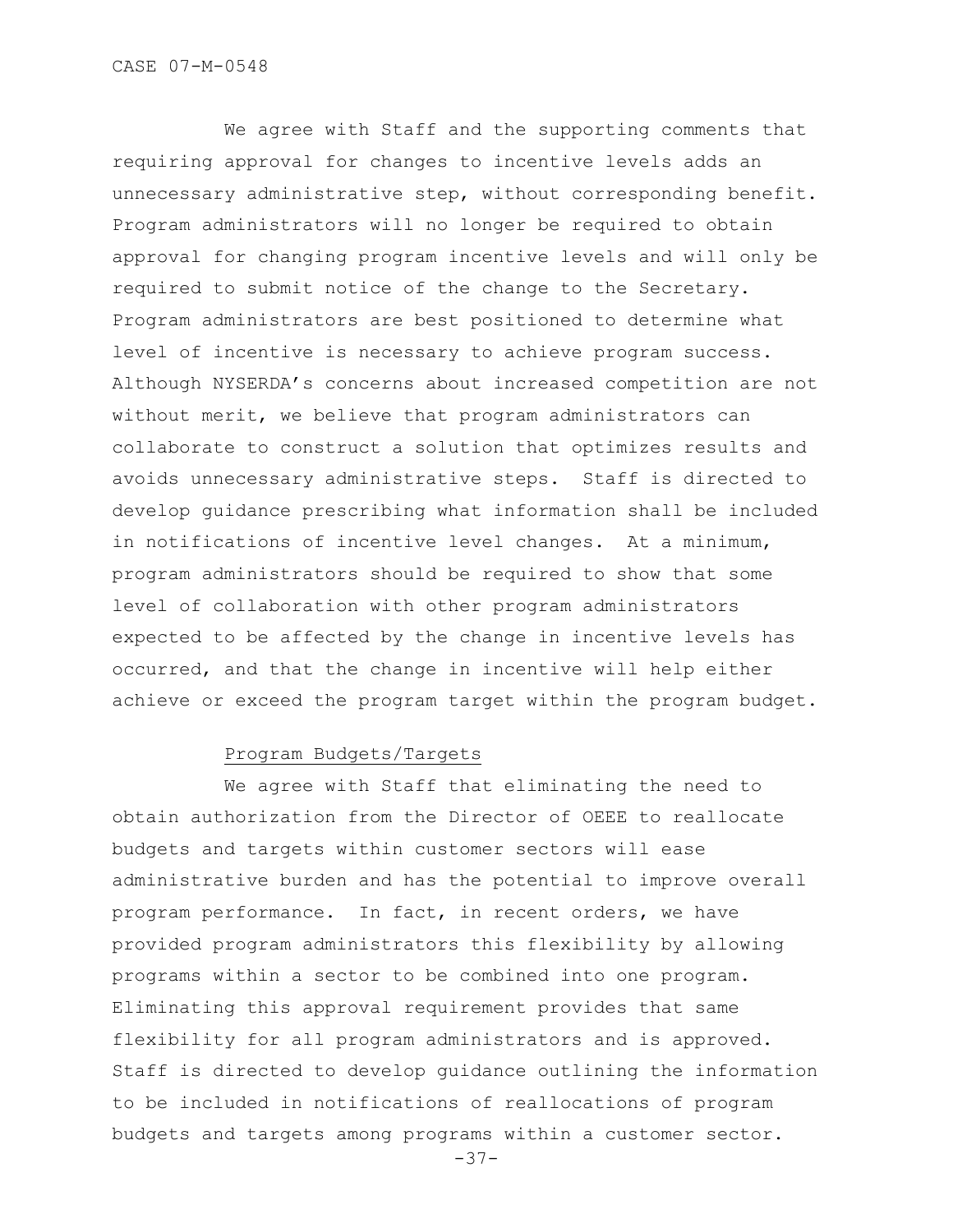We will not take the further step, suggested by NFG, of permitting reallocations across customer sectors without prior authorization from the Director of OEEE. Currently, such reallocations must be approved by the Director of OEEE, who must certify that the reallocations (a) do not result in net reductions in aggregate energy savings; (b) do not materially affect the overall balance between customer market segments; and (c) do not appear to be detrimental in any other manner to the EEPS program. Allowing reallocations across customer sectors without appropriate safeguards risks the balance between customer segments which remains an important element supporting equitable use of ratepayer funds.

# Banking and Borrowing

There were no objections to Staff's proposal to eliminate the requirement for program administrators to obtain approval from or provide notification to the Director of OEEE to borrow from future EEPS 2 program year funding. We find that the required scorecard reporting provides the information to inform Staff that borrowing from future year funding may be necessary, and the requirement to provide separate notification is unnecessarily duplicative. We continue to expect program administrators to properly modulate the delivery of programs to ensure their availability to each sector through the end of 2015, but eliminate the requirement to obtain approval or provide notification in order to borrow from future EEPS2 program year funding.

# Reporting

Parties were generally in favor of all proposed changes to reporting requirements. The Joint Utilities state that in addition to reducing program administrative costs,

-38-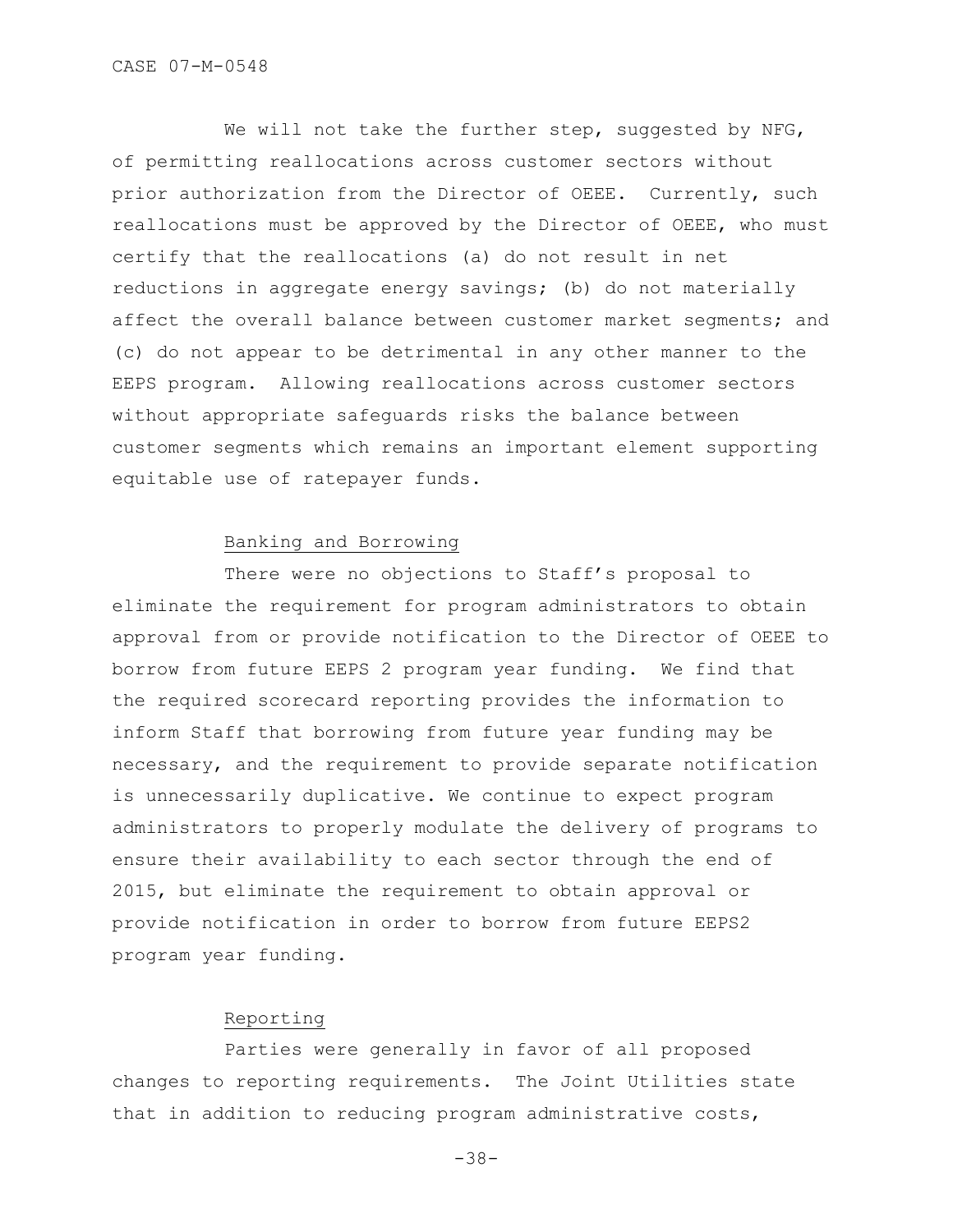i<br>L

decreasing reporting frequency and increasing the time to report should improve the quality of reporting. NFG recommends that a Staff and program administrator collaborative be organized to identify and eliminate duplicative reporting requirements, determine future reporting requirements and allow sufficient time to implement reporting changes. NFG took exception to the elimination of the outreach, education and marketing reporting requirements, stating they should be reduced but not eliminated We agree with Staff and those submitting comments that the reductions to reporting will reduce the administrative burden without forgoing the information necessary to properly monitor EEPS2 programs, and increasing the lag time for reporting will provide additional time for program administrators to perform audits of program data for completeness and accuracy. We will therefore eliminate monthly scorecard reporting in favor of quarterly scorecard reports to be filed no later than 90 days after the conclusion of the calendar quarter being reported, effective January 1, 2014. In addition, we eliminate the requirement for program administrators to file annual reports. $^{28}$ The information contained in annual reports can be obtained from the roll-up of required quarterly reports and does not necessitate the filing of an additional report.

We do not agree with NFG that OEM reporting should be maintained and eliminate the requirement. $29$  We will however require program administrators to notify the Director of the Office of Consumer Policy, in a filing to the Secretary, when OEM budgets are modified, and direct Staff to develop guidance

 $28$  In addition to reports for program years 2014 - 2015, the requirement to file an annual report for program year 2013 is eliminated.

 $29$  In addition to OEM reports for program years 2014 - 2015, the requirement to file an OEM report for program year 2013 is eliminated.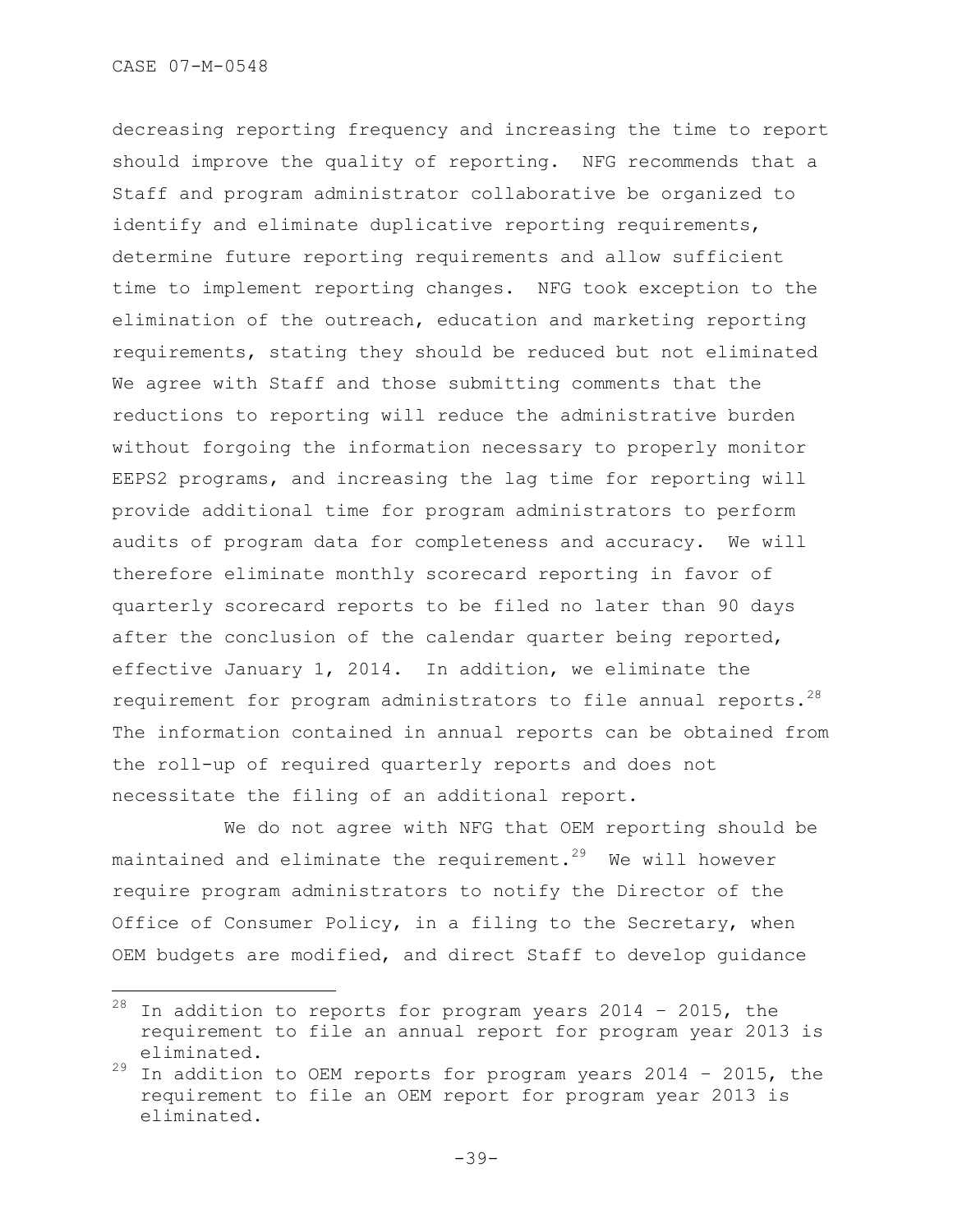outlining what information should be included in such notification.

In addition to the elimination of monthly scorecard reporting, annual reporting, and OEM reporting, we find that the required reports listed in Table 1 below add unnecessary burden without corresponding benefit and we will eliminate these requirements.

| Report Title                                   | Order Date |
|------------------------------------------------|------------|
| Gas Conversion                                 | 5/19/2009  |
| NYSERDA Multifamily and Low Income Multifamily | 12/23/2009 |
| Quarterly Reporting                            |            |
| Central Hudson Commercial Financing            | 10/18/2010 |

Beyond the specific changes to reporting requirements we order here, Staff is directed to work with program administrators through the  $E^2$  working group to eliminate and/or streamline all EEPS-related reporting and develop guidance outlining reporting requirements, that provide, together with the quarterly scorecard report, the information necessary for Staff to sufficiently monitor the performance of EEPS programs through 2015. This guidance, as well as future revisions, should be filed with the Secretary and posted to the website. In addition to listing the required reports, the guidance established by the collaborative effort shall include definitions to ensure consistency of data such that it can be compared across program administrators as well as market sectors.

# Measure Classification Lists

Generally, comments we received are supportive of eliminating the current Measure Classification Lists. However, the Joint Utilities opposed the proposal unless and until the lists are replaced with another mechanism for adding measures to EEPS programs. We agree with Staff that more streamlined

 $-40-$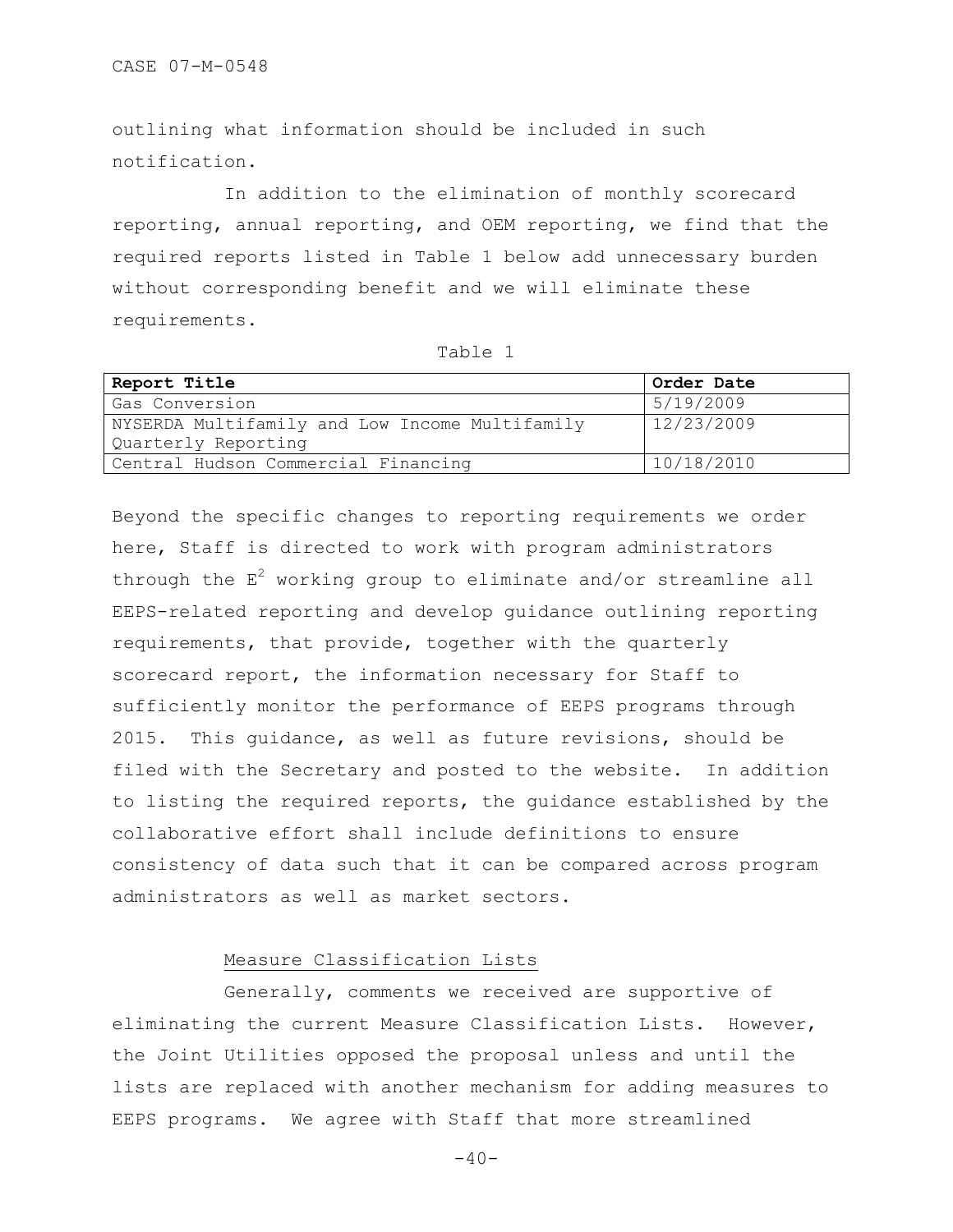guidance outlining the eligible measures and a process to maintain an accurate list should be developed, and therefore direct Staff to work in conjunction with program administrators through the  $E^2$  working group to develop a streamlined list of eligible EEPS measures. We will maintain the process outlined in our June 20, 2011 order to add new measures to the list and for program administrators to add eligible measures from the list to their existing programs, and will further allow this process to be used to make necessary changes to the construct of the eligibility list. Until a streamlined list is developed, the current lists shall be used to provide program administrators the flexibility they now have. We do not agree, as NFG suggests, that the Technical Resource Manual should be used as a replacement for an eligible measures list.

# Payback Testing

We did not receive any comments objecting to Staff's proposal to eliminate payback testing and develop regulatory guidance prior to re-implementing a payback requirement. NFG suggested that because the proposal for the 2016 – 2020 program cycle includes the possibility for enhanced cost-effectiveness testing at the program level and not the measure level, the payback testing requirement should be permanently eliminated. We will eliminate payback testing for program years 2014 - 2015, but will not decide here whether payback testing should be reimplemented for the 2016 – 2020 program cycle.

# Pre-screening of prescriptive measures

There was general agreement to eliminate the requirement to pre-screen prescriptive measures with fixed dollar rebate levels and require program administrators to maintain auditable records sufficient to demonstrate that each

 $-41-$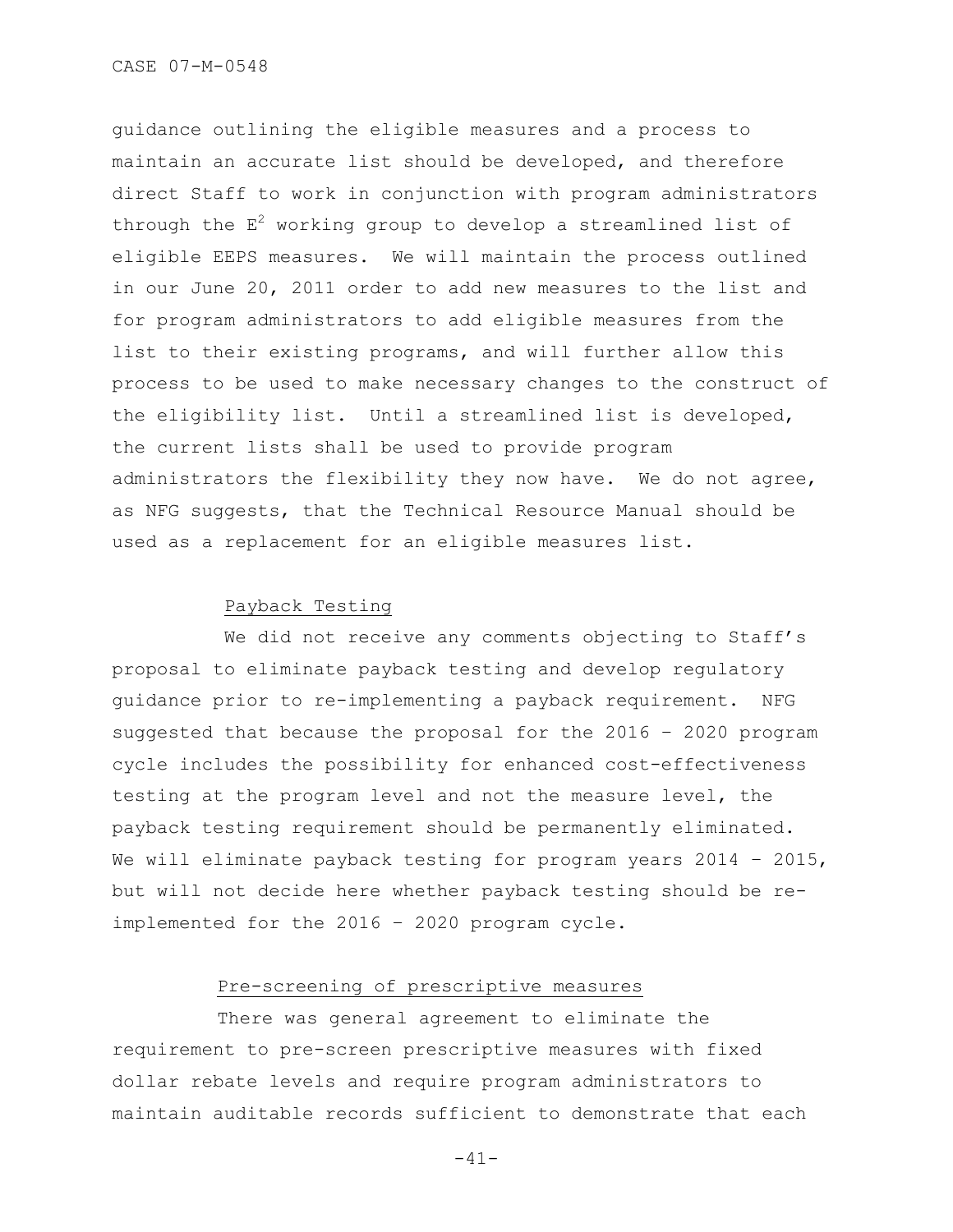type of prescriptive measure is cost-effective in a majority of actual installations. The Joint Utilities commented that eliminating this requirement will improve project cycle time, reduce administrative costs, allow more customers to be served, and reduce customer confusion about measure eligibility. NYSERDA suggests that the definition of the term prescriptive and the appropriate pre-screening requirements should also be considered over the longer-term particularly in relation to programs that have standard incentives based on a fixed percentage of costs rather than a fixed dollar amount. NFG agrees that the requirement should be eliminated, it comments that guidance should be developed jointly with program administrators to properly define "auditable record," provide detail on how an audit process will work and the impact of any audit findings and conclusions, and to ensure that the elimination of this requirement does not inadvertently increase administrative burden.

While pre-screening of prescriptive measures with fixed dollar amount rebates may prevent the completion of a small number of projects where the measure is not costeffective, its benefits are outweighed by increased project completion times, customer confusion concerning program eligibility and administrative costs. The requirement to prescreen prescriptive measures with fixed dollar rebate levels is eliminated for program years 2014 – 2015. Concerning NYSERDA"s comment that the definition of prescriptive be considered, particularly in relation to programs with fixed percentage of cost rebates rather than fixed dollar amounts, we provide the following clarification. The requirement to pre-screen prescriptive measures is eliminated for measures that have been demonstrated to be cost-effective in a majority of actual installations, whether the rebates are fixed dollar amounts or

 $-42-$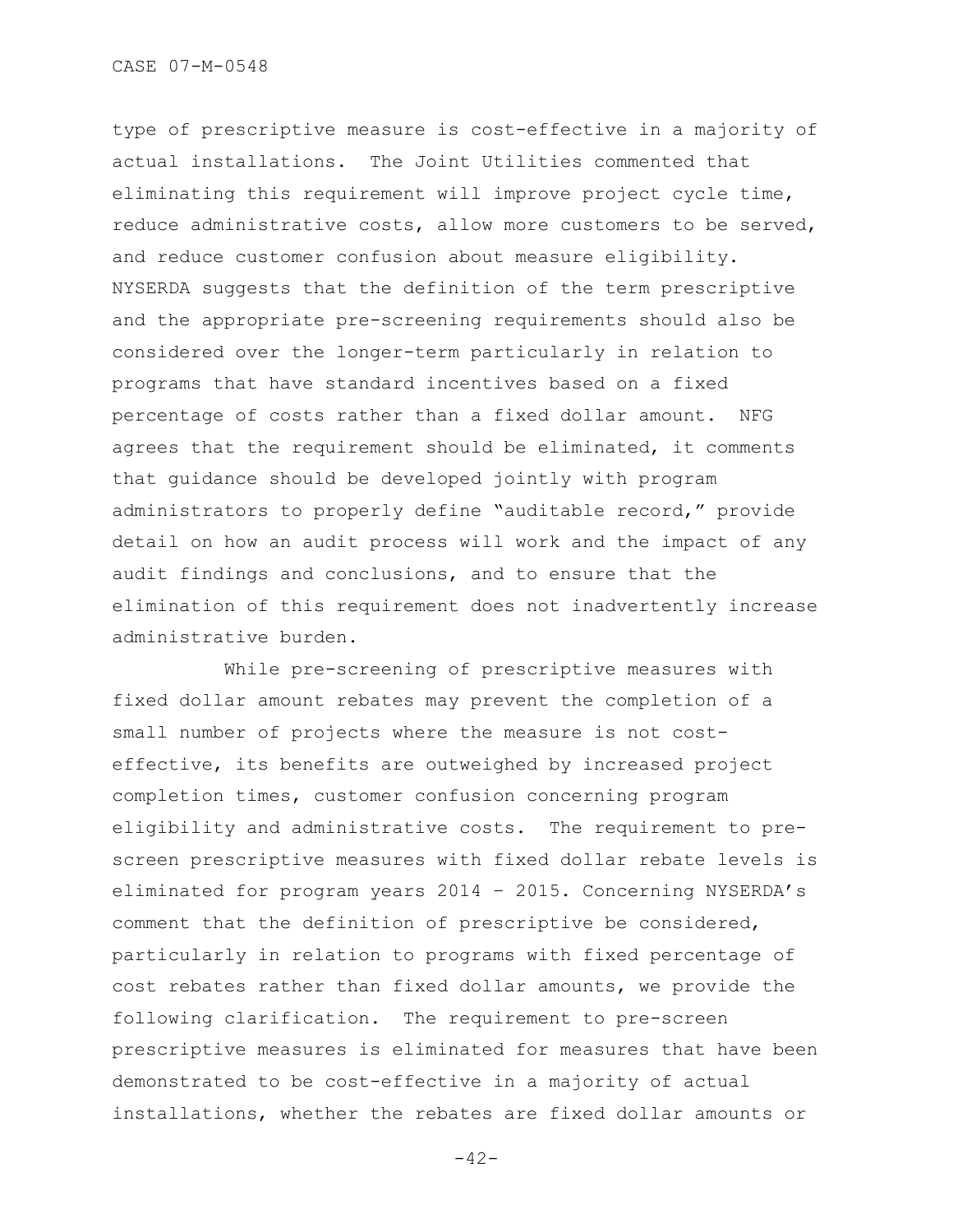fixed percentages. Staff is directed to develop guidance, in conjunction with program administrators, outlining what records shall be maintained by program administrators to demonstrate that each type of prescriptive measure is cost-effective in a majority of actual installations.

## SEQRA FINDINGS

Pursuant to our responsibilities under the State Environmental Quality Review Act (SEQRA), in conjunction with this Order, we find that programs modified here are within the overall action previously examined by us in Case 07-M-0548 and will not result in any different environmental impact than that previously examined. In addition, the SEQRA findings of the June 23, 2008 Order in Case 07-M-0548 are incorporated herein by reference and we certify that: (1) the requirements of SEQRA, as implemented by 6 NYCRR part 617, have been met; and (2) consistent with social, economic, and other essential considerations from among the reasonable alternatives available, the action being undertaken is one that avoids or minimizes adverse environmental impacts to the maximum extent practicable

# The Commission orders:

1. We direct Staff of the Department of Public Service (Staff) to recommend, for commencement in the first quarter of 2014, a process that will result in timely decisions regarding the broad restructuring of distribution utility regulation, such that the post-2015 course of energy efficiency programs and other clean energy programs can be determined in the context of these more sweeping changes.

2. Staff, the New York State Energy Research and Development Authority (NYSERDA) and utility program administers are directed to convene an  $E^2$  working group to begin sharing and

 $-43-$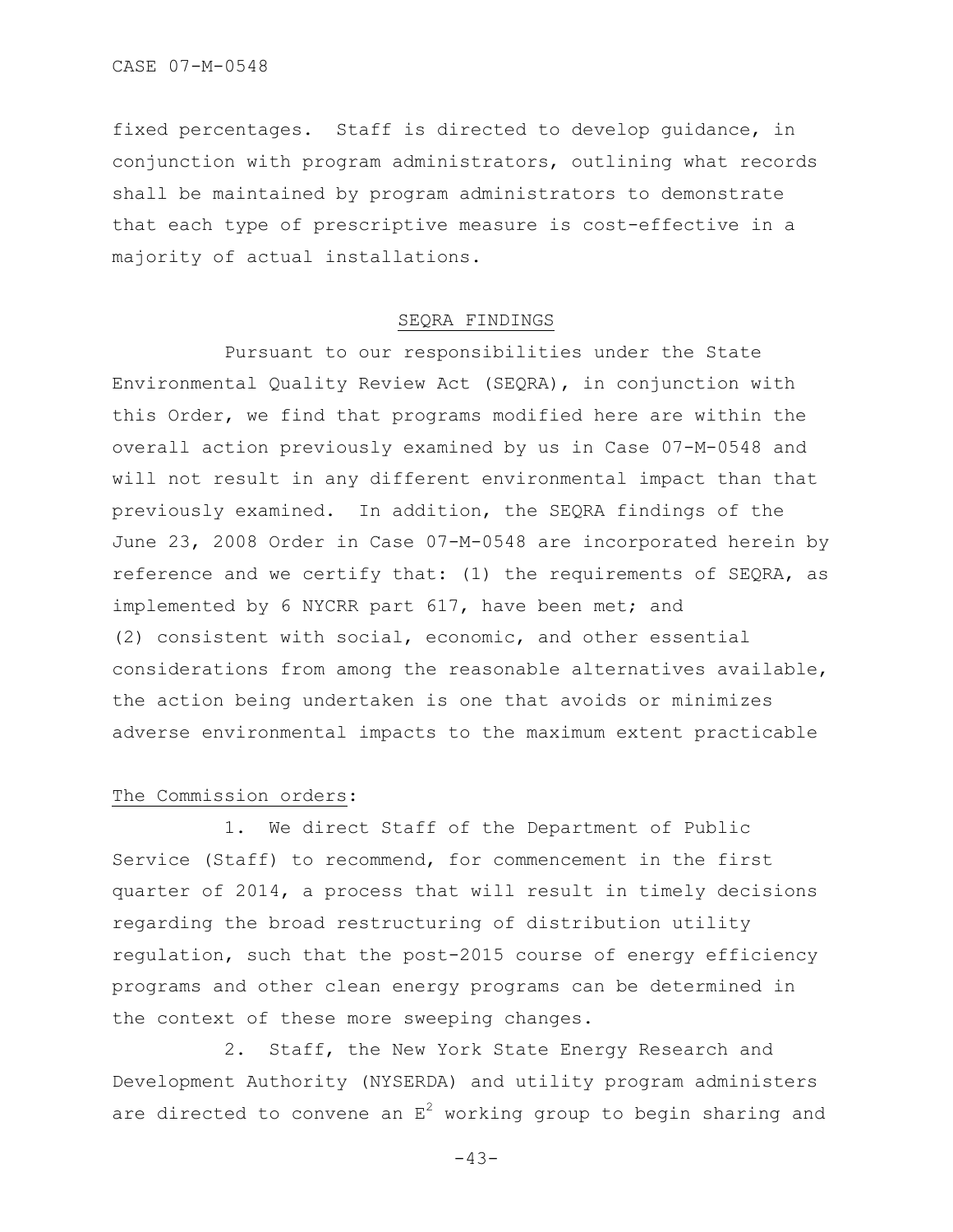CASE 07-M-0548

developing concepts for an optimized  $E^2$  portfolio that supports a scale-up of energy efficiency and overall system efficiency within the upcoming overall restructuring proceeding.

3. The  $E^2$  working group is directed to develop the  $E^2$ action plan described above. NYSERDA is authorized to fund the development of the plan and any necessary preliminary technical or foundational materials with up to \$5 million to be reallocated from System Benefit Charge (SBC) III and Energy Efficiency Portfolio (EEPS) I funds that became uncommitted in 2013.

4. The changes to EEPS specifically described above for program years 2014-2015 are approved. Staff is directed to work with the  $E^2$  working group to develop the quidance documents related to reporting as described in the body of this order. Such guidance documents and any subsequent updates shall be filed with the Secretary.

5. The Secretary in her sole discretion may extend the deadlines set forth in this order, provided the request for such extension is in writing, including a justification for the extension, and filed on a timely basis, which should be on at least one day's notice prior to any affected deadline.

6. This proceeding is continued.

By the Commission

Kathleen H. Burgess Digitally Signed by Secretary New York Public Service Commission

KATHLEEN H. BURGESS Secretary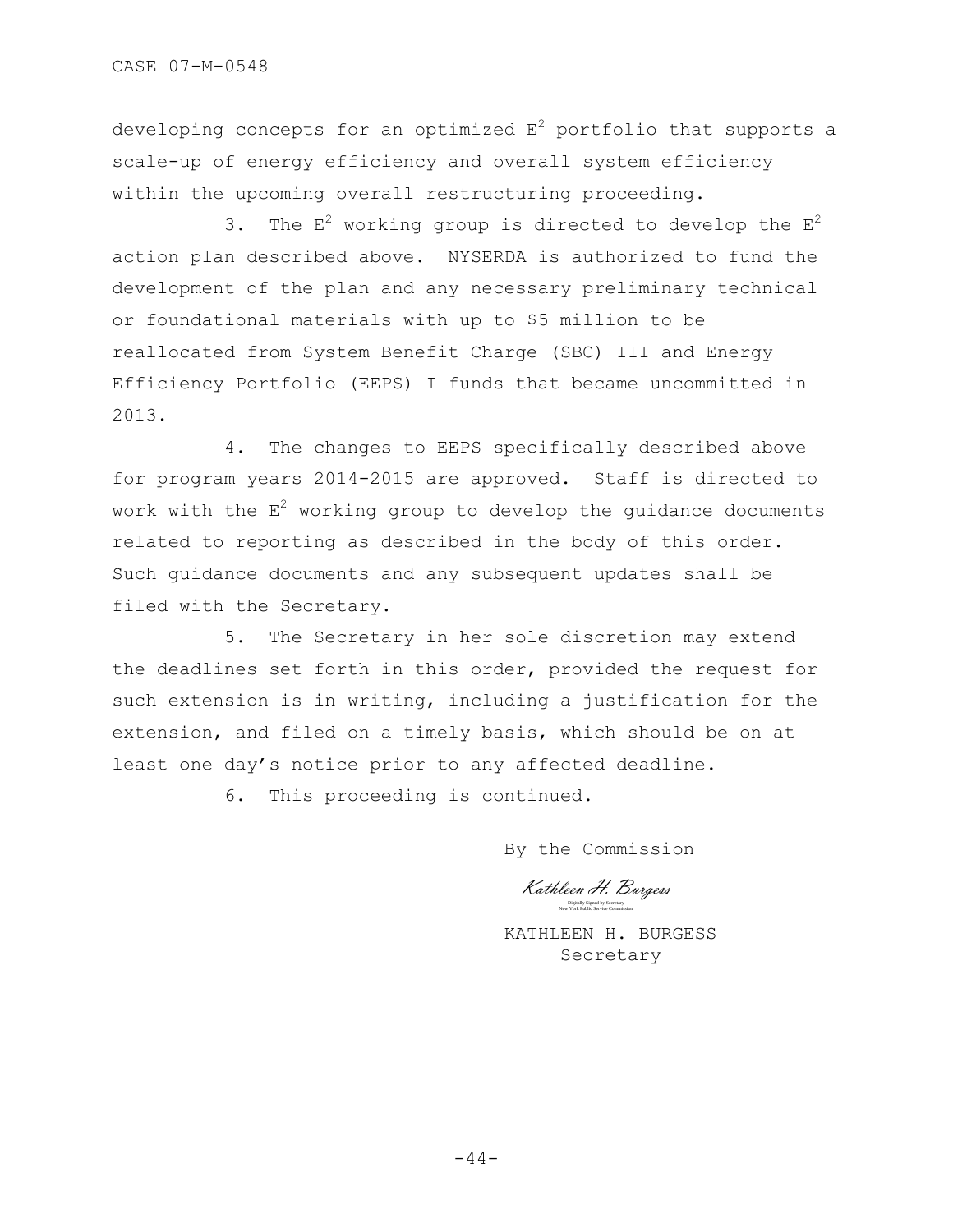# **SUMMARY OF COMMENTS**

# **Air Compressor Engineering**

ir Compressor Engineering participated in National Grid"s energy efficiency programs and supports National Grid as an energy efficiency program provider. Air Compressor believes National Grid programs are received very favorably because of the energy savings realized by the customer and the ease of the process.

# **Alliance for Clean Energy – New York (ACE-NY)**

ACE begins by stating that the post-2015 EEPS programs should have more aggressive targets and build in structural changes to be more effective. In general, it views the restructuring proposal favorably.

The comments here support, but do not repeat the comments that ACE provided jointly with the Natural Resources Defense Council (NRDC) and the Pace Energy and Climate Center. Specifically, ACE stresses that the cost-effectiveness testing currently done should be revised by taking the current wholesale energy price reductions into effect in the cost effectiveness calculations. Additionally, it believes that cost savings for New York electricity customers should be a priority over both out of state generators and fossil fuel based energy providers. It goes on to state that the assigned program responsibilities of NYSERDA and the utilities in delivering EEPS programs should be revised to prevent customer confusion and avoid unnecessary confusion. Lastly, PACE states that EEPS programs should ensure that appropriate metrics are used in evaluating and measuring program progress and performance.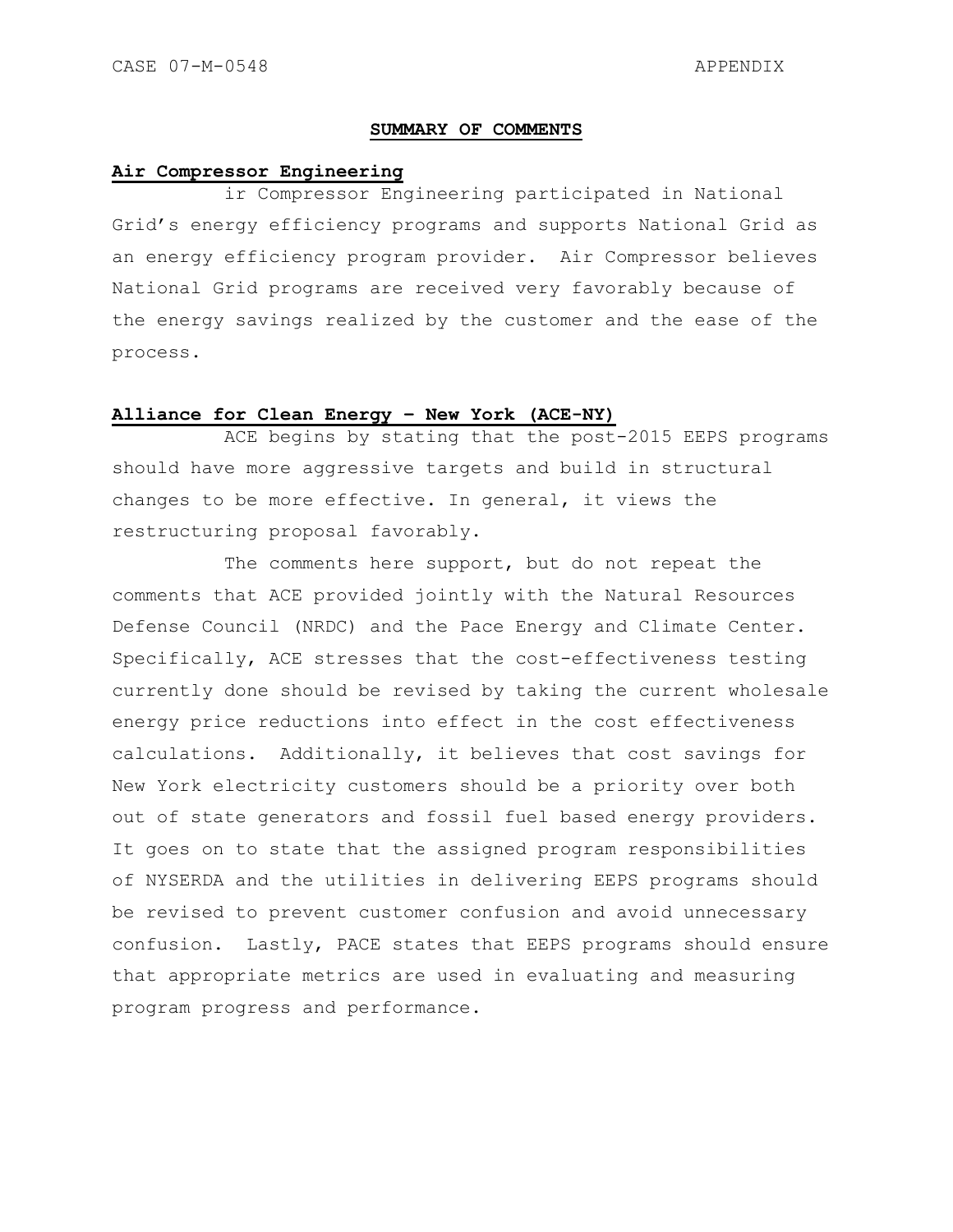# **American Intermodal Container Manufacturing, Inc. (American Intermodal)**

American Intermodal supports National Grid and their efforts to assist the company identify potential energy savings in a variety of areas. American Intermodal participated in National Grid"s program and received an incentive for its lighting project.

# **Association for Energy Affordability (AEA)**

AEA agrees with the overall, broad direction provided in the EEPS restructuring proposal including the directional goals and metrics which provide the starting point for the 2016- 2020 programs. Regarding the goals and metrics, it states that programs should differ by sector and that those for prescribed programs should be different than those for comprehensive (or custom) programs. AEA also states that the metrics should differ by region in able to respond to the diversity of New York's markets and energy infrastructure.

AEA provides more detailed comments on aspects of EEPS beginning with perceived market confusion between NYSERDA and utility programs stating that although market overlap may seem to present difficulties, it does not necessarily lead to customer confusion. In some cases, AEA argues, the outcome can be positive when product differentiation and market segmentation resulting from two "competing" programs can result in increased market participation and hence, increased realized EEPS goals. Regarding other forms of customer confusion, AEA states that placing (incentive) caps on multi-family sector programs can force multi-family building owners to seek other sector (such as C & I) funding which may not be able to serve the multi-family sector in that particular region, which needs to be rectified according to AEA by establishing a multi-family building sector that addresses programs within that sector.

 $-2-$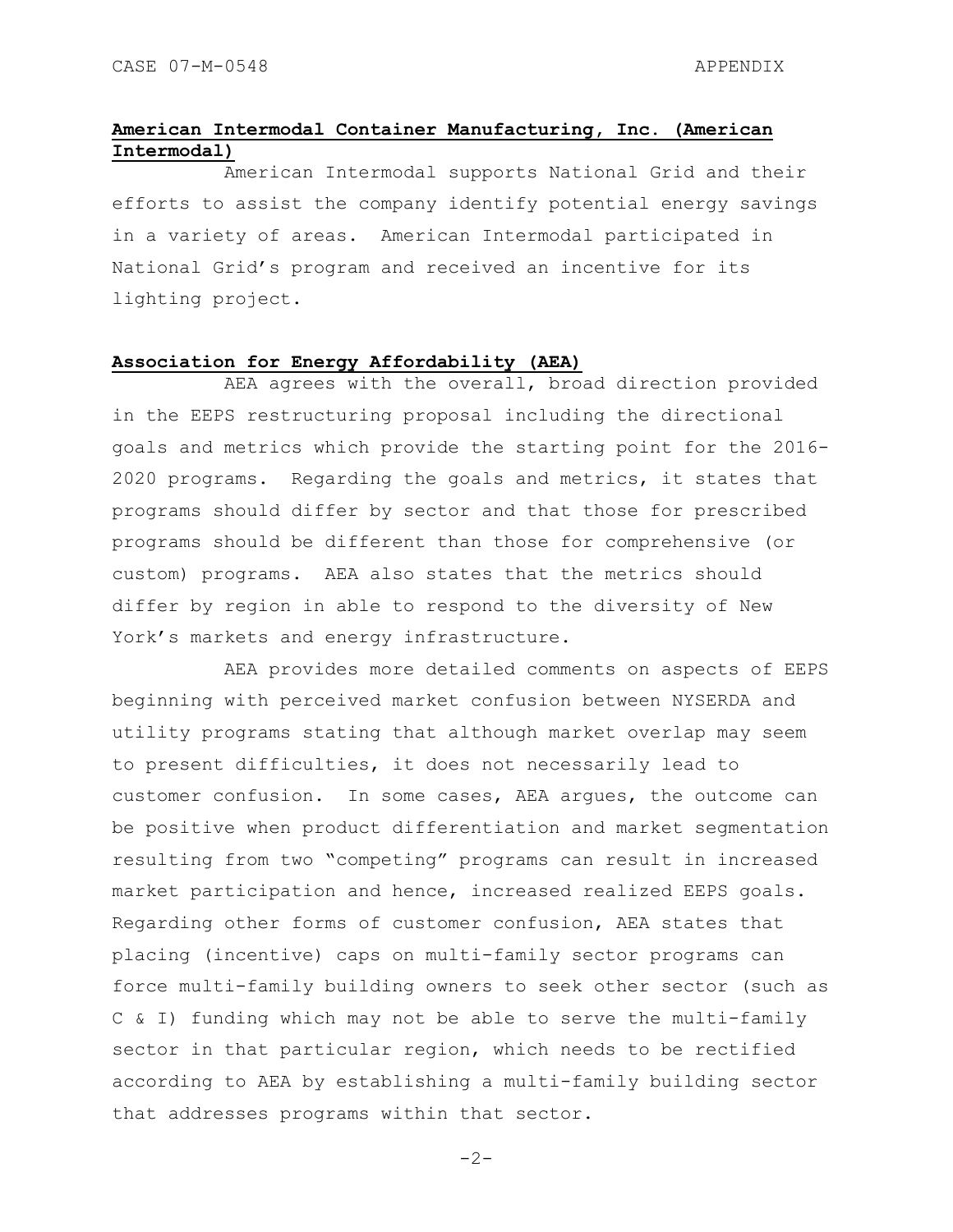AEA states the importance of recognizing the diversity of New York City"s real estate market and that a "one size fits all" approach does not effectively address the market. AEA explains that the current practice of phased-in energy efficiency improvements, with the highest energy value improvements performed first and the others phased in later, is responsive to customers who may not want to or have the resources to implement all potential energy efficiency upgrades and improvements at once. AEA contends that this measure-based approach can also work well for utilities because it reduces high volume gas and electric infrastructure needs in key zones within their service territories.

AEA further explains that fair and equitable treatment of apartment dwellers is important as they are a key component of the residential class of customers, and have historically been underserved due to the split incentive issue in apartment buildings. AEA continues that because most apartment dwellers are direct-metered, they receive the benefits of energy efficiency upgrades with the owner receiving very few, resulting in owners choosing not to participate. AEA explains that if the measures are provided free of charge, this problem would be eliminated. AEA states the current limitation of EEPS to offer incentives to only apartments dwellers of 5 to 75 units limits participation, and eliminating this cap would successfully address this issue.

AEA notes that throughout the Moreland Commission documents, the issue of program overlap between NYSERDA and utility programs is mentioned, and contends that these are not necessarily duplicative, because they are typically different, insofar as multi-family programs are concerned. AEA posits that Con Ed's contractors are not confused by the differences or overlap, rather they seek measures and financing products that

-3-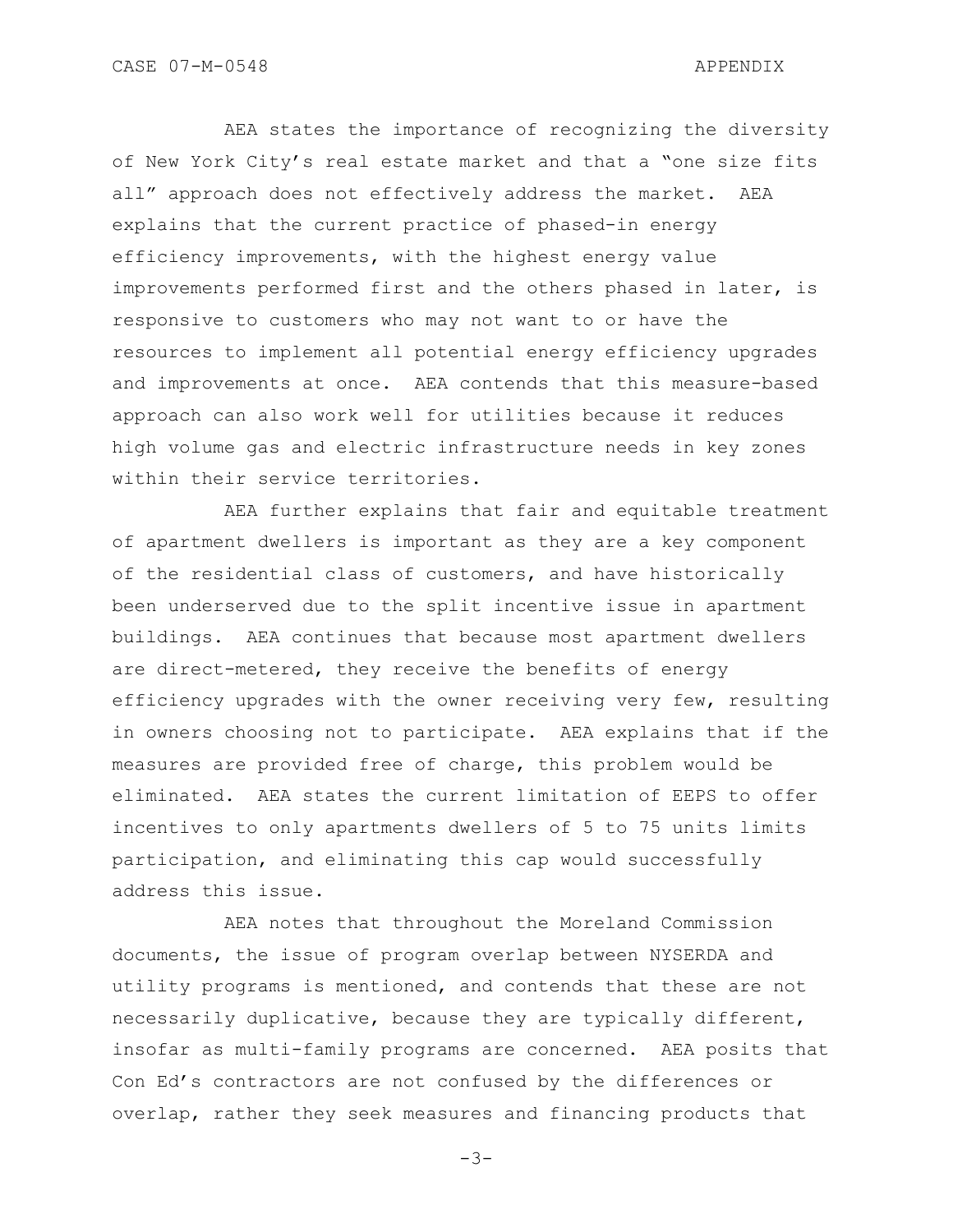best "fit" their customers and provide choice, especially in buildings with different levels of energy intensity and heating systems, and differences in investment timelines.

AEA adds that the current practice of a building owner having energy saving measures installed first, by the utility contractor, in all his buildings in sequence and then moving on to other measures in a phased-in approach works well financially and is easier to manage than installing all measures at one time. It also explains that another NYSERDA-provided incentive one year after all project work is completed is also a valuable option. In sum, AEA explains that having utility and NYSERDA programs can confuse the market place, but that effective program education and transparency regarding program requirements and incentives is important in reducing confusion.

Regarding roles and responsibilities, AEA generally agrees with the Staff proposal of customer-centric program models that are specific to a sector and address sector needs. It goes on further to support Staff's proposal of establishing joint utility-NYSERDA roles and responsibilities by sector and region, explaining that effective coordination between these parties would provide the best customer service experience and quality.

AEA takes issue with the characterization that utility programs are "introductory" and different than comprehensive programs. It states that introductory implies that those participating in such programs are for those just testing the market and not convinced of the value of energy savings and in its experience it has encountered building owners who start by installing limited measures in large groups of properties to gauge the program process and administrative burdens. It goes on further to state that these owners may continue with further energy saving measures dependent upon budgeting constraints and

 $-4-$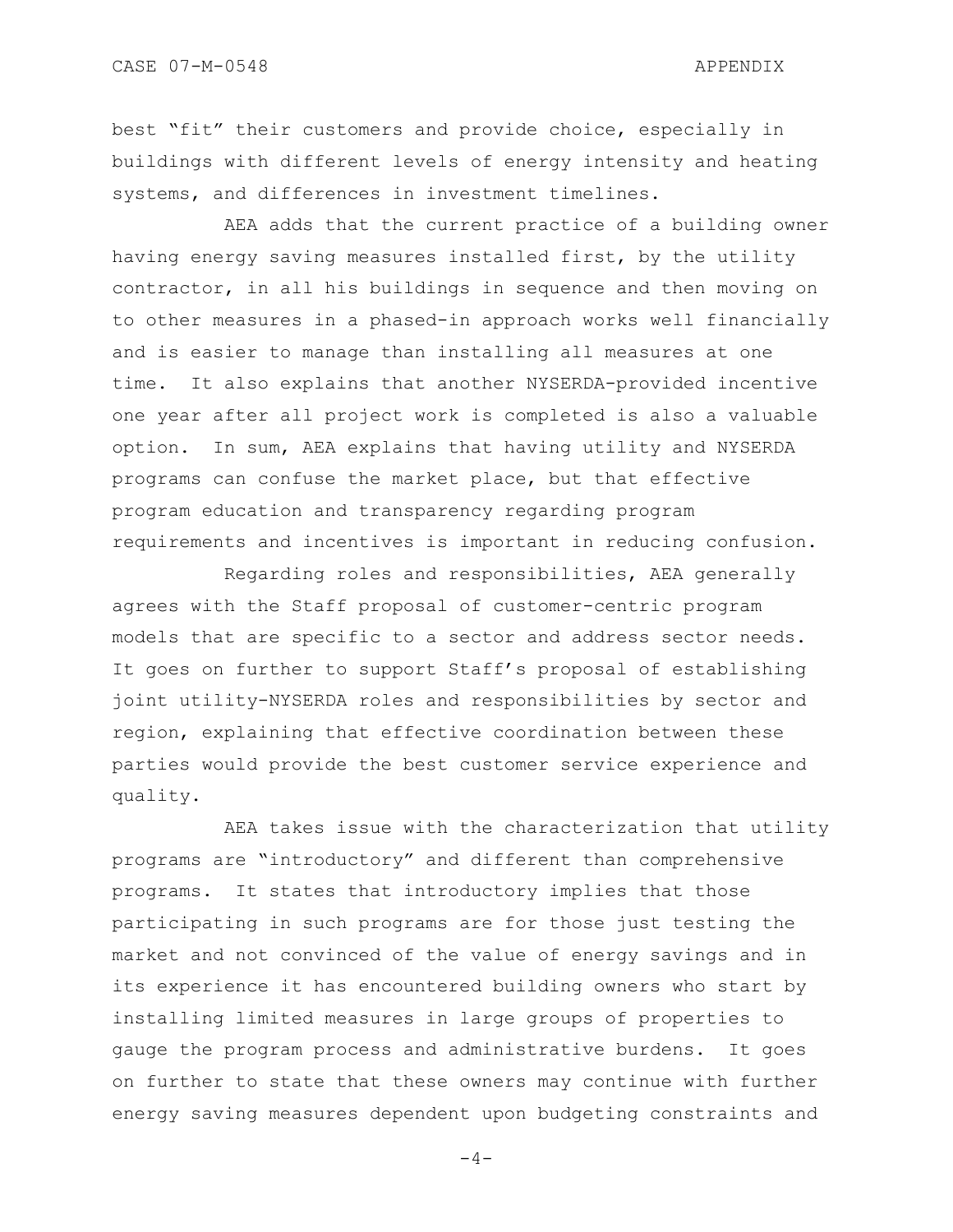other factors. It states further that offering these owners additional loan products may not address other underlying issues which constrain further involvement such as existing syndication agreements or bylaws. AEA states that these market forces must always be taken into consideration when evaluating future program design and financing products.

AEA concludes with its agreement with Staff that: a systematic review of both best program practices and cost effectiveness testing, particularly at the sector level should be undertaken; a formal multi-year planning cycle be implemented with each cycle of program planning informing the next cycle; a centralized database of all energy savings programs be designed; that designing such a database is a very complex undertaking and one in which it would like to participate; the creation of a Technical Resource Manual team with  $E^2$  Advisory Council should be expedited and include those directly involved with program delivery; and supports the fuel neutral approach to energy efficiency upgrades to promote market transformation and maximize total societal benefits of EEPS.

# **Bluestone Energy (Bluestone)**

Bluestone supports National Grid"s energy efficiency program, states it has had favorable experiences with their utility representatives and they achieved greater success than they experienced with other programs in New York State.

# **Building Performance Contractors Association of New York State (BPCA)**

The BPCA expresses its overall support for the proposed restructuring of EEPS and provides the following comments on particular aspects of it.

 $-5-$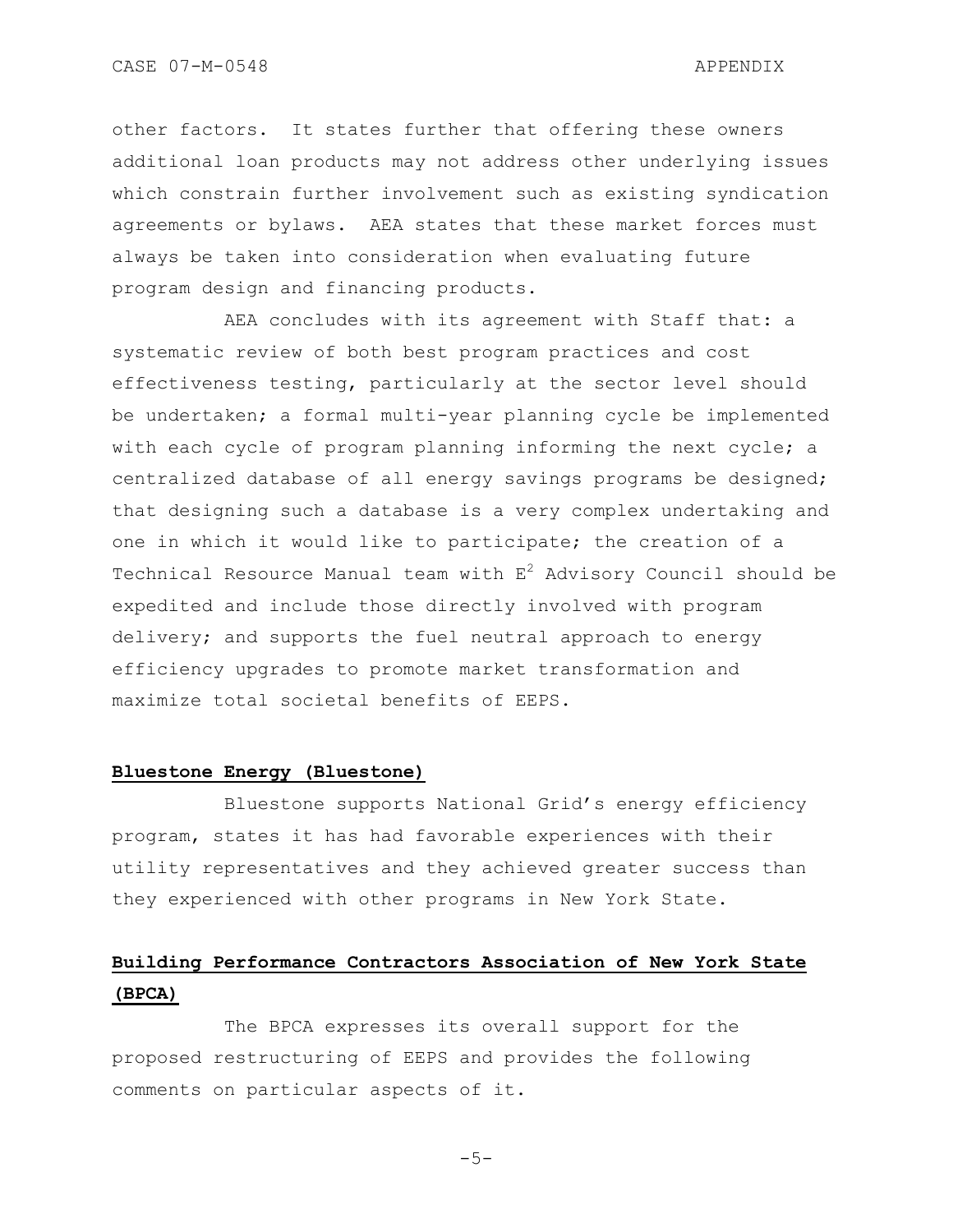As its market growth has declined recently, BPCA states that it is focusing on expanding the marketplace through market transformation for energy services. To that end, BPCA supports the following: a fuel-neutral fund which will lead to a more comprehensive approach to energy efficiency and reduce market confusion; shifting the day to day administrative tasks including budget management from Staff to NYSERDA; the effort for enhanced data sharing between NYSERDA and the utilities; and administration of the TRC test at the sector level instead of the measure level as is currently done.

# **Business Council of New York State ( Business Council)**

The Business Council states that the Commission should use the EEPS restructuring process to move toward elimination of the current assessments including those for EEPS, which would help lower energy rates, particularly for the manufacturing sector. It believes this is necessary as New York State has historically high overall energy rates which surpass other states' energy rates, which have contributed to a decline in New York State's economy. The Council contends that although New York State"s wholesale electricity prices for 2012 were the lowest in 12 years, due to energy assessments, these prices have not lead to low overall energy costs. It goes on to state its support for NYSERDA"s Green Bank petition which seeks to transition away from customer-funded subsidies such as those for EEPS.

To further support its position and in support of MI, The Business Council explains how a large, (hypothetical) nonresidential National Grid customer with a 20 MW demand and 85% load factor, would end up paying almost twice as much for EEPS, RPS and SBC charges combined than it would for traditional delivery services alone from National Grid. To reduce these assessments, it suggests the Commission establish alternatives

 $-6-$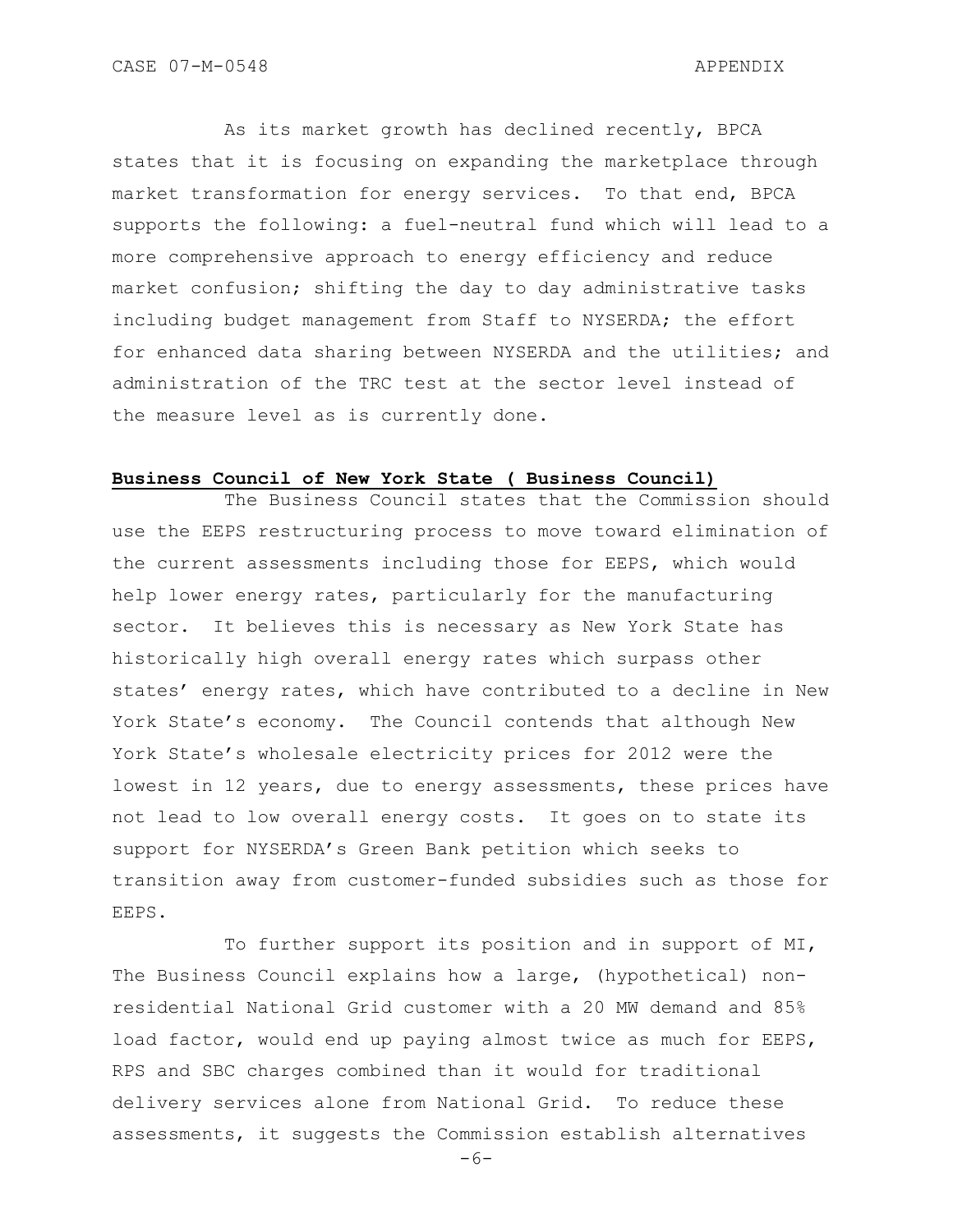CASE 07-M-0548 APPENDIX

to the current volumetric assessments such as imposition of a maximum amount of assessments on individual customer accounts. It also recommends permitting these large customers to "bank" their assessments for future use by only the same customer class, within a certain time period. This would do away with the current subsidization by large, non-residential customers to other customer classes.

Regarding services to customers under EEPS, it states the importance of allowing the utilities to take advantage of their direct communication and interface with customers in marketing and outreach efforts.

# **Center for Working Families (CWF)**

CWF states its support for the EEPS restructuring proposal because it believes the proposal has similar goals to CWF"s Green Jobs Green New York (GJGNY) program, such as key features of GJGNY including low-interest loans and on-bill recovery intended to make the program more customer friendly and reduce barriers to retrofits.

In addition, CWF supports the coordination of NYSERDA and utility programs to streamline programs and reduce customer confusion; a fuel neutral approach to energy savings which would support whole building retrofits and expand program access; replacing the measure level TRC test in with project or program level cost effectiveness testing and including non-energy benefits in those test; the sharing of customer data between NYSERDA and the utilities in a secure manner which would help hasten project completion by removing barriers to energy usage data; providing program administrators greater control in budgeting and target establishment; and reducing EEPS reporting frequency.

 $-7-$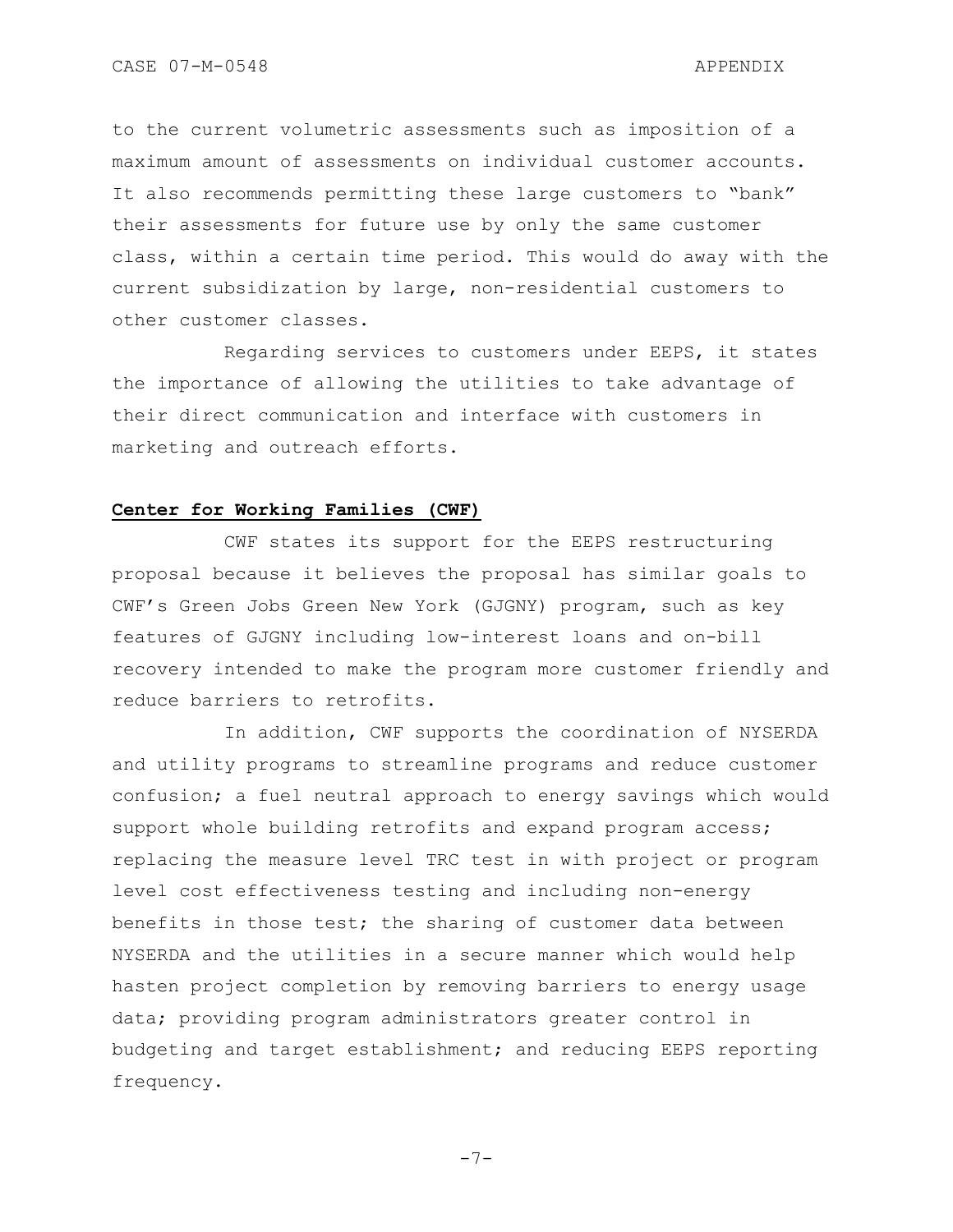CWF concludes its EEPS comments by recommending that: funding be provided to assist contractors in obtaining accreditation through the Building Performance Institute (BPI) to ensure all work is performed in a quality manner; funding for multi-family buildings be increased so that the obstacles faced by building owners can be overcome; and quality assurance (QA) and quality control (QC) procedures are in place to ensure customer satisfaction with work performed.

# **Community Environmental Center (CEC)**

CEC supports Staff"s restructuring proposal for the next EEPS program cycle particularly in regard to the "fuel neutrality" proposal and the less-competitive coordination of programs administered by utilities NYSERDA. In addition, CEC suggests closer coordination with other non-PSC energy efficiency resources in New York State and the incorporation of post-retrofit monitoring and support for buildings that benefit from these programs.

### **Conservation Services Group (CSG)**

CSG applauds Staff"s restructuring proposal for the next EEPS program cycle particularly in that it addresses a number of barriers and inconsistencies that have negatively impacted the current programs with regards to cost-effectiveness methodology, fuel neutrality, and program overlap that results in customer confusion. Additionally it puts forth a recommended template for overall program design.

CSG supports the proposed move to a TRC test at the sector or portfolio level. It characterizes the current process as a complex, awkward process that confuses and frustrates customers and considers the proposal to be more customercentered.

 $-8-$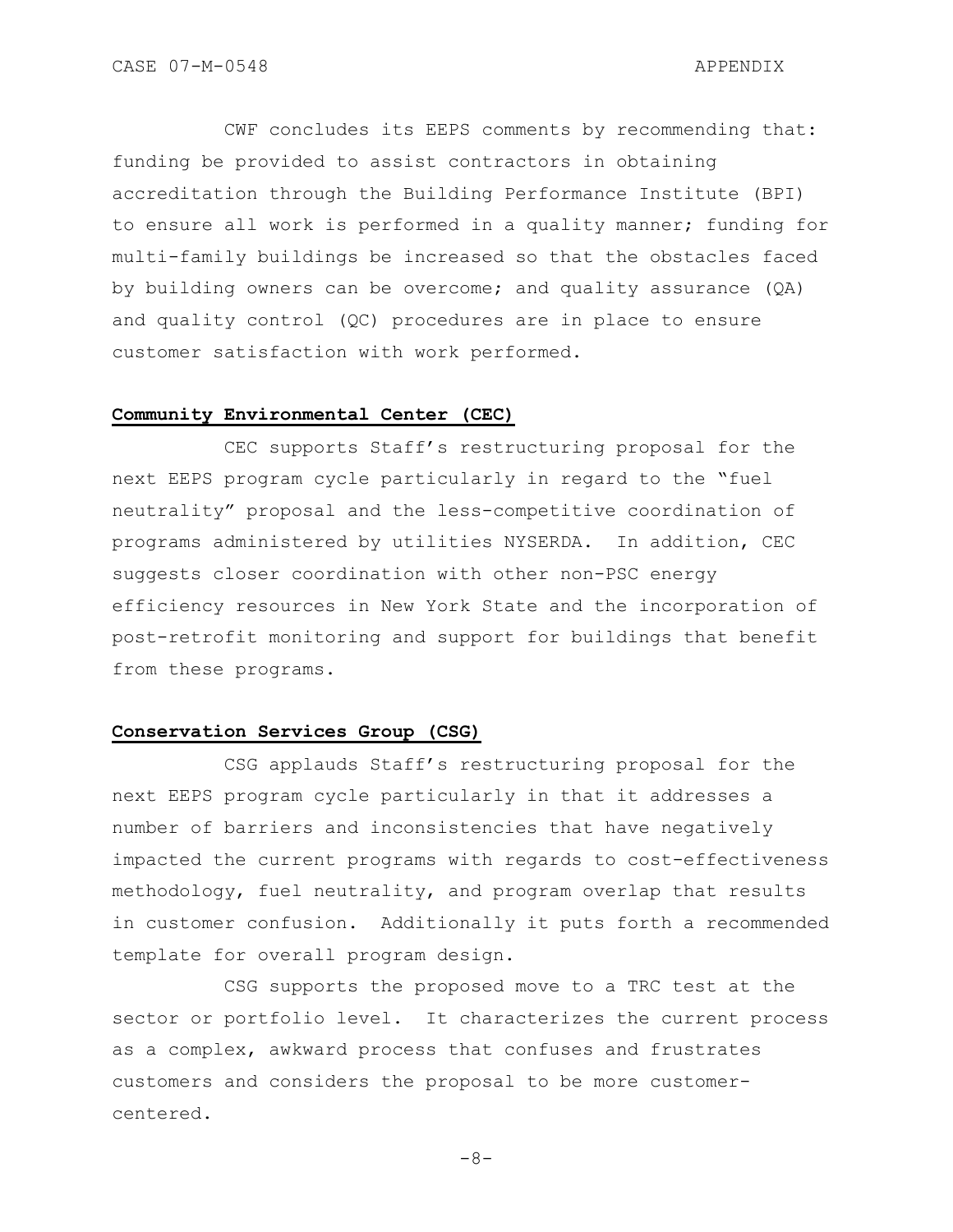CSG considers the fuel-neutrality proposal to likewise reduce complexity and ease customer frustration and confusion. CSG believes that fuel-neutrality will simplify program delivery, lower administrative costs, increase trade ally participation, and improve customer experiences.

CSG supports reduction in program competition and overlap which has only led to customer confusion, and supports the Staff proposal to have introductory programs being offered by the utilities and comprehensive programs by NYSERDA. CSG suggests that the design of a coordinated program between the utilities and NYSERDA have four key features; one-stop shopping to provide customers one place to find all services; scalability to provide programs that are adaptable to customers' changing goals; integrated program delivery to coordinate promotions, services, and technical standards; and enhanced services to offer new . technologies as they became available, linking them to prior measures accordingly.

# **Consolidated Edison Solutions (CES)**

CES, an energy service company, requests that programs be administered consistently on state-wide basis for the next EEPS program cycle, encouraging consistency in program eligibility, front-end program application, and back-end measurement and verification. CES considers the current approach too fragmented and complicated, and in CES" opinion, it dilutes the value of the SBC funds from the viewpoint of the energy service company and creates artificial barriers from the viewpoint of the customer.

 $-9-$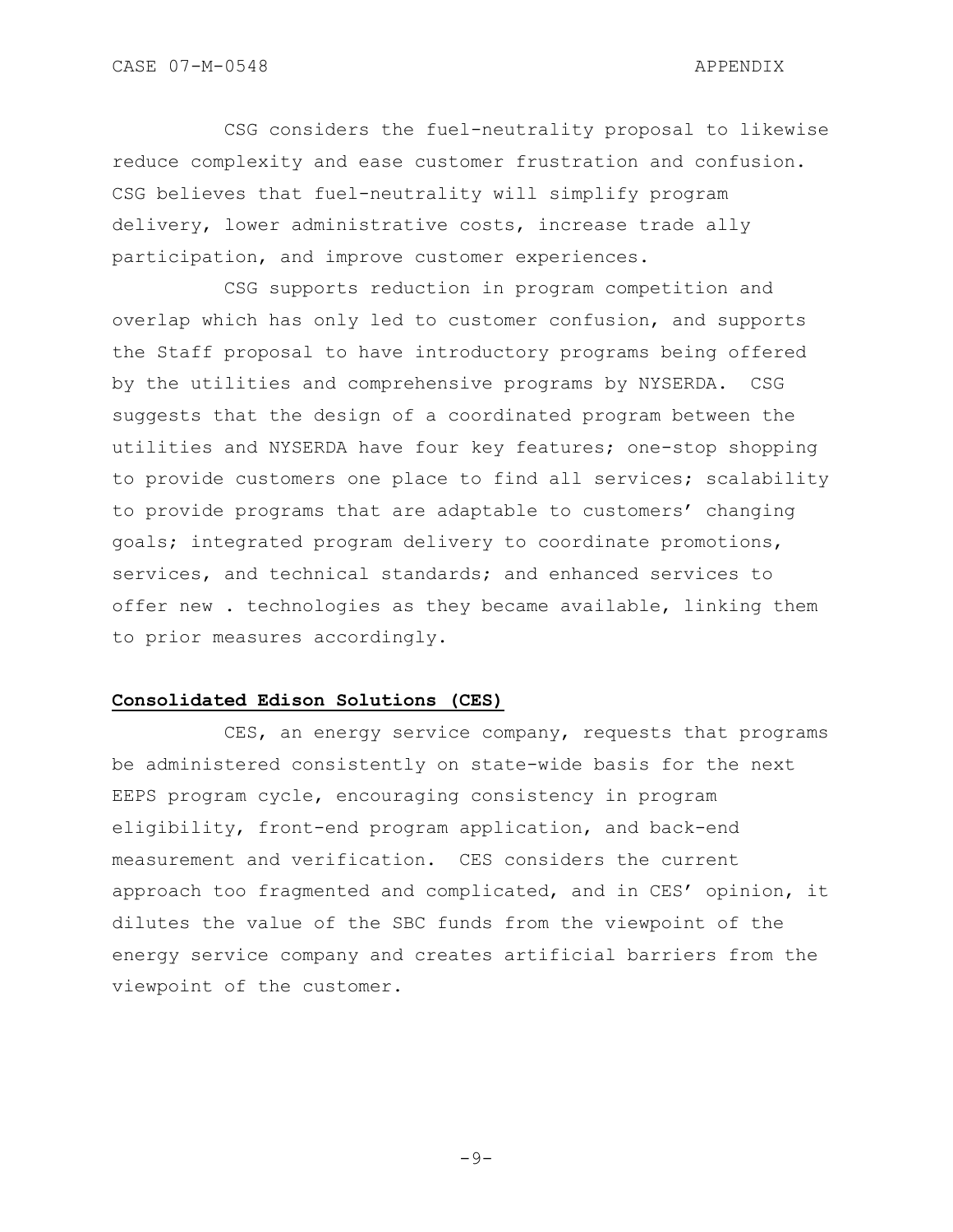# **City of New York (City) and the New York City Energy Efficiency Corporation (NYC-NYCEEC)**

#### Initial Comments

The City generally supports Staff's restructuring proposal for the next EEPS program cycle but the City has significant concerns regarding the implementation of EEPS program during the current program cycle.

The City agrees with and supports Staff's proposed "guiding principles and objectives" for the  $E^2$  program cycle but recommends that carbon reduction be included as a specific goal; supports the concept of not focusing on a single target; supports periodic program review and revision cycles more frequently than every five years including a mechanism by which stakeholders can raise systemic or programmatic concerns for Commission consideration between review cycles; supports a customer-centric program model that includes an easily accessible portal that presents information clearly and eases the customer application and participation process; and supports clear delineation of roles and responsibilities, as soon as possible, but no later than January 1, 2016.

The City believes Staff's proposal essentially ignores opportunities for improvements that could be made for the 2014- 2015 program cycle and recommends that Staff and/or NYSERDA compile historic and projected program performance as expeditiously as possible to identify opportunities for nearterm program improvements.

The City urges the Commission to adopt a fuel neutral approach to energy efficiency programs that supports oil-to-gas conversion costs beyond the cost of an efficient gas boiler; extends eligibility for NYSERDA"s comprehensive programs to all buildings that contribute funds to SBC and EEPS, whether through gas or electricity bills; reserves a portion of such funding for

 $-10-$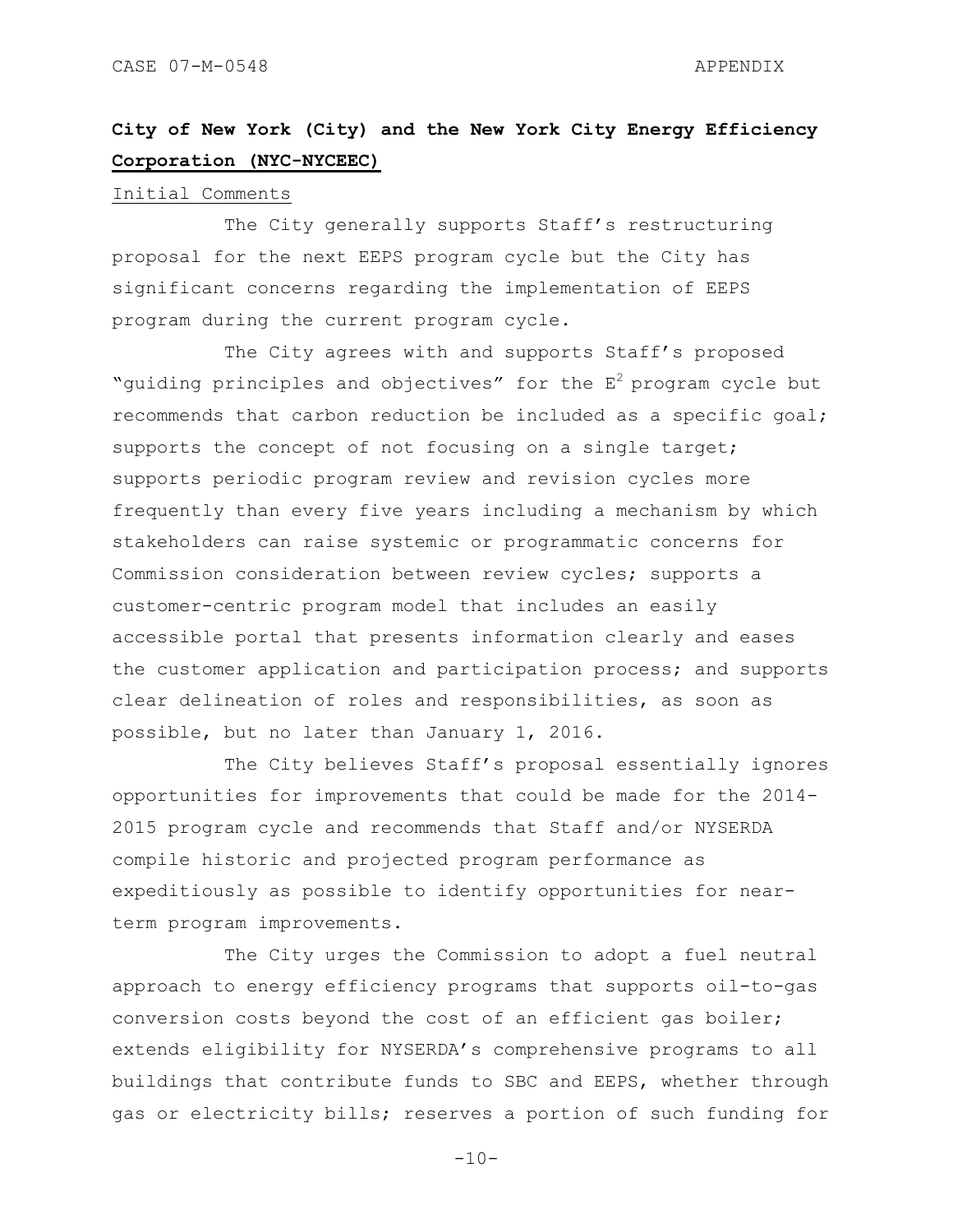low-income customers; and eliminates the fuel restrictions that previously hamstrung the Geothermal Heat Pump program so that a geothermal heat pump program could be reinstated.

The City urges the Commission to direct Staff and the IAG to resume consideration of options that would allow interruptible gas customers to participate in EEPS programs, provided that the program is designed to preserve the benefit of the interruptible rate and proposes the possibility of working with Staff and the IAG to develop an opt-in and opt-out program that would allow an otherwise ineligible interruptible customer to elect to participate in EEPS programs for a limited period of time, and then be allowed to opt-out under certain circumstances.

The City believes a number of changes should be made to EEPS to address different regional needs, including: (1) immediate creation of upstate and downstate regional IAG subcommittees to identify region-specific barriers to efficiency program implementation to improve near-term program performance and assist with design to the  $E^2$  program; (2) an increased NYSERDA presence in New York City dedicated to the promotion and administration of in-City efficiency programs and support and in-City program focused on accelerating the deployment of energy efficiency measures in mid-to large-size buildings; and (3) a Commission directive that NYSERDA invest \$2 million per year of uncommitted EEPS funds to support the City"s GGBP accelerator program.

The City agrees with Staff that the TRC test should no longer be applied and the measure level and supports Staff"s proposal to evaluate cost effectiveness at the sector level. The City recommends that a number of strategies be deployed to reduce the upfront cost of program participation, including; (1) free energy audits that meet the standards of an ASHRAE Level 1

-11-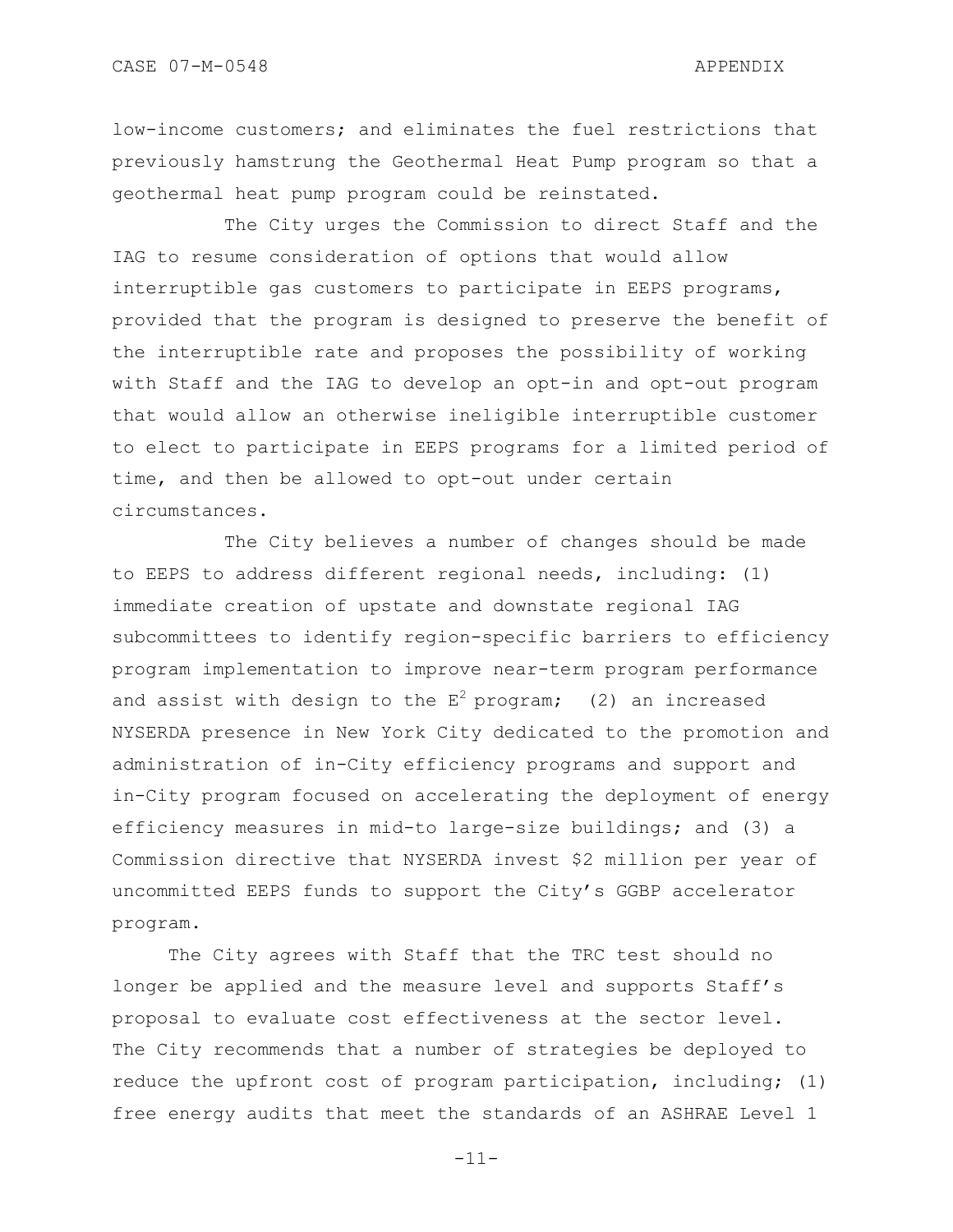energy audit, with the opportunity to opt into higher level audits, for a fee, to any building willing to participate in an energy efficiency program; (2) free installation of a list of measures that are inexpensive to procure and install; and (3) a reduction in administrative burden that is informed by an objective NYSERDA evaluation of the administrative requirements imposed on participating customers.

# Reply Comments

The City supports the positions of the Natural Resources Defense Council and Pace Energy and Climate Center (NRDC/ Pace) regarding increased investment and improvements to low income efficiency programs, including providing financing options through the Green Bank; a thorough Commission review, in 2014, of low-income funding levels for energy efficiency programs; and a directive to NYSERDA to coordinate with the New York State Division of Homes & Community Renewal in its administration of efficiency programs that include weatherization as an eligible measure.

The City supports relaxation of fuel use restrictions in favor of a more fuel neutral approach and urges NYSERDA to modify program eligibility requirements to include any privately-owned building regardless of fuel used by such buildings or targeted by the efficiency program. If the Commission elects to adopt NYSERDA"s proposal to eliminate the gas surcharge and collect all EEPS funds from electric customers, then the City urges the Commission to ensure program eligibility for all customers that have paid the gas surcharge but would lose EEPS program eligibility if NYSERDA"s proposal is approved

 $-12-$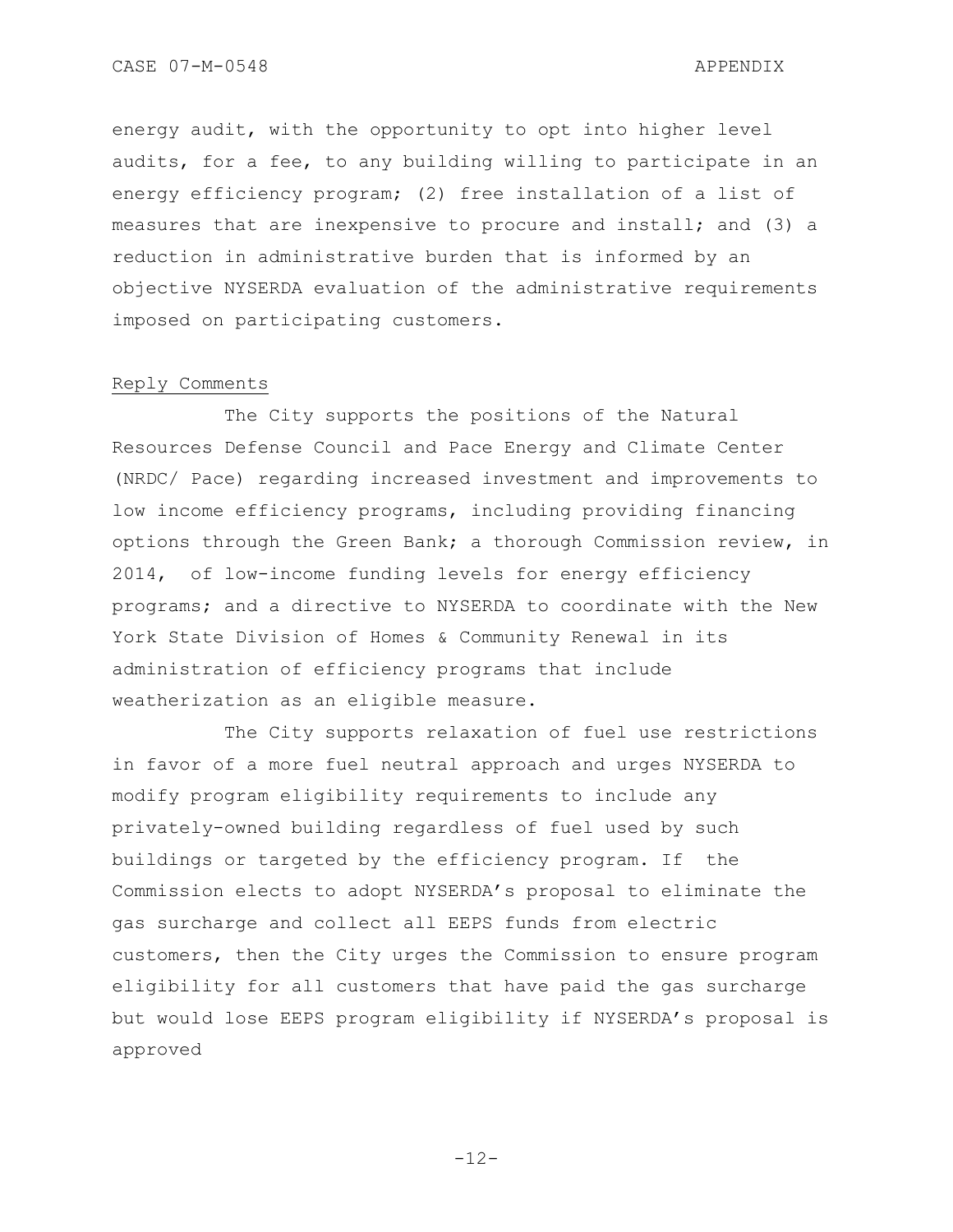#### **Cummins, Inc.**

Cummins supports continuing to have the utilities operate the energy efficiency programs as it is in the best interest of businesses. Cummins states it is participating in National Grid"s energy efficiency programs and has found the utility program expert to be very helpful in processing the incentive applications and other documents. Cummins believes that having National Grid manage the electric energy efficiency programs in their area is helpful.

# **D. Jaszka Energy Consulting (Jaszka)**

Based on its experience, Jaszka believes that the utility programs operate in a superior manner to those of NYSERDA because the utility has designated points of contact that provide prompt responses to the company regarding the application process. Jaskza states it has worked with both National Grid and NYSERDA on energy efficiency projects and has experienced a faster and easier process with the National Grid programs, and maintains that efficiency programs should remain with the utilities.

## **Dot Foods NY**

Dot Foods states it has participated in National Grid"s energy efficiency programs and found the utility to be very helpful and a good partner. Dot Foods believes that National Grid"s program applications are easy and straightforward.

# **Eastern Energy Solutions, Inc.**

Eastern Energy supports maintaining National Grid"s position in operating their own energy efficiency programs because National Grid employs a strong team of professionals

 $-13-$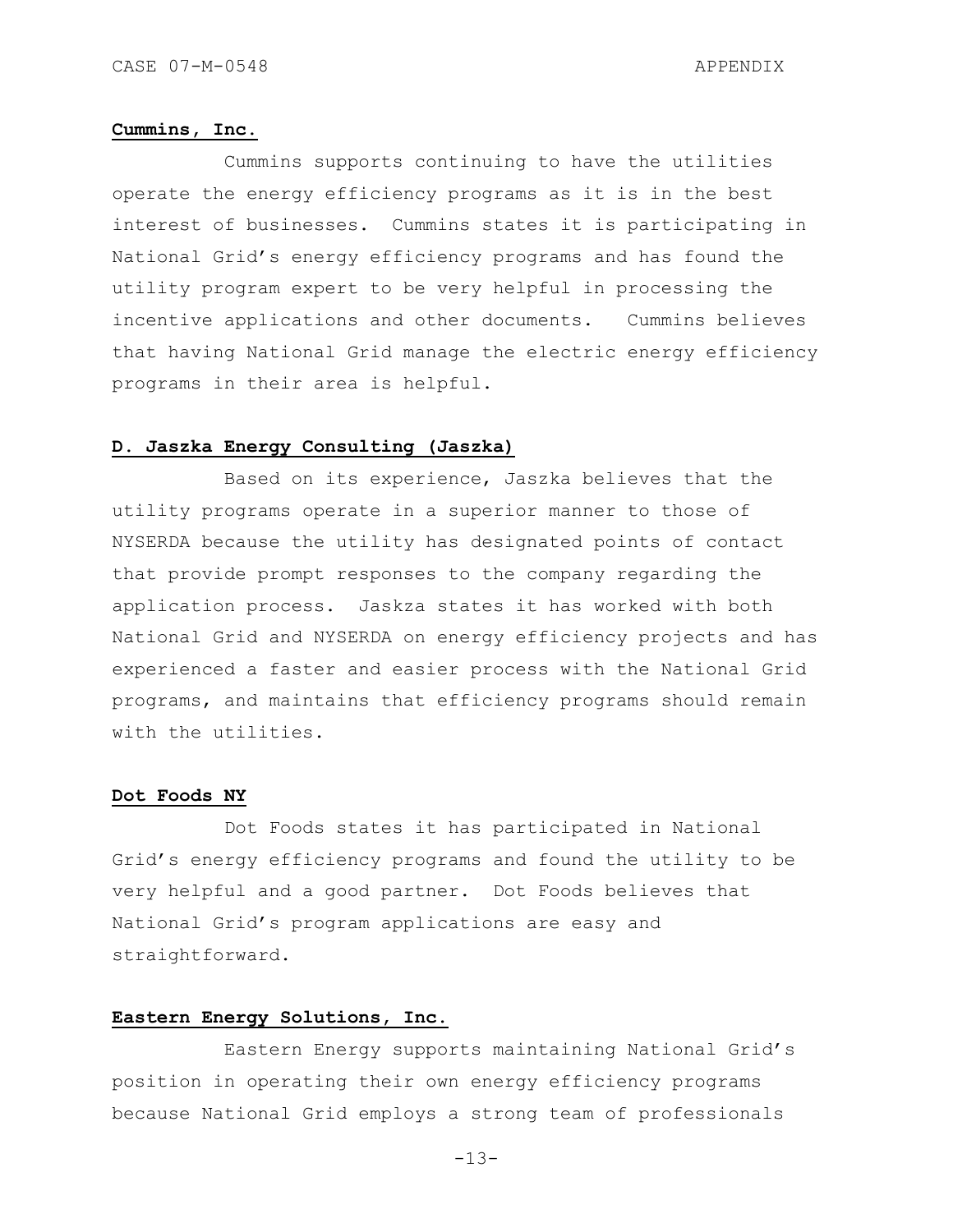CASE 07-M-0548 APPENDIX

that are both highly knowledgeable in energy efficiency and highly responsive in handling the influx of projects. Eastern Energy states that the National Grid application is streamlined and efficient as compared to NYSERDA"s application. Eastern Energy believes that merging energy efficiency programs into one source would likely cause a slow-down in the implementation of energy efficiency projects. It supports the operation of utility energy efficiency programs because it brings choice to commercial and industrial customers.

# **Efficiency First New York (EF-NY)**

EF-NY generally supports the EEPS Restructuring proposal and believes that the recommended changes will provide significant benefit to the EEPS programs. Specifically, EF-NY supports the recommendations to pool the EEPS electric and gas funding to provide a "whole customer approach", ending the more recent and failed system of fuel "siloing." EF-NY states that the residential energy efficiency industry needs simply managed and robust programs to create the market transformation critical for our industry and our state, and believes that Staff"s recommendations regarding fuel neutrality represent the single most important part of the proposal.

EF-NY supports the recommendation to replace the current system of competition and establish complementary EEPS programs, stating that the current system of competing programs does not encourage cooperation between utility and NYSERDA on comprehensive energy efficiency projects. EF-NY comments that although it is possible to take advantage of incentives from both EEPS utility programs and NYSERDA, due to the lack of program coordination, to do so requires redundant paperwork, energy modeling and quality assurance. EF-NY believes that complementary EEPS programs represents a unique opportunity to

 $-14-$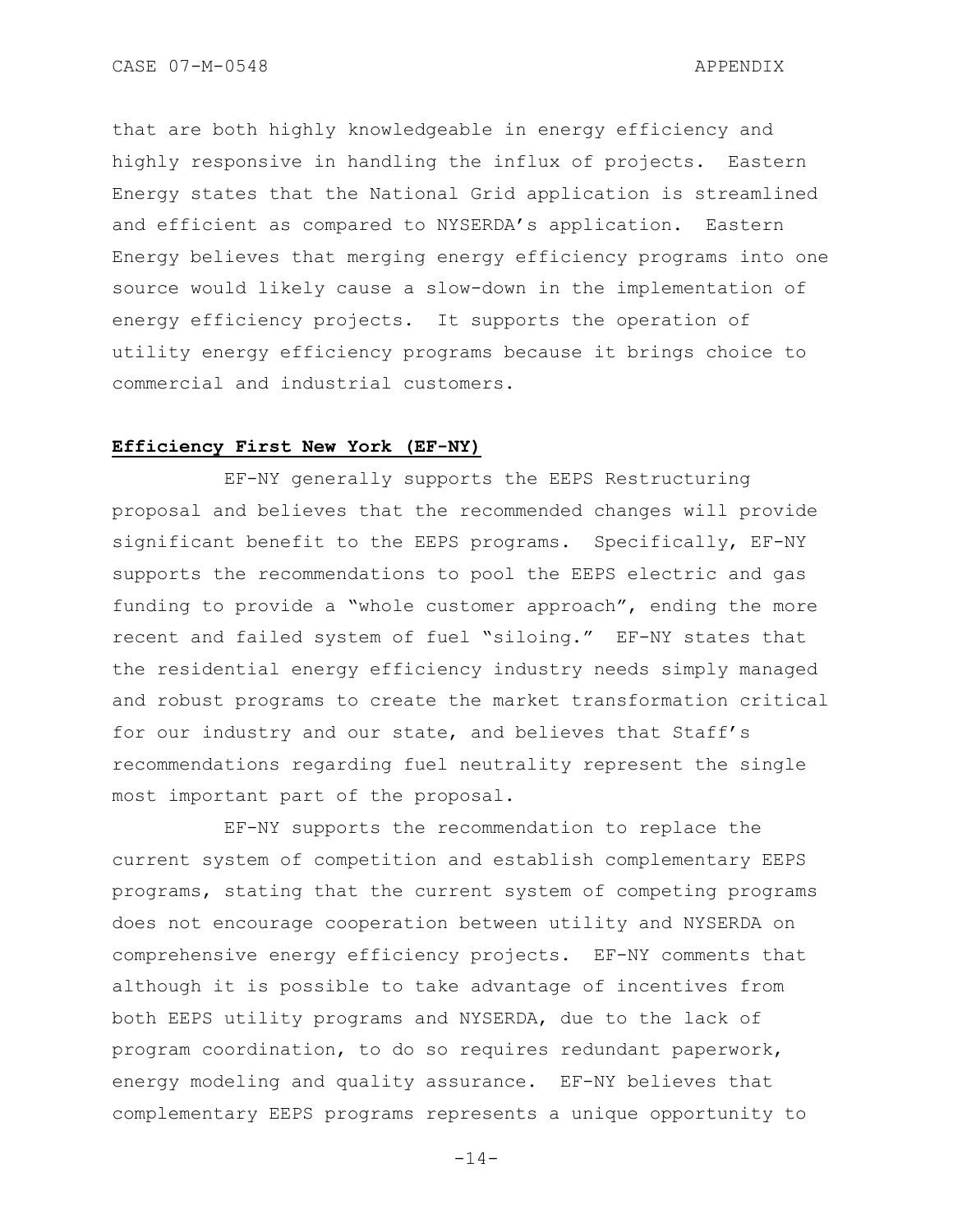increase the effectiveness of EEPS, citing the example of LIPA"s Market-Rate Incentive program as one in which the coordination of EEPS utility incentives with those of NYSERDA can increase participation. EF-NY states that it has worked directly with both LIPA and NYSERDA to consolidate their paperwork and process to provide a streamlined method for awarding additional incentives for customers participating in NYSERDA"s residential program.

EF-NY strongly supports the proposal to eliminate payback testing for the remainder of EEPS2. It also states that cost-effectiveness testing on the measure level has made it difficult and in some cases impossible to complete energy efficiency work on homes heated by natural gas. EF-NY contends that the low cost of natural gas combined with the stringent cost-effectiveness requirements has led contractors to forego work on homes that could have otherwise benefitted from their services. EF-NY believes that cost-effectiveness testing should not be used to determine the eligibility of a project, because it does not take into account the environmental, societal, and resiliency benefits associated with home performance projects, and that as the future of EEPS is decided, the tests used to measure a project"s effectiveness account for the true benefits of residential energy efficiency work.

EF-NY strongly supports improved information sharing between EEPS utility programs and NYSERDA. EF-NY believes that utility data can help to make NYSERDA"s programs more effective in that customer contact information and audit results can help to streamline the intake into NYSERDA"s programs, customer billing history can help to pre-qualify/qualify customers for financing, and customer energy usage information can streamline energy modeling and savings reporting. EF-NY states that access

 $-1.5-$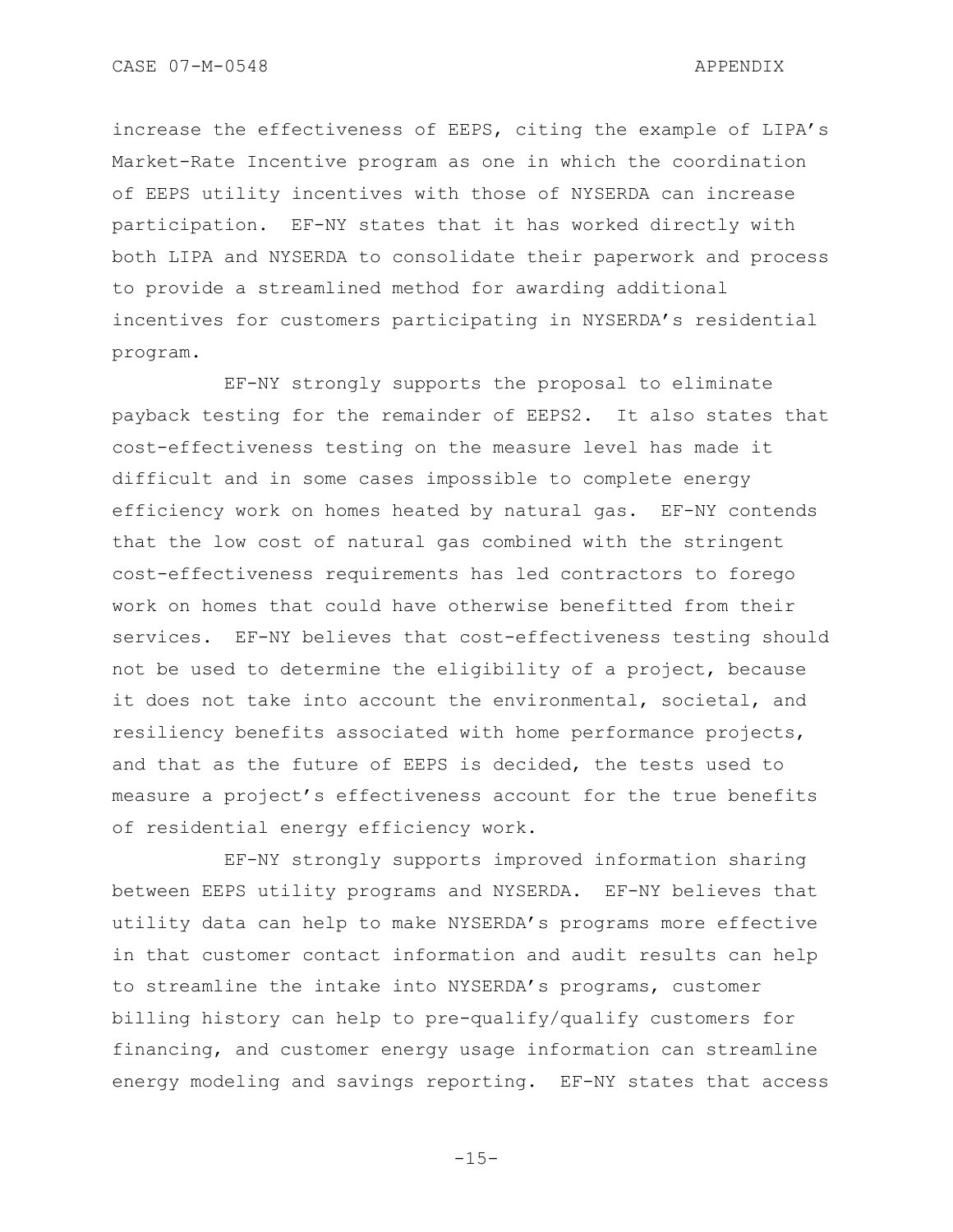to this type of data will be a benefit to all parties involved and improve the process of creating complementary EEPS programs.

EF-NY supports the recommendation to shift responsibilities of the day-to-day program changes from DPS Staff to Program Administrators and believes it would be effective at improving performance and interoperability of the EEPS programs.

# **En-Tech Associates, Inc, (En-Tech)**

En-tech supports the elimination of competition between NYSERDA and the utility companies and streamlining the process so end users see easy to reach financial incentives. En-Tech believes that a well-defined energy plan and appropriate funding should be the template for immediate and future upgrades to HVAC systems, lighting, air quality, and shell treatments and will let customers improve their systems as they see fit. En-Tech urges the Commission to better define separate and unique roles for the utilities and NYSERDA, each assuming their highest value to serve the customer.

# **Environmental Advocates of New York (EANY)**

Environmental Advocates supports a shift in emphasis from the 15 x 15 goal to program goals that focus on a set of specific benchmarks such as reduction in peak demand, carbon emission reductions, deployment of smart grid and advanced efficiency technologies, and the identification and utilization of best practices. It states that EEPS should be restructured to coordinate with other New York State clean energy initiatives. Environmental Advocates recommends eliminating duplicative program offerings; clearly delineating roles by putting NYSERDA in charge of program administration and directing utilities to serve as chief program marketers and

 $-16-$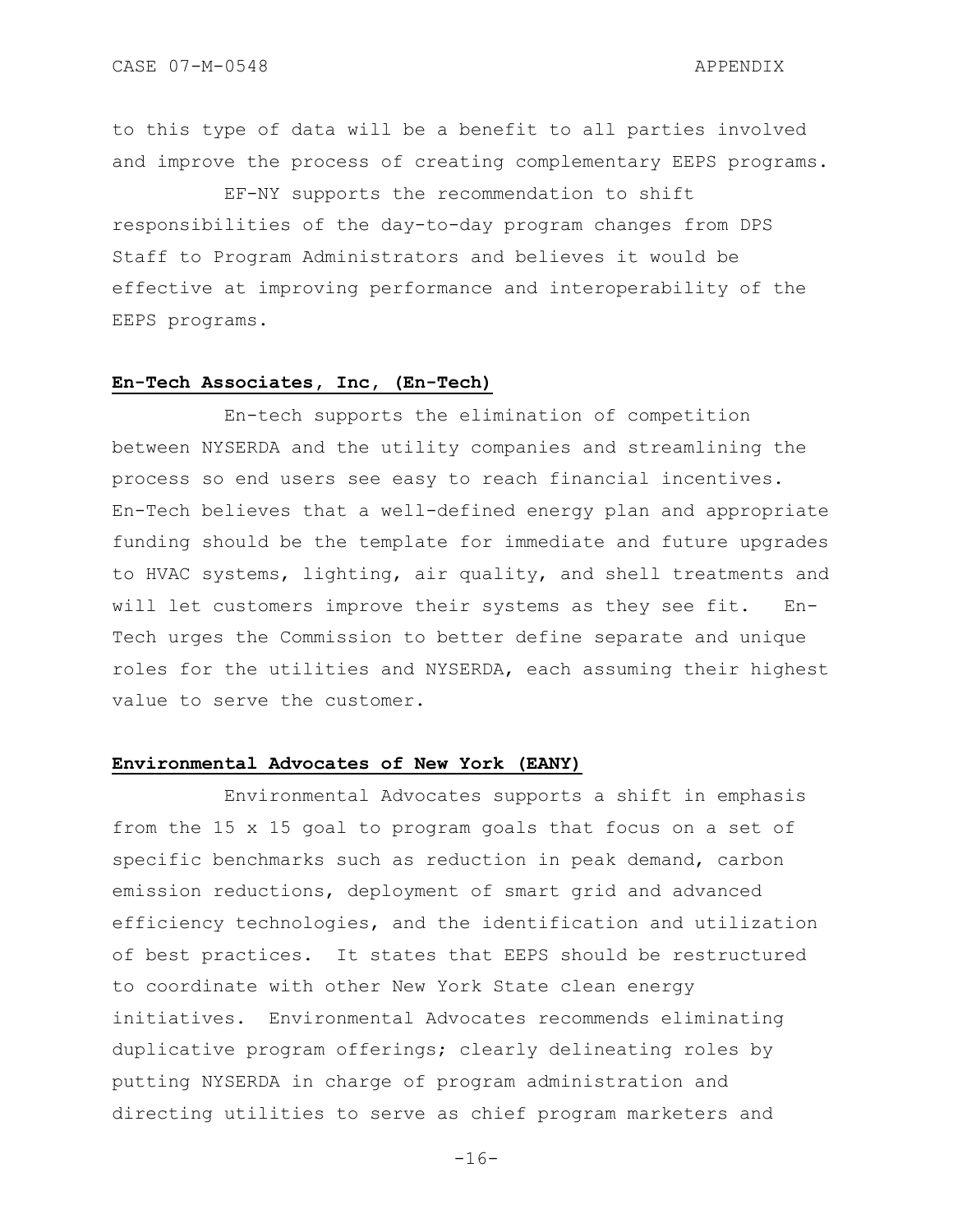providers of basic efficiency measures; offering fuel neutral programs; implementing program level cost-effectiveness assessments; and simplifying performance reviews and reporting to free up DPS staff and the Commission to focus on program-wide progress and macro policy evaluations and improvements.

# **F.X. Matt Brewing Company (Matt Brewing)**

Matt Brewing states it has participated in several National Grid commercial programs and supports the programs offered by the utility because of the close relationship it has with the account executives and the ease of program participation. Matt Brewing urges the Commission to keep in mind the support utility companies like National Grid have given to its customers.

#### **GE Power and Water (GE)**

GE comments that it has participated in several energy efficiency projects and supports National Grid"s continued role as a provider of energy efficiency programs, stating it has fostered a relationship as their trusted energy advisor.

# **Glauber Equipment Corp. (Glauber)**

Glauber supports the continued role of National Grid as an energy efficiency program administrator because they have knowledgeable account executives that are easily accessible and responsive, the incentive programs are more diverse than the alternative provider"s incentives, and they provide more attractive incentive rates on custom projects than the alternative provider. Glauber believes that the utility provides the best assistance in planning and implementing projects using energy efficiency incentives.

-17-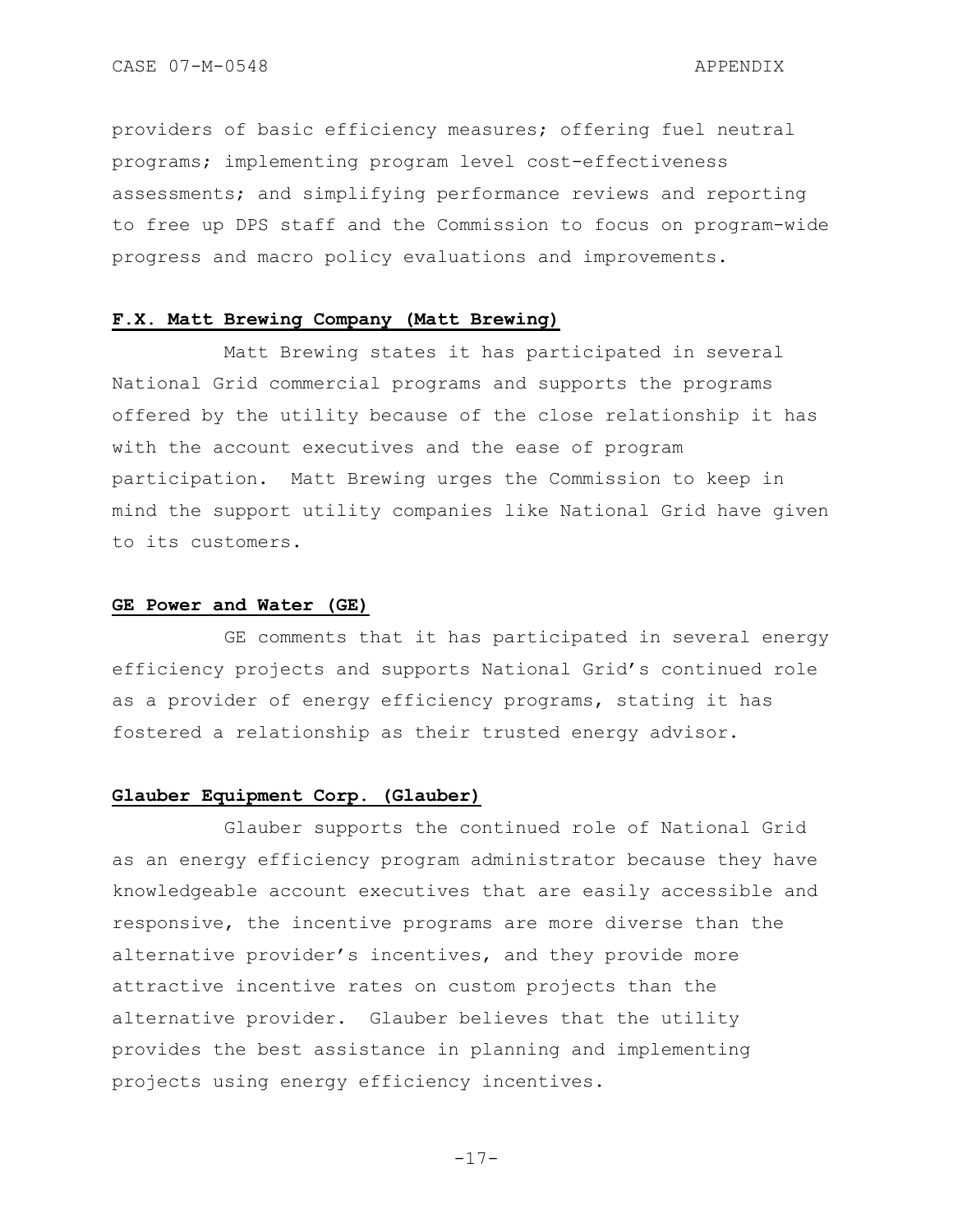# **Glens Falls Hospital (GFH)**

Glens Falls Hospital supports National Grid"s role as an energy efficiency program administrator, stating it has developed a long-standing relationship with National Grid and appreciates the information provided by National Grid relating to energy procurement, energy conservation, and new technologies.

# **Gloversville Enlarged School District (Gloversville)**

Gloversville comments that it has participated in National Grid"s energy efficiency programs and has found the utility account executives to be very helpful navigating through the paperwork and maximizing their return on investment of energy efficiency projects.

#### **Gore Mountain**

Gore Mountain states that it has participated in National Grid"s energy efficiency programs and found the process to be very streamlined and beneficial to their operations.

# **ICF International (ICF)**

ICF comments that EEPS programs have contributed to job and economic development in New York State. ICF agrees that DPS resources have been insufficient to provide detailed administrative oversight of the EEPS programs, and advocates for the utilities/NYSERDA to have the ability, without Commission approval, to modify programs to quickly respond to market changes.

ICF states that redesigned EEPS programs should complement each other in an effort to eliminate customer confusion currently caused by competing programs.

 $-18-$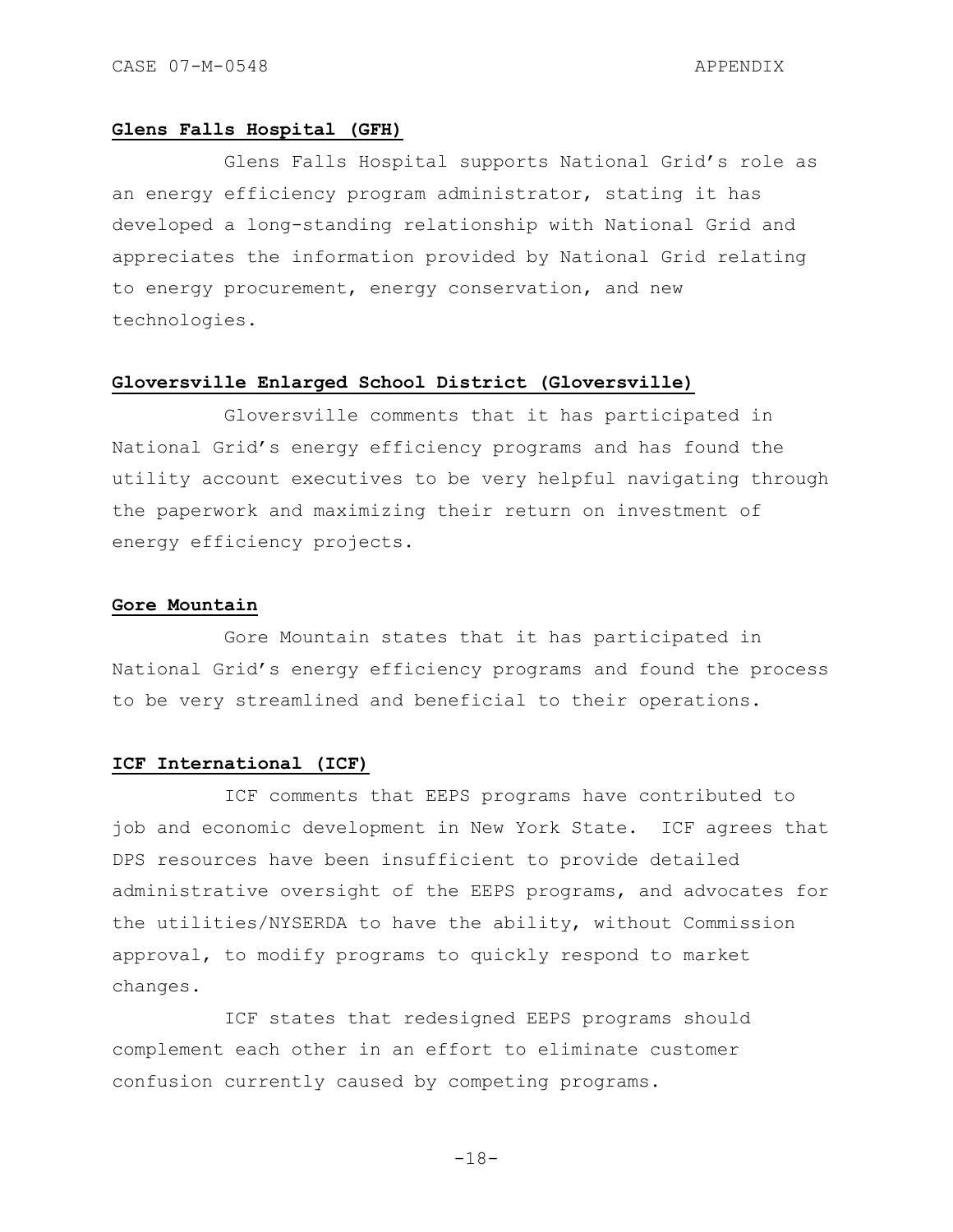# **Joint Utilities**

# Initial Comments

The Joint Utilities are Consolidated Edison Company of New York, Inc., Orange & Rockland Utilities, Inc., Central Hudson Gas and Electric Corporation, Niagara Mohawk Power Corporation d/b/a National Grid, The Brooklyn Union Gas Company d/b/a National Grid NY, KeySpan Gas East Corporation d/b/a National Grid, New York State Electric & Gas Corporation and Rochester Gas and Electric Corporation.

The Joint Utilities generally support Staff's restructuring proposal for the current EEPS cycle. The Joint Utilities also generally support Staff's proposal for the  $E^2$ program cycle, 2016 and beyond.

Regarding Staff"s proposal for modifications to the EEPS 2014-2015 program years, the Joint Utilities support eliminating the requirement for approval by the Director of the Office of Energy Efficiency and the Environment (OEEE) to reallocate budgets and targets among programs within the same customer sector; support eliminating the requirement for approval by the Director of OEEE for revisions to customer incentive levels; support reducing reporting frequency from monthly to quarterly and streamlining report content; support eliminating the measure payback test; support eliminating the requirement for approval by or notification to the Director of OEEE for banking and barrowing EEPS 2 program funds; and support eliminating the requirement to pre-screen prescriptive measures (i.e., measures with a fixed dollar rebate).

The Joint Utilities agree with Staff's proposal that creative solutions to cost-effective screening in  $E^2$  programs will be important for 2016 and beyond. In addition, the Joint Utilities ask the Commission to consider a streamlined TRC test for the remaining EEPS II program cycle that does not include

 $-19-$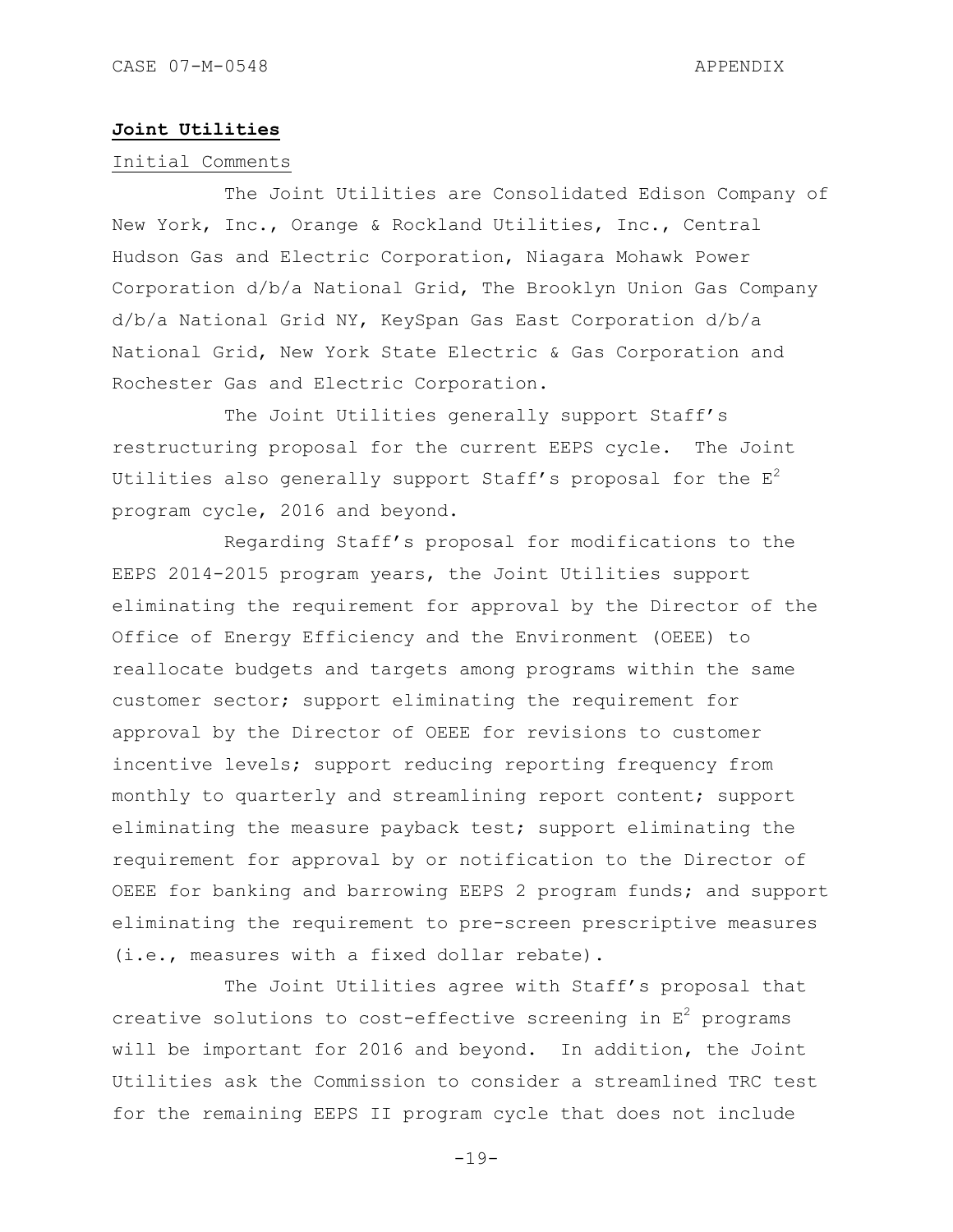the current measure level screening requirement. The Joint Utilities argue that eliminating the measure level screening requirement for the 2014-2015 program years should allow Program Administrators to move more quickly with cost-effective projects using known energy-saving measures that meet the needs of the customer, significantly reduce Program Administrator and contractor delays by allowing them to quickly propose costeffective projects without measure-by-measure analysis, increase program achievements by increasing the number of measures used within EEPS programs, and increase customer satisfaction.

The Joint Utilities agree with Staff that there is a need to improve the process by which measures are added to the measure classification lists. Although Staff proposed eliminating the Classification Group lists and developing guidance on eligible measures, the Joint Utilities recommend that prior to eliminating the lists Staff and the Program Administrators develop an alternate approach for adding measures to programs. The Joint Utilities note that if the measure-level TRC test is eliminated, the measure classification groups may no longer be necessary as measures would no longer need individual approvals.

The Joint Utilities request that the EEPS 2 programs be evaluated based on the Commission"s anticipated framework for  $E^2$ . The Joint Utilities believe that the utilities must have the opportunity to provide meaningful input to the  $E^2$  Advisory Council. The Joint Utilities also stress the need for a transparent decision-making process, especially with regard to the Technical Resource Manual.

The Joint Utilities believe that the NYSERDA roles of Program Administrator,  $E^2$  evaluator and DPS Staff supporter, which are set forth in Staff's proposal for  $E^2$ , are overlapping and appear to create potential conflicts of interest. The Joint

 $-20-$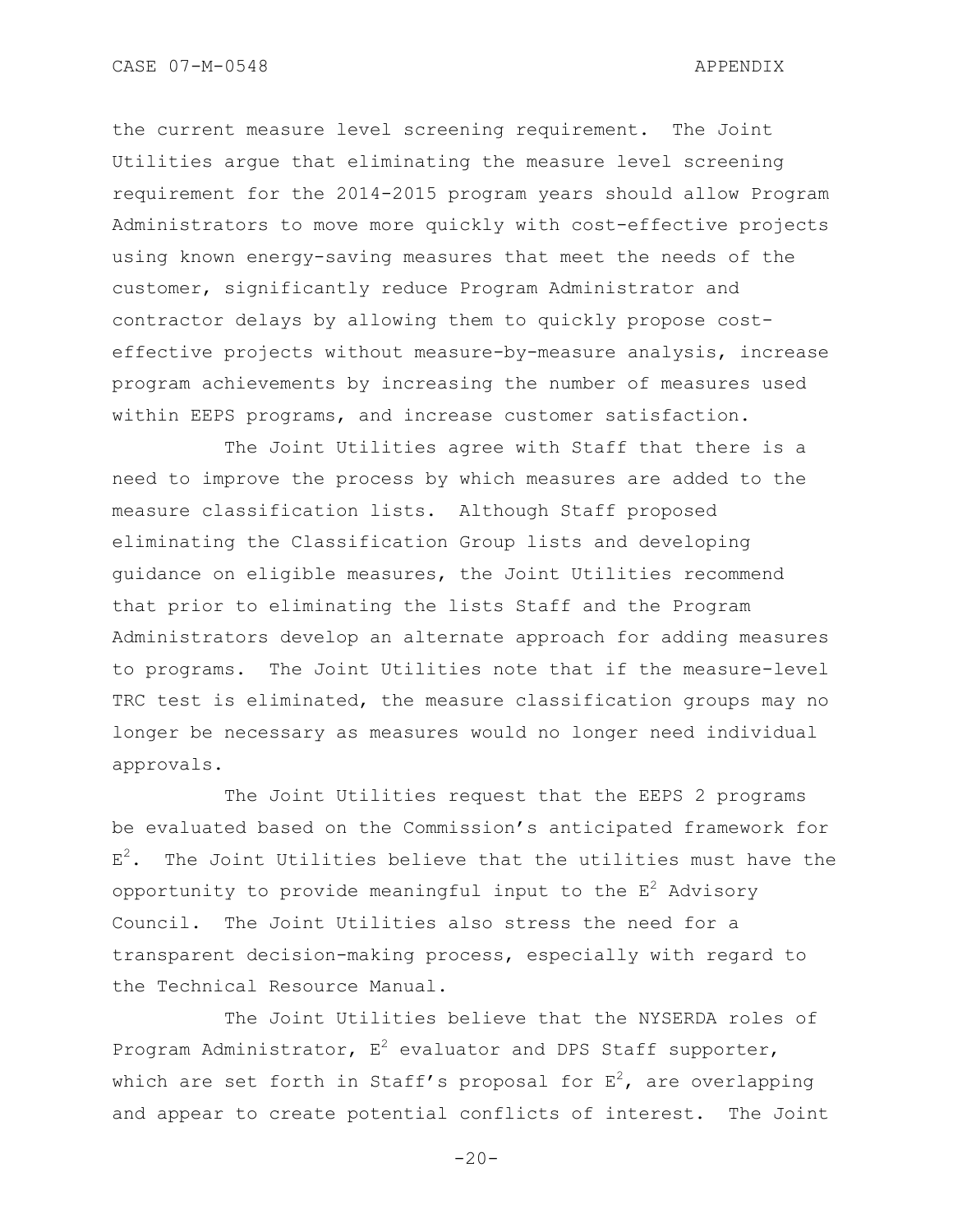Utilities suggest it is inappropriate for NYSERDA to evaluate utility-administered programs if NYSERDA also administers and implements its own energy efficiency and DSM programs. The Joint Utilities agree with Staff"s proposal that utilities and NYSERDA have different strengths and recognize the benefits of having a stronger cooperative relationship between NYSERDA and the utilities. The Joint Utilities believe that in order to provide optimal results during  $E^2$ , the utilities should be at the forefront of implementing resource acquisition programs that support their customers" and their own needs. The Joint Utilities suggest that NYSERDA implement resource acquisition programs in those areas in which it has developed special expertise, such as its upstream and market transformation programs. The Joint Utilities go on to suggest that NYSERDA could also provide technical support to Staff, undertake research, development, and demonstration activities to support resource programs, provide clean energy implementation support via the New York Green Bank financing and conduct statewide evaluation studies.

The Joint Utilities disagree with Staff that there is a need for a centralized and coordinated model for  $E^2$  programs, arguing that customers who seek, or are approached, regarding clean energy options are more likely to trust the utility based on the relationship established through years of interaction rather than a centralized entity. The Joint Utilities agree that utilities can play a key role in marketing, outreach and developing leads. The Joint Utilities state that Staff"s concept of "introductory" and "comprehensive" programs are unclear and feel that it is premature to delineate Program Administrator roles at this time, the Joint Utilities believe the roles will be best addressed in the course of developing the joint organizational proposal. The Joint Utilities request that

-21-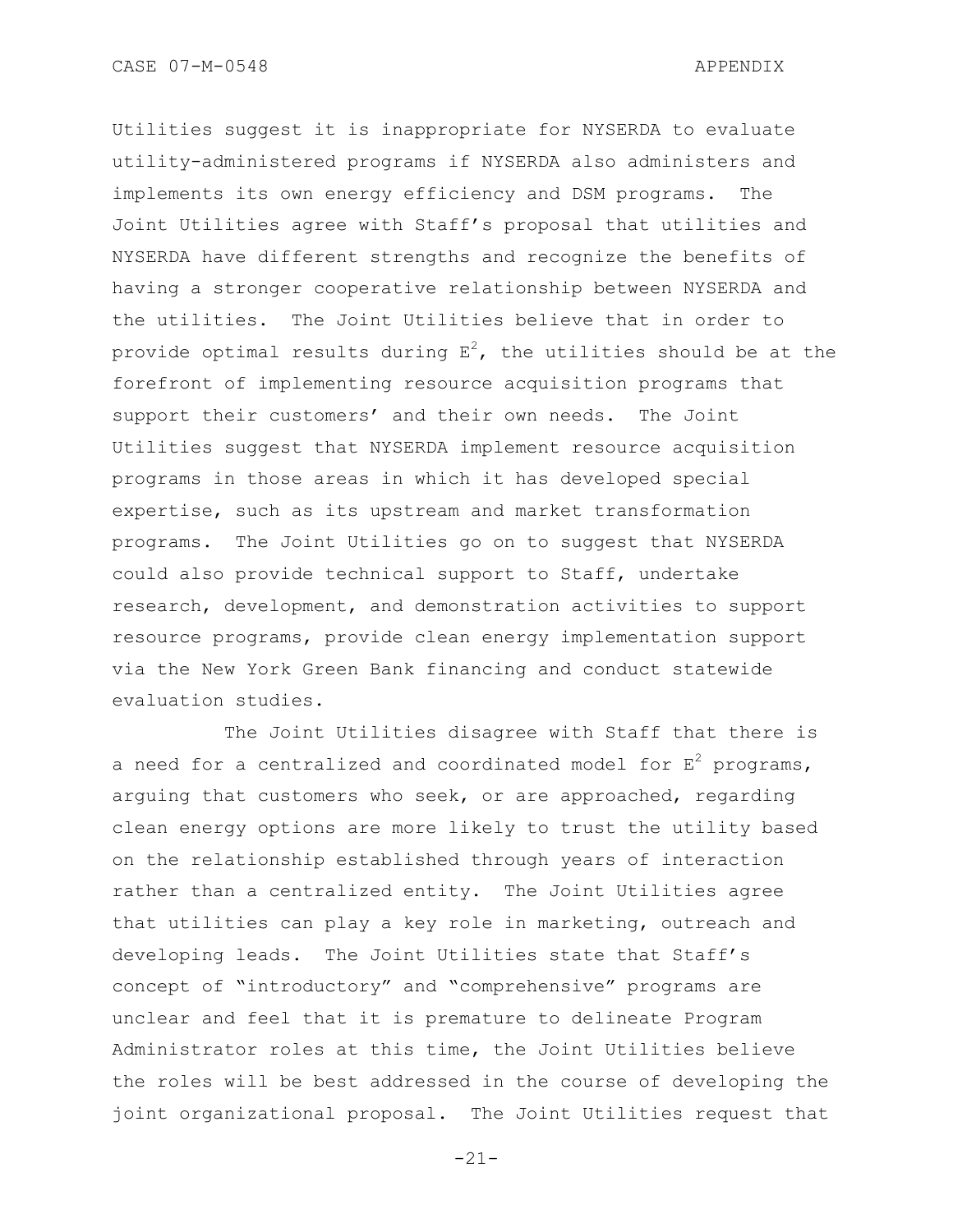the Commission avoid any framing of the Program Administrator roles that would relegate utilities to a role that would not take advantage of their strengths or would remove the utility from the customer interface.

The Joint Utilities generally support Staff's proposed marketing role for utilities during the  $E^2$  program cycle. The Joint Utilities fully support a customer-centric model for energy efficiency program delivery, but recommend that a statewide message platform be used only for education and general outreach. The Joint Utilities feel that utilities should retain their role as the primary marketing entity. The Joint Utilities believe that a statewide education platform may be useful as long as utilities effectively market programs, marketing for  $E^2$  programs reflects regional needs and existing brands, and the statewide platform has different facets and allows regions and utilities to adopt and include portions, but not all, of the statewide platform. The Joint Utilities urge the Commission to establish a workable timeline for development of the statewide education approach, and to also incorporate a plan to transition over time to the new approach. The Joint Utilities state that challenges to adopting a statewide education platform – such as limited resources, diverse media coverage, and current levels of marketing in other programmatic areas – need to be successfully addressed in the development of statewide education and utility-specific outreach plans. The Joint Utilities would like to retain the customer connection for energy efficiency and other DSM programs, and with an appropriate process, agree with Staff"s proposal that the utility role could include encouraging customer participation by generating leads for NYSERDA programs. The Joint Utilities agree with Staff's proposal that utilities should perform  $E^2$ program customer outreach and marketing, using their existing

 $-22-$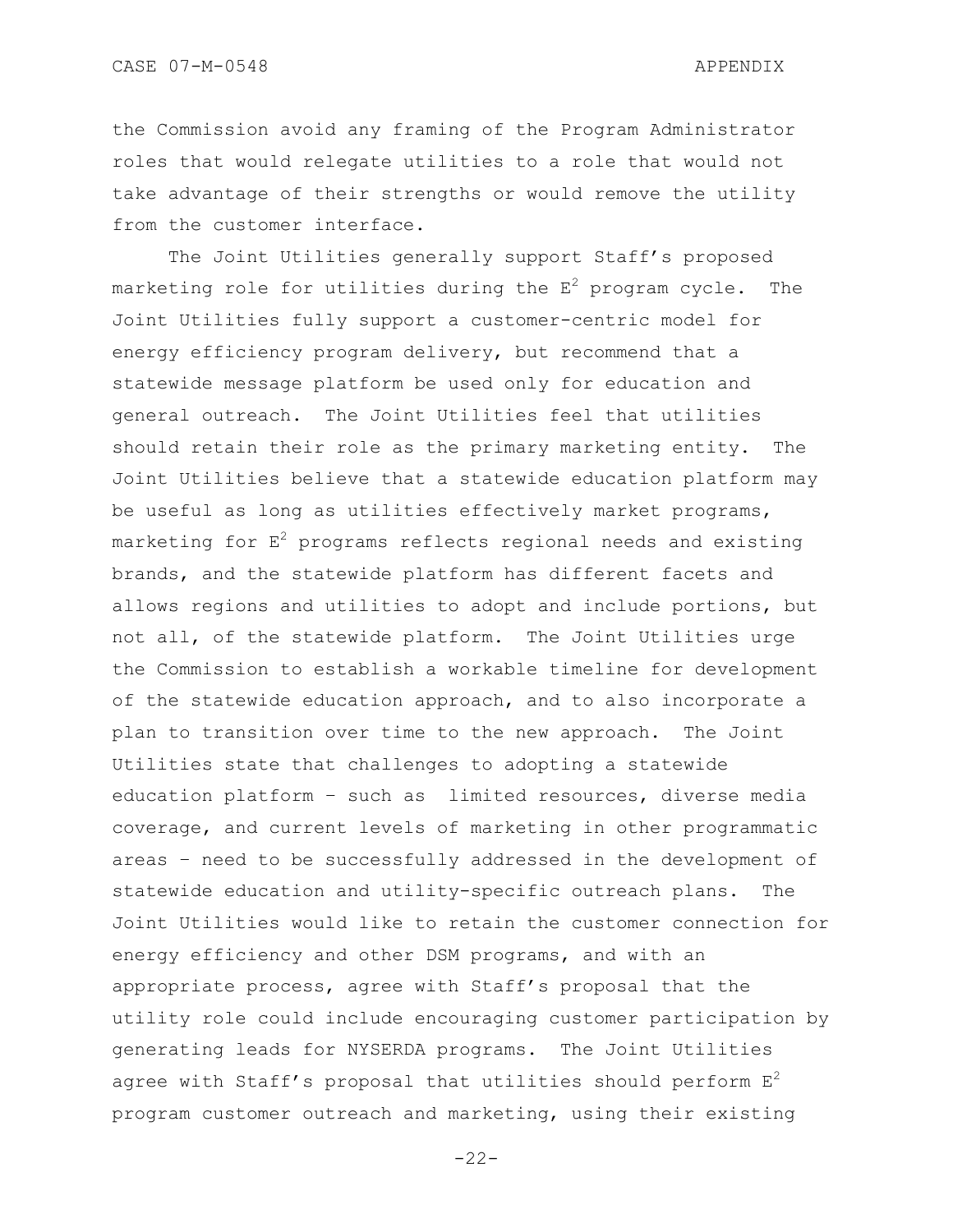customer relationships and channels to the combined benefit of utilities, customers, and NYSERDA.

The Joint Utilities believe application of the Commission"s established guiding principles, including the principle of directing program benefits, at least in part, to the type of customer who is providing the program funding, provides the best framework to assure inter-regional and interrate class equity, and avoid cross-fuel and cross-customer class subsidization. The Joint Utilities go on to raise concerns with each of Staff"s proposals for establishing a fuel neutral energy efficiency fund for the  $E^2$  program cycle, suggesting that the introduction of fuel neutrality and either blending of electric and gas System Benefit Charge (SBC) collections, or funding through a single electric SBC collection, ignores the regional and customer type delineation associated with service territory and customer type-specific targets. The Joint Utilities argue that Staff"s proposition fails to recognize that a) not all electric customers have access to gas; b) electric and gas service territories are not congruent and within certain electric service territories, there may be multiple providers of natural gas; and c) although it is best environmentally for oil, propane, and other non-natural gas fueled equipment to be of the highest possible efficiency, it is not incumbent upon electric and gas ratepayers to provide funding to improve the efficiency of equipment fueled by other means. The Joint Utilities believe that forcing electric and gas customers to cross-subsidize the use of such fuel, may have the unintended consequence of influencing customers to choose an alternate fuel which currently pays no energy efficiency SBC. The Joint Utilities recommend that the Commission give consideration to other mechanisms for raising public funds to help manage non-utility energy consumption. In addition, the Joint Utilities recommend

-23-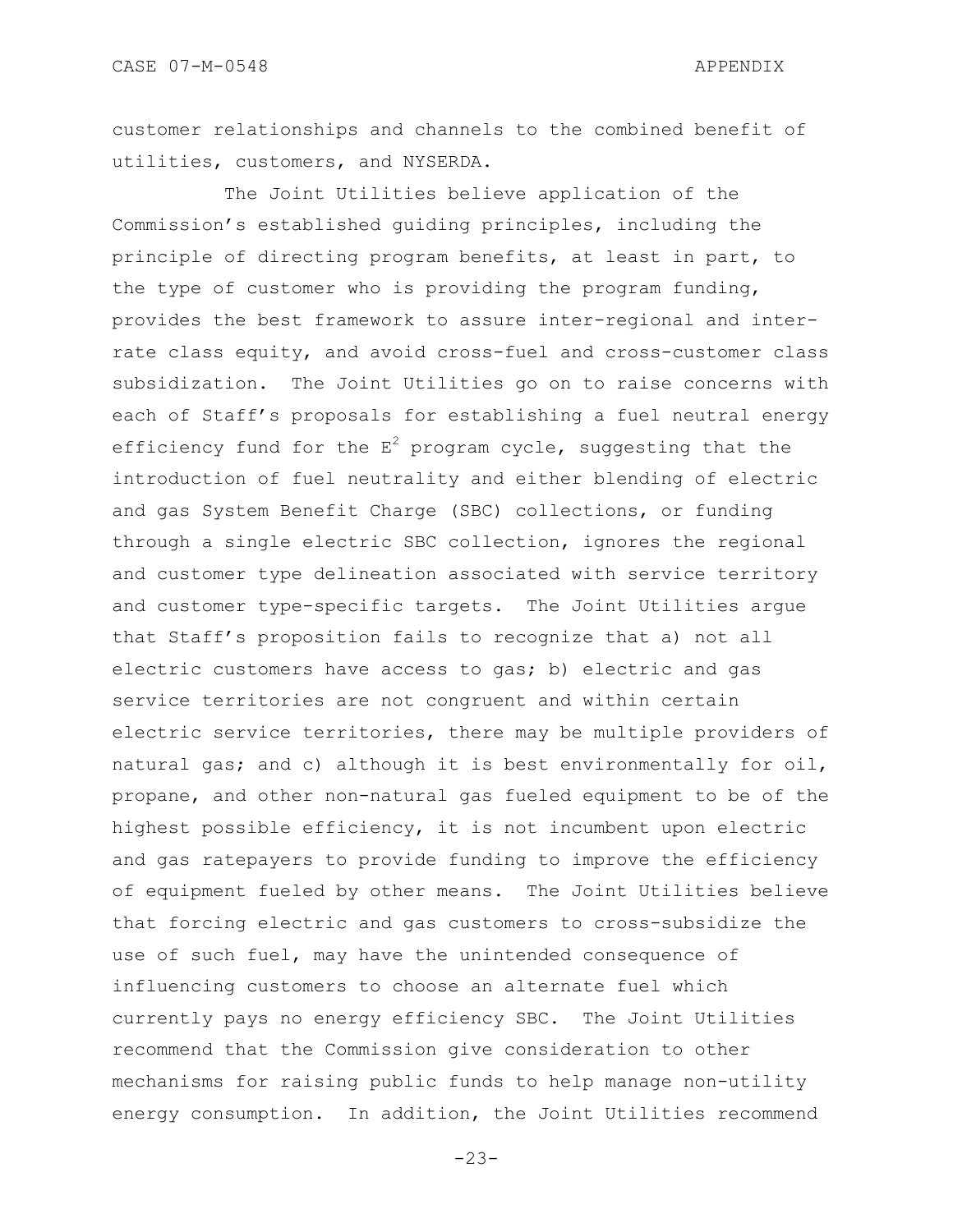that in evaluating Staff"s proposal the Commission solicit specific customer input on cross-subsidization issues that a fuel neutral energy efficiency fund presents.

In response to the Staff proposal's invitation for comments regarding goals and metrics as well as the development of a more effective utility financial incentive structure, the Joint Utilities suggest that any such metrics must align both utility and State performance objectives and may influence the direction of the  $E^2$  program portfolio. The Joint Utilities propose that electric peak demand reduction and lifecycle carbon dioxide  $(CO<sub>2</sub>)$  emissions may be appropriate metrics for evaluating long-term and system impacts of the  $E^2$  programs. The Joint Utilities oppose the establishment of metrics based on customer behavior such as reduced turn-offs or decreased arrears. The Joint Utilities feel Staff"s proposal for statewide and utility service territory metrics is problematic because the Joint Utilities believe such metrics would necessarily include performance of programs by NYSERDA, LIPA and NYPA, within discrete utility territories. The Joint Utilities recommend that shared performance metrics should not apply toward utility incentives. The Joint Utilities believe that collaboration with NYSERDA would necessitate tracking several key metrics, including leads and referrals generated, lead conversion rates, and savings achieved per project or customer and suggest that establishing reliable communications and a bi-directional flow of information between the organizations is more productive than metrics based upon achieved savings for encouraging collaboration on any programs for which the utilities themselves are not responsible. Regarding the incentive structure for the  $E^2$  Program, the Joint Utilities suggest an incentive mechanism designed to, not only encourage the achievement of program targets but also to reflect the overall effectiveness of

 $-24-$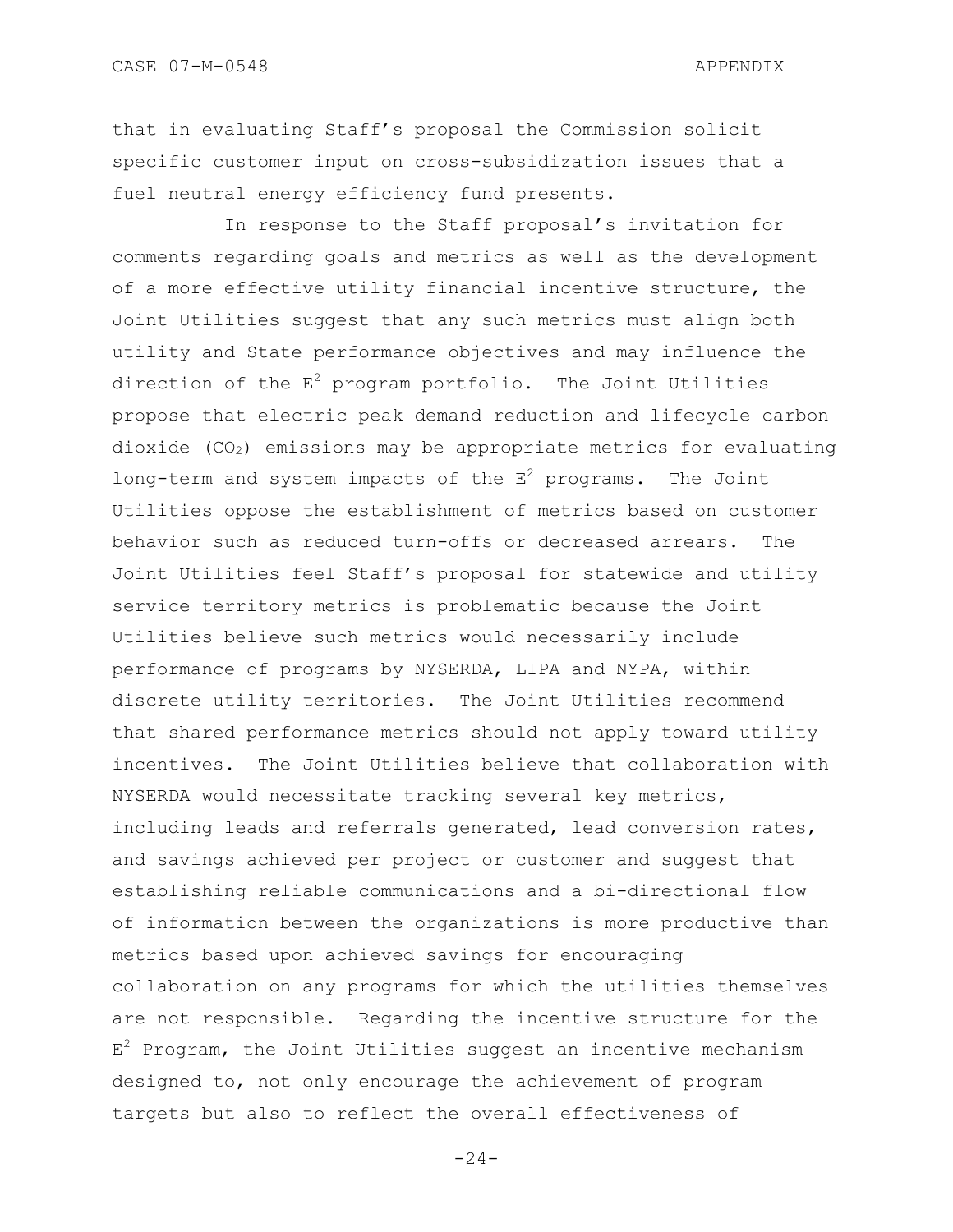delivering the programs (e.g., metrics such as program or portfolio acquisition costs – the Joint Utilities believe that such an incentive structure would reward not only achievement of savings but also fiscal responsibility. The Joint Utilities caution that such an incentive mechanism would need to be based not only on the sound establishment of targets, but also budgets, which would need to have inter-regional parity such that program resources would account for cost variations and other differences across utility service territories. The Joint Utilities recommend three principles for consideration when developing the incentive structure 1) the design of the metrics, goals and utility shareholder incentives should be established in a transparent and detailed manner at the outset of the planning cycle, therefore, the Joint Utilities urge that the Statewide market potential studies recommended in Staff"s proposal be conducted and completed as soon as possible during the 2014-2015 EEPS 2 program years to facilitate final program design and implementation by 2016. The Joint Utilities suggest that the statewide potential studies could be funded from unspent EEPS 1 monies after accounting for utility shareholder incentives and before additional monies are distributed to other initiatives. The Joint Utilities recommend that the  $E^2$  goals be based on realistic and eligible market potential and that actual EEPS performance data from 2009-2013 be a guiding factor in determining targets. 2) The Joint Utilities recommend that the methods used to calculate achievements and adjustments to those values be simple, straightforward, transparent, and established from the outset. 3) The Joint Utilities recommend that goals or metrics should not be established that are wholly or largely out of the utilities' control. To further develop an effective and equitable shareholder incentive structure, the Joint

-25-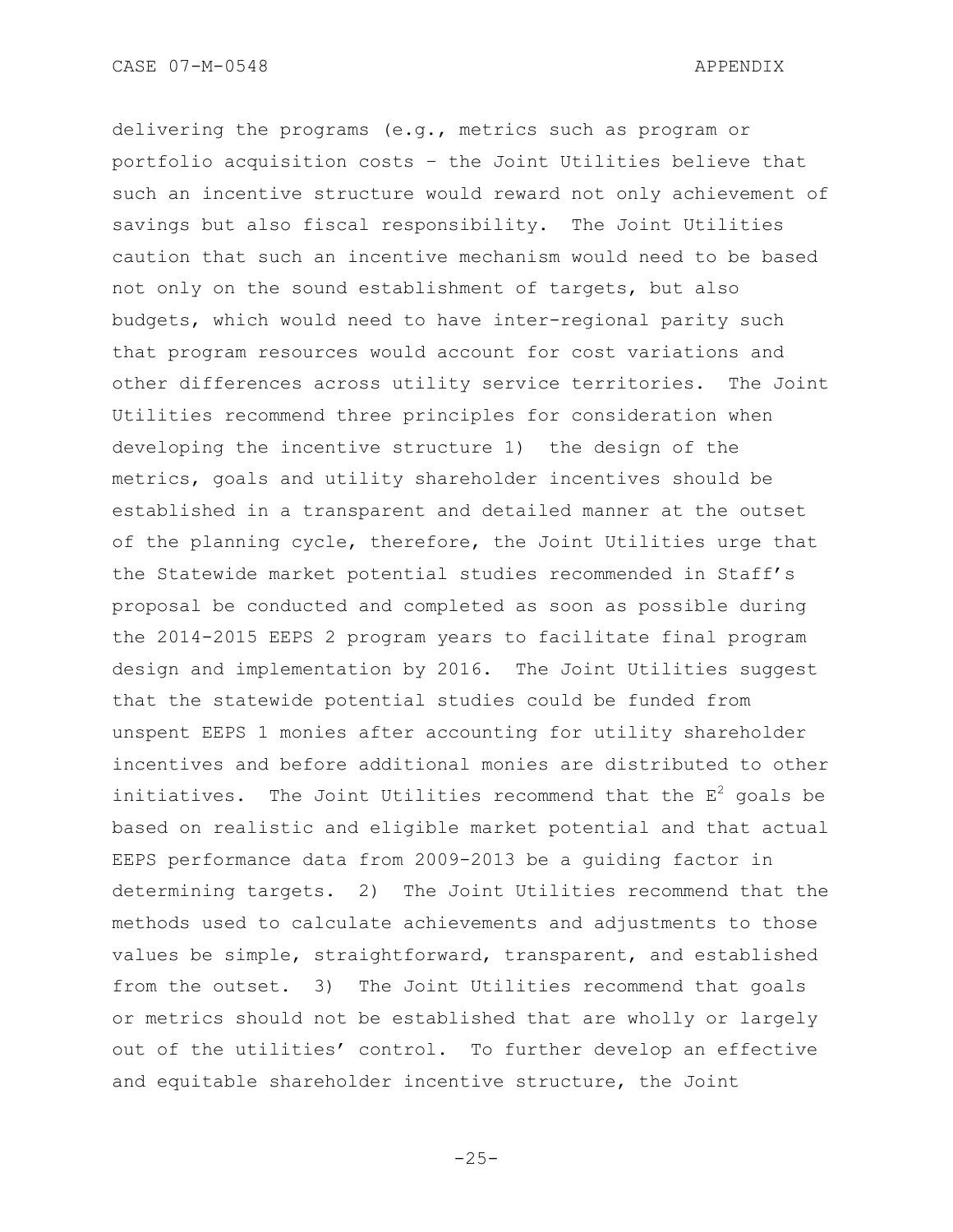Utilities propose including a collaborative effort as part of the  $E^2$  proceedings during 2014 and 2015.

The Joint Utilities believe that Staff"s proposal to provide broader access and sharing of customer data between NYSERDA and the utilities would be a major undertaking requiring considerable dedication of resources by each of the utilities in light of the Commission"s longstanding privacy principles. Therefore, the Joint Utilities suggest that more emphasis be placed on understanding the hurdles to be addressed if utilities are asked to share customer data with NYSERDA, program evaluators, and contractors. The Joint Utilities state that the establishment of an on-demand data warehouse must employ the same or stronger cyber security standards than are already required by the Commission and state that the resources to do so will be on top of the efforts by the individual utilities to protect their respective sensitive customer information. In addition, the Joint Utilities suggest that should a breach of customer data occur, the impact could be far more devastating and widespread than a breach of a single utility's system. The Joint Utilities propose that the Commission provide the utilities and NYSERDA the opportunity, in the course of developing the joint organizational proposal for the  $E^2$  program, to also address alternatives to an on-demand data warehouse that, while advancing the customer-centric model, will preserve the customer privacy rules and protections in place today between the utilities and their customers. The Joint Utilities recommend that if the Commission deems it appropriate to move forward with the data warehouse, the protocols and practices surrounding customer consent and standards to be employed for data deposited in the warehouse should be developed and formally adopted. The Joint Utilities also state that the types of

 $-26-$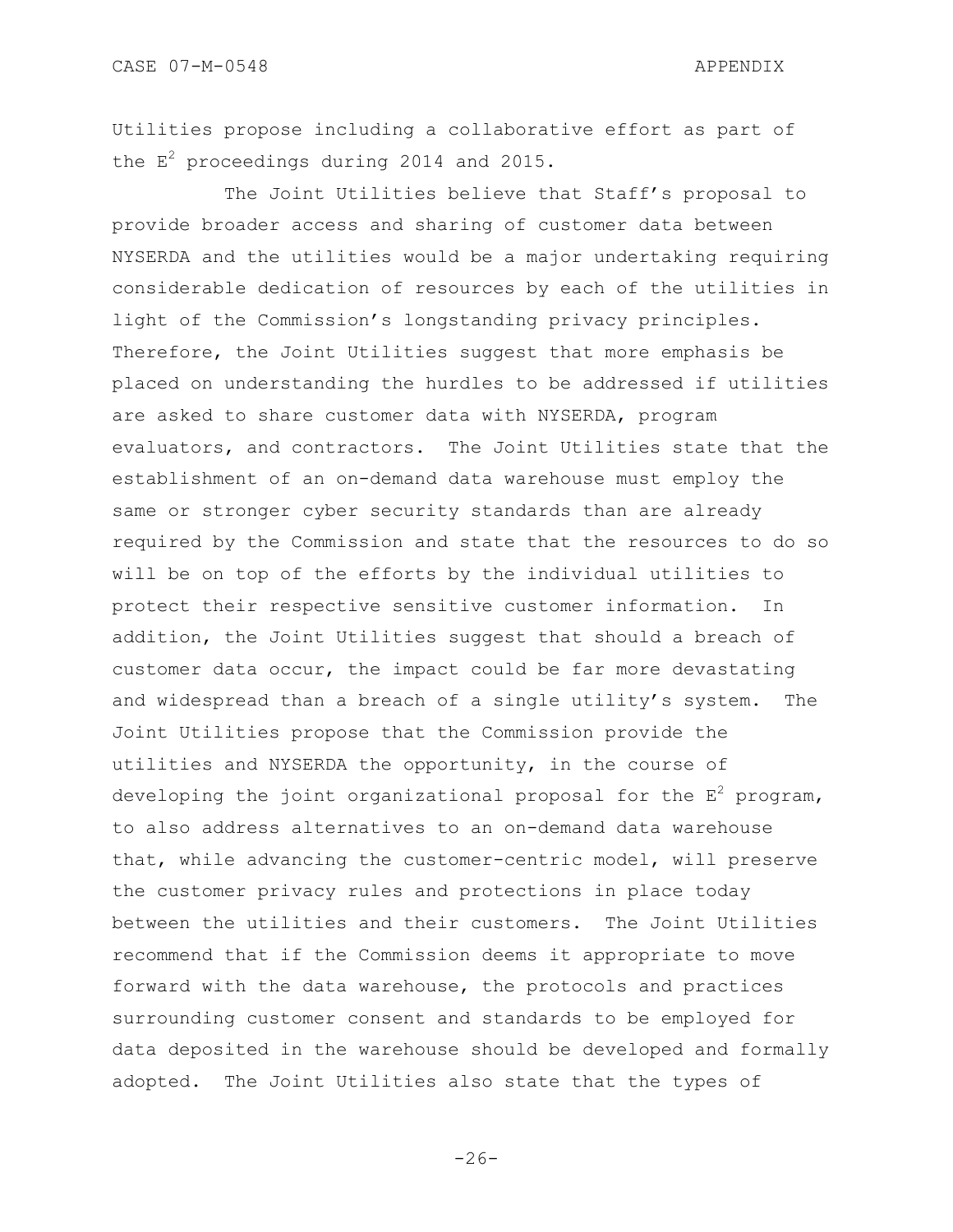information that NYSERDA will be storing in the data warehouse should meet the utilities' requirements.

Regarding Staff"s recommendation to develop a centralized information technology (IT) platform, the Joint Utilities believe that Staff"s proposal to hire a qualified contractor to define the scope and asses the benefits and costs is reasonable but do not believe that it can substitute for working with the system experts of the utilities and NYSERDA. The Joint Utilities recommend that the scope of the centralized IT platform be realistic, taking into consideration the needs of the Program Administrators, market partners, customers and the availability, functionality, and limitations of each utility"s internal systems. The Joint Utilities also suggest, as an alternative to a large system implementation, Staff could limit the first step to building a functional, efficient and scalable data warehouse that is easy to use. To support this more limited approach, the Joint Utilities suggest that each Program Administrator must be active in participating and contributing to the data collected and stored in the statewide system, and there should be capability to ensure a two-way flow of information.

#### Reply Comments

The Joint Utilities disagree with the position of the City and NYCEEC that Staff and/or NYSERDA be directed to begin a process to consider enhancements for the remaining years of EEPS 2. The city recommends that the Commission direct Staff and/or NYSERDA to compile and present for public comment and Commission review historic and projected program performance. The City requests that the process begin immediately and focus on identifying barriers to program spending, recommending solutions to identified barriers and recommending program

 $-27-$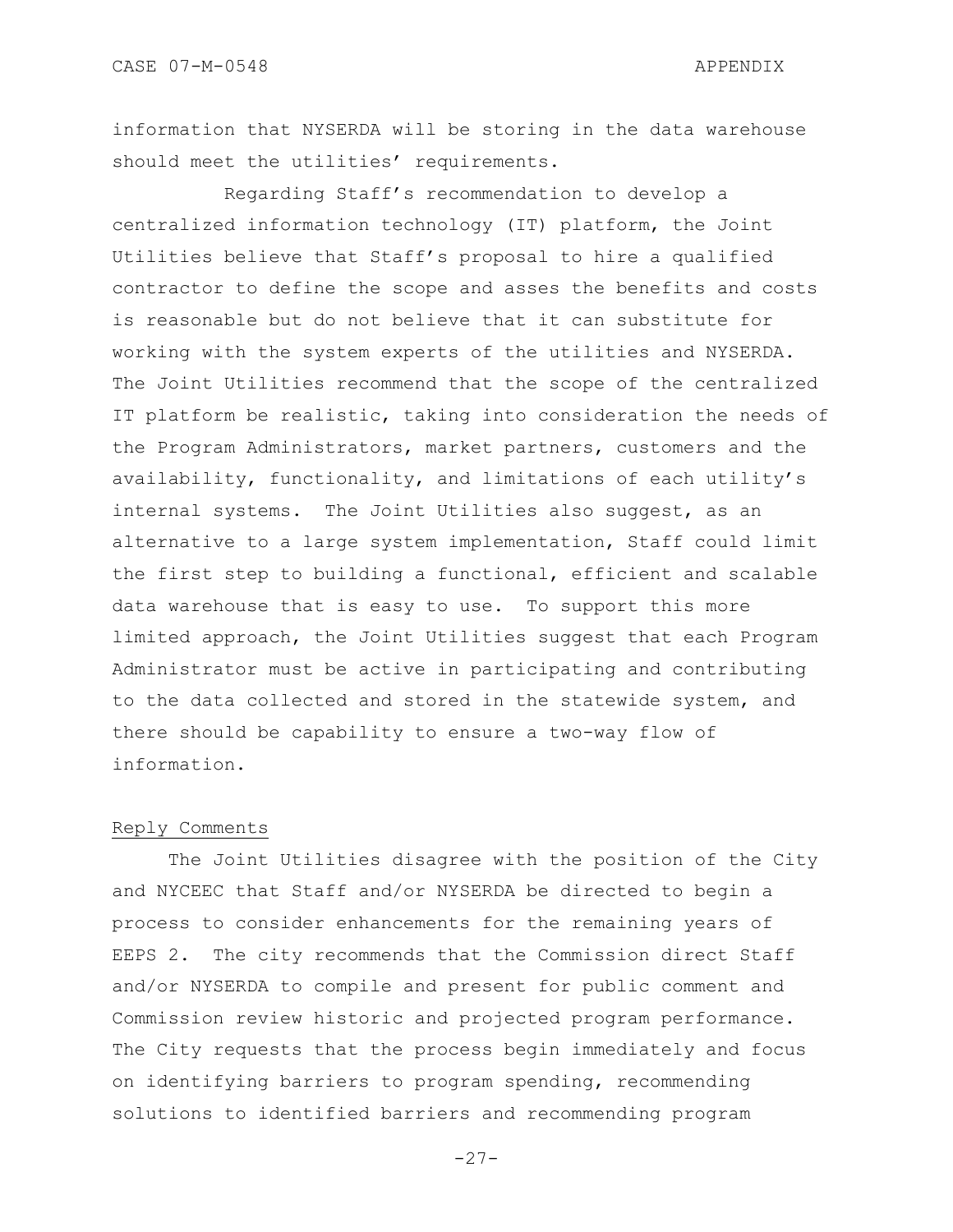modifications that could facilitate cost-effective program spending. The Joint Utilities urge the Commission to reject the city"s proposal arguing that such a process would require Program Administrators to commit to a lengthy process that would delay the proposed changes for 2014-2015 and prolong the very process Staff is seeking to eliminate through its Restructuring Proposal. Although the City specifically recommends that the process should be resolved expeditiously to ensure that opportunities to improve program performance in 2014 are not unduly delayed, the Joint Utilities argue that such a process would inevitably require a significant expenditure of resources by all participants, diverting those resources from the more important task of addressing the important  $E^2$  Program issues raised in Staff"s proposal.

The Joint Utilities disagree with NYSERDA"s proposal that revisions to customer incentive levels continue to require Staff pre-approval. The Joint Utilities recommend that the Commission reject NYSERDA"s proposal as it would simply maintain the current time-consuming oversight of Program Administrator decisions that Staff is trying to reduce. The Joint Utilities believe that NYSERDA"s premise that there is currently a level of parity of incentive levels among PAs in a given region, which it uses to justify the continuance of the Staff approval process, is unsupported. The Joint Utilities argue that regardless of whether there is current parity among incentive levels, Staff approval should be eliminated because Program Administrators are in a better position than Staff to identify the incentive level that is necessary to move the market at minimal cost to customers. Further, the Joint Utilities argue that NYSERDA provides no support for its assumption that continuation of the Staff approval process is necessary to avoid damaging competition, program overlap, and market confusion. In

-28-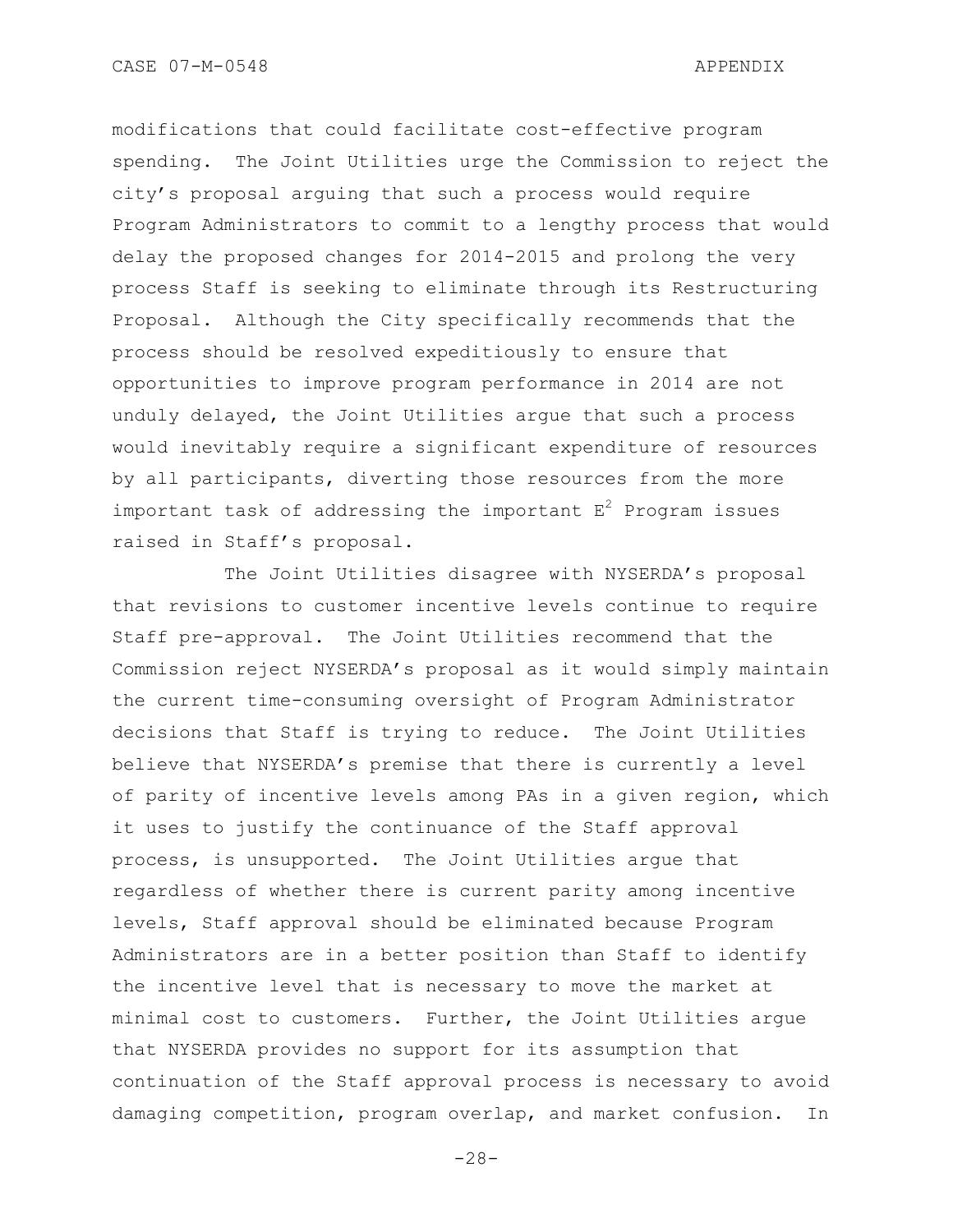addition, the Joint Utilities suggest that NYSERDA's justification for continuing the Staff approval process for incentive levels disregards" Staff"s recommendation that Programs Administers should be encouraged to collaborate on incentive levels; the recent and successful collaboration between NYSERDA and Consolidated Edison Company of New York, Inc., on the development of the Indian Point Reliability Contingency Plan; ongoing communications between Program Administrators through the Implementation Advisory Group or the planned communication through the  $E^2$  Advisory Council; the Director of OEEE"s ongoing ability to raise any concerns with Program Administrators and, if necessary the Commission; and lastly, the fact that NYSERDA will be working with the utilities to develop a joint organizational proposal.

The Joint Utilities do not agree with NYSERDA's proposal that prior to defining program delivery roles for the  $E^2$ Program there should first be a fundamental refocus on strategies that will advance broader clean energy goals. The Joint Utilities disagree with the order suggested by NYSERDA because the Joint Utilities feel that there are critically important role-related decisions that need to be made as soon as possible so that the Program Administrators can ensure continuity of program delivery and contractual relationships with their implementation contractors. The Joint Utilities also suggest that the analysis of possible strategies should be done in conjunction with the determination of appropriate roles. The Joint Utilities believe that the Staff proposal appropriately urged for the completion of the organizational structure of the  $E^2$  program to be completed as early in 2014 as possible if programs are to be in place by 2016.

The Joint Utilities suggest that a number of issues raised in the comments of other organizations, such as NYSERDA"s

 $-29-$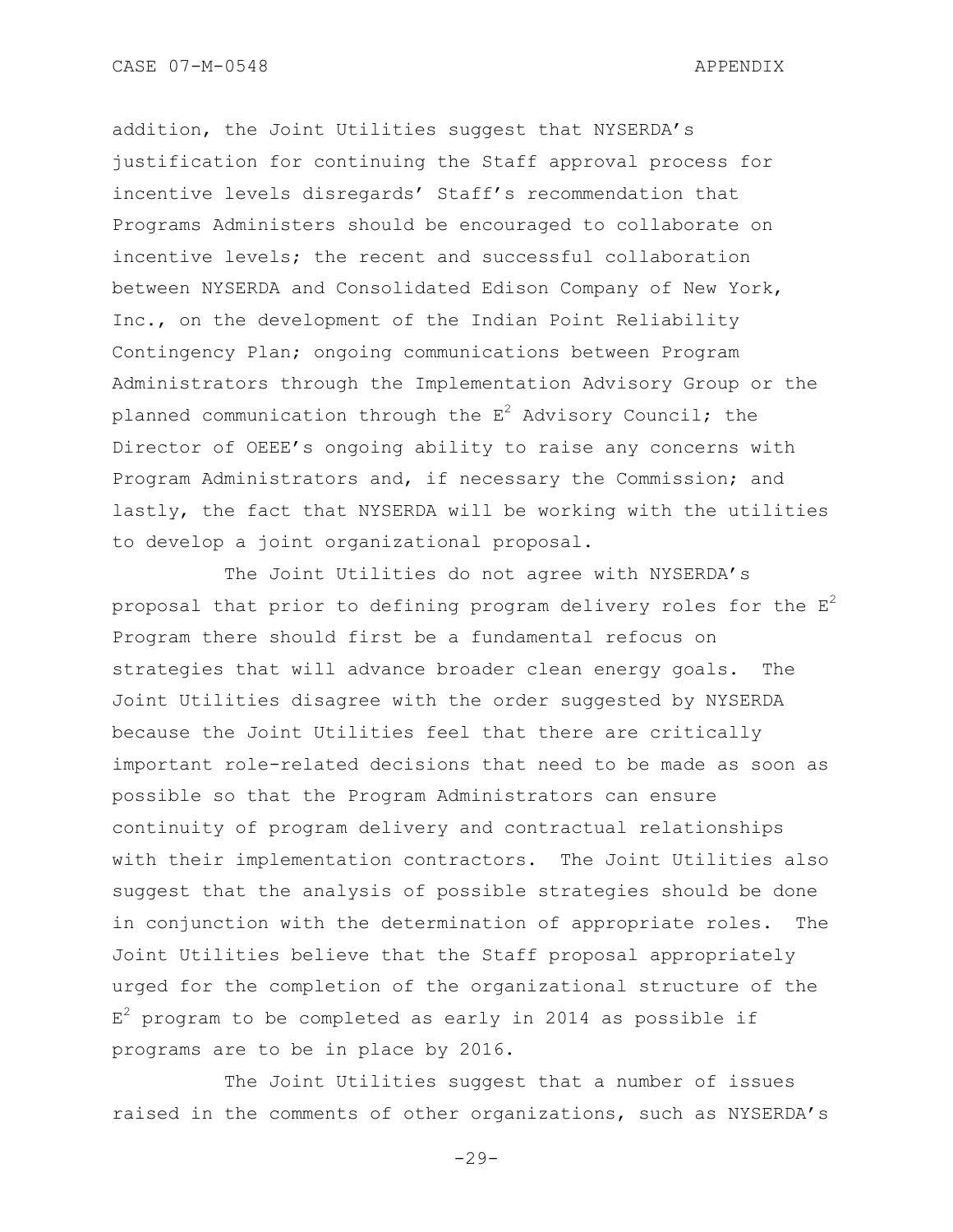discussions of program design, metrics, alternative costeffectiveness screening tests, and Natural Resources Defense Council (NRDC) Pace Energy and Climate Center & Supporters (Pace) discussion of the shareholder incentive structure must be addressed prior to actual implementation of the  $E^2$  Program, but are better addressed at a later date. The Joint Utilities believe that resolution of these issues now is unnecessary and premature because of the anticipated State Energy Plan and the identification of directional goals that Staff proposes be undertaken by itself and NYSERDA, with contractor assistance and in consultation with the utilities, will necessarily inform these issues.

The Joint Utilities request that the Commission clarify that it has no preconceived position on the respective roles of NYSERDA and the utilities as they develop their organizational proposal. The Joint Utilities also request that the Commission respond to the concerns raised in the Joint Utilities initial comments 1) ensuring that utilities have an opportunity to provide meaningful input to the  $E^2$  Advisory Council and 2) addressing potential conflicts of interest that would exist if NYSERDA has the policy, evaluation and program administration roles set forth in Staff"s proposal. Finally, the Joint Utilities request that the Commission clarify that overall budgets will not be increased as a result of the transition from EEPS to the  $E^2$  Program - the Joint Utilities oppose any increases in collections from their customers.

### **Multiple Intervenors (MI)**

## Initial Comments

MI is an association of approximately 60 large industrial, commercial and institutional energy consumers with manufacturing and other facilities located throughout New York

 $-30-$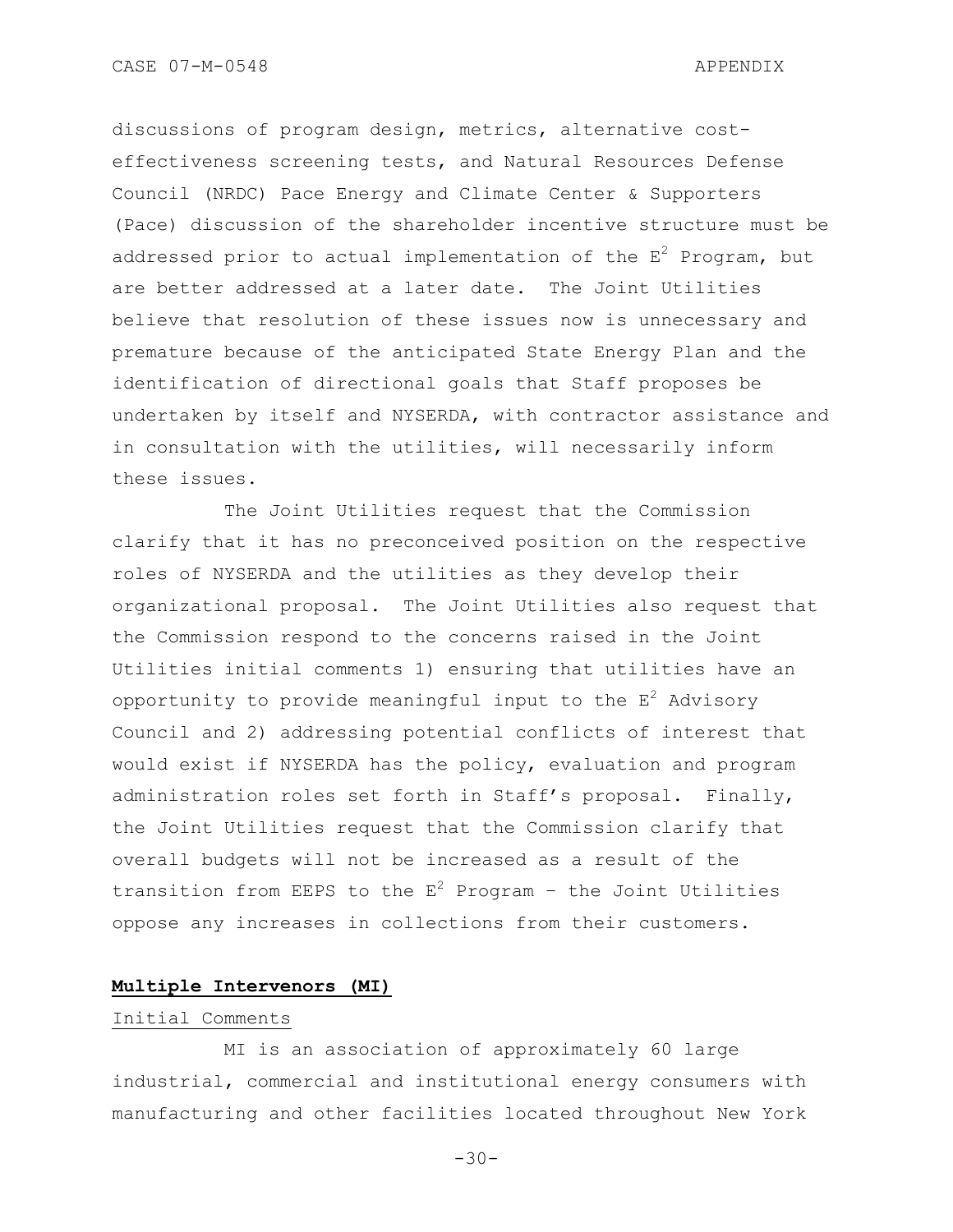State. It supports certain proposed modifications contained in the EEPS Restructuring Proposal and opposes others, but is very concerned with the lack of detail contained in the Proposal and the fact that it contains no real analysis on some of the most important issues in this proceeding, such as the magnitude, the allocation and the recovery of EEPS surcharges from customers, and the types of efficiency programs that should be implemented, modified or discontinued prospectively. MI believes given the magnitude of EEPS collections, the Proposal should have contained analysis and recommendations pertaining to future budget and surcharge levels, the level and recommended regulatory treatment of unspent and uncommitted funds, potential changes to the manner in which EEPS costs are recovered from customers, and ways to transition efficiency programs from reliance on customer-funded subsidies.

MI comments that EEPS surcharges are exorbitant, should be reduced expeditiously, and should be considered both individually and in conjunction with SBC and RPS surcharge levels. EEPS surcharges, MI argues, are not unduly onerous or exorbitant for many customer types, but for large high-loadfactor customers, where they frequently amount to 30% - 60% of the cost of "traditional" delivery, they are not only exorbitant but detrimental to their efforts to attract and retain business activity and jobs within the State. MI urges the Commission to reduce EEPS surcharges on large high-load-factor customers by among other things, ensuring that EEPS costs are allocated on an equitable basis for various customer classes, modifying the manner in which EEPS surcharges are recovered from customers, adopting a cap or ceiling on the amount of EEPS surcharges that can be imposed on individual customer accounts, and adopting a self-directed or "banking" approach for large non-residential customers.

-31-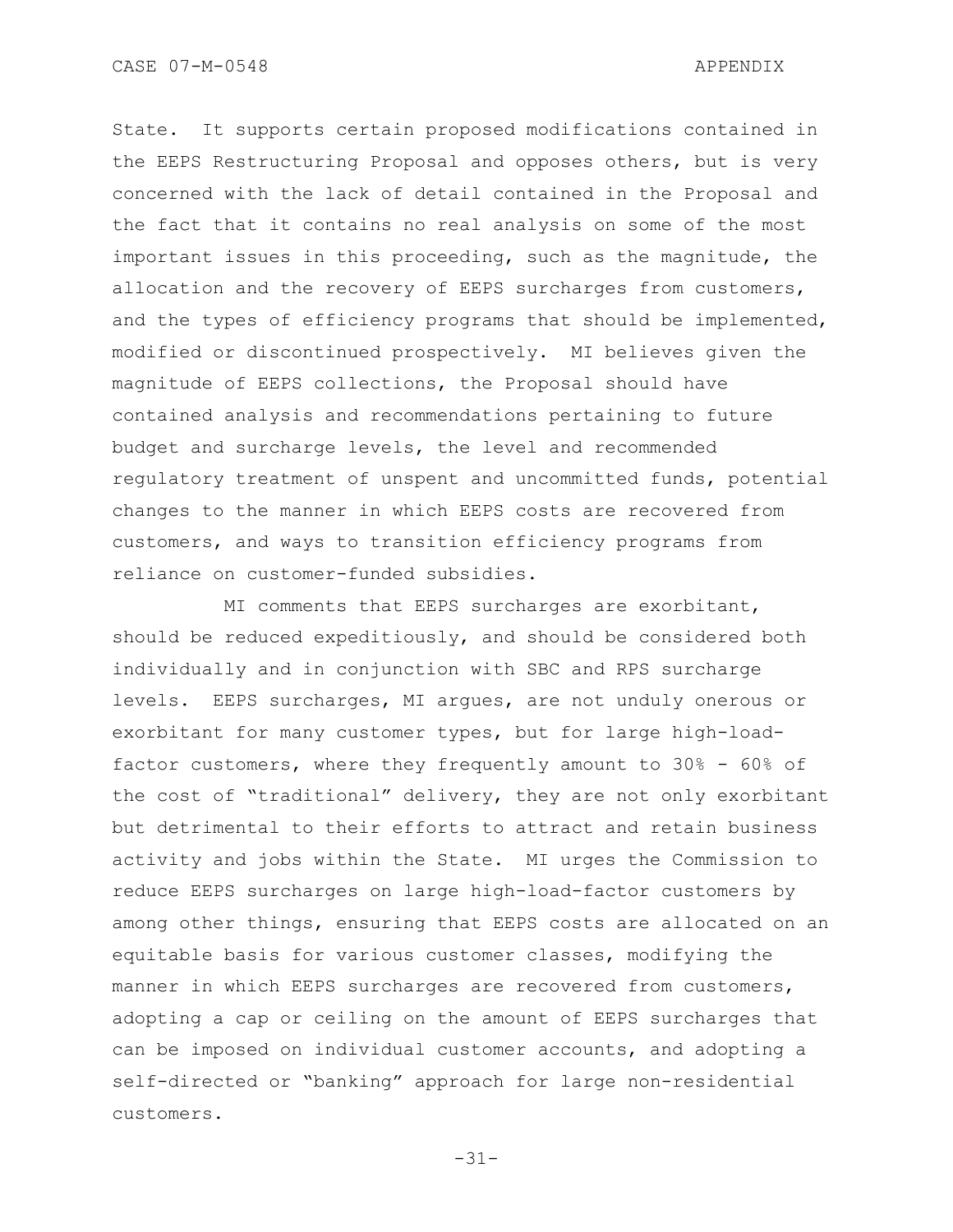MI advocates that EEPS surcharges be allocated by customer class or segment in accordance with cost causation principles, with each customer class or segment being responsible for only the costs associated with efficiency programs targeted to that particular customer class or segment. MI argues that in utility rate proceedings, the Commission typically tries to allocate costs to customer classes in a fair and equitable manner, consistent with cost-of-service and cost causation principles, and sees no compelling reason why EEPS costs should be treated differently. With respect to customer segments, MI is concerned with the combination of large and small C&I customers into one customer segment, stating that large C&I customer have very different characteristics than small C&I customers. In fact, MI asserts, small C&I customers have more in common with residential customers than they do with large C&I customers. MI is concerned that if the line between large and small C&I customers becomes blurred, it will lead to or make worse interclass inequities, and only increase the already disproportionate share of EEPS costs paid by large C&I customers compared to their participation in the programs.

MI comments that the Commission should modify the manner in which EEPS surcharges are recovered from customers, stating that the existing volumetric recovery methodology is inequitable to and penalizes large high-load factor customers, and from an economic perspective, it is counterproductive to unduly burden large employers such as manufacturers, and doing so only serves to make alternate locations in other states and countries more attractive to conduct business and/or allocate capital. In addition, MI argues that EEPS costs are not incurred nor intended to produce benefits on a purely volumetric basis, stating that when the Commission started this proceeding it emphasized that demand reductions were an essential objective

-32-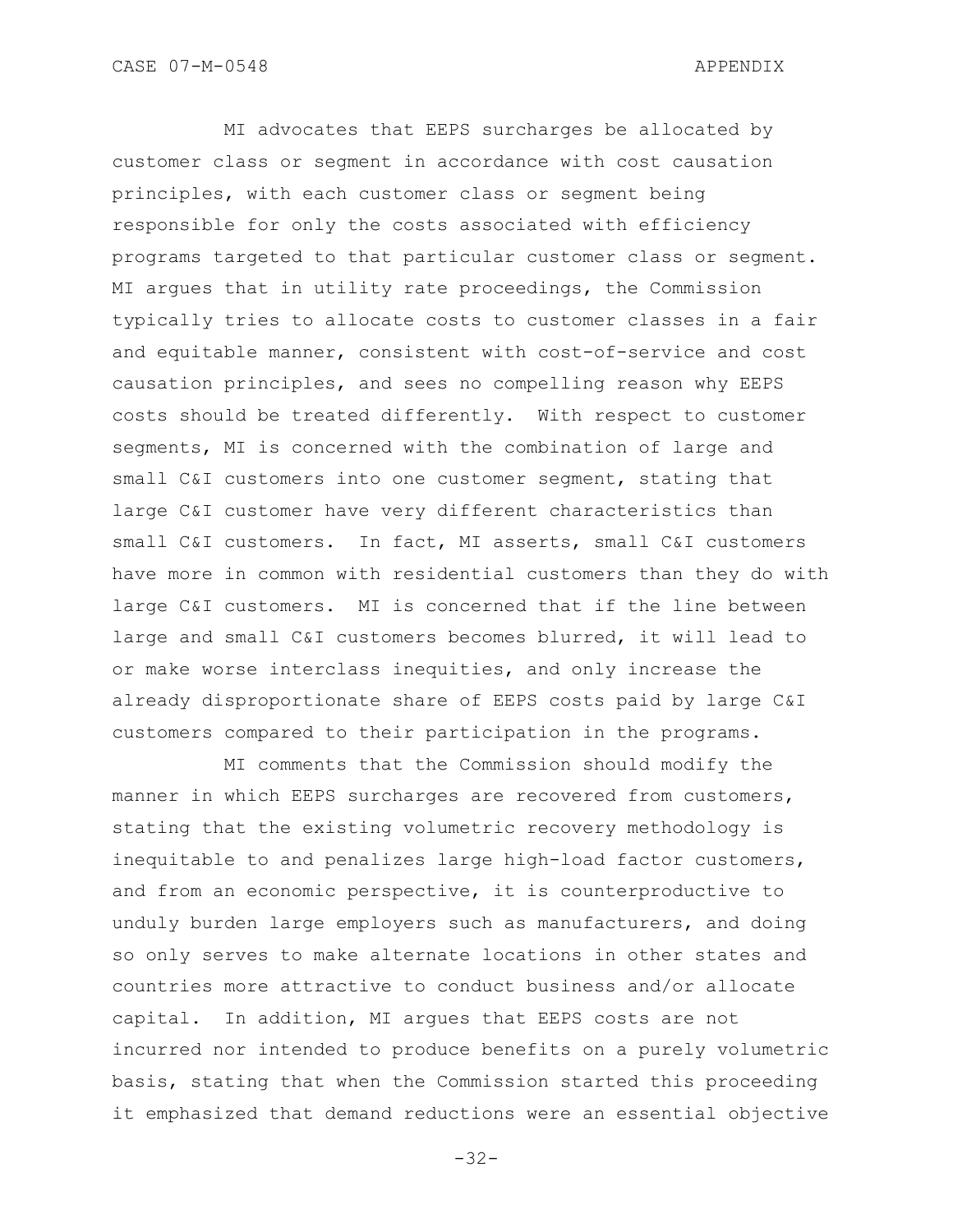of the EEPS portfolio. The current volumetric cost recovery methodology, MI contends, does not match the intent of EEPS and it conflicts with cost causation principles.

MI agrees with the Staff proposal to move away from rigid adherence to a single numeric goal for EEPS, and instead focus on more broadly defined goals. MI comments that the "15X15" goal was overly aggressive, too narrowly-focused on consumption savings while ignoring other potential benefits of energy efficiency, and resulted in the implementation of too many efficiency programs and insufficient attention devoted toward efforts to promote reductions to peak demand and other demand response initiatives. MI also agrees that it may be appropriate to establish different goals or metrics for the various customer segments. Although MI agrees that indentifying goals and metrics is important, there are numerous factors that can and should impact the appropriate goals, and for this reason the Commission should exercise flexibility in adopting and modifying goals and metrics in a manner that makes sense, achieves system benefits, and addresses customer rate impact concerns.

MI agrees with Staff"s proposal to delineate the roles of NYSERDA and the utilities to reduce unproductive competition and customer confusion, but contends that rather than eliminating all competition between NYSERDA and the utilities, such competition be redirected and refocused to be beneficial to customers. MI is concerned that if NYSERDA and the utilities simply divvy up the entire range of energy efficiency programs, the incentives to design and implement the programs as efficiently as possible may be reduced or lost. MI suggests that programs be grouped into three buckets: 1) programs that based on experiences and competencies NYSERDA should implement; 2) programs that based on experience and competencies the

-33-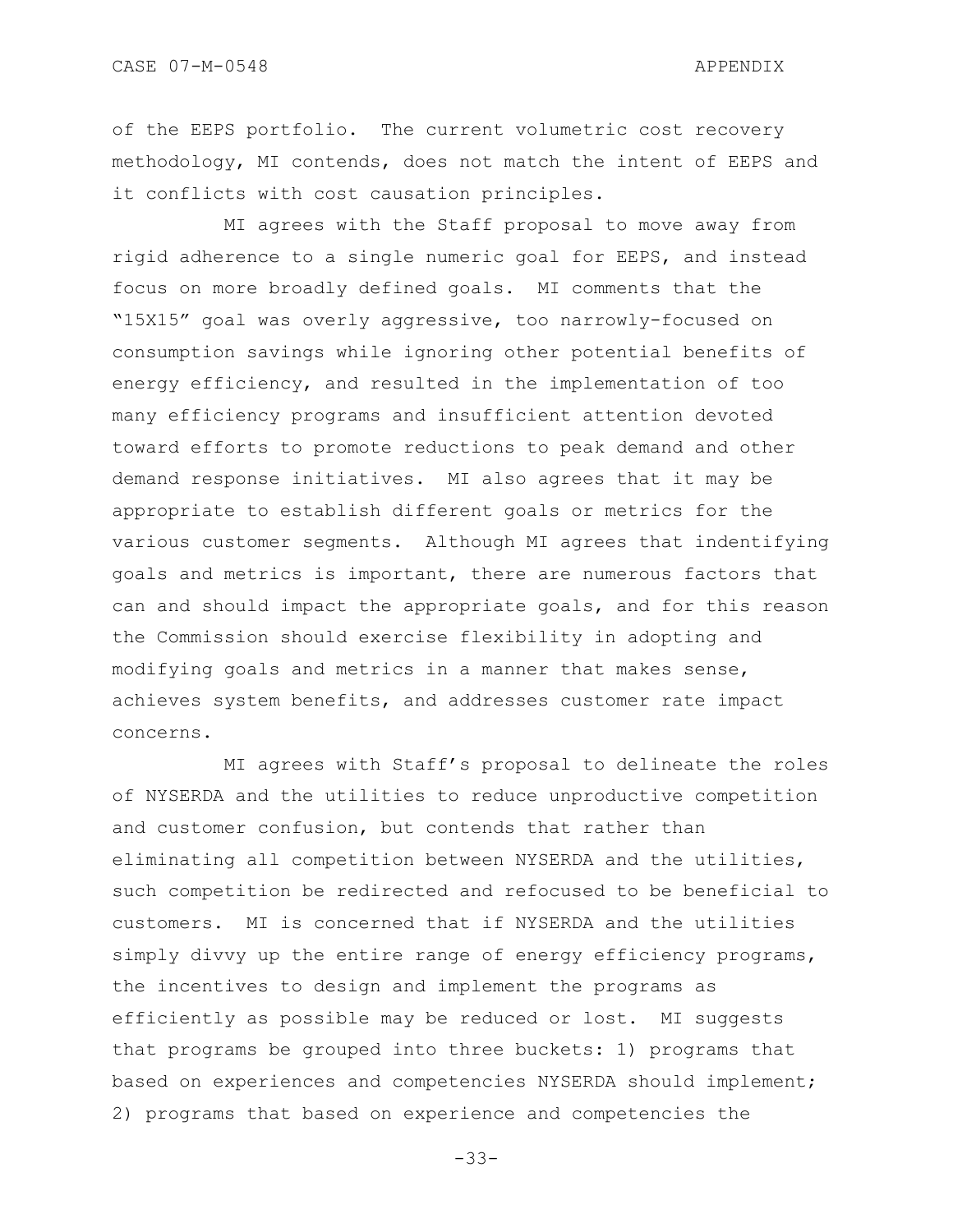CASE 07-M-0548 APPENDIX

utilities should implement; and 3) programs that neither NYSERDA nor the utilities possess unique experiences or competencies. For those programs in the third bucket, MI suggests that the Commission foster competition between NYSERDA and the utilities to take place in the program design process prior to Commission approval, and once program approval is granted, the competition would end.

In addition to changing the way EEPS surcharges are allocated, MI recommends that the Commission adopt a cap on the amount of EEPS surcharges that can be imposed on individual customer accounts, on either a monthly or annual basis. MI contends that a cap on surcharges is not unprecedented, stating that several states already have such caps in place, citing New Mexico, Nevada, and Illinois as examples. MI states that from its perspective, it is difficult to justify imposing EEPS surcharges in excess of \$25,000 per year on any individual customer account, especially given the existence of other surcharges such as the SBC and the RPS. MI suggests also seriously considering a single annual cap of \$50,000 per customer account encompassing the EEPS, SBC and RPS surcharges.

MI"s strongest recommendation regarding energy efficiency programs targeted at large non-residential customers is that such customers be allowed to self-direct or "bank" EEPS surcharges and be afforded the first opportunity to recoup that money to fund their own efficiency projects. MI suggests that such projects include not only energy efficiency projects, but also system efficiency and energy infrastructure projects, and that eligible projects be subject to mandatory verification procedures to ensure that the funds involved are invested consistent with State and Commission policies. MI recommends that large non-residential customers be allowed a specified period of time in which to use their funds before they lose

-34-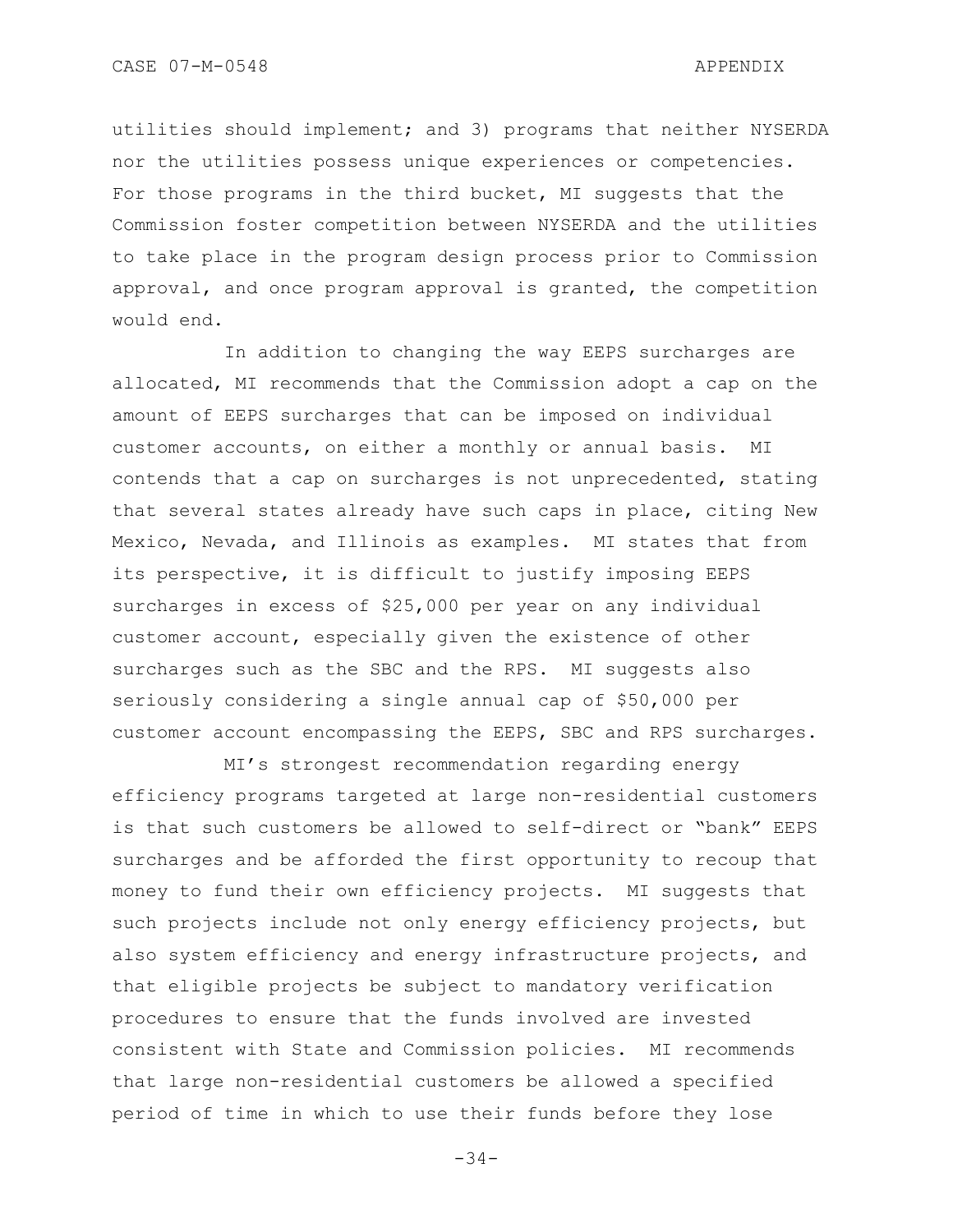exclusive access to such funds, and large non-residential customers utilizing all of their own "banked" funds be allowed to access funds not utilized by other non-residential customers. MI contends that this approach allows large non-residential customers to better manage their ultimate costs, satisfactorily addresses interclass and intraclass subsidies, provides a stronger incentive to undertake energy efficiency projects at their own facilities, and provides maximum flexibility to large non-residential customers to implement energy efficiency, as well as system efficiency and infrastructure projects, while recouping the surcharges they pay. MI states that it was recently determined that 24 states permit large non-residential customers to "bank" or obtain exemptions from energy efficiencyrelated surcharges.

MI disagrees with proposals to relax existing costeffectiveness screening requirements, and states that if anything, the Commission should be making the requirements more stringent to help ensure that only energy efficiency programs and measures that are cost-effective are implemented. MI continues that authorizing the implementation of energy efficiency programs or measures where cost-effectiveness screening indicates that costs exceed benefits does not represent a prudent use of customer funds. Rather than relaxing the screening requirements, MI argues to make the criteria more stringent and focus on implementing the most cost-effective "biggest-bang-for-the-buck" programs. MI recommends that the Commission adopt the Ratepayer Impact Measure (RIM) test as the primary cost-effectiveness screening criteria, and if that test is not adopted, to continue using the TRC test without the incorporation of difficult-to-quantify environmental and other externalities. MI also recommends refraining from the authorization of any program or measure that is not demonstrably

-35-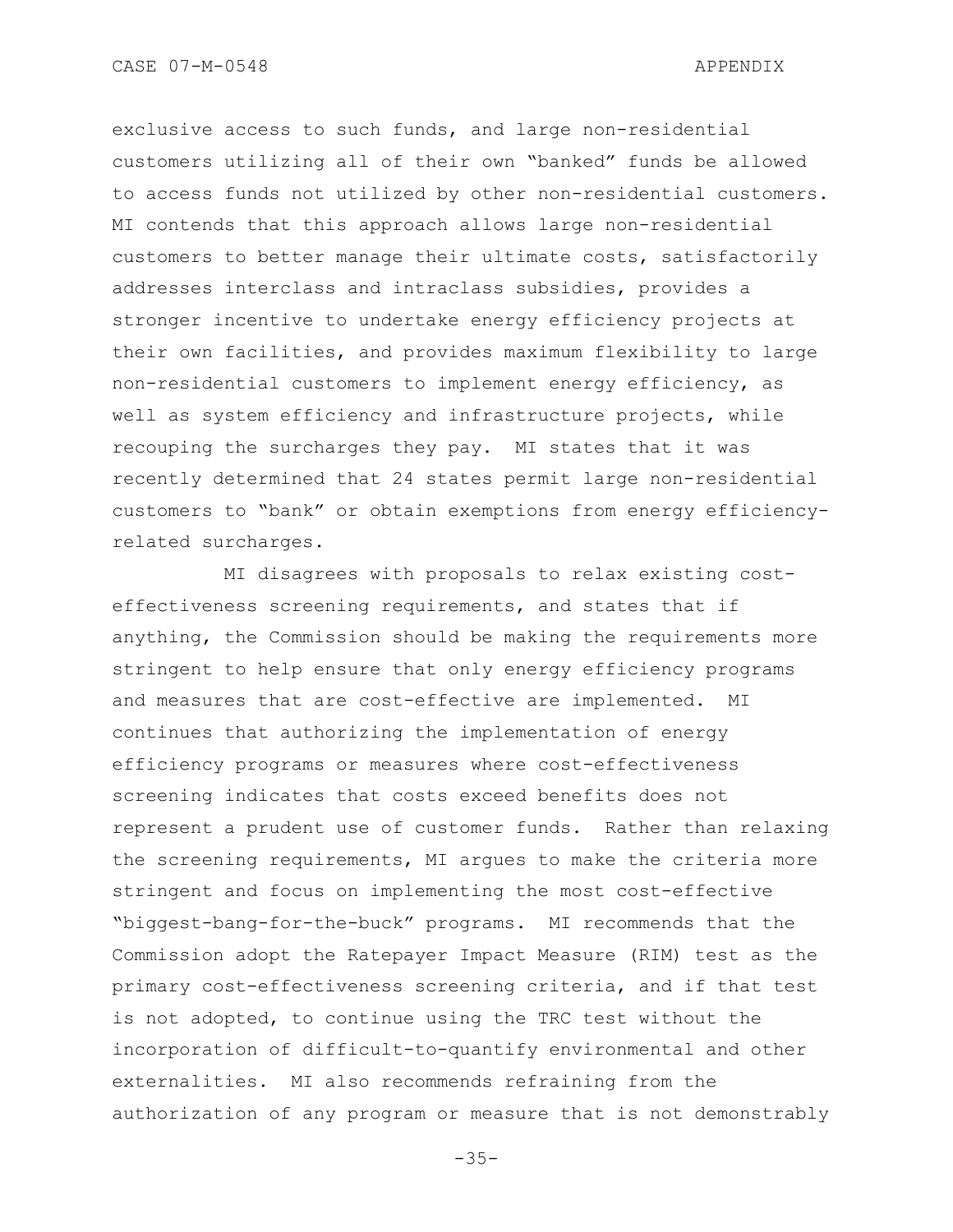cost-effective, requiring a "safety cushion" such that no program or measure is authorized unless it produces a benefitcost ratio comfortably above 1.0, and discontinuing programs that after a full year of implementation are evaluated and shown not to be cost-effective.

MI disagrees with both proposals put forth by Staff to accomplish a fuel neutral approach, and in particular the proposal to collect the entirety of EEPS surcharges solely from electric customers. MI contends that Staff does not adequately justify the alleged harms caused by the existing cost allocation rules that segregate electric efficiency programs from gas efficiency programs, and states that those rules are consistent with longstanding cost causation principles. MI states that to stray from such basic cost allocation principles, the need should be overwhelming and the circumstances extraordinary, neither of which, it argues, are present here. MI asserts that the additional work and regulatory oversight required by the cost allocation rules is justified when dealing with projected annual EEPS expenditures in the hundreds of millions of dollars. MI states it would be inequitable for electric customers to subsidize gas customers, or vice versa, or to require either set of customers to subsidize customers who use alternative energy sources. MI contends that Staff"s proposal to only charge electric customers, although maybe not as egregious for residential customers, is enormously unfair to large nonresidential customers who consume a lot of electricity and very little gas. MI continues on to say that this proposal raises two more situations of extreme unfairness, both of which are common in New York State. Because some electric utilities provide gas service to only limited portions of their service territory, MI argues that customers of such a utility that to not take gas service will be forced to subsidize the utility"s

-36-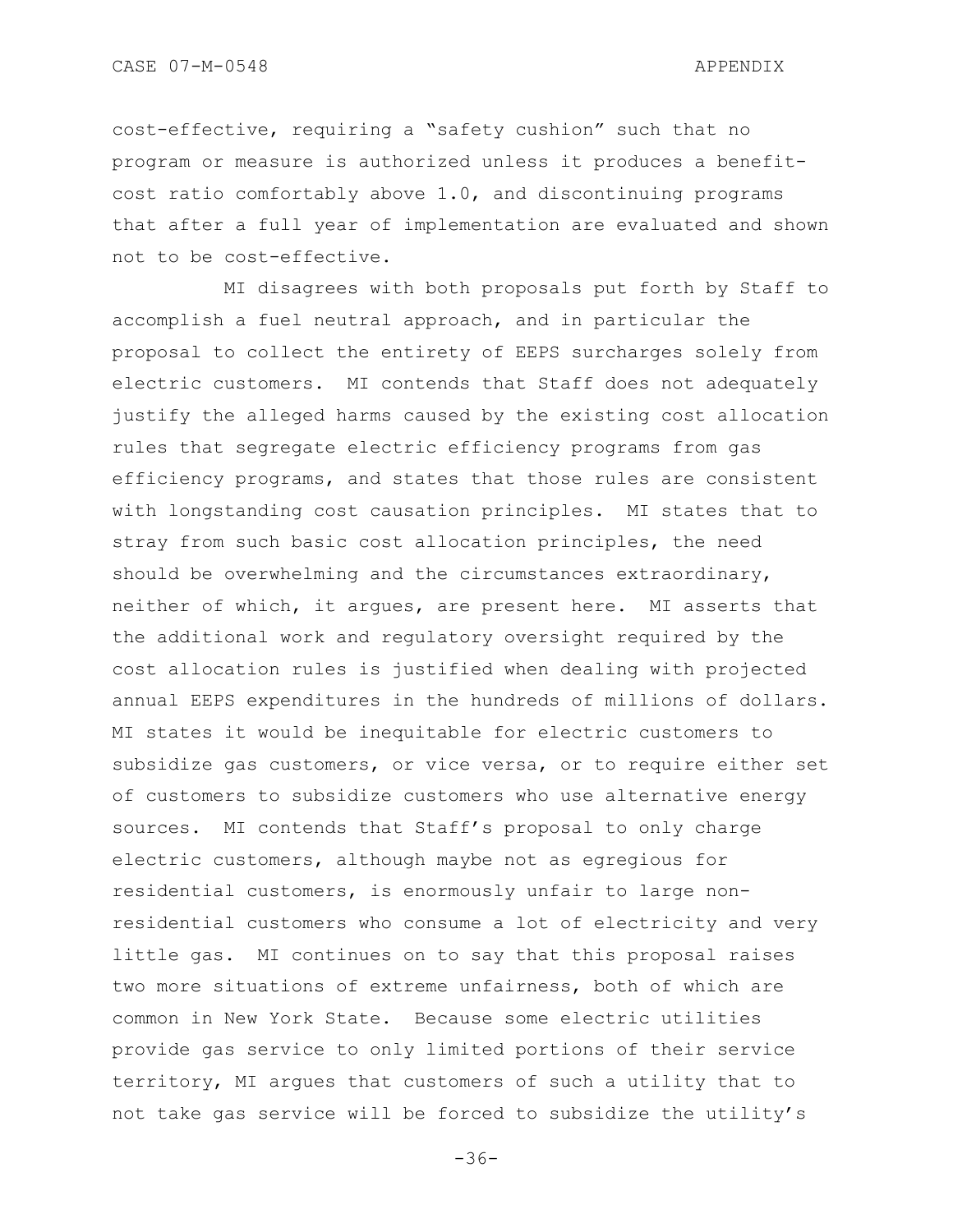CASE 07-M-0548 APPENDIX

gas energy efficiency programs in which they will be unable to participate, and in cases where customers take electric and gas service from different utilities, electric customers of one utility will be forced to subsidize gas efficiency projects that benefit customers of another utility.

Finally, MI recommends that all shareholder incentives related to EEPS be eliminated, stating that the adoption of new incentive measures will potentially reward utilities for doing what they are required to do consistent with State and Commission policy, focus efforts on a limited set of performance characteristics potentially detracting focus from other performance characteristics, and divert limited Staff resources to the development and the administration of incentives rather than more pressing EEPS issues requiring remediation. MI is concerned with Staff"s preliminary concept for a revised incentive structure, stating it is fraught with problems. MI fears that Staff"s proposal formulates objective criteria on amorphous goals, such as "cooperation in planning deadlines" and "efficient data sharing" and this approach will be exceedingly difficult and likely, controversial. MI contends that other performance metrics the Commission hold the utilities to, such as customer service and service reliability, are based on identified, objectively-measurable criteria and are penalty-only mechanisms with readily achievable targets. These metrics, MI asserts, seek to prevent unsatisfactory performance, recognizing that the rates customers pay entitle them, at a minimum, to acceptable performance. MI suggests that a similar course adopting a penalty-only mechanism for EEPS could be followed to ensure that utilities fulfill their obligations to administer their energy efficiency programs responsibly and prudently, but recommends that the most productive action is to move forward

-37-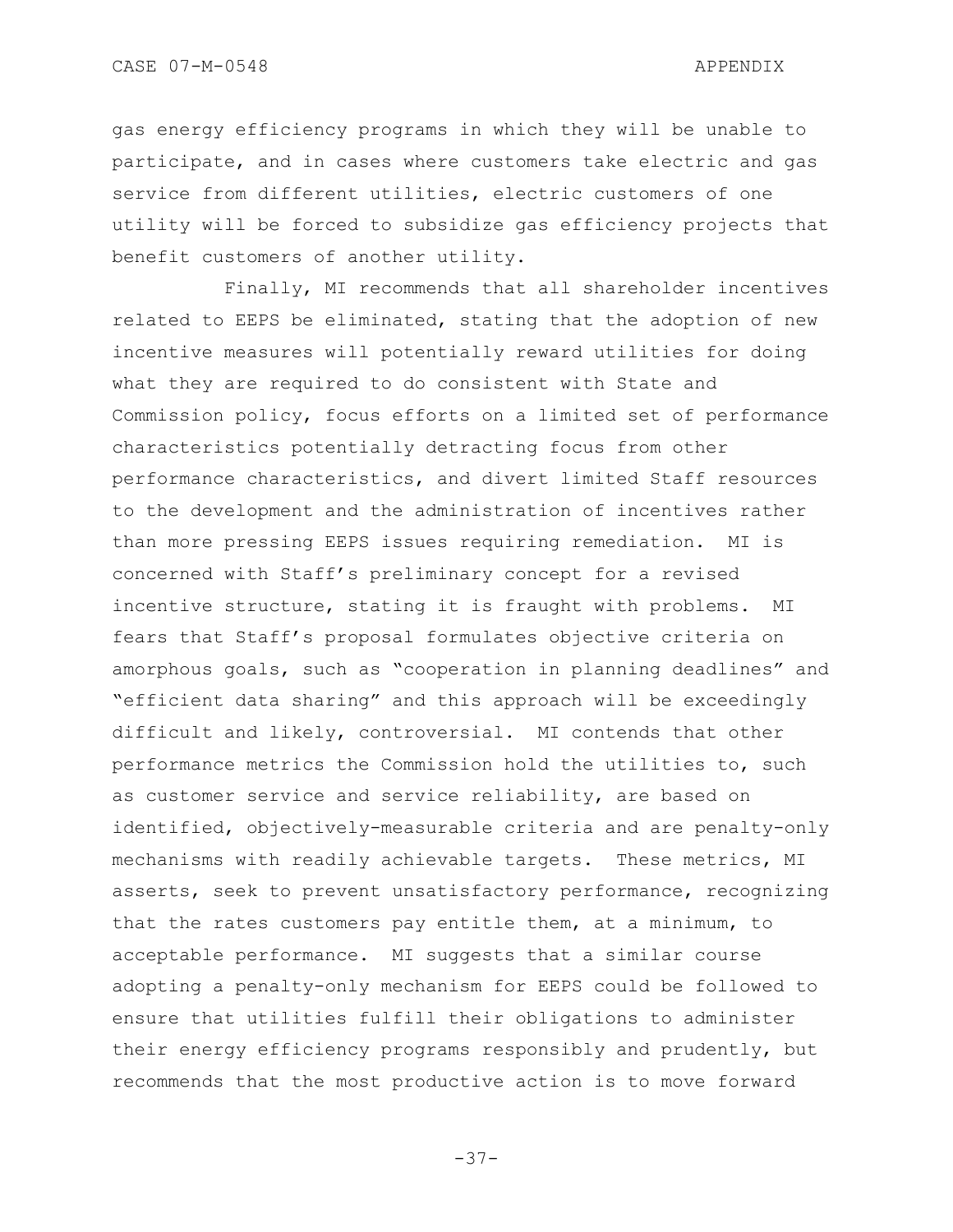without utility shareholder incentives, positive or negative, and focus efforts on more pressing EEPS issues.

#### Reply Comments

MI urges the Commission to reject NYSERDA"s proposal to couple Staff"s proposal for a fuel neutral approach with an expansion of the EEPS portfolio to allow all customers in New York State to participate in the EEPS programs, regardless of whether they currently pay, or have previously paid, the EEPS surcharge. MI contends that if allowed, this proposal would increase the cost of the  $E^2$  program materially and would be grossly inequitable to most of the State"s electric utility customers. MI states that NYSERDA"s proposal would extend program eligibility to more than one million "new" electric customers, most of whom are located on Long Island, and argues that if customers on Long Island are allowed to participate in EEPS programs, they should be forced to pay EEPS surcharges. MI argues that it should not be the burden of Upstate customers to benefit Long Island customers who are exempt from the EEPS surcharge, and questions whether a decision to transfer payments from customers within its jurisdiction to customers outside its jurisdiction can be consistent with the Commission"s statutory obligation to ensure that utility rates for jurisdictional customers are just and reasonable. MI adds that as LIPA declares itself to be a national leader in energy efficiency programs, it is unclear why its customers need or should be granted access to EEPS programs.

#### **National Association of Energy Service Companies (NAESCO)**

NAESCO supports comments that the EEPS portfolio of programs should be re-designed to be more customer-centric. Specifically, NAESCO comments that the Commission should begin

-38-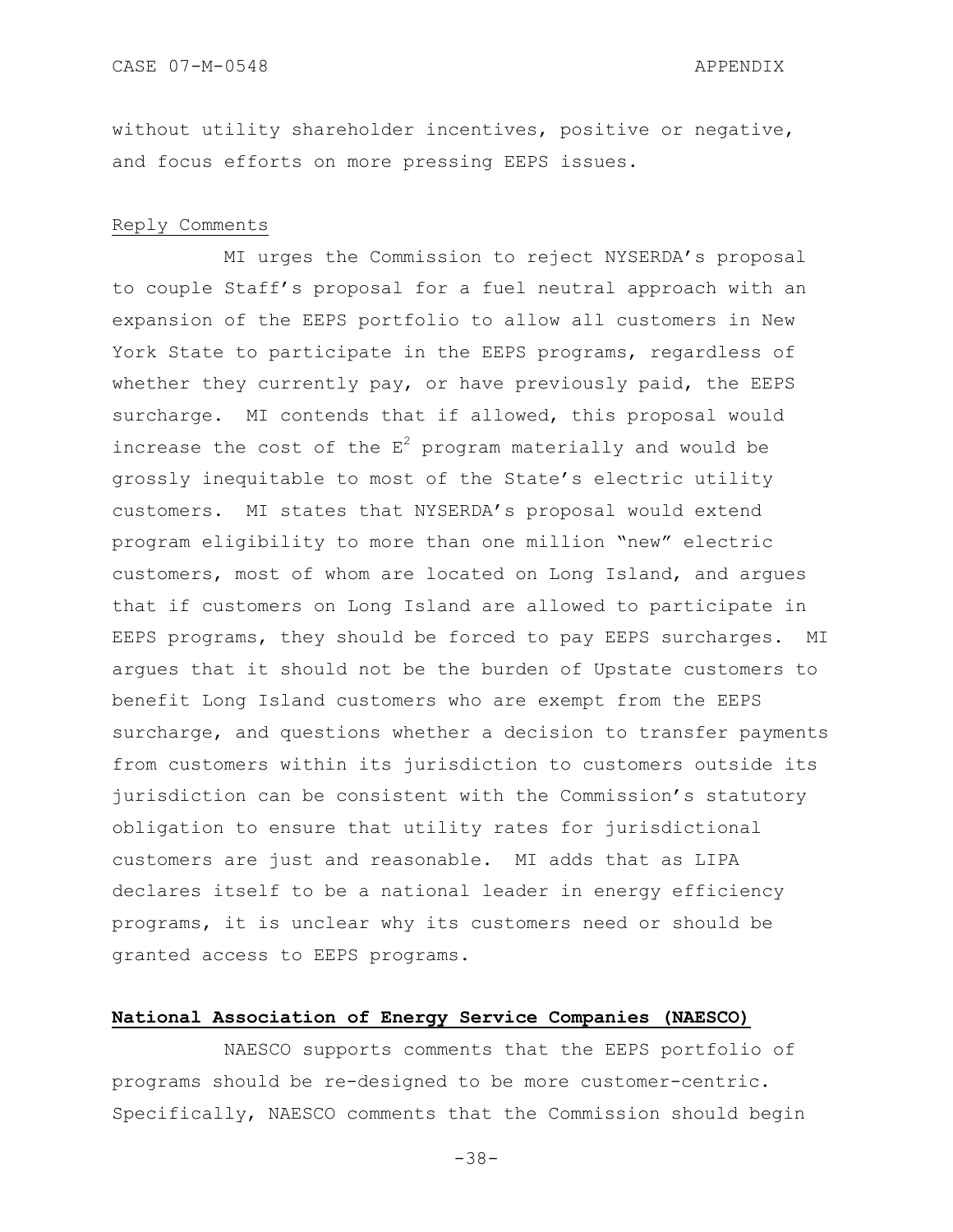CASE 07-M-0548 APPENDIX

the planning process by establishing the goals of the program ("goals before roles"); ensure that the work of all of the PAs, including NYPA and LIPA, is coordinated such that the customer sees a unified set of program offerings; replace the tools the Commission uses to evaluate program cost effectiveness, apply different and more realistic discount rates to different classes of customers; and allow the PAs more flexibility in setting incentive rates to achieve the program goals.

NAESCO supports comments that urge the Commission to structure the EEPS programs around the goals of the State Energy Plan - the planning for the next phase of the EEPS programs should start with the state"s energy policy goals, as embodied in the State Energy Plan and other documents. NAESCO opines this means coordinating the EEPS and Green Bank programs so that both are contributing to the achievement of the goals. This means putting EE first in the "loading order" for both programs and individual customers.

NAESCO supports the comments of several parties about the proper role for the Department of Public Service in the ongoing EEPS programs, and cautions that failing to properly match the responsibilities of the DPS to its staff capabilities may seriously harm programs. NAESCO strongly urges the Commission to define the ongoing role of the DPS staff as oversight, rather than assigning the DPS key roles in program development and implementation.

NAESCO supports the comments of several parties that urge the Commission to abandon the TRC as the primary tool for evaluating cost-effectiveness, because it is cumbersome and inappropriate at the measure or project level, and the TRC does not adequately value the Non Energy Benefits (NEBs) that motivate many customers to undertake energy efficiency projects. NAESCO states that applying the TRC at the measure level violates the

-39-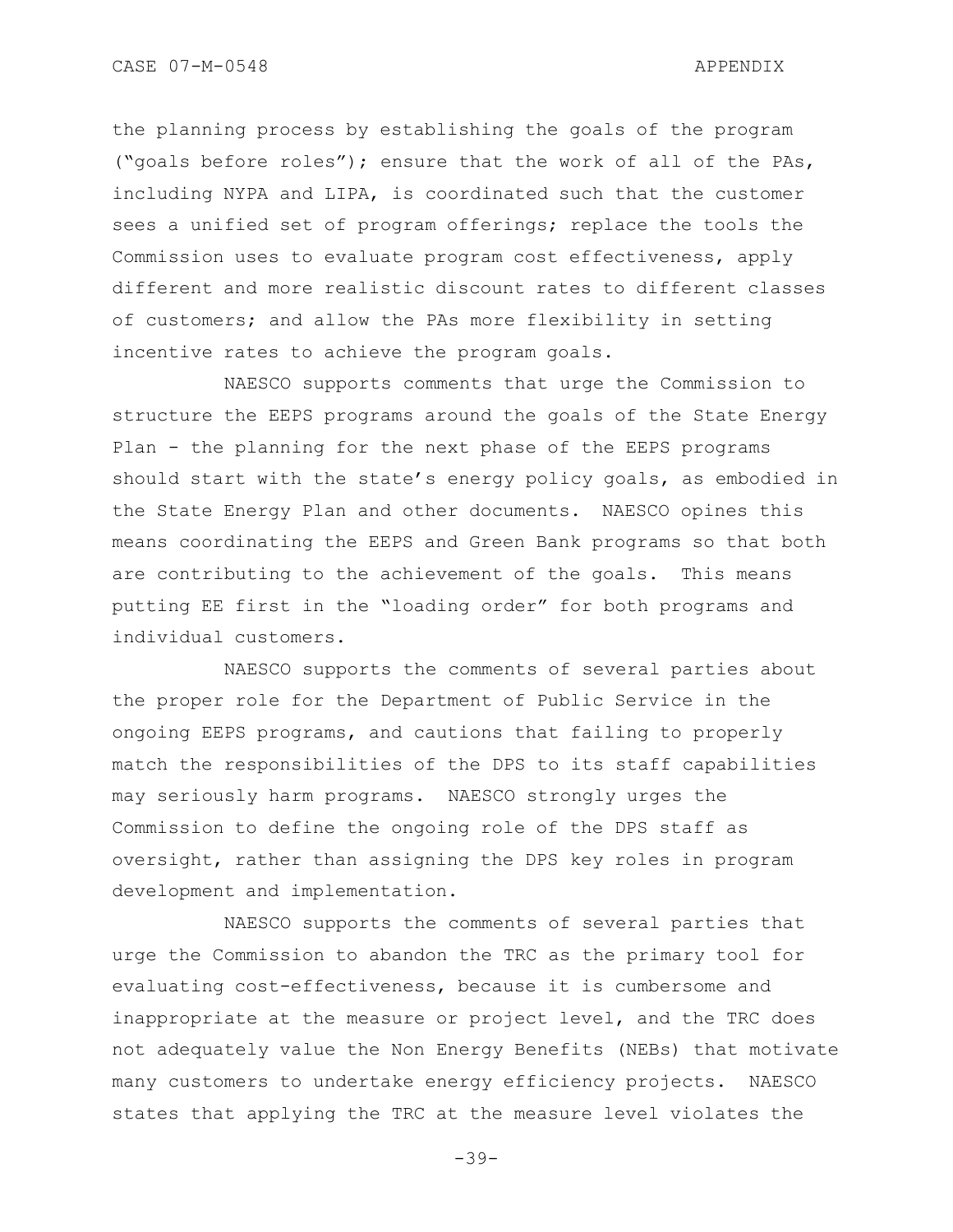CASE 07-M-0548 APPENDIX

principles of customer- centric programs, as most customers who are implementing multi-measure projects are interested in the total project payback, not a complex analysis of individual measures. NAESCO urges the Commission to replace the TRC with a more appropriate evaluation tool.

NAESCO supports comments which urge the Commission to establish a new EEPS Program Advisory Group (PAG) that is representative of all of the stakeholders in EEPS programs (*e.g.,* the SBC Advisory Group) and is fully involved in planning the next phase of the EEPs programs. NAESCO notes that the SBC AG, which was designed by the Commission to represent all program stakeholders, is much more useful to stakeholders like project implementers than the EEPS Evaluation Advisory Group, whose role is limited to technical aspects.

#### **National Fuel Gas Distribution Corporation (NFG)**

### Initial Comments

NFG is generally in support of the majority of Staff proposed modifications, but offers the following suggestions related to the EEPS Proposal. NFG has emphasized throughout their comments, that any guidance being developed for Staff proposed modifications or suggestions by NFG be jointly developed with program administrator input. NFG believes this collaboration will ensure that program modifications do not inadvertently increase administrative burdens for program administrators. NFG has provided comments on a majority of the topical areas as outlined in Staff"s EEPS proposal.

NFG advocates that the Company"s Conservation Incentives Program (CIP) is an established program with a proven track record, the Company"s CIP should continue in the shortterm, 2014 and 2015 ("remainder of EEPS 2"). CIP should also continue in the long-term, 2016 through 2020 ("EEPS 3"),

 $-40-$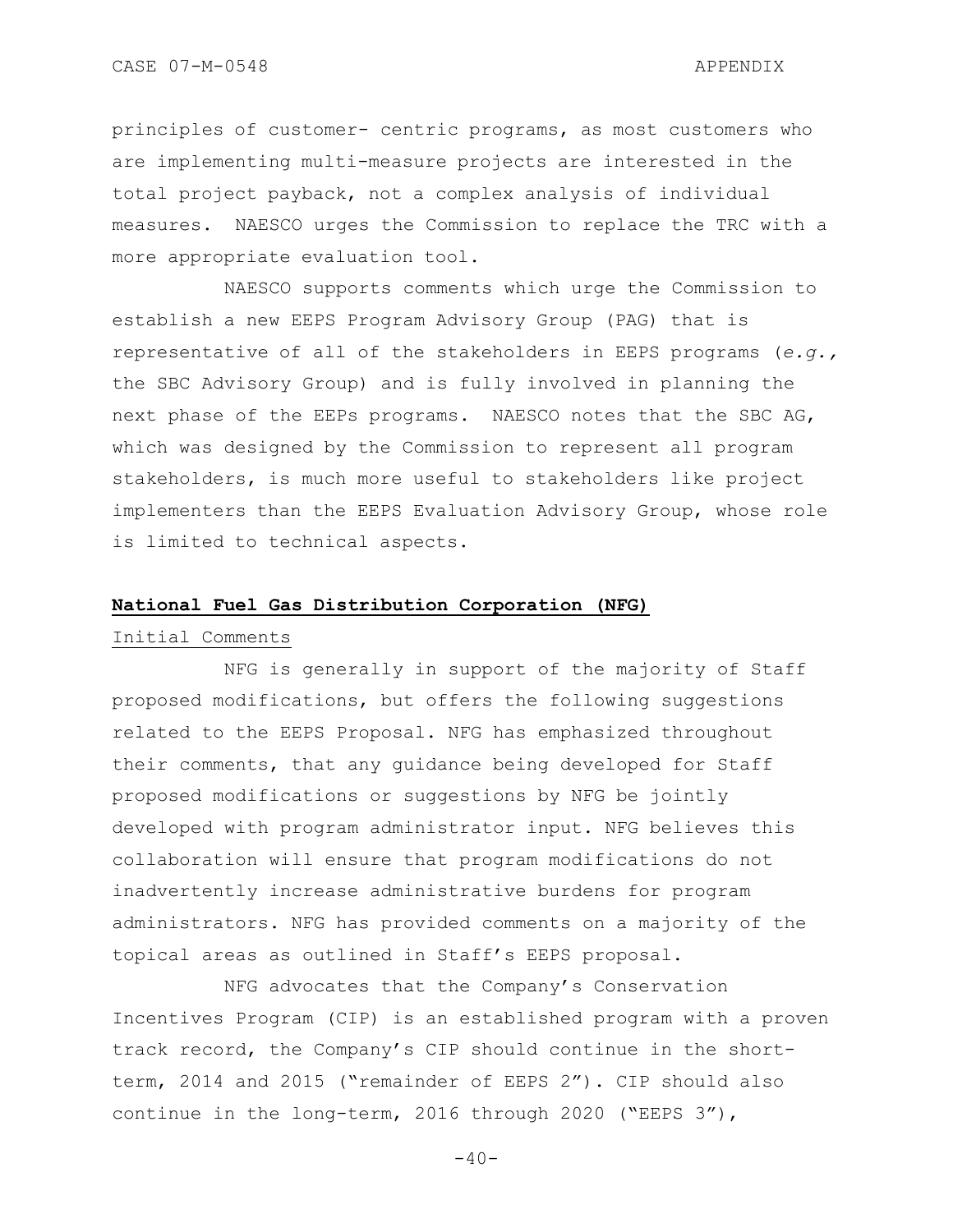regardless of the examination of a potential fuel neutral concept. NFG believes there is some unique program and administrative features to CIP and has provided comments in support of the Companies programs, and comments on a majority of the topical areas as outlined in Staff"s EEPS proposal.

NFG agrees that the program administrators should be provided with flexibility to reallocate program budgets and targets with proper notification. The Company also suggests that this program modification should be extended even further, so that proposed budget and target changes crossing customer sectors can also be accomplished upon proper notification.

NFG agrees that the requirement for approval by the Director of OEEE to revise incentive levels should be eliminated. NFG agrees that reporting frequency should be reduced from monthly to quarterly, reporting lag times should be increased, and duplicative reporting requirements should be eliminated. NFG proposes that a Staff and program administrator collaborative be convened to jointly identify and eliminate duplicative reporting requirements.

NFG is in support of eliminating the current measure classification lists, asserts that Staff guidance is not necessary, and recommends that the list of measures identified in the New York Technical Manual be used for identifying qualified measures going forward. With respect to identifying which programs are operating in which space, NFG believes Staff could maintain a master program inventory/catalogue for regulatory/oversight purposes, and such a listing could be placed on the EEPS section of the Department of Public Service website.

NFG agrees that the requirement that a measure pass payback criteria should be eliminated for the remainder of EEPS 2. Given that, the proposal for EEPS 3 includes possible

 $-41-$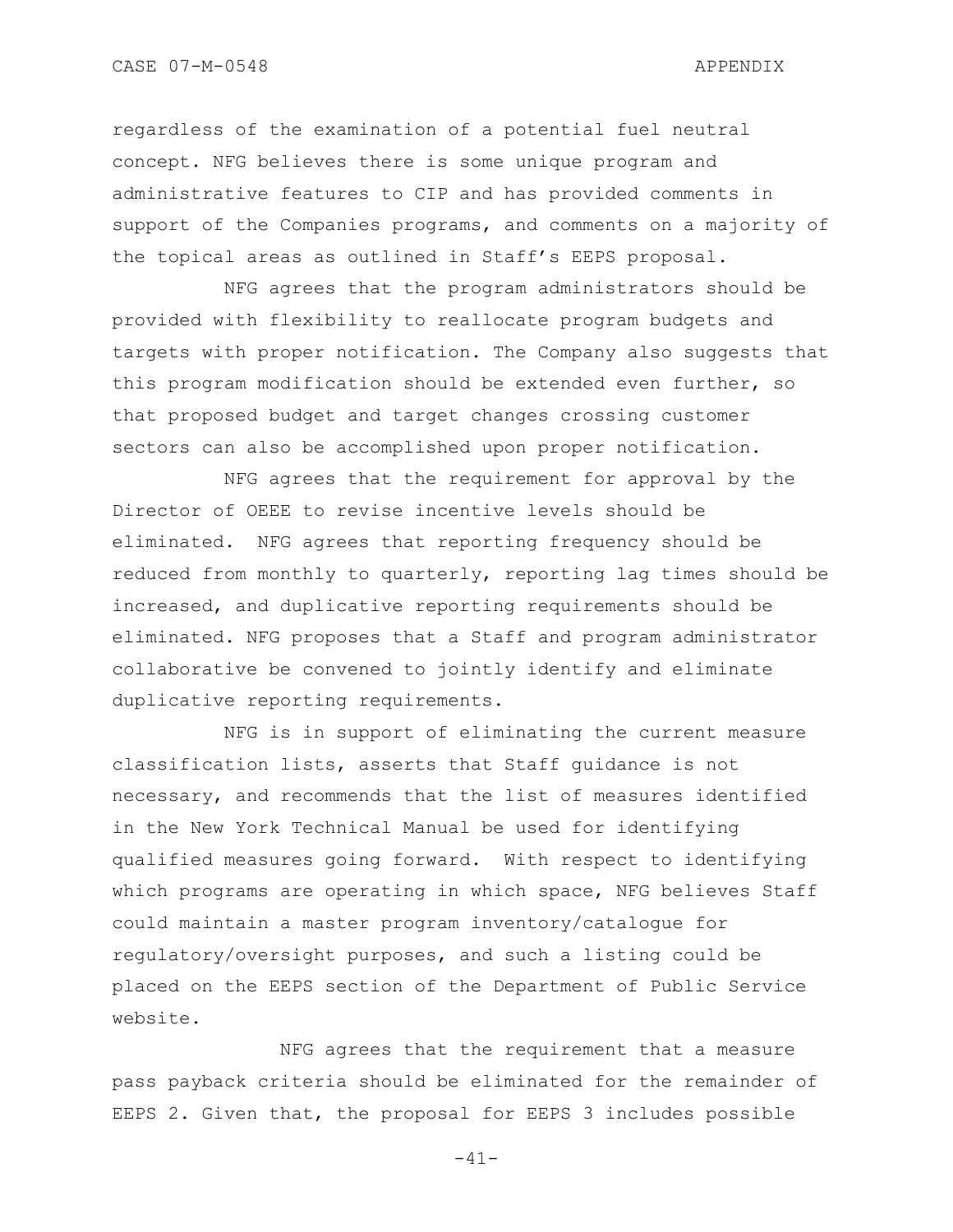enhanced cost effectiveness testing at the program level and not the measure level, NFG suggest permanently eliminating this payback-testing requirement. NFG agrees that the requirement to obtain approval by or provide notification to the Director of OEEE to borrow from future EEPS 2 program year funding should be eliminated. NFG believes that upon Commission authorization of an EEPS cycle, each program administrator should maintain the flexibility to manage program-specific, multi-year budgets as a single source of funding.

NFG agrees that the requirement to pre-screen prescriptive measures should be eliminated. NFG also agrees with the EEPS Proposal, which suggests that program administrators maintain auditable records inclusive of the inputs necessary to demonstrate that each type of prescriptive measure is cost effective. To ensure no inadvertent increase in administrative burdens Staff should provide clarification of an "auditable record" and a detailed audit process to the program administrators.

NFG agrees that program administrators should be allowed to change OEM budgets upon notification to the Director of the Office of Consumer Policy. The Company maintains, the current outreach, education and marketing ("OEM") quarterly and annual reporting requirements should be reduced, instead of eliminated. NFG maintains that each program administrator should continue to provide an annual outreach implementation plan filing only, specifically focused on EEPS programs. NFG believes flexibility should be provided to program administrators, with respect to the content included in such an implementation plan.

Given the intent of Staff proposed 2014 and 2015 program changes, in order to help to reduce administrative burdens on both program administrators and Staff, NFG recommends the abandonment of the EEPS reporting database. NFG believes

 $-42-$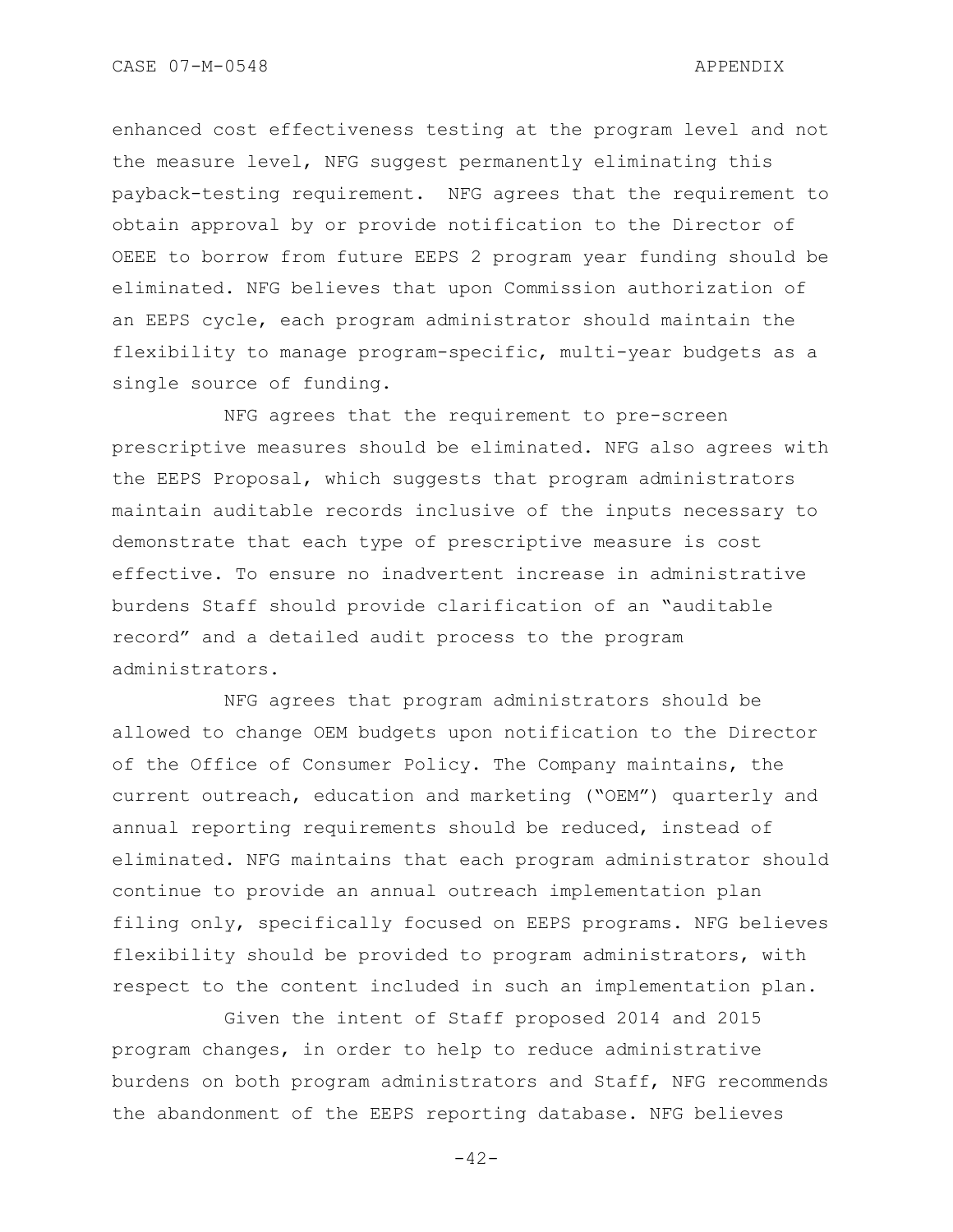reverting to traditional filings through the Document and Matter Management (DMM) system and Staff provided templates would prove to add efficiencies to program administrator reporting processes.

NFG recommends not accelerating the implementation of any additional changes, other than those previously described above, in 2014 or 2015. The company emphasizes that taking on too much change at one time could be deleterious and problematic from a resource and program administration perspective.

NFG provides the following comments regarding Staff"s proposal to move towards a suite of key directional metrics. The current Staff proposal seems somewhat problematic. Moving from a single metric to multiple metrics requires the development of a weighting scheme, so that the multiple metrics ultimately result in a single measure of effectiveness. NFG maintains that metrics should produce objective, relevant quantitative information on program performance that can be used internally and externally for program monitoring and reporting, strategic planning, budgeting and financial management, performance management, quality and/or process improvement, contract management, external benchmarking and public communication and transparency. In addition, NFG maintains that metrics, and the budgets supporting metrics, should be program administrator specific, rather than utility service territory and sector specific, in order to uphold transparency and accountability. NFG recommends the adoption of a model for the review and approval of program performance metrics, and has provided an example in the Company"s initial comments.

NFG believes, if financial incentives are to continue as part of EEPS 3, that the basis of those incentives, both the funding source for them as well as the method for awarding them, should be identified. NFG recommends the following EEPS2

 $-43-$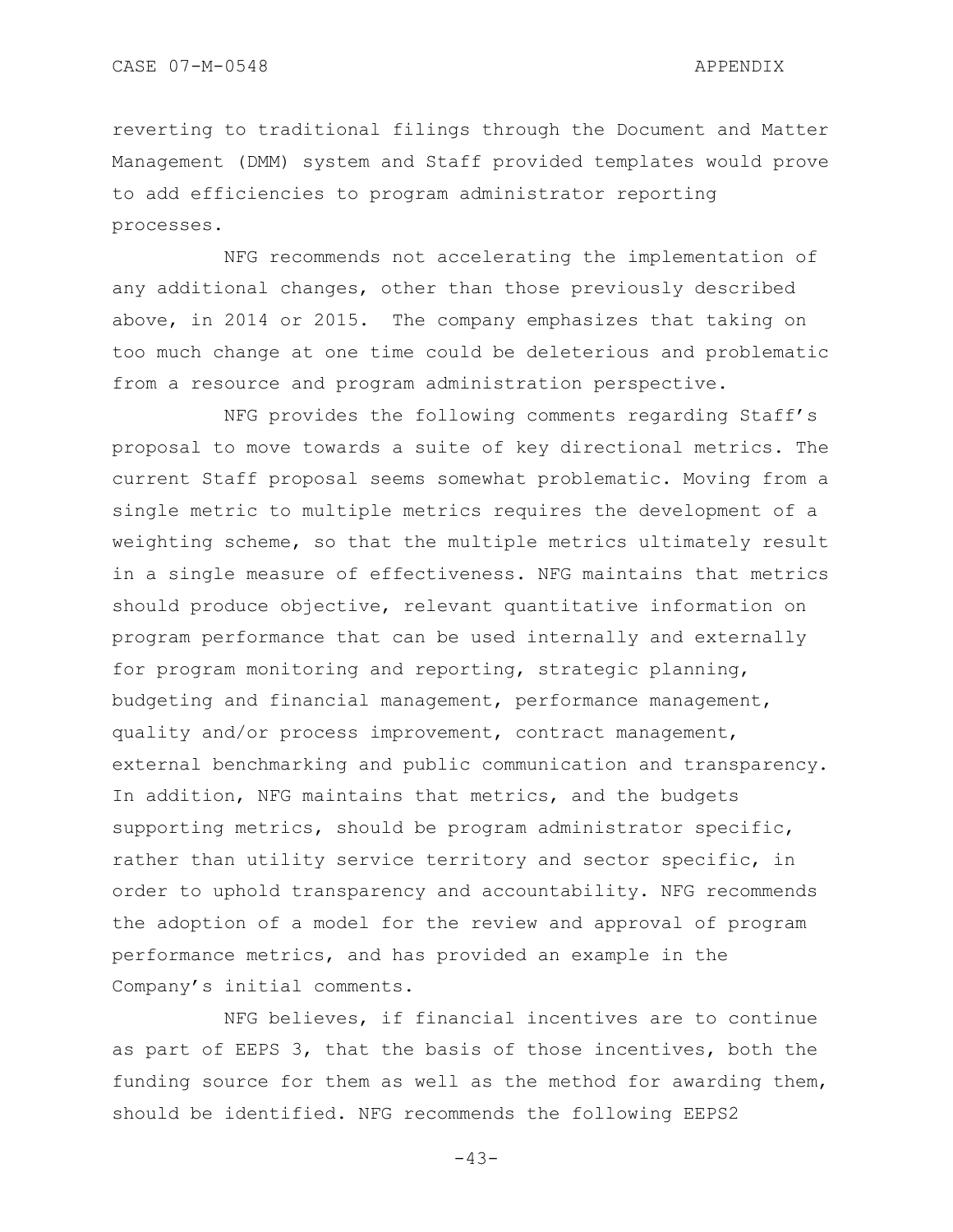financial incentive structure, were financial incentives would only be awarded on a positive results basis, A funding source for incentives identified for all parties involved. The basis and magnitude for awarding incentives be identified, made clear and simple to understand NFG recommends tying financial incentives to program administrator developed, and Staff/Commission approved metrics.

NFG recommends that the EEPS proposal be structured and developed requiring a regional-geographic area focus, which can then be aggregated into one statewide proposal. Through the development of a coordinated joint proposal, the roles and responsibilities of NYSERDA and utilities can be delineated and defined. NFG also recommends greater transparency for NYSERDA and NYSERDA contractors. Currently, the Commission does not require NYSERDA to report the number of utility customers receiving services back to each individual utility.

NFG strongly supports combining the Evaluation Advisory Group ("EAG") and the Implementation Advisory Group ("IAG") into one, single Energy Efficiency Advisory Council ("EEAC"). NFG believes the EEPS proposal left the impression that with the development of the EEAC program administrators, with the exception of NYSERDA, would not remain as members of the EEAC, nor would have input on EEAC decisions being made. NFG emphasizes that program administrator involvement is paramount in the development of an EEAC.

NFG finds a number of these suggested directional concepts within the EEPS proposal fundamentally problematic and offers the following comments below. NFG notes that the Companies comments should not be misconstrued as an unwillingness to jointly develop a proposal with NYSERDA. A statewide marketing initiative was previously attempted with the BEAM NY advertising campaign, consuming significant resources

 $-44-$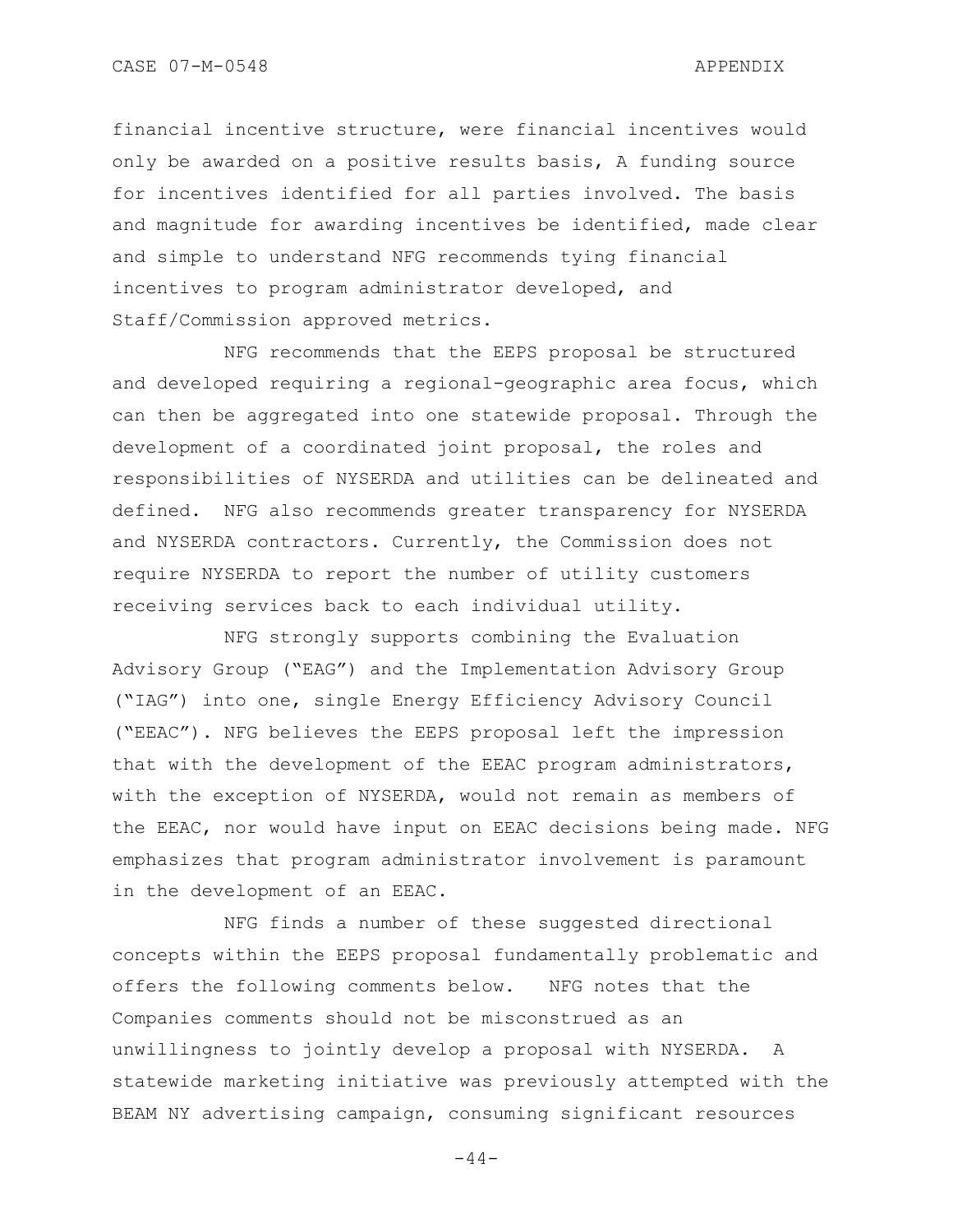CASE 07-M-0548 APPENDIX

and dollars, and resulting in minimal effectiveness. NFG believes in maintaining the current status quo, in that each program administrator should be responsible for developing messaging, delivering messaging, and maintaining customer contact in an effective manner.

NFG maintains that metrics should produce objective, relevant quantitative information on program performance that can be used internally and externally for program monitoring and reporting, strategic planning, budgeting and financial management, performance management, quality and/or process improvement, contract management, external benchmarking and public communication and transparency.

NFG supports the idea of NYSERDA coordinated statewide potential and evaluation studies. NFG believes program administrators should maintain responsibility, however, for each of their programs" evaluation, measurement and verification ("EM&V") budgets, and to the extent that statewide coordination of evaluation studies occurs with NYSERDA, companies should enter into contracts with NYSERDA and pay for their share of the evaluation study from their program budget. Program administrators should retain flexibility to pursue programspecific evaluation studies, round out scopes from statewide studies, or assess unique program processes, in order to inform program administration, design, and execution, also funding these studies from EM&V budgets.

NFG is open to evaluating the idea of a centralized customer application and application fulfillment platform. The Company points out that a centralized technology solution could be resource intensive and no source of funding has been identified to pursue such a project. NFG appreciates Staff"s delineation and definition of introductory and comprehensive programs. NFG believes that clarifying roles, responsibilities,

 $-45-$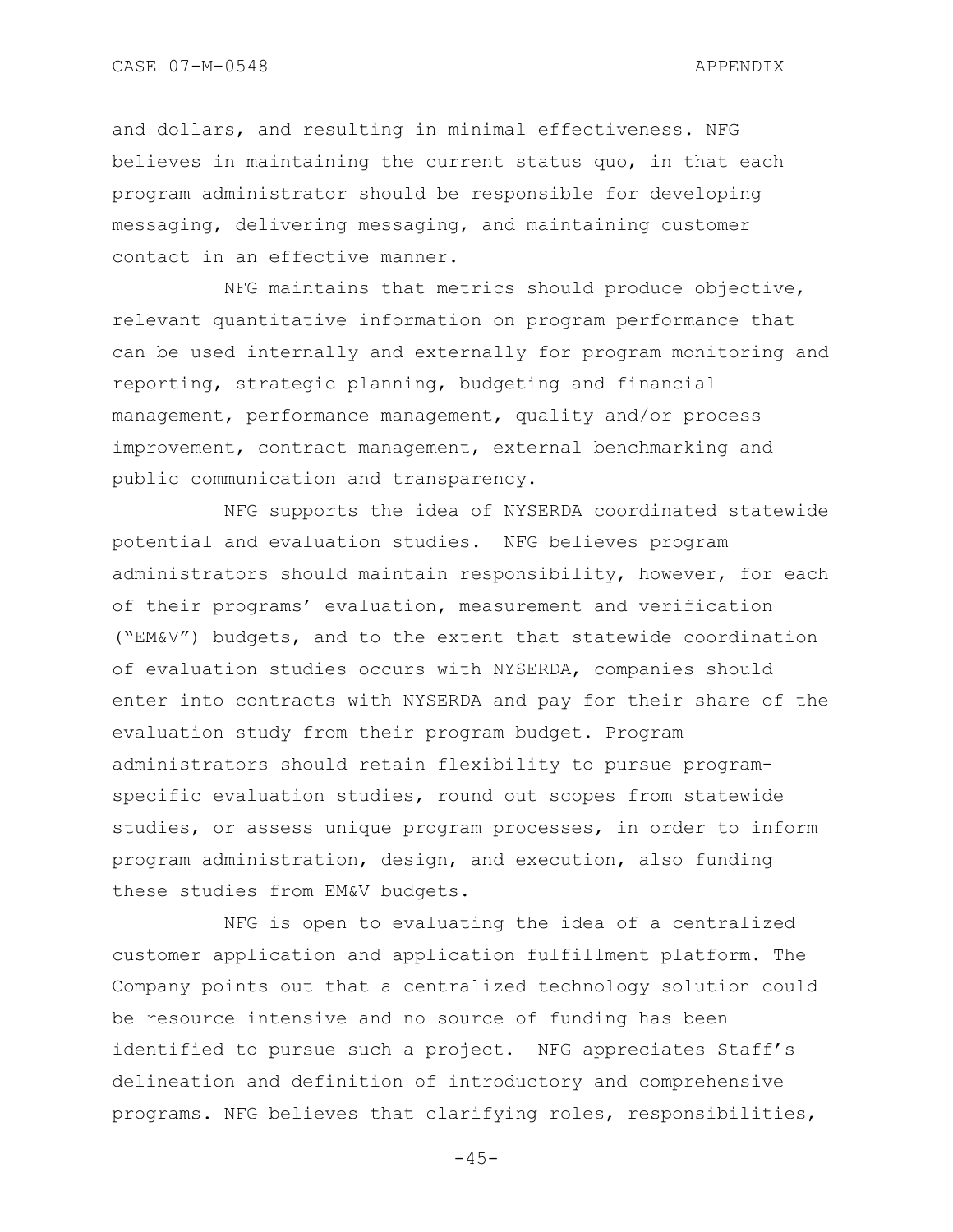and introductory and comprehensive program delivery, is necessary as part of the upcoming joint proposal. The EEPS Proposal delineates two distinct options for the development of a fuel neutral funding concept, both of which NFG opposes and finds fundamentally problematic. NFG further notes that such a concept supports cross-subsidization of ratepayer funding. NFG believes the first option would pool program administrator natural gas and electric funds collected from ratepayers, without any dollar tracking, to be used on a first come, first serve basis. NFG states this idea eliminates transparency and accountability, with respect to tracking dollars between entities, this idea would foster competition amongst program administrators.

The EEPS Proposal mentioned that duplicative programs administered by NYSERDA and the investor-owned utilities have resulted in programs that are often in direct competition with one another. Furthermore, the EEPS Proposal attempts to alleviate this competition. By having one pool of program administrator funding, regardless of fuel source, utilities within a service territory would be competing against one another to utilize "pooled funds" first for their customers. From NFG's perspective, this would also offer the possibility that customers from a natural gas-only utility would be funding the installation of electric measures within the Company"s service territory, or alternatively would be funding installations outside of the service territory. The Company also believes the second option would eliminate surcharges collected from natural gas customers and allow electric utilities to collect the entirety of energy efficiency funding. Eliminating the collection of surcharges from natural gas customers would eliminate all energy efficiency programs offered by natural gas-

 $-46-$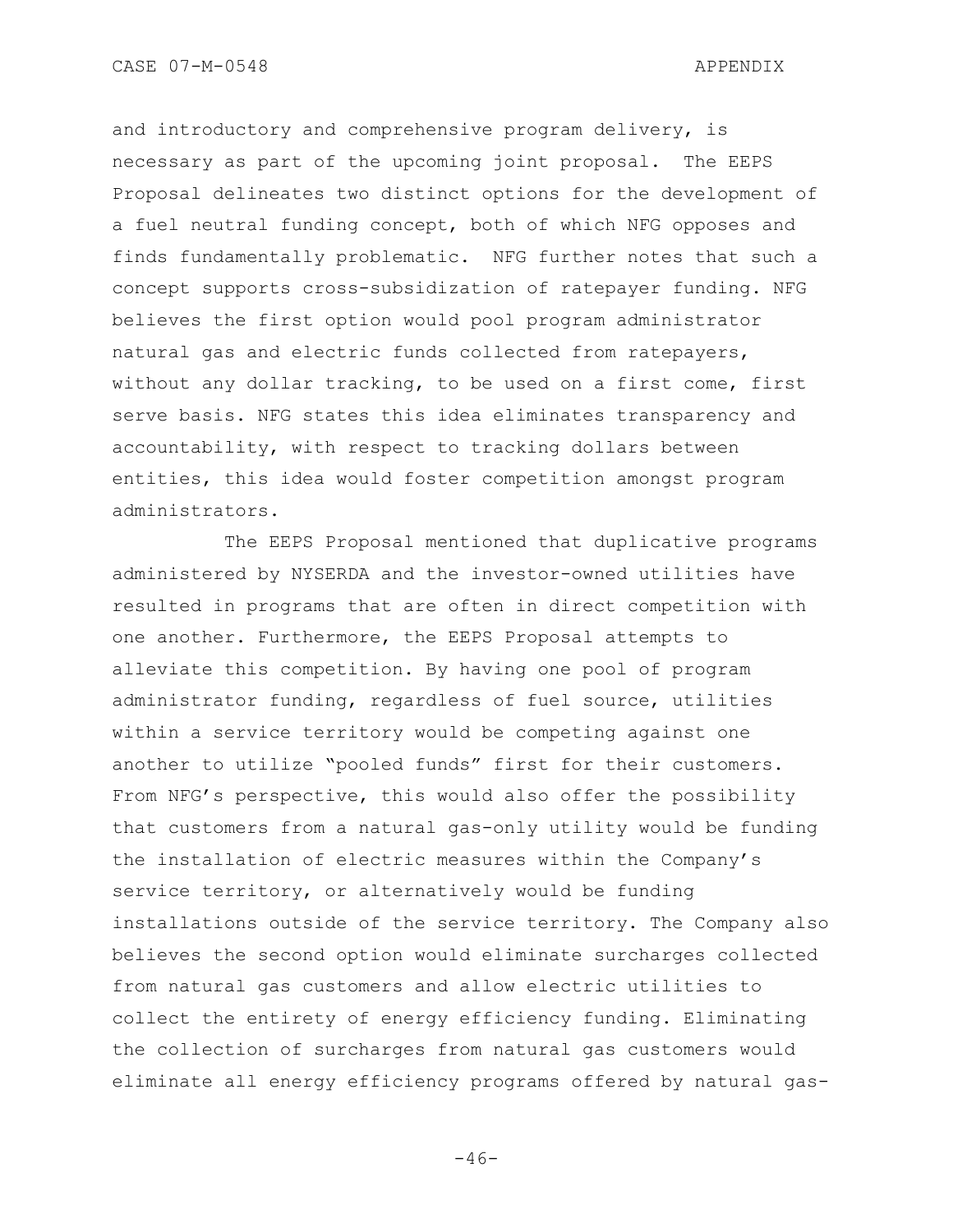only utilities, precluding NFG from offering programs to its customers.

NFG currently recommends no change to the method of collecting ratepayer funds in order to administer energy efficiency programs in New York State. The upcoming joint proposal, if organized regionally as recommended by NFG, not only would ensure coordination between NYSERDA and individual utilities, but coordination amongst multiple utilities together, by region and sector regardless of fuel type, while minimizing market confusion and direct competition. Fuel-specific funding should be maintained, consistent with Commission Order previously established for EEPS program funding.

The EEPS Proposal suggests that a centralized information and management platform that improves the standardization and sharing of information and supports the targeting, delivery, tracking, and evaluation of energy efficiency programs and projects, while also providing necessary customer privacy controls and protections must become a priority to ensure accurate valuation of energy efficiency.

Rather than tasking NYSERDA and utilities to address the concept of a centralized IT platform as part of their upcoming joint proposal, NFG believes this idea should be addressed as part of the suggested separate proceeding to address privacy protections, controls, and the sharing of customer data with NYSERDA. NFG emphasizes that an assessment of such a centralized IT platform would require significant utility involvement, rather than NYSERDA operating on its own.

A number of changes are being recommended for cost effectiveness screening, as part of the EEPS Proposal, to remedy a situation that Staff describes as administratively burdensome and unsustainable, NFG offers the following comments for consideration:

 $-47-$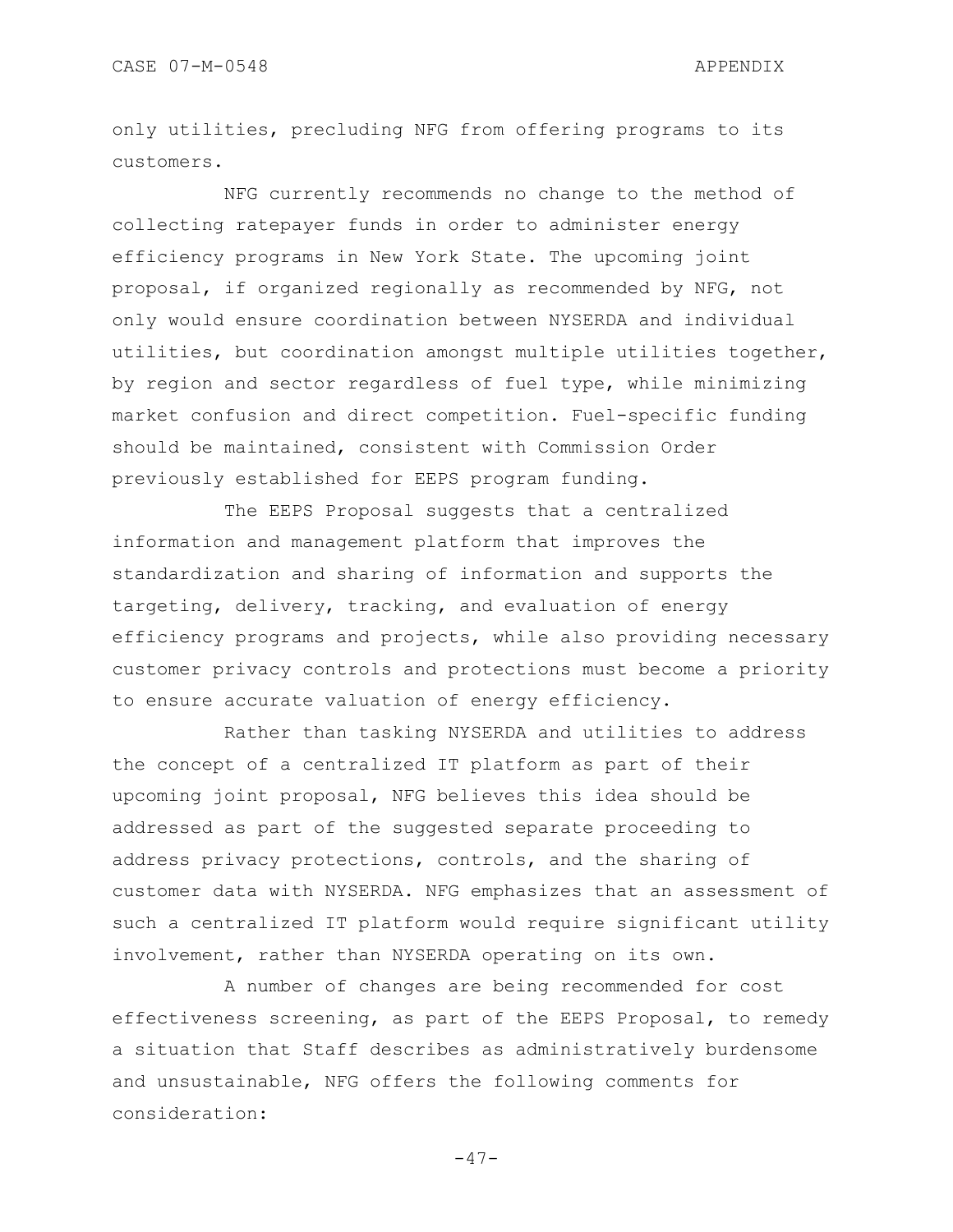The Program Administrator Cost ("PAC") test may put demand-side measures on the similar footing as utility supply options and turns efficiency into a simple transaction – the price that a program administrator will pay for a unit of energy savings. NFG also recommends program-level cost effectiveness testing, as opposed to sector-level cost effectiveness testing, in order to ensure cost effectiveness accountability and transparency.

NFG recognizes that different cost effectiveness tests can provide different types of information about the impacts of energy efficiency programs. NFG is open to evaluating the idea of a standardized cost effectiveness calculation tool. A standardized technology solution, including the use of a qualified contractor, could be resource intensive and no source of funding has been identified to pursue such a project. NFG maintains that all types of programs in every sector should be treated equally with cost effectiveness. Program administrators should maintain responsibility for the delivery of cost effective programs to ratepayers.

NFG believes that the establishment of annual retrospective cost effectiveness analyses, although administratively burdensome, should not become effective until the centralized cost effectiveness calculation tool is assessed and possibly developed. NFG states creating retrospective cost effectiveness analyses without this type of standardization in place will result in an inconsistent use and application of cost effectiveness tests. NFG recommends limiting this type of submission to the primary, decision-making cost effectiveness tests only.

NFG recognizes Staff"s prerogative of ensuring that EEPS programs are delivered in a cost effective manner to ratepayers. The Company feels the proposal of a two strikes and

 $-48-$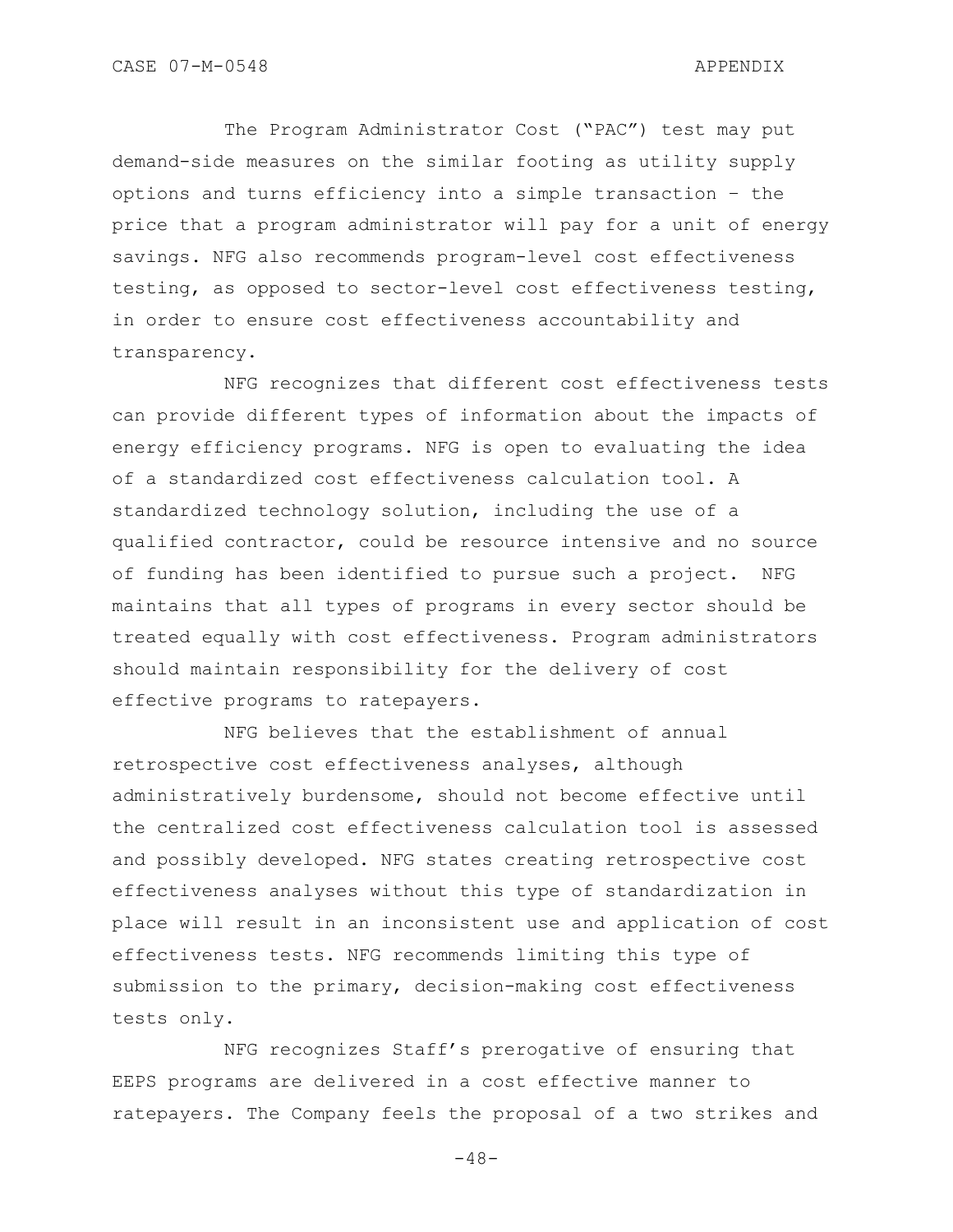you are out rule seems extreme to the extent that one of the EEPS Proposal"s guiding principles and objectives is to support a long-range view and commitment to the continuity of energy efficiency programs. NFG maintains that flexibility is key, especially for smaller utilities, when it comes to implementing changes resulting from Technical Manual revisions. NFG recommends maintaining this flexibility prospectively. In addition, NFG emphasizes that program administrator involvement is paramount in the development of an EEAC or EEAC Technical Manual sub-committee.

NFG notes that significant resources (internal labor, contractors, and professional services) would be required in order to address the ever-increasing administrative requirements for EEPS programs, based on all of the topical changes outlined in the EEPS Proposal. NFG"s chief concern is that in the majority of cases, no source of funding has been identified for increased administrative requirements. NFG"s states if programs are expected to fund these items, significant dollars would be diverted away from energy efficiency spend, and placed into administrative/oversight functions. This inadvertently could skew the cost effectiveness of EEPS programs, relegating customer bills to merely energy efficiency taxes to support an agenda in New York State and the continued practice of fostering "unsustainable administrative burdens".

### Reply Comments

NFG maintains all of the positions outlined in the Company"s initial comments. The Company strongly emphasizes refraining from establishing a fuel neutral approach for EEPS programs and refraining from pursuing statewide marketing efforts, as more fully described below in detail, while also providing reply comments on supplementary topical matters.

 $-49-$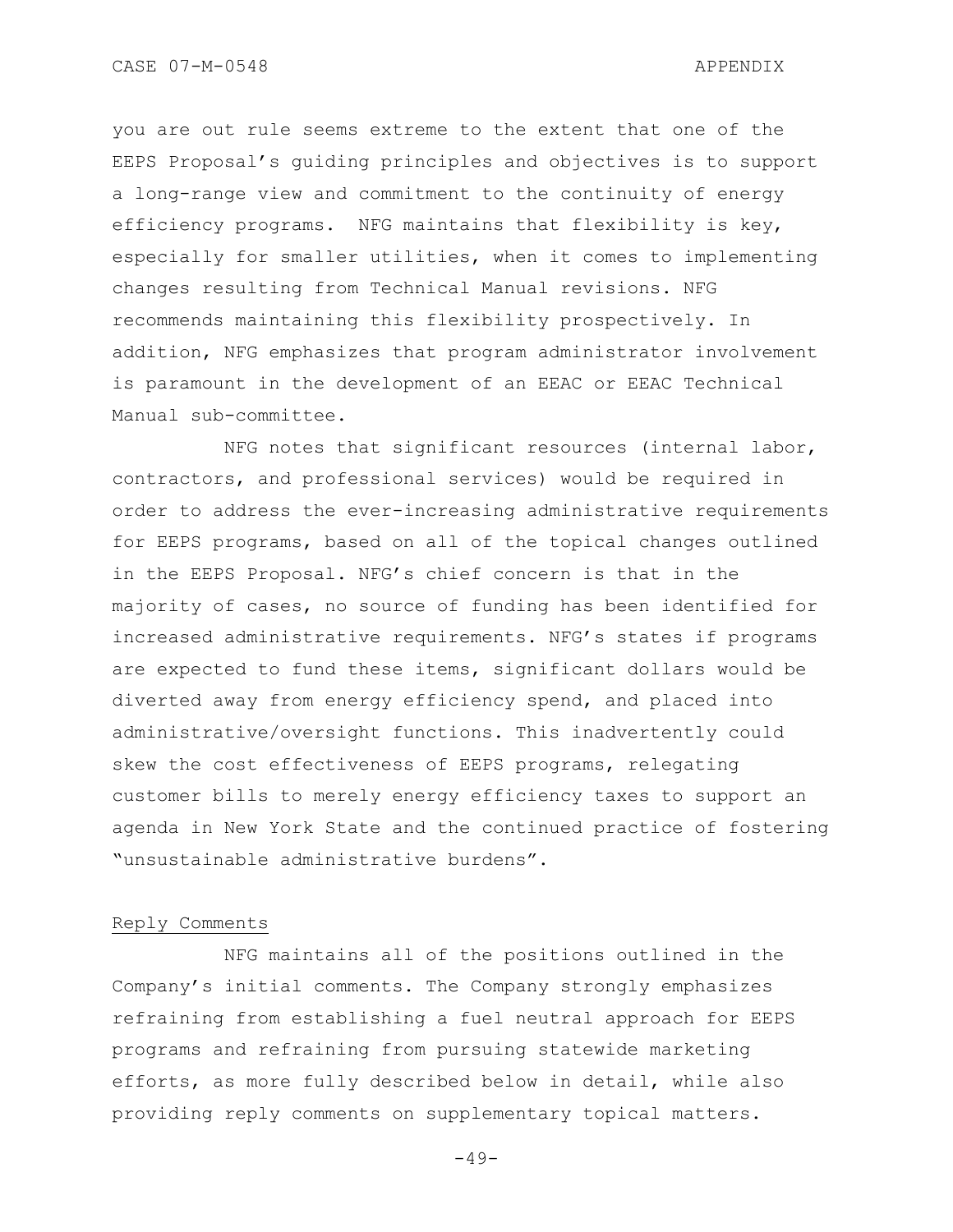NFG is troubled, with respect to NYSERDA"s process of resolution to utility and NYSERDA program delivery roles; in that the outlined approach seems to avoid an open EEPS restructuring dialogue with utilities and/or Staff, wastes valuable time to resuscitate the remainder of EEPS 2 and properly develop EEPS 3, and sends signals to utilities that NYSERDA is not looking to work together. NFG believes NYSERDA"s approach also seems to contradict the approach Staff recommends in the EEPS Restructuring Proposal. NFG recommends that the forthcoming utility and NYSERDA joint organizational proposal as outlined by Staff, be accepted and developed with a regionalgeographic area focus. The Company emphasizes to NYSERDA that "overall program goals, metrics, and program types" could be developed concurrently or perhaps jointly as part of a joint organizational proposal.

NFG notes that no program administrator in New York State supports this first proposal outlined by Staff, and it appears that the only party in support of this first option is the National Resources Defense Council ("NRDC") / Pace Energy and Climate Center ("PACE").

NFG comments that it appears two parties are in support of this second option – The New York Oil Heating Association, Inc., / Oil Heat Institute of Long Island, Inc. ("NYOHA/OHILI") and NYSERDA. NFG provides an alternative, an equitable approach, in order to serve the needs of these customers, energy efficiency programs should be established, designed, and paid for by heating oil customers.

NFG observes that NYSERDA"s Green Bank Petition, fails to recognize fuel neutrality as an item of significance or even importance, although NYSERDA characterizes the topic as the "lynch-pin" to the EEPS proceeding. Specifically, the guiding

 $-50-$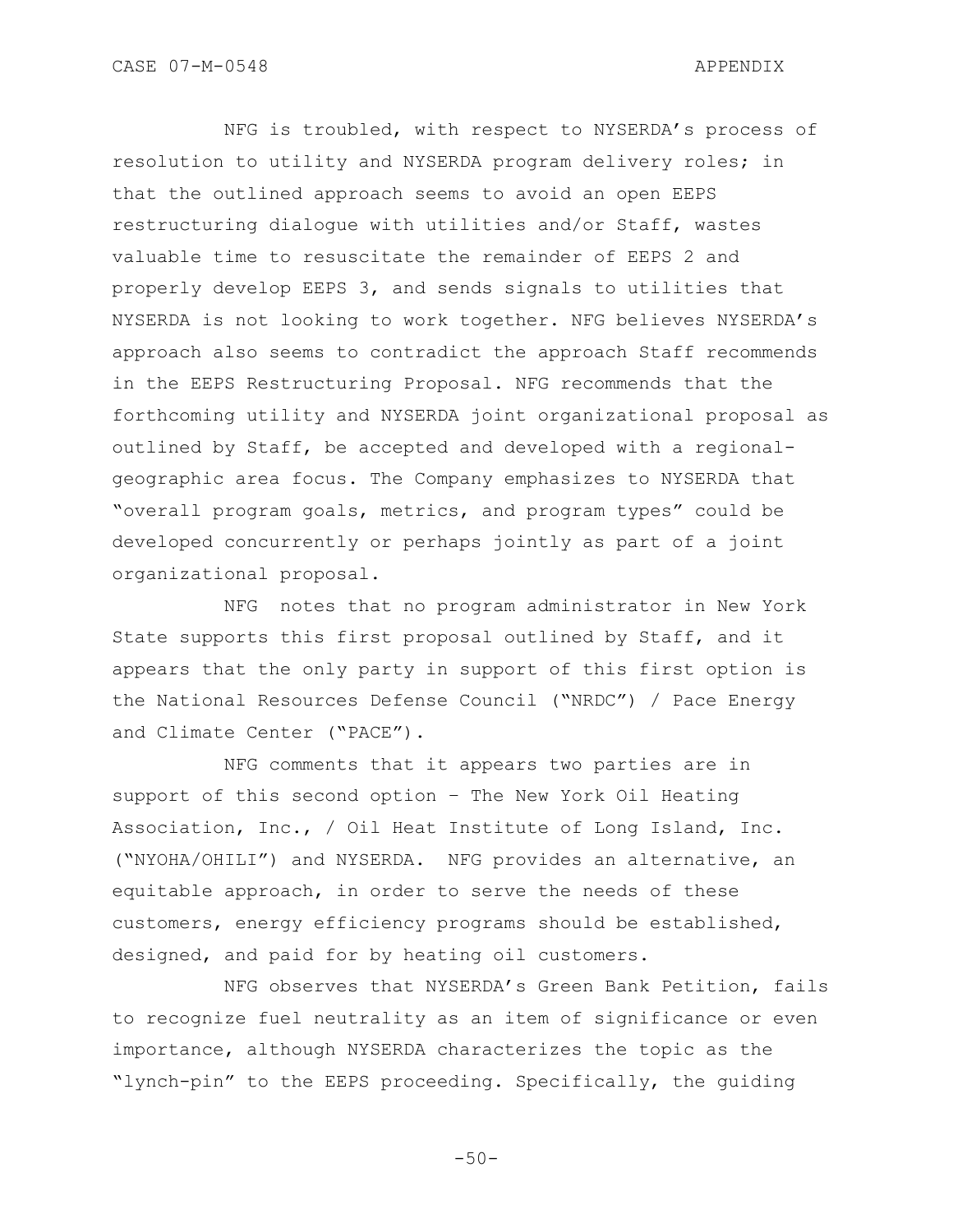principles outlined in the Green Bank Petition, do not make any mention at all of fuel neutrality.

NFG ask the Commission to continue to observe its long-standing practice of ensuring that ratepayers do not crosssubsidize services for fuels they do not use and from which they will not benefit. NFG emphasizes that the outlined longstanding, established practice has been in place over two decades ago, even before the establishment of EEPS.

NFG maintains the position initially submitted in its initial comments, in that the Company currently recommends no change to the method of collecting ratepayer funds in order to administer energy efficiency programs in New York State.

NFG welcomes an open dialogue of information sharing with NYSERDA, so that the "amassed market intelligence" can be effectively shared with all program administrators. The Company maintains, however, that a clear distinction exists between amassing market information, developing, and running successful outreach and education programs. Certainly, market information will inform the development of marketing programs to a certain degree, but NFG maintains that across New York State, there is a wide-ranging difference between service territories, geographical areas, and customer demographics.

As mentioned in NFG"s initial comments, having third parties deliver messaging on behalf of a program administrator, regardless of the program in question, proves challenging from an administration and staffing level perspective. NFG believes, for marketing delivery to be effective, the deliverer of messaging needs to be familiar with intimate program design and delivery details. Program administrator should be responsible for developing messaging, delivering messaging, and maintaining customer contact in an effective manner.

-51-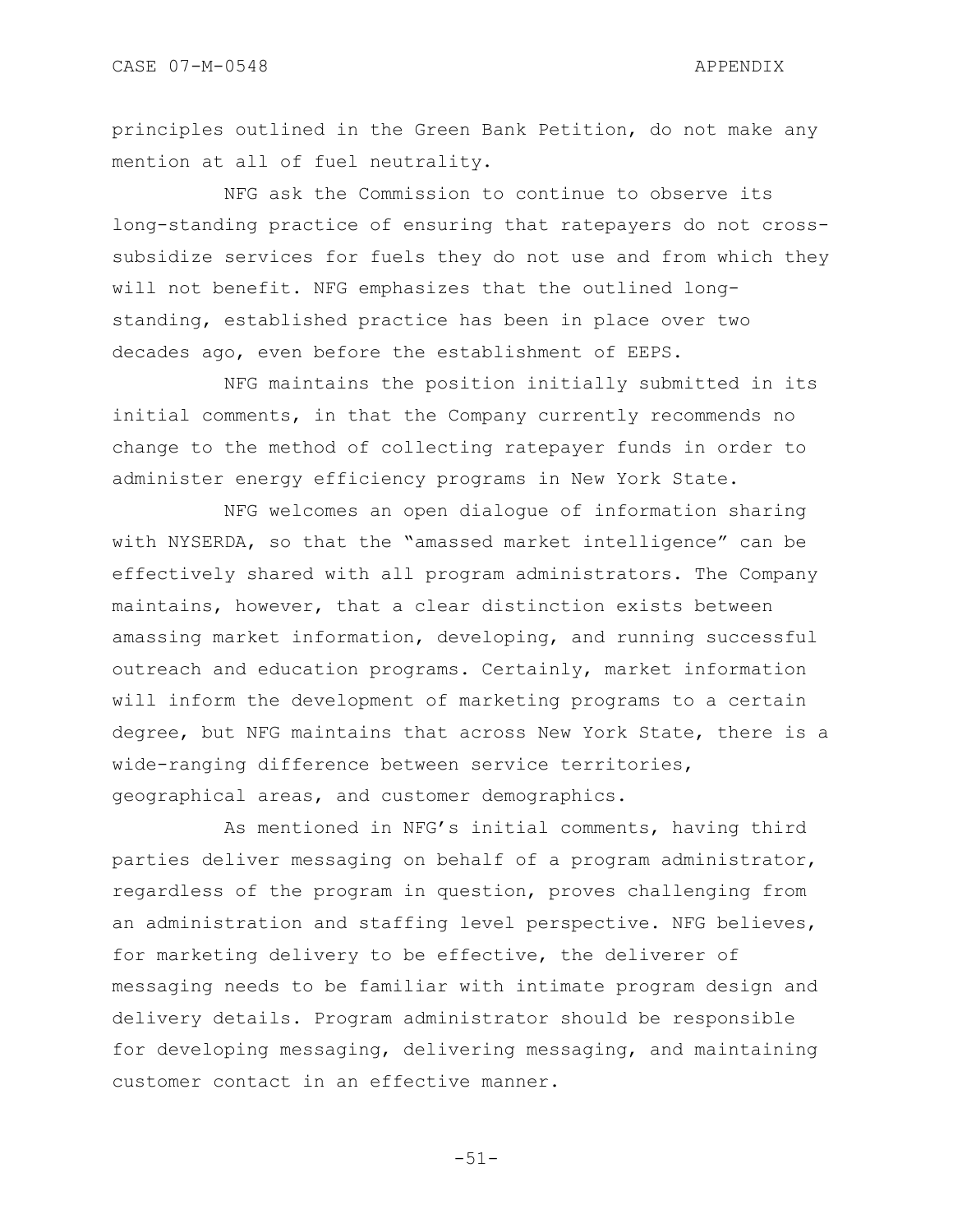NFG notes although a cohesive marketing strategy is now characterized by NYSERDA as "critical missed opportunity", NFG questions NYSERDA as to why jointly branded applications for NFG"s Conservation Incentive programs could never be executed. NFG questions NYSERDA"s sudden change with respect to cohesive marketing.

NFG recognizes and notes that NYSERDA "suggests a suite of three categories of metrics, to measure program achievements, market effects, and customer awareness and satisfaction." Regardless, the Company strongly opposes a number of metrics set forth by NYSERDA, for the same detailed reasons provided in the Company"s initial comments. The Company maintains that a clear distinction needs to be made, delineating the difference between program-specific metrics and macro-level metrics. Program-specific metrics, regardless of their tie to financial incentives, should produce objective, relevant quantitative information on program performance that can be used internally and externally for program monitoring and reporting, strategic planning, budgeting and financial management, performance management, quality and/or process improvement, contract management, external benchmarking and public communication and transparency. NFG maintains that metrics, and the budgets supporting metrics, should be program administrator specific, rather than utility service territory and sector specific, in order to uphold transparency and accountability. It is important that these metrics remain within a program administrator"s control, in that they allow program administrators to reasonably track and report data and progress.

In contrast, macro-level metrics (many of which have been set forth by NYSERDA and appear in a number of comments in this proceeding) may be necessary, above and beyond program administrator developed metrics, to compare and contrast

-52-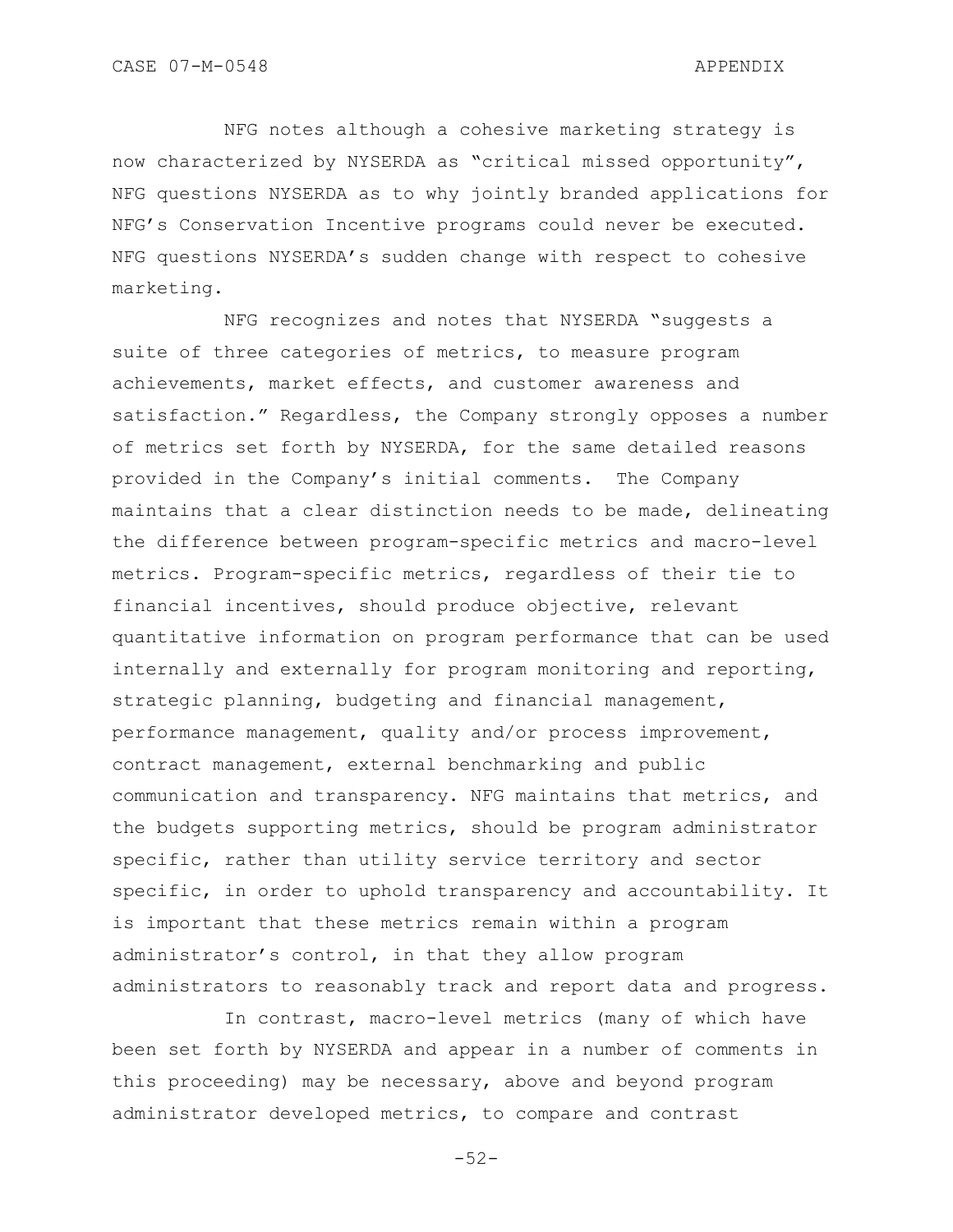programs statewide, and to aggregate individual results and achievements into a statewide result and achievement. NFG believes that this could be addressed separately, as part of developing prospective reporting requirements. Program administrators should not be responsible for the tracking, reporting and monitoring of macro-level metrics. These metrics remain outside of the control of program administrators and data is not available to track and report progress on these items. Based on a review of initial comments for this proceeding, NFG notes the following comment from NRDC/PACE: "Though the utilities faced certain challenges in meeting their targets in the first phase of the EEPS program, it is also important that penalties be included for poor performance on utilities' savings goals and that there is a balance of potential risks and rewards." NFG opposes this position and asserts that penalty mechanisms should not be reincorporated into EEPS financial incentives.

NFG notes, significant resources (internal labor, contractors, and professional services) are required in order to address the ever-increasing administrative requirements for EEPS programs, based on all of the topical changes outlined in the EEPS Proposal. The Companies chief concern is that in the majority of cases, no source of funding has been identified for increased administrative requirements. NFG believes if EEPS programs are expected to fund these items, significant dollars would be diverted away from energy efficiency spend, and would be placed into administrative/oversight functions, which inadvertently could skew the cost effectiveness of EEPS programs.

The company respectfully requests that the Commission consider its initial and reply comments, while determining the

-53-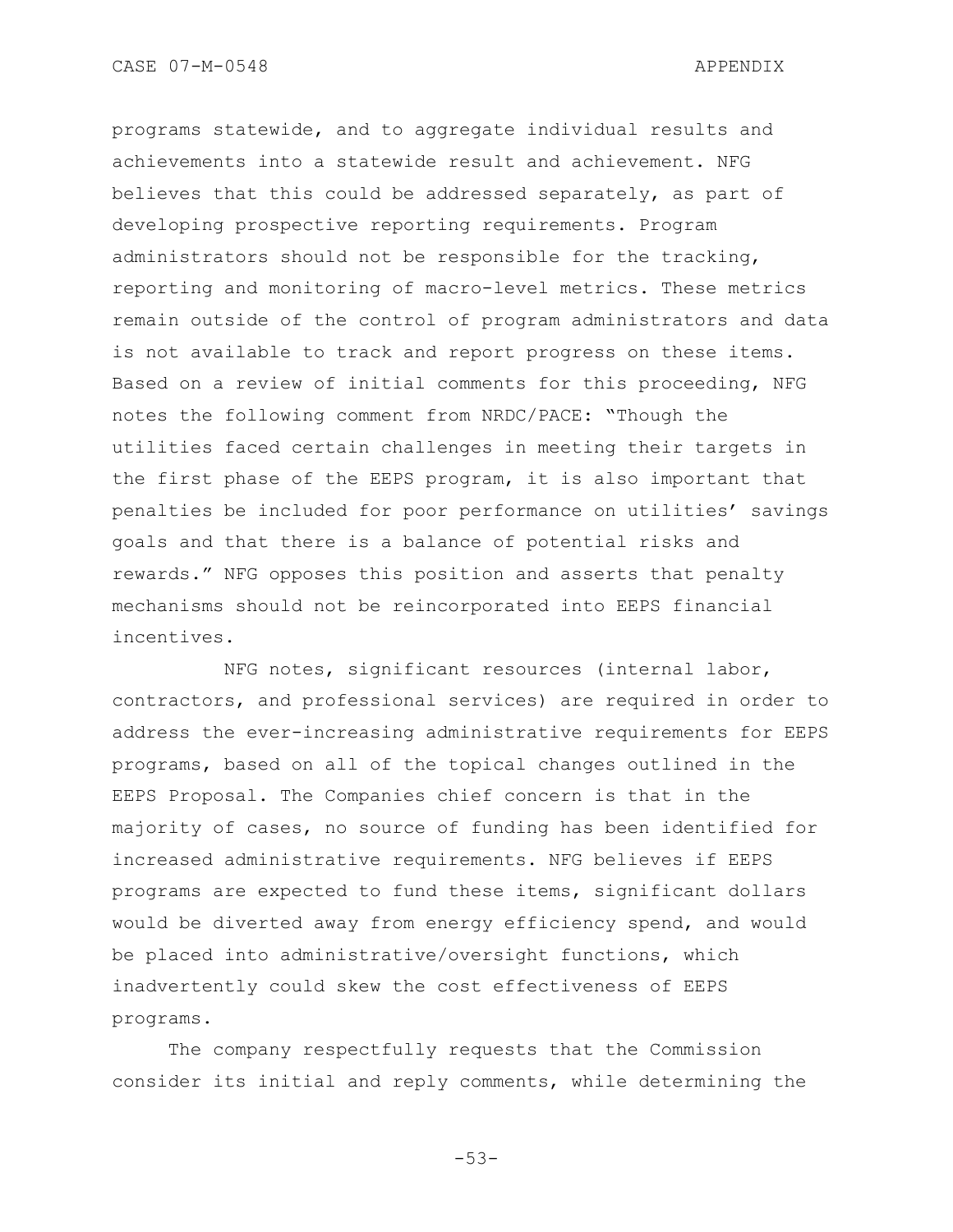future construct of EEPS and energy efficiency in New York State.

# **Natural Resources Defense Council/Pace Energy and Climate Center (NRDC/Pace)**

### Initial Comments

NRDC/Pace state that the Commission should explore ways to ensure that the non-jurisdictional components of EEPS (LIPA and NYPA) are assessed to monitor their contributions and shortfalls, and to identify what steps need to be taken by the Department of State, LIPA and NYPA to ensure New York meets its targets.

NRDC/Pace believes the PSC should institute a policy to acquire all cost-effective energy efficiency before looking to other resources (investments in generation or distribution) to meet electricity demand. To help achieve this end, NRDC/Pace state it is important to establish targets for energy savings and demand reduction.

NRDC/Pace states that adopting "directional metrics" for transforming energy markets is a worthy idea, however they hold that it's critical for New York to adopt an overarching target based on energy savings for the post-2015 period. NRDC/Pace recommends building upon the 15 by 15 goal by establishing an aggressive new target to reduce forecasted electricity consumption an additional 10 percent by 2020.

NRDC/Pace strongly supports adopting a metric associated with energy efficiency services to the low-income sector. The State should ensure that additional support is put in place to scale up energy efficiency in this sector.

NRDC/Pace strongly supports the adoption of a market transformation metrics. Without a robust initiative to promote market transformation and address barriers to energy

-54-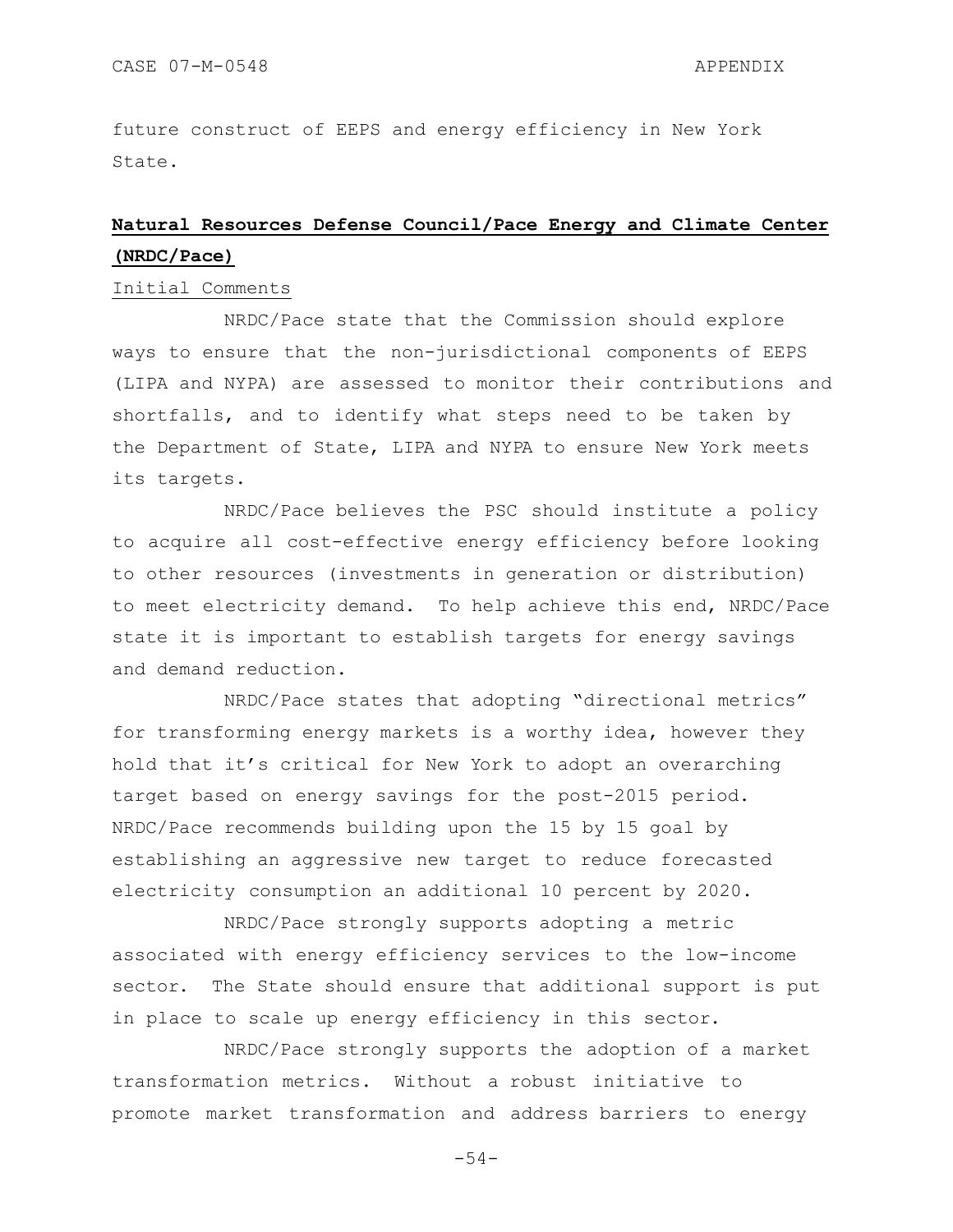efficiency, New York will not succeed in ensuring widespread adoption of its efficiency strategies through EEPS.

NRDC/Pace strongly supports a delineation of roles and responsibilities among PAs to maximize the use of each entity"s resources and core strengths while ensuring the PSC statutory obligations to further the public interest protected. While oversight and coordination of EEPS programs are necessary, NRDC/Pace states that the Commission and DPS staff should focus on the "what" and not on the "how" of efficiency goals and corresponding dollar budgets.

NRDC/Pace agrees that the proposal provides the sufficient level of program regulation and flexibility to protect ratepayers while maintaining PSC authority over the policy issues and allowing staff sufficient oversight to ensure that Program Administrators are working prudently and effectively toward the Commission"s goals - rather than focusing on program minutia. Redundancy of programs and a lack of coordination have led to customer and vendor confusion, suboptimal use of ratepayer dollars, and unnecessary competition for projects.

NRDC/Pace strongly agrees that there should be a "customer-centric model" with coordinated messaging and marketing efforts between the utilities and NYSERDA, as well as a centralized customer application platform.

NRDC/Pace believes the PSC should adopt measures to ensure that information regarding the implementation of energy efficiency measures is as straightforward as possible. The State should support and coordinate with New York City"s efforts to create energy efficiency resource centers. NRDC/Pace believes it is critical that the PSC do what it can to promote whole building retrofits where possible.

-55-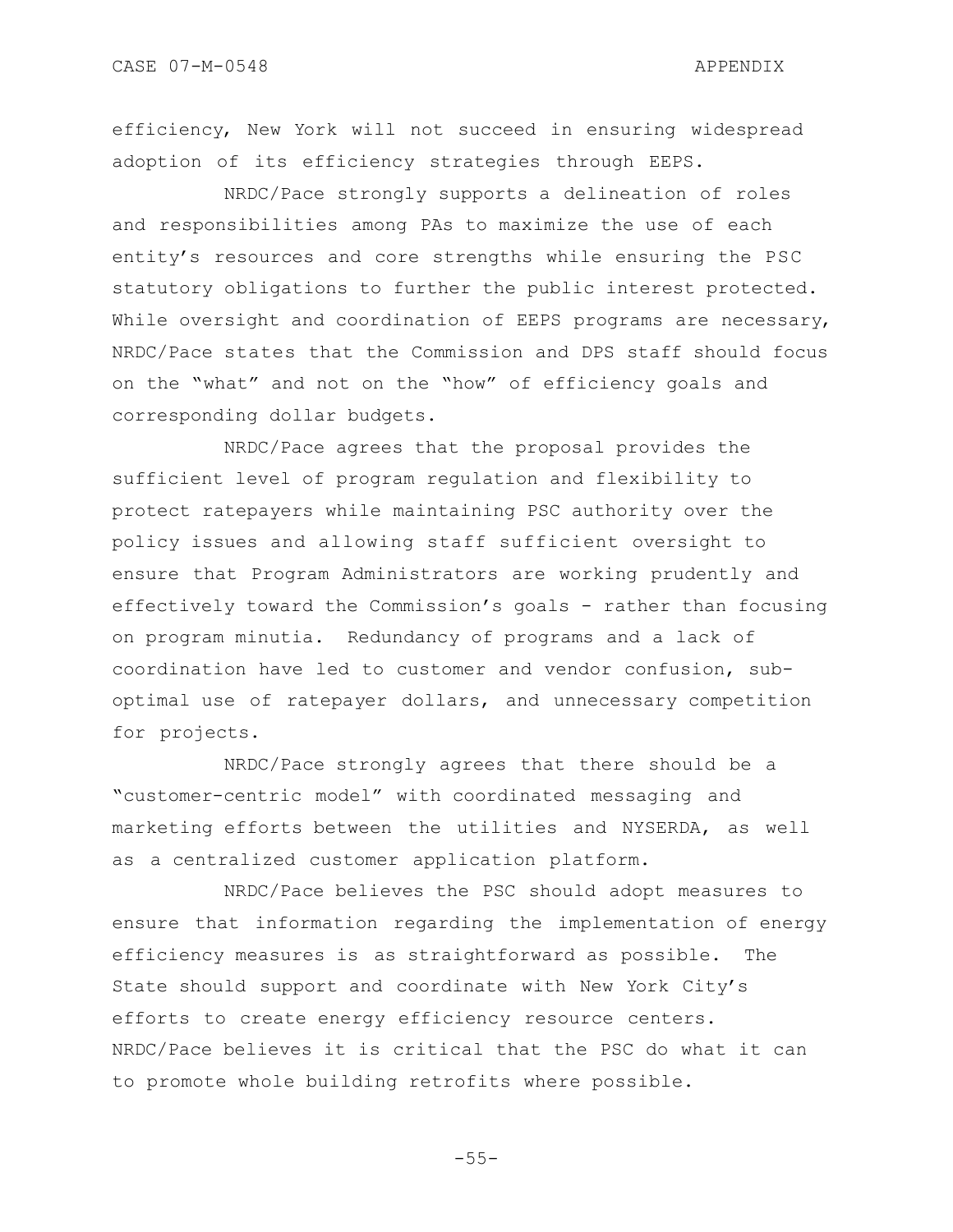NRDC/Pace claims it is critical that any centralized IT platform ensure standardization and sharing of information that supports energy efficiency program delivery, and enable the implementation of a user-friendly, web accessible location where New Yorkers can obtain information regarding EEPS programs and progress to date.

NRDC/Pace fully support the creation of a "fuel neutral" fund that would "reduce the complexity and barriers to delivery of "whole" building programs to cover all heating and cooling needs of a customer. They oppose the elimination of natural gas efficiency collections, as these funds play an important role in supporting robust efficiency projects. They strongly support maintaining and extending the collections from both electric and gas customers, and allowing those funds to be utilized holistically to tackle all cost-effective efficiency regardless of fuel type (including oil).

NRDC/Pace believes the current approach to costeffectiveness screening used by DPS staff is flawed. They urge the Commission to consider the following: calculate benefitcost ratios at the program or portfolio level instead of the measure level; account for the wholesale price suppression effect caused by energy efficiency investments; decrease the TRC discount rate to accurately reflect current low borrowing rates - adopt a societal discount rate; prioritize New York electricity consumer savings over out-of-state generation owners and fossil fuel provider losses instead of treating them equally; and reassess the DPS societal cost of carbon.

NRDC/Pace agrees that a more effective incentive structure needs to be developed and properly integrated into utility operations. The incentive should align utility compensation with the objectives of making energy efficiency part of the utilities' core business. The PSC should adopt a

-56-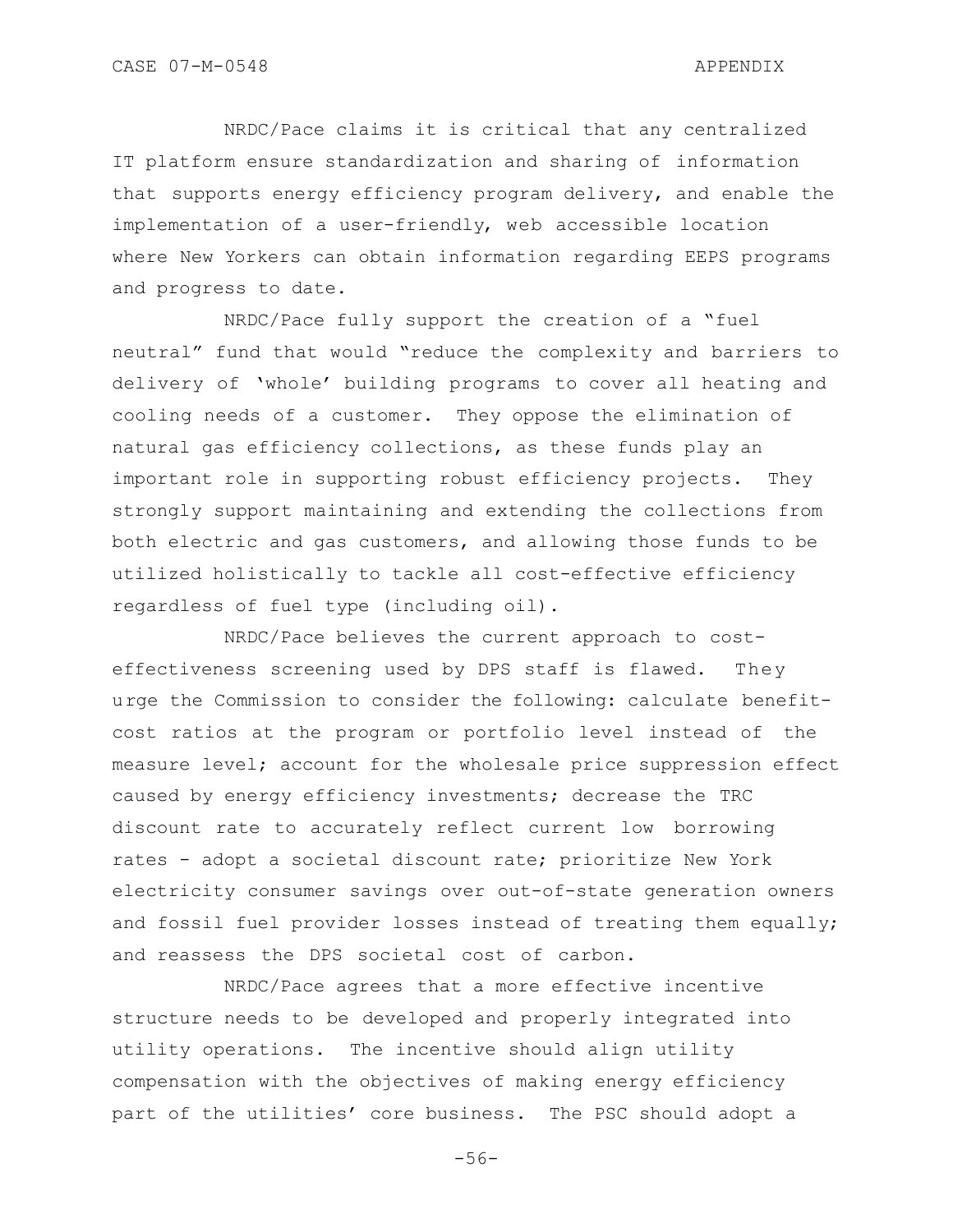clear and effective shareholder incentive structure for utilities to ensure that the utilities assign the requisite corporate management attention and programmatic and fiscal resources to utility efficiency programs.

NRDC/Pace suggests that the award of shareholder incentives should be scaled, with higher incentives for higher achievement, and the opportunity to earn greater incentives for exemplary performance beyond the base target, to maintain the utilities" incentive to pursue cost-effective efficiency beyond the targeted level and ensure a consistent incentive to improve performance. NRDC/Pace states that even though utilities faced certain challenges in meeting their targets in the first phase of the EEPS program, it"s also important that penalties be included for poor performance on utilities' savings goals.

NRDC/Pace supports shareholder incentives based on multi-year goals; providing utilities with the flexibility to modify their programs as needed over time. NRDC/Pace recommends against a structure in which a portion of the total funds would be allocated based on achievement of the entire statewide jurisdictional goal. If the PSC is determined to set aside a portion of the total "incentive pool" for this purpose, they urge them to limit this number to a very minimal amount – perhaps five percent of the total. Incentive should be tied to not only metrics that support the achievement of the 15 by "15 target, but additional metrics tied to other criteria, such as low-income participation.

# **New York Oil Heating Association (NYOHA) and Oil Heat Institute of Long Island (OHILI)**

NYOHA/OHILI supports Staff"s proposal to adopt a fuel neutral approach to implement and offer consumers energy efficiency measures regardless of fuel usage. NYOHA/OHILI

-57-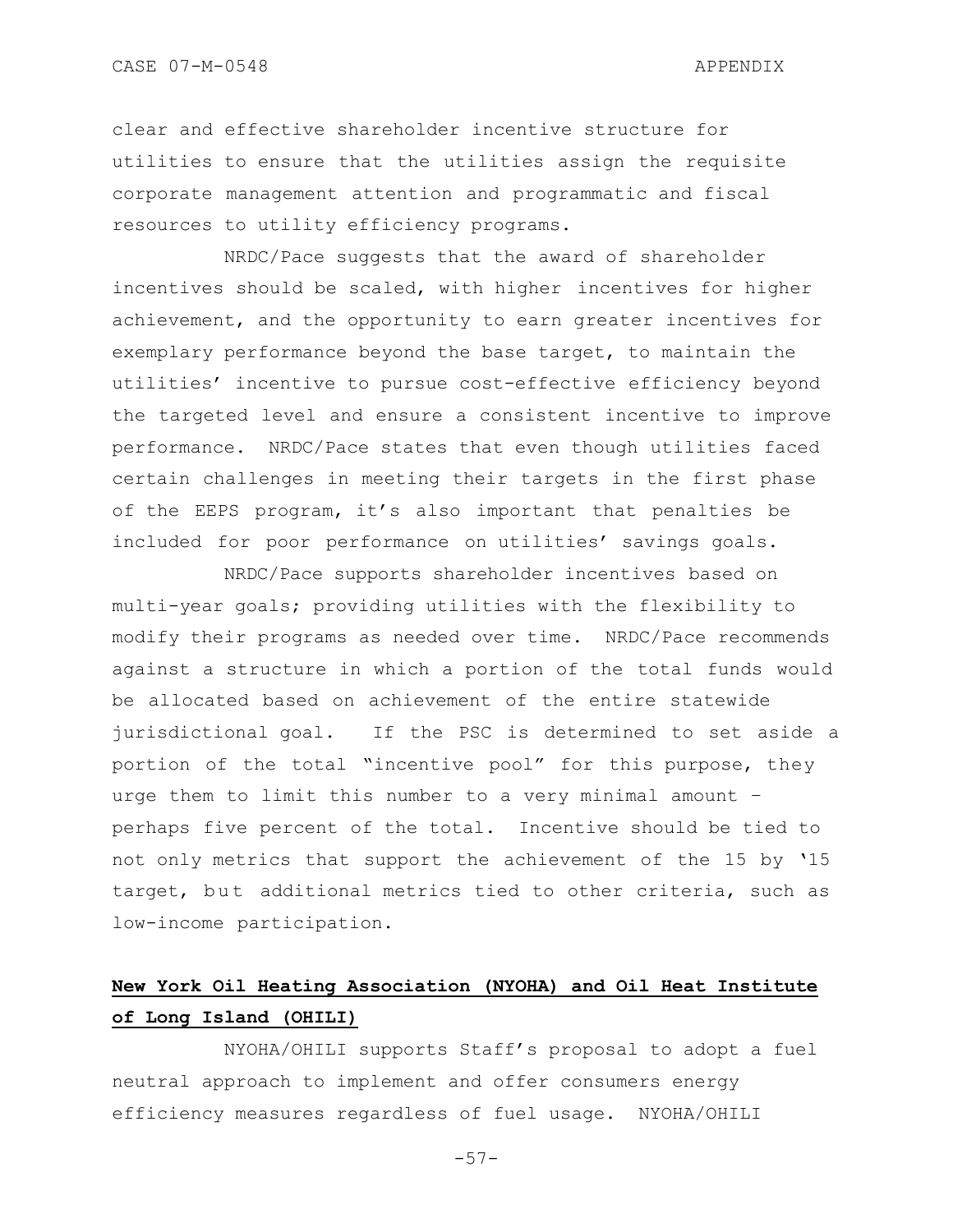suggests that the current EEPS requirement that the direct benefits of EEPS programs be limited to the type of customers who provide funding for the program is too restrictive.

NYOHA/OHILI argues that every state energy customer uses electricity and thus pays the electric surcharge and by limiting such customers to those programs exclusively for electric energy efficiency upgrades, the state misses the opportunity to improve the state"s overall energy efficiency goals, enhance its environmental objectives, and produce real and substantial customer cost savings.

NYOHA/OHILI believes that although Staff"s suggestion to pool both electric and gas utility funds to be administered under a whole-customer approach may offer administrative benefits, it would most likely involve providing energy efficiency measures only to electric and gas customers and would not be the most effective option for reaching the greatest number of consumers statewide.

NYOHA/OHILI supports Staff"s proposal to fund a customer-centric, fuel neutral approach by eliminating the gas surcharge and collecting all energy efficiency funds from electric customers. NYOHA/OHILI believes that this approach would allow for non-electric measures, based on expected environmental, reliability and overall economic benefits rather than simply on fuel type, and would provide funding for a sizeable segment of consumers that have been largely denied the benefits available through EEPS.

### Reply Comments

NYOHA/OHILI disagrees with the position of the Joint Utilities and MI against a fuel neutral approach to energy efficiency. NYOHA/OHILI believes that by limiting programs to only utility heating customers, as the Joint Utilities and MI

-58-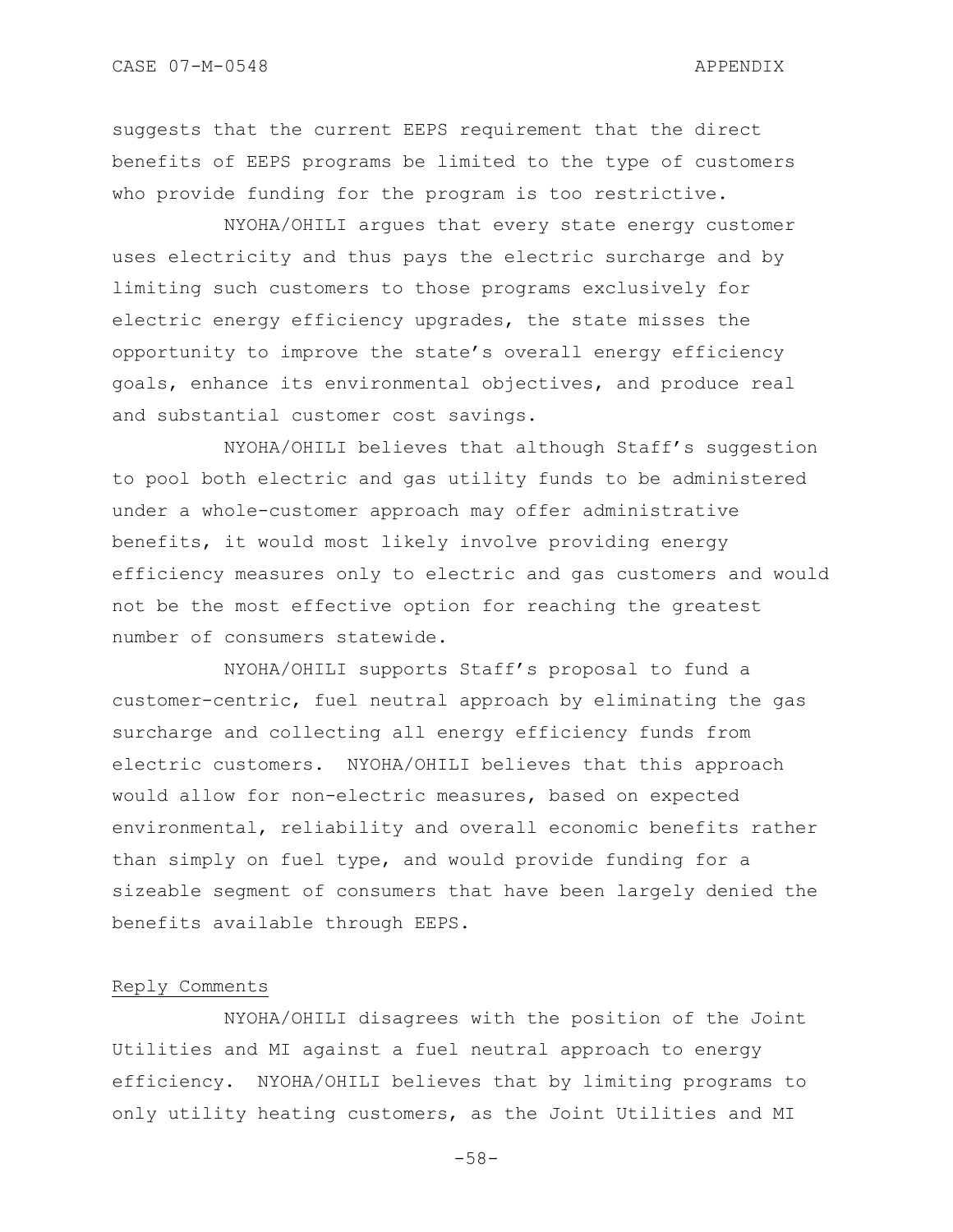propose, the State misses the opportunity to offer efficiency measures to all energy consumers, is prevented from offering a whole building approach to individual customers, and fails to achieve energy conservation, environmental, and economic benefits for the entire state.

NYOHA/OHILI agrees with NYSERDA in preferring to fund a fuel neutral approach by eliminating the surcharge on natural gas customers and collecting only the surcharge from electric customers. NYOHA/OHILI disagrees with the City of New York and the New York City Energy Efficiency Corporation"s (City) comments to encourage and fund customer conversions from oil to natural gas. NYOHA/OHILI believes transforming the state's energy efficiency program into a conversion program would represent a fundamental shift in the purpose and goal of the EEPS case. NYOHA/OHILI concurs with City"s support of a fuel neutral approach and urge the Commission to adopt a fuel neutral policy and maintain its current position to not fund conversion programs.

### **New York Public Interest Group (NYPIRG)**

New York Public Interest Research Group (NYPIRG) supports many of the recommendations previously made in this proceeding by our environmental colleagues regarding EEPS and have added some additional comments of our own.

NYPIRG joins the Sierra Club, NRDC, PACE, and others in emphasizing the importance of the Green Bank as an additional tool to supplement these programs, not replace them. NYPIRG is very concerned as to where the funding for Green Bank comes from and the potential impact it might have on the state's other clean energy programs. NYPIRG endorses the comments of Environmental Advocates of New York, which requests more information about potential future funding sources and amounts

-59-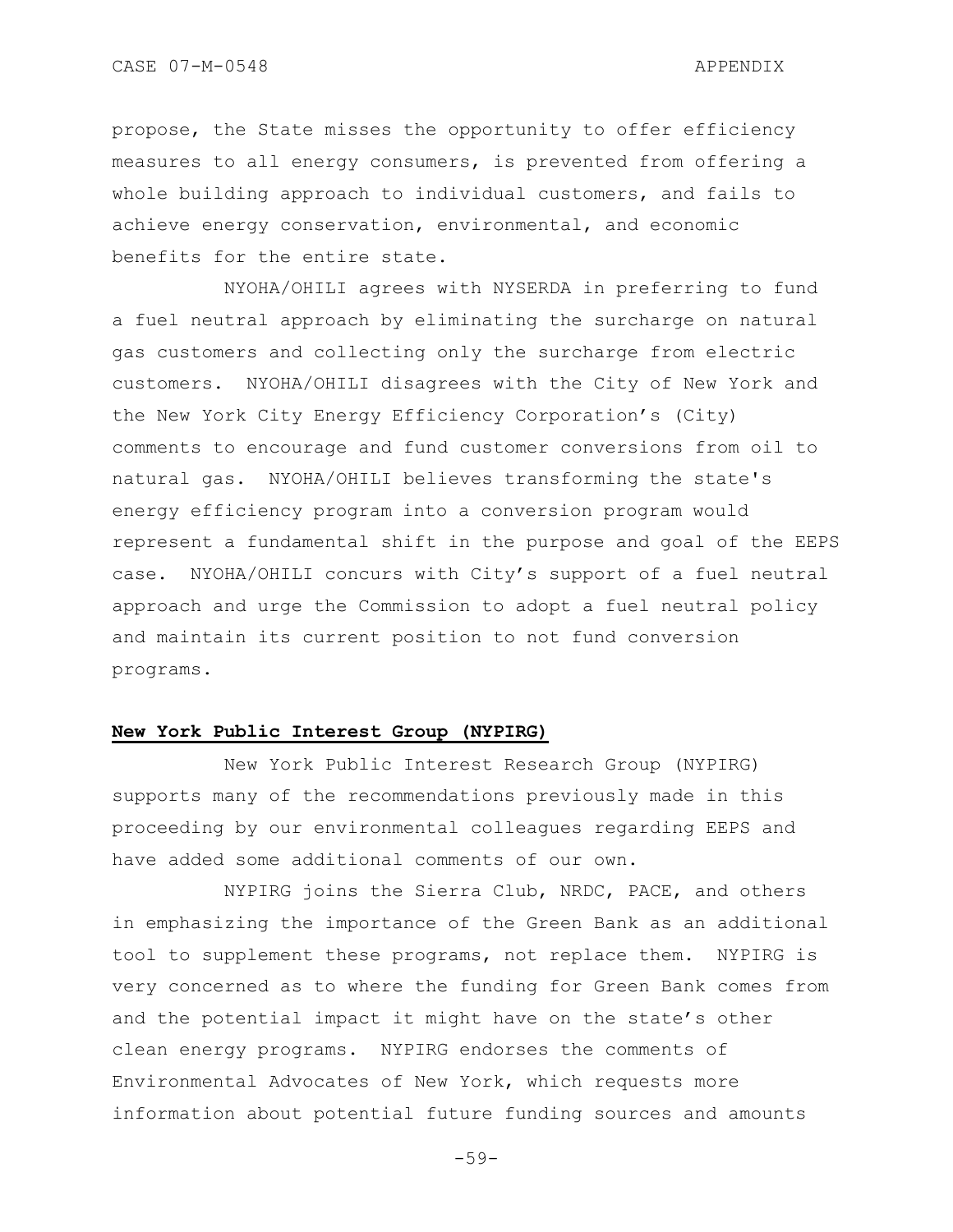and recommends thorough evaluation and public review of the potential impacts of removing funding from other clean energy programs.

NYPIRG endorses the comments submitted by NRDC and PACE, et al. in support of program improvements to help meet the EEPS "15 x 15" target. In addition, NYPIRG supports their recommendation that the PSC extend the EEPS and set a new target to reduce forecasted electricity consumption an additional 10% by 2020 and 20% by 2025. NYPIRG states that energy efficiency is the cleanest, most cost-effective approach to addressing our energy needs, and therefore should be our highest priority. NYPIRG states that there are barriers to achieving these goals that are beyond the purview of the PSC and must be pursued through other forums. NYPIRG strongly agrees with NRDC and PACE's comments that the state needs to do a much better job of communicating information to the public regarding the implementation of energy efficiency measures. NYPIRG supports the comments of NRDC/ Pace to improve energy efficiency programs to meet the EEPS 15 by 15 target as well as setting a new target to decrease electricity use 10% by 2020 and by 20% by 2025. The State should enhance ways to communicate information regarding the implementation of energy efficiency measures to the public.

## **New York State Energy Research and Development Authority (NYSERDA)**

## Initial Comments

NYSERDA generally supports Staff"s restructuring proposal for the next EEPS program cycle and the recommendations to reduce the administration burdens of the current EEPS program. NYSERDA agrees that two key areas identified in Staff"s proposal adjusting the EEPS program: "Role and Role-

 $-60-$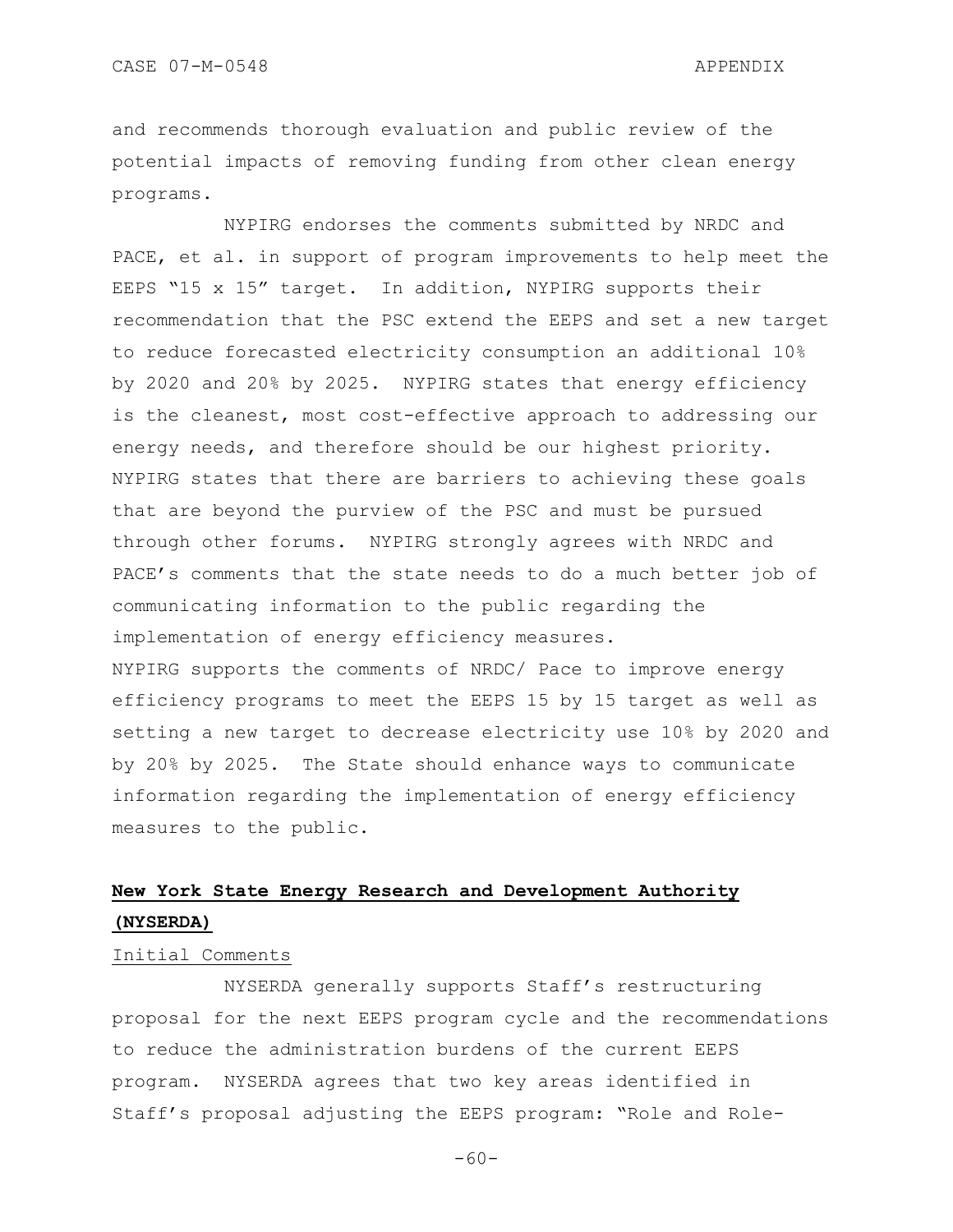related Issues," and "Core Technical and System Infrastructure Issues" bear addressing. NYSERDA recommends that the EEPS restructuring process be approached in a different sequence, while adhering to the timeframe for the E2 program portfolio launch at the beginning of 2016. NYSERDA recommends that the E2 portfolio should be examined in the broader context of New York"s energy policy, including statewide renewables, financing, and other efficiency efforts; a portfolio approach to programs that includes efforts to reduce soft costs and for outreach, education and marketing (OEM) should be developed; and PA program delivery roles should be clearly defined to leverage inherent strengths and capabilities and to eliminate confusion in the market.

NYSERDA agrees that a singular energy reduction goal for energy efficiency programs will not provide the correct portfolio orientation, and agrees that separate goals may need to be established for different sectors. NYSERDA offers a number of goals for consideration, including to significantly increase the scale of energy efficiency investments and deployment in New York State, reduce GHG emissions and other environmental impacts of energy use through demand side energy efficiency resources, grow the State's economy through a robust energy efficiency market, and provide system benefits that help to right size supply side transmission and distribution system upgrades. To measure progress toward these multiple goals, NYSERDA suggests a suite of three categories of metrics, to measure program achievements, market effects, and customer awareness and satisfaction.

NYSERDA agrees and supports Staff"s eleven "guiding principles & objectives" but recommends adding "regardless of their heating fuel' to the second- "emphasize energy efficiency services that provide the greatest net benefit for all

-61-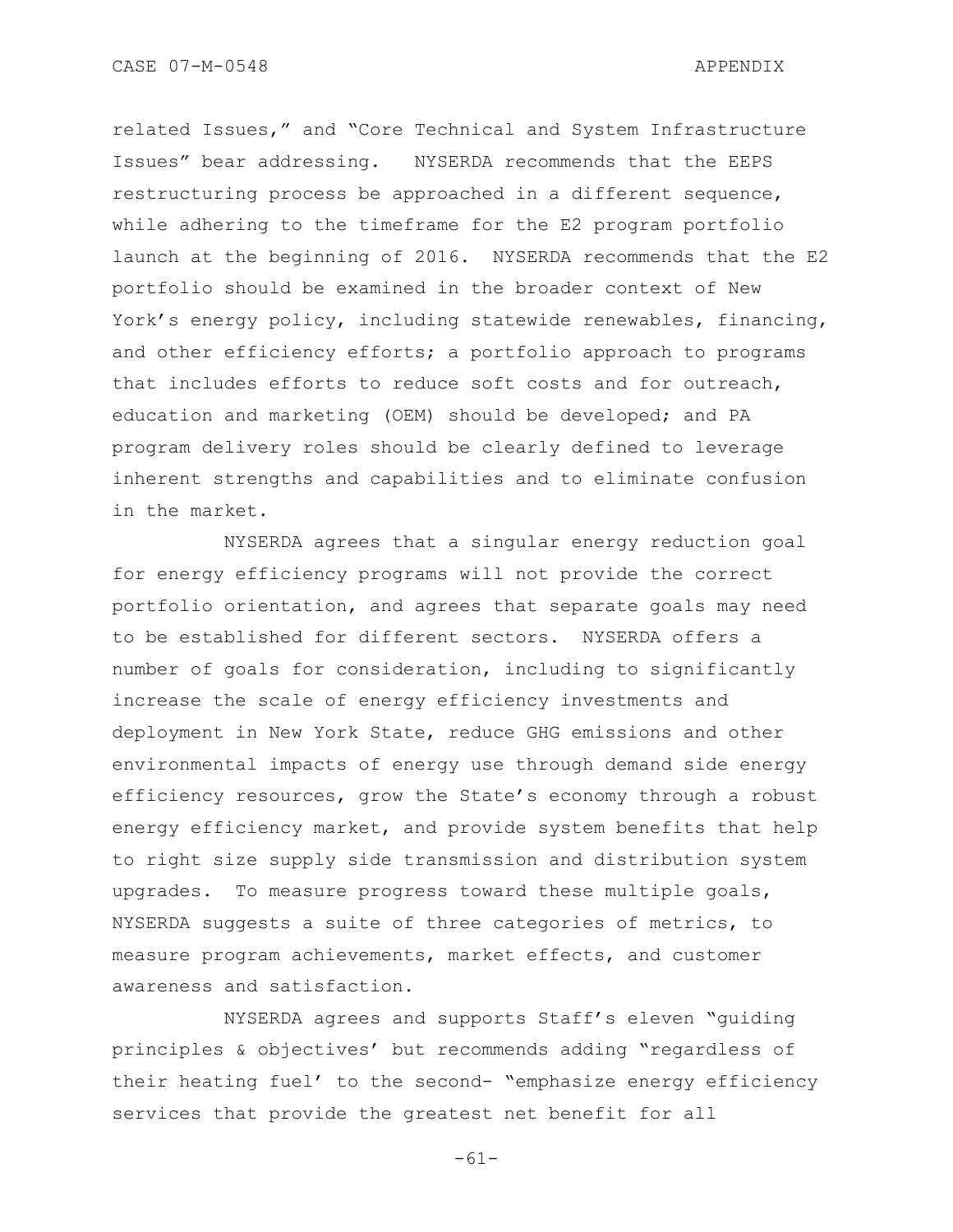ratepayers as a whole while ensuring equitable opportunities for all contributing customer classes."

NYSERDA agrees with the Staff"s restructuring proposal with regard to elevating the level of Commission involvement to one that provides overall policy direction through approval of multi-year budgets and metrics. NYSERDA also agrees that empowering DPS Staff to focus on its oversight role will make the best use of its resources, as well as fulfill the findings and recommendations stated in the Moreland Commission Reports.

NYSERDA recommends, with respect to authorizing and reviewing program budgets and targets, that such Commission decision-making and DPS oversight must be set in a manner that facilitates a new form of programmatic flexibility that ensures that customers' changing needs are promptly addressed without an overly time-consuming or administratively burdensome process.

NYSERDA supports the Staff"s restructuring proposal recommendation that NYSERDA would have the responsibility to coordinate a statewide approach to evaluation and provides a number of responsibilities to fill a coordinating role.

NYSERDA agrees that there are appropriate program delivery roles for both it and the utilities in the administration of a comprehensive portfolio of energy efficiency programs, including defined roles in new, customer-centric approaches along with other market transformation strategies. NYSERDA supports the stated objective of improving the efficiency and effectiveness of the Implementation Advisory Group (IAG) and Evaluation Advisory Group (EAG), and believes that it should partner with DPS and play a substantive role in facilitating the E2Advisory Council process and purpose.

NYSERDA supports the program delivery role resolution process outlined in Staff"s restructuring proposal, but reiterates its strong concern that overall program goals,

-62-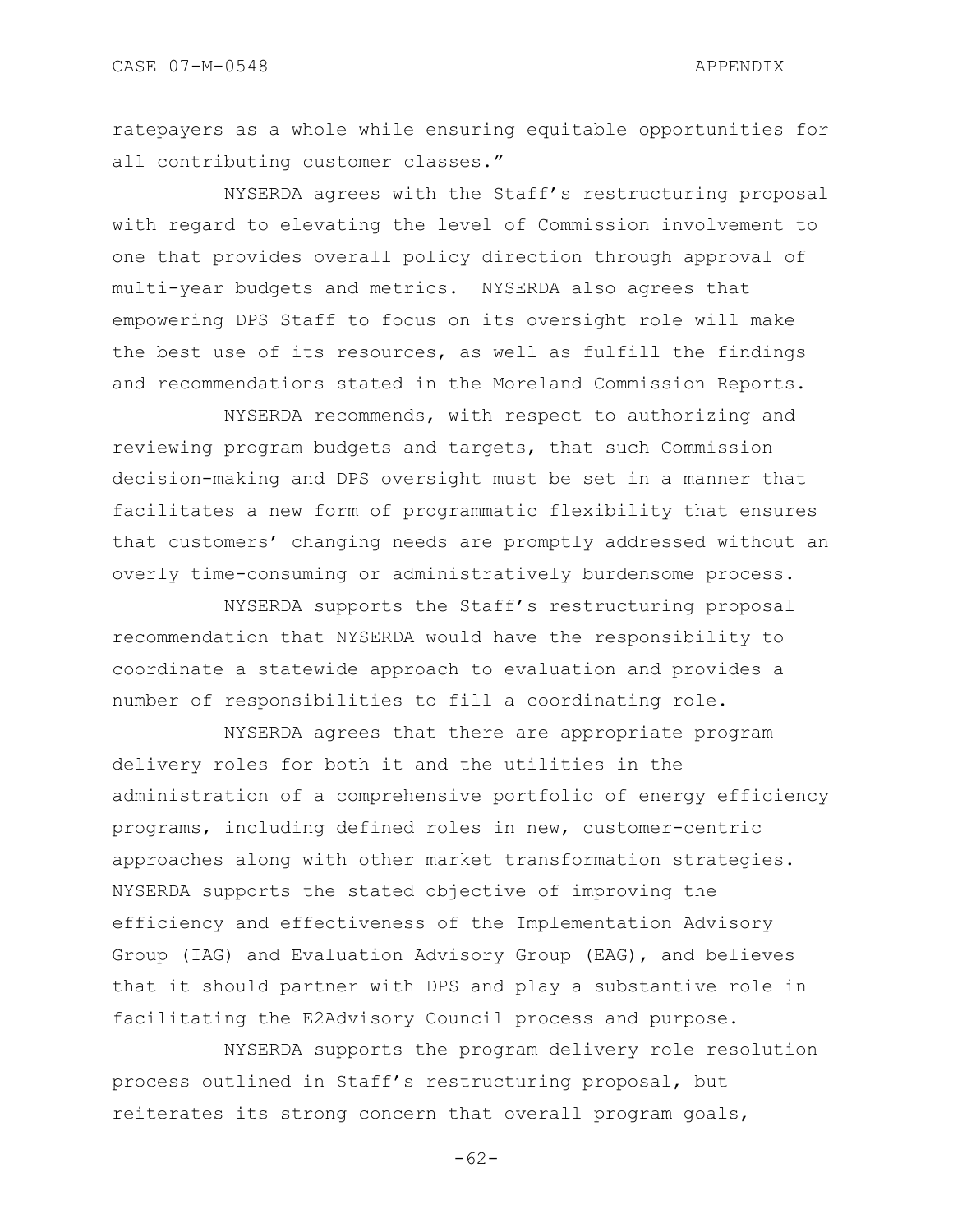metrics, and program types should be identified prior to delineating PA program delivery roles and supports using the "directional concepts" listed as a base from which to start discussions.

NYSERDA supports the formal, systematic, multi-year program planning cycle as suggested in the Staff"s restructuring proposal, particularly where each program cycle informs the goals and design of the next cycle. However, NYSERDA believes the goal of holistic scheduling is attainable and suggests that three related areas of evaluation activity should become part of this approach so that evaluation activities can best inform an optimal program planning process: portfolio effects on the market; formative process and market evaluation; and program level impact evaluation. NYSERDA supports the devotion of greater attention to larger EEPS policy and planning issues, and welcomes the opportunity to work with DPS staff on these issues.

NYSERDA supports the recommendations in the Staff"s restructuring proposal to modify, streamline and standardize EEPS data collection and reporting. However, for the reporting of benefits, due to the volatility of energy savings estimates for comprehensive projects which are only in an application acceptance stage, NYSERDA recommends that reporting of benefits be limited to projects which are installed or committed under contract (corresponding to dollars expended and outstanding contract encumbrances), but not include estimated savings associated with projects which are only financial commitments of funds. NYSERDA would seek to exchange data in standardized file transfers where the data, metadata and file structure follow a standard protocol.

NYSERDA supports the proposed development of a centralized information technology (IT) reporting platform. NYSERDA recommends that it be used as a data warehouse to store

-63-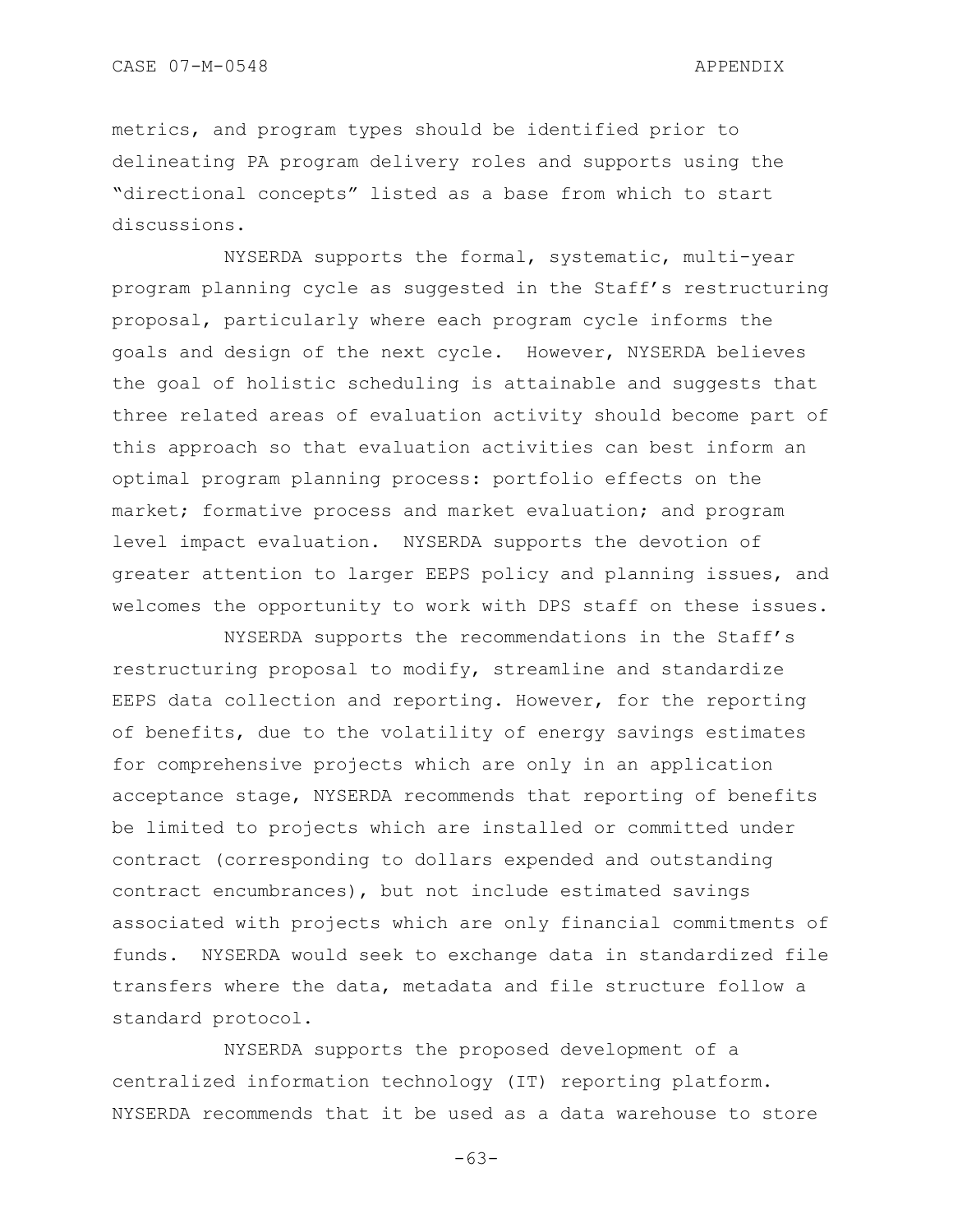program performance data, financial data, evaluation data and utility usage data. NYSERDA supports the proposed use of a contractor to conduct a proper assessment of current information assets and project scoping. NYSERDA strongly supports the Staff"s restructuring proposal recommendation to address privacy protections and controls required to allow sharing of customer data with NYSERDA.

NYSERDA supports the stated policy goal of developing an approach to program screening based on the costs and benefits of energy efficiency activities, while ensuring transparent and consistent application by PAs. NYSERDA agrees with DPS that the current application of the TRC screening at the measure, project, and program level is administratively burdensome and unsustainable. NYSERDA recommends application of the Program Administrator Cost Test (PACT) at the program level as the primary screening test.

NYSERDA agrees that annual, retrospective program and sector-based cost-effectiveness assessments, based on multiple tests, combined with periodic cost-effectiveness testing to monitor program performance, allows for appropriate checks and balances to assure that programs are cost-effective.

Recognizing that cost-effectiveness criteria could be different by sector or type of program, NYSERDA supports a uniform approach to such practices to ensure consistency amongst PAs, including the development and use of a standardized costeffectiveness calculation tool, a test reference guide, and an incremental cost reference guide. NYSERDA also supports DPS"s suggestion to select an appropriately qualified contractor to assist with the development of these tools.

NYSERDA supports the proposal to expand and regularly update PACT and TRC benefits to include environmental damage assessment costs for SOx, NOx, and particulate matter (PM), a

-64-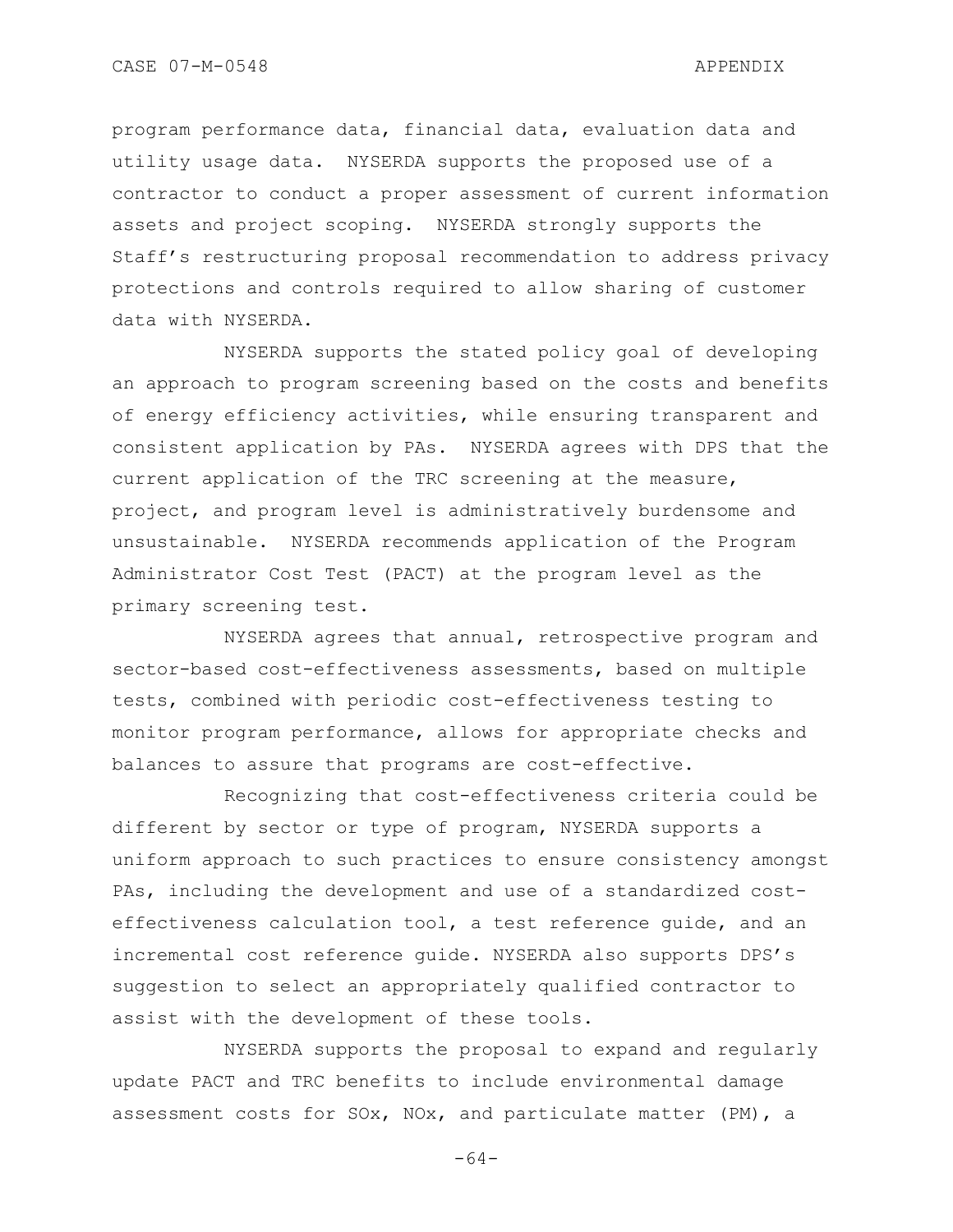revised CO2 cost, and other environmental, public health or economic externalities, as well as more routine updates to longrange avoided costs (LRACs), discount rates, etc., appropriate for the E2 program cycle. NYSERDA encourages the Commission to include all other appropriate benefits and costs in the calculation of PACT, TRC, and PCT.

NYSERDA requests that the updating of LRACs and other inputs used to calculate savings in the models be a transparent process, with input from the E2 Advisory Council and other stakeholders and recommends that the discount rate currently applied be re-evaluated, and that a rate based on a societal rate rather than utility Weighted Average Cost of Capital be considered. NYSERDA supports the proposal to have a dedicated team consisting of DPS, NYSERDA, and an appropriately qualified third party contractor(s) fully engaged in the process, to develop a more systematic approach to using and updating the TRM, including facilitating input from the TRM Subcommittee and a defined plan for the incorporation of evaluation results into the TRM.

NYSERDA agrees that the current fuel-based implementation approach to efficiency devalues the broad societal benefits that can be provided by energy efficiency programs and is directly contrary to a customer-centric approach. NYSERDA concurs with the DPS recommendation that a fuel neutral approach should be adopted, resulting in reduced program costs and increased savings to utility customers and agrees with the DPS acknowledgment that there are interactive savings effects and many measures installed under EEPS programs save both electric and heating fuel. NYSERDA suggests the Commission approve use of E2 collections for all New York customers.

-65-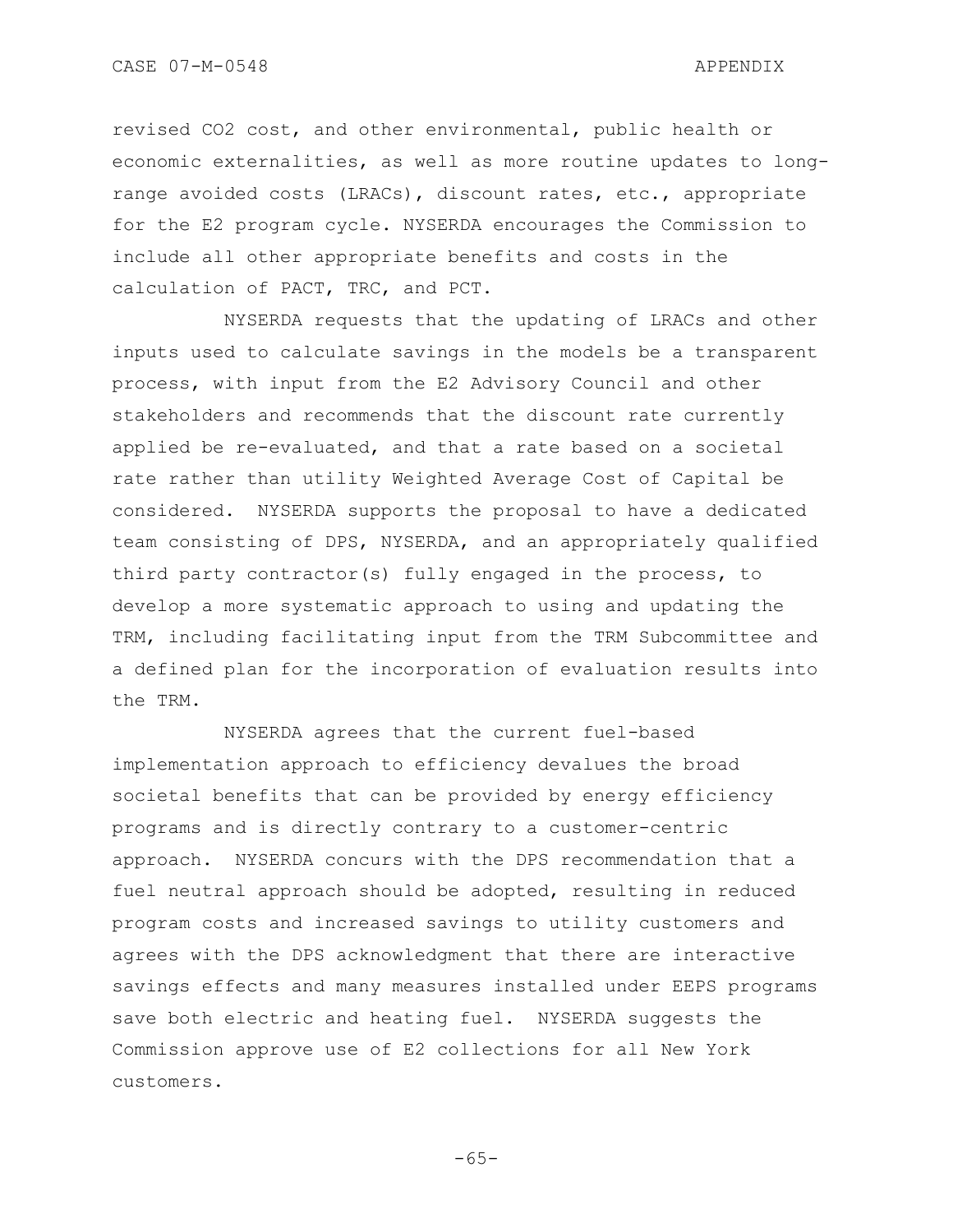NYSERDA supports simplifying the administrative process with regard to revisions to customer incentive levels. However, NYSERDA is concerned that the elimination of the approval by the Director of the Office of Energy Efficiency and the Environment (OEEE) may exacerbate the damaging competition among PAs. NYSERDA recommends that PAs, in conjunction with DPS, work together to align incentives, as appropriate.

NYSERDA recommends that DPS retain approval rights on incentive level changes and develop a process to ensure that DPS is provided with the appropriate level of information to determine how a proposed change relates to ratepayer impacts and overlapping programs in order to make an informed decision. NYSERDA supports the recommendation in the Staff"s restructuring proposal to eliminate the requirement to pre-screen "prescriptive" measures in favor of the maintenance of auditable records to demonstrate the cost-effectiveness of the measure. However, NYSERDA notes the recommendation appears to limit this flexibility to only 'fixed-dollar rebates' without further definition of the term.

NYSERDA recommends that Staff develop, with the support of the proposed E2 Advisory Council, guidance related to pre-screening including definitions and the level of detail expected to be maintained to provide for clarity and consistency.

# Reply Comments

NYSERDA addresses Joint Utilities' conflict of interest concern regarding the Staff's restructuring proposal's expanded role for NYSERDA as the evaluator of both the programs it administers and those administered by the utilities, and as support to DPS Staff. In response to Joint Utilities' concern NYSERDA believes it can institute measures and processes that

-66-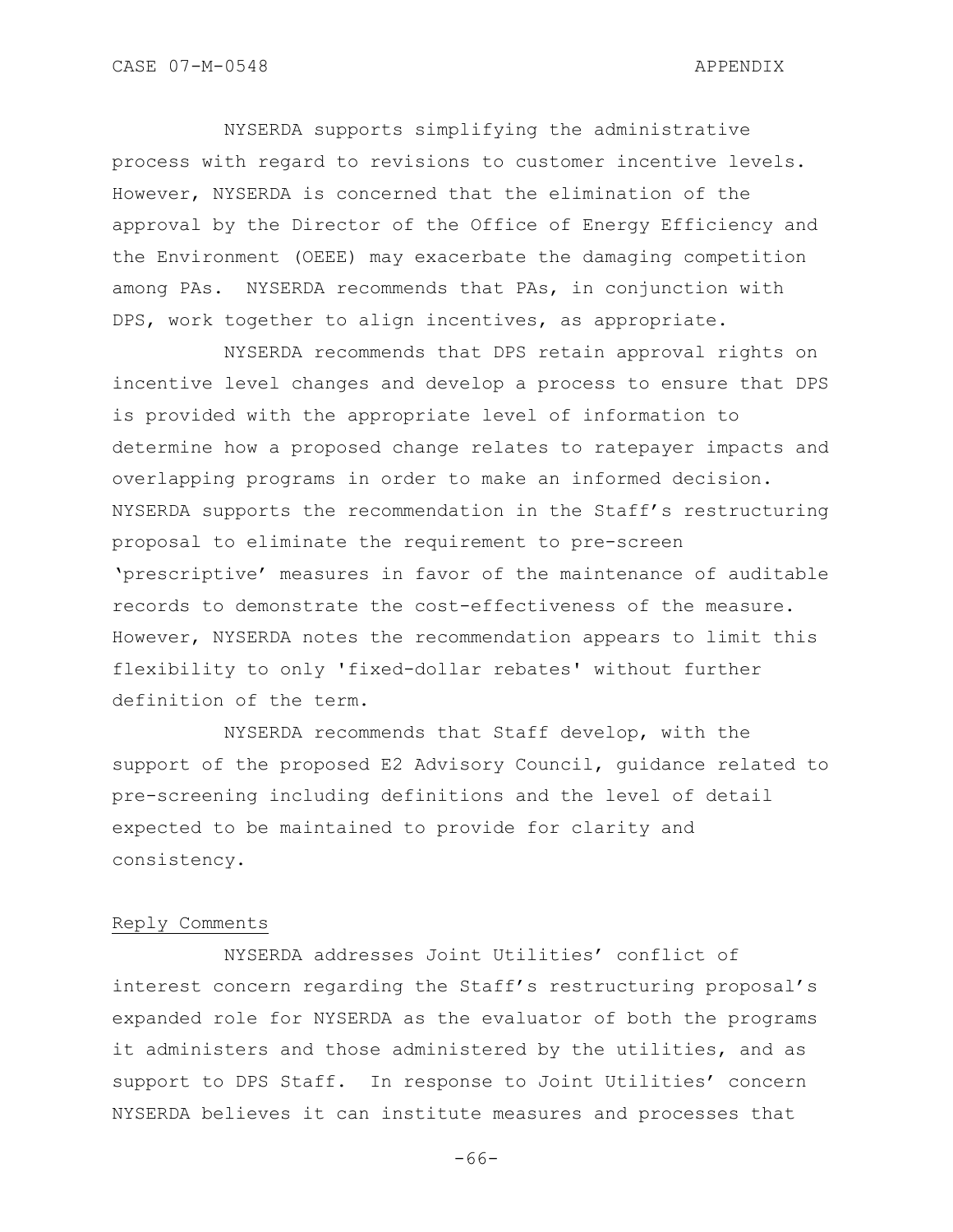will protect against conflict and the appearance of conflict, and further notes that firewalls can be established, separating information and responsibilities, core evaluation assessments are conducted by independent third parties, oversight responsibilities can be expanded for the Advisory Council and finally, NYSERDA, as a public benefit corporation has no economic stake in the outcome of the E2 portfolio.

NYSERDA replied to NFG"s concerns regarding the coordinated statewide messaging and marketing approach. NYSEDA reiterates the purpose of the statewide outreach, education, and marketing (OEM) serving the entire E2 portfolio and generating demand for all programs. NYSERDA notes that adopting an umbrella OEM does not require abandonment of current utilityspecific branding activities and acknowledges that utility branding has proven to be effective.

NYSERDA responds to the Joint Utilities' concern regarding the "on-demand data warehouse" and "centralized IT platform". The Joint Utilities" concern is the amount of dedicated resources that would be required, along with the protection of customer information. The Joint Utilities proposes the Commission provide the utilities and NYSERDA the opportunity to address alternatives as part of the Joint Organization Proposal development process. NYSERDA replies that the centralized IT platform for program reporting and evaluation metrics is not envisioned to be a replacement of individual PA databases. NYSERDA does not agree with the Joint Utilities "s suggestion to develop the database in the course of developing the Joint Proposal but rather it should be developed parallel to developing the joint proposal.

NYSERDA opposes MI"s recommendation that the Commission adopt a self-directed or "banking" approach to energy efficiency for large non-residential customers. NYSERDA is

-67-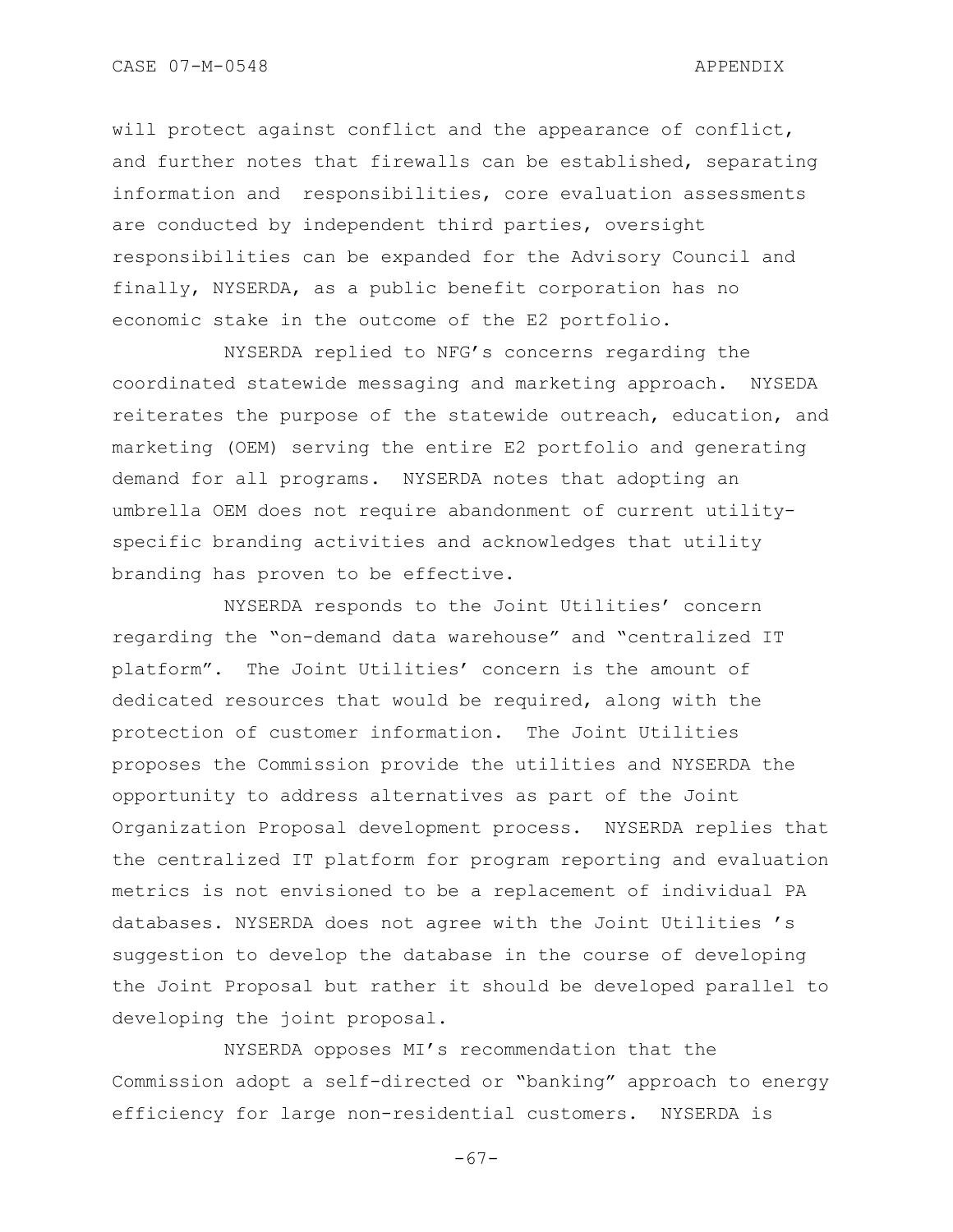concerned that a self-directed or "banking" program may result in a potential erosion of the system benefits that underscore these energy efficiency activities.

# **Northeast Energy Efficiency Partnership (NEEP)**

NEEP is generally supportive of Staff's proposal and states that it provides a thoughtful approach to addressing the recommendations identified in the Moreland Commission report as well as concerns from other stakeholders. NEEP supports the creation of an  $E^2$  Advisory Council that combines the IAG and EAG groups and recommends that the  $E^2$  group should begin meeting prior to the submission of the  $E^2$  program plans. The Advisory Council, led by DPS Staff, should not attend to focus on the minute elements of program implementation but instead provide high level guidance and direction. Energy efficiency advisory boards from other Northeast and Mid-Atlantic states can provide a model that can be used by New York. The advisory council is a forum that can be used for all energy efficiency stakeholders to provide their perspectives on programs. NEEP believes that NYSERDA will hold an important role with the council by developing performance goals and providing timely information on how well the programs are meeting the State's objectives.

NEEP supports Staff"s proposal to alleviate unnecessary competition of EEPS program offerings between NYSERDA and the utilities. Duplicative and overlapping programs have been a source of customer confusion and have hindered goal achievement. Clearly delineating the roles of PAs is the first step in extinguishing the confusion. NEEP states that comprehensive, clean energy programs should be administered by NYSERDA because of their well developed experience with program design, evaluation and market transformation. Introductory programs that necessitate customer connections and knowledge

-68-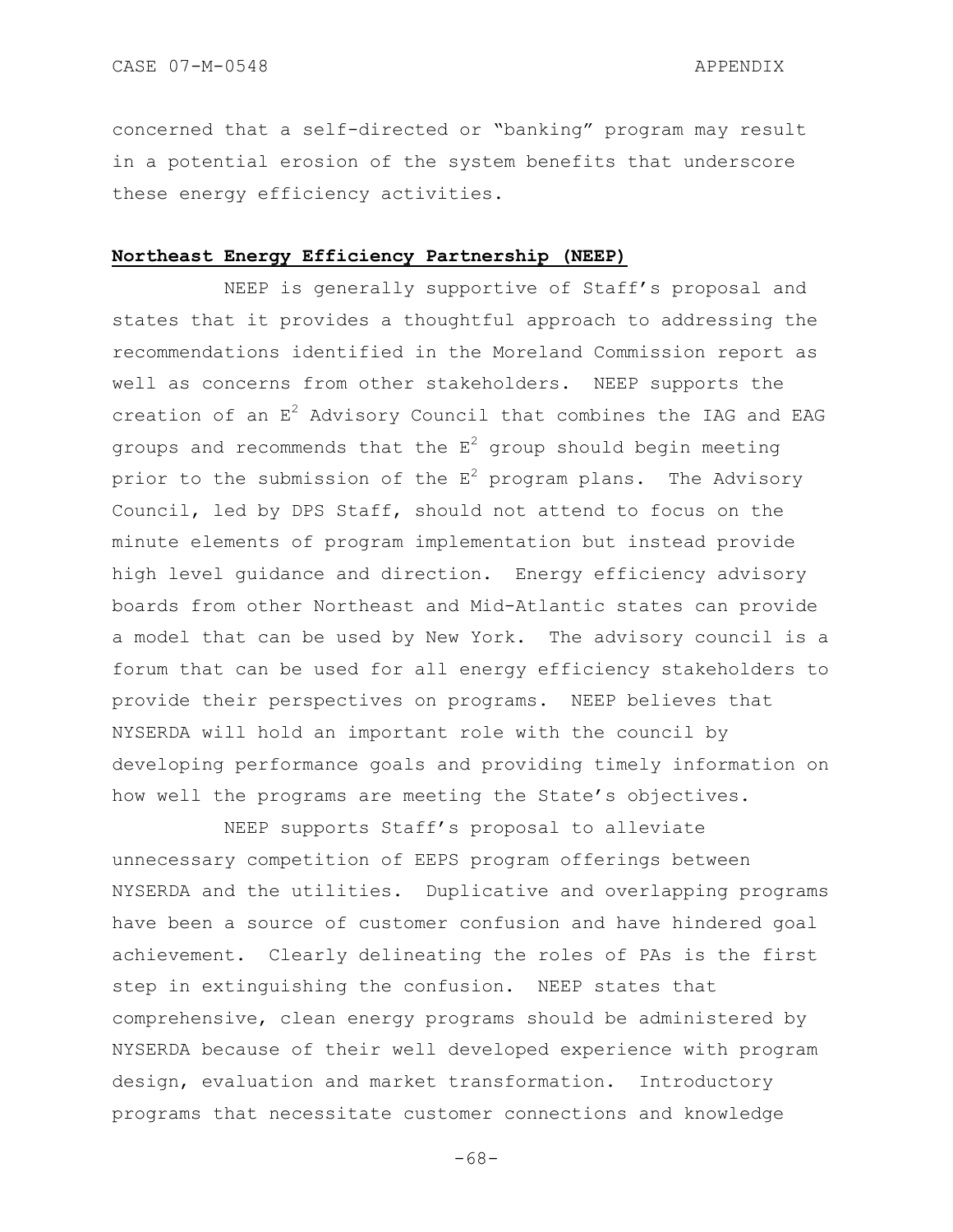should remain with the utilities. NYSERDA should continue to track and analyze the energy efficiency data as well as assist utilities with program design. Additionally, the coordination of programs includes leveraging the energy efficiency programs of NYPA and LIPA.

NEEP states that the first task for the E2 Advisory Council should be that DPS, NYSERDA and utilities design specific performance goals. . NEEP offers some criteria for discussion when developing performance metrics: link savings and goals with the current program cycle, maintain and energy saving component, include program participation goals, align goals with cost effectiveness screening, promote market transformation, and endorse PA cooperation.

NEEP agrees with Staff that the TRC test should no longer be applied at the measure level and supports Staff"s proposal to evaluation cost effectiveness testing at the sector level. NEEP also suggest utilizing the Societal Cost Test which can be used to calculate cost and benefits to the general public and recommends looking to Synapse Energy Economics for Regional Evaluation, Measurement and Verification (EM&V) forum for guidance as it is currently working on developing a Cost-Effectiveness Test Reference Guide.

NEEP has long advocated for a fuel neutral funding approach for a whole-building, holistic approach to energy efficiency and agrees with Staff that the cost of avoiding cross subsidization may outstrip any benefits to the ratepayer. NEEP recommends a merged fuel neutral fund instead of eliminating the surcharge for gas customers and to make energy efficiency program options available to unregulated fuels customers as well. Fuel neutrality permits a whole-building approach and should allow unregulated fuel customers to participate in building envelope and equipment replacement efficiency

-69-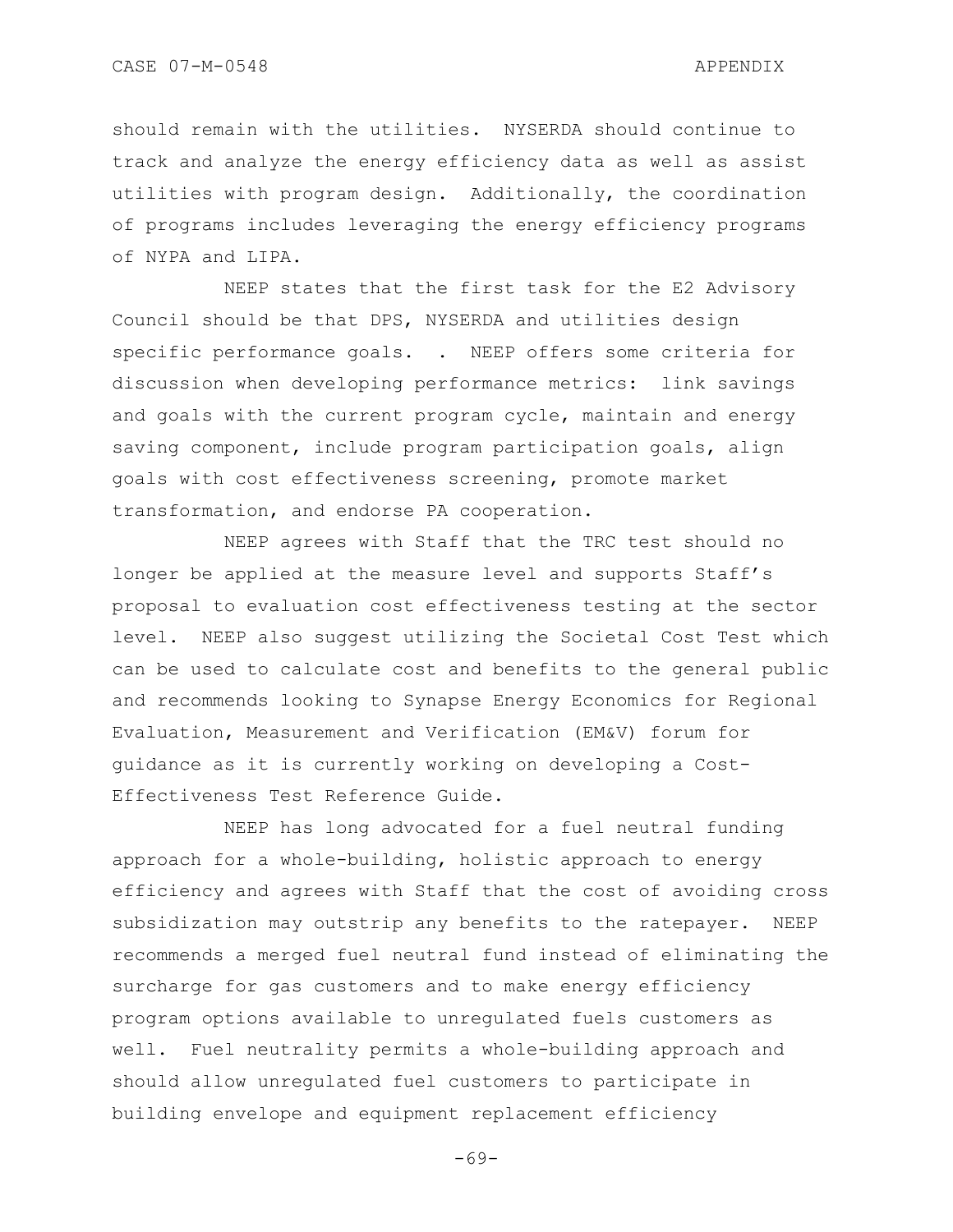improvements. NEEP also suggest that Staff develop an opt-in fund that would be available for municipal electric companies in Long Island to participate in energy efficiency programs.

NEEP states that revising performance goals to be more in line with the program term as well as clearly delineating PA roles will create conditions for a performance incentive to motivate program performance and suggests using performance incentive models developed by Massachusetts and Vermont for insight into what could work for New York State.

NEEP supports Staffs efforts to improve evaluation planning, program performance measurement and the proposed Technical Resource and Evaluation Plan. NEEP supports the development of the EEPS Statewide Database that can provide timely information on program performance obtained from consistent program tracking and reporting from PAs. This data will be valuable to regional efforts through the Regional Evaluation, Measurement and Verification Forum (EM&V) which is working to reporting consistency across the Northeast and Mid-Atlantic states through its Regional Energy Efficiency Database (REED).

NEEP recommends that the Technical Resource and Evaluation Plan (TREP) continue with joint statewide evaluations and leveraging evaluation funds across PAs. For assistance in developing a multi-year evaluation planning framework, NEEP suggests researching other states; such as Massachusetts, which has recently issued its 2013-14 Evaluation Plan. NEEP encourages  $EAG/E<sup>2</sup>$  Advisory Council participants to continue their participation in the Regions EM&V forum in an effort to support consistency in energy efficiency evaluation and reporting across the region.

NEEP supports Staff"s efforts to develop a welldesigned and flexible Technical Reference Manual (TRM) and

 $-70-$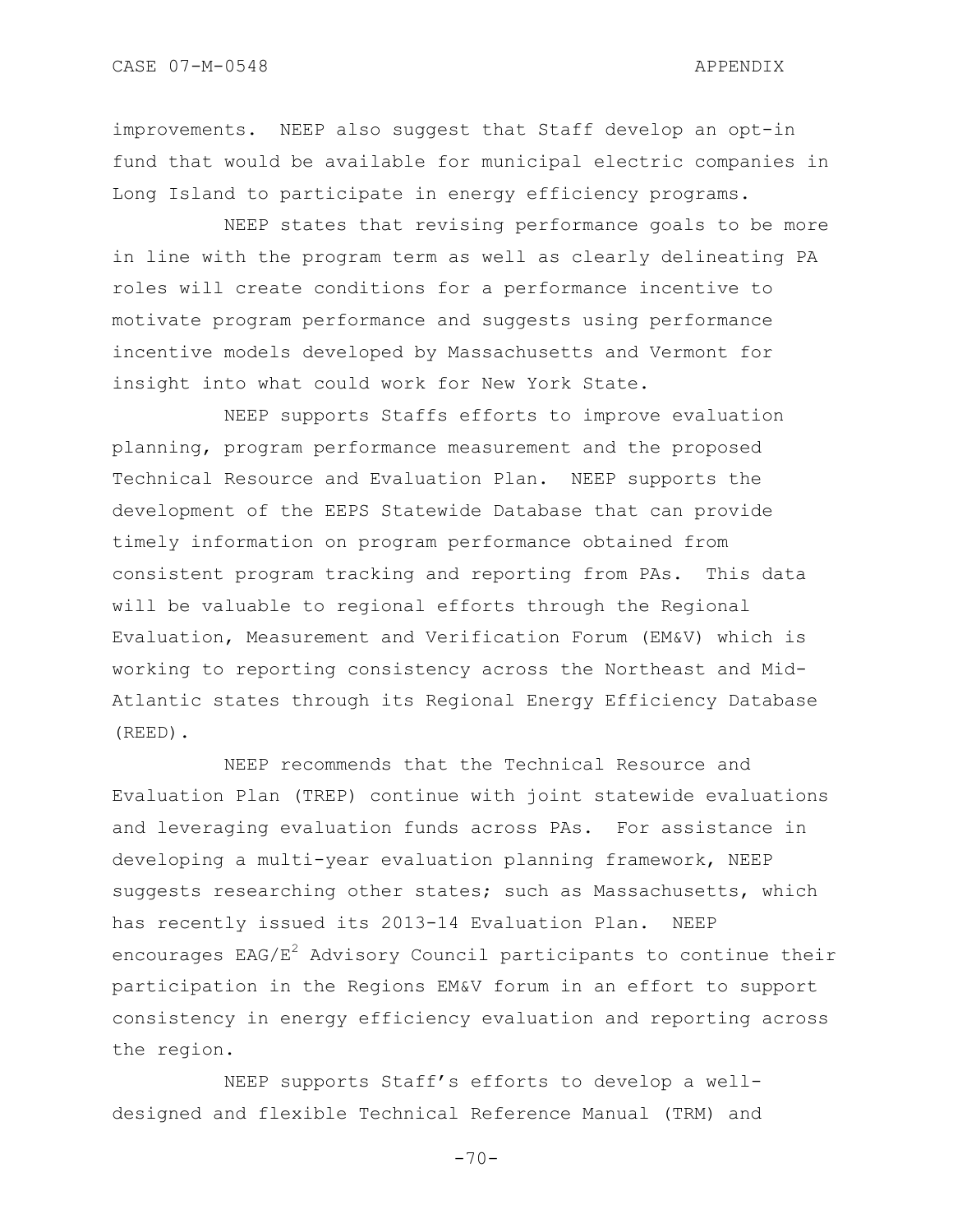recommends reviewing the TRM Updating Process Guidelines the Forum developed as part of the recent Mid-Atlantic TRM for insight on updating New York"s Technical Manual. Recommendations include: Review and summarize TRM update processes in place in other jurisdictions for comparison and guidance; Recommend an overarching strategy to update the TRM in a timely and appropriate manner, to best meet the needs of the organizations using it; Interview regional stakeholders to identify needs and schedules relevant to the update process, commonalities that are mutually supportive of a single process and schedule, as well as any unique needs or situations that necessitate extra attention; Identify cyclical activities that may benefit or detract from the TRM update process, and propose a schedule for measure review and update; Identify measures to be added or updated in the next round of TRM measure development.

NEEP urges Staff and PAs to work together to prioritize evaluation and reporting while implementing the changes.

### **Saint-Gobain Structural Ceramics (Saint-Gobain)**

Saint-Gobain supports having National Grid maintain their energy efficiency programs for large commercial and industrial customer in their service territory. Saint-Gobain has had positive experiences working with National Grid and is confused as to why the Public Service Commission would want to eliminate this valuable program from National Grid and the other investor-owned utilities in New York State.

# **SmartWatt Energy, Inc. (SmartWatt)**

SmartWatt states it has participated in dozens of utility programs across the country, both as a utility program

-71-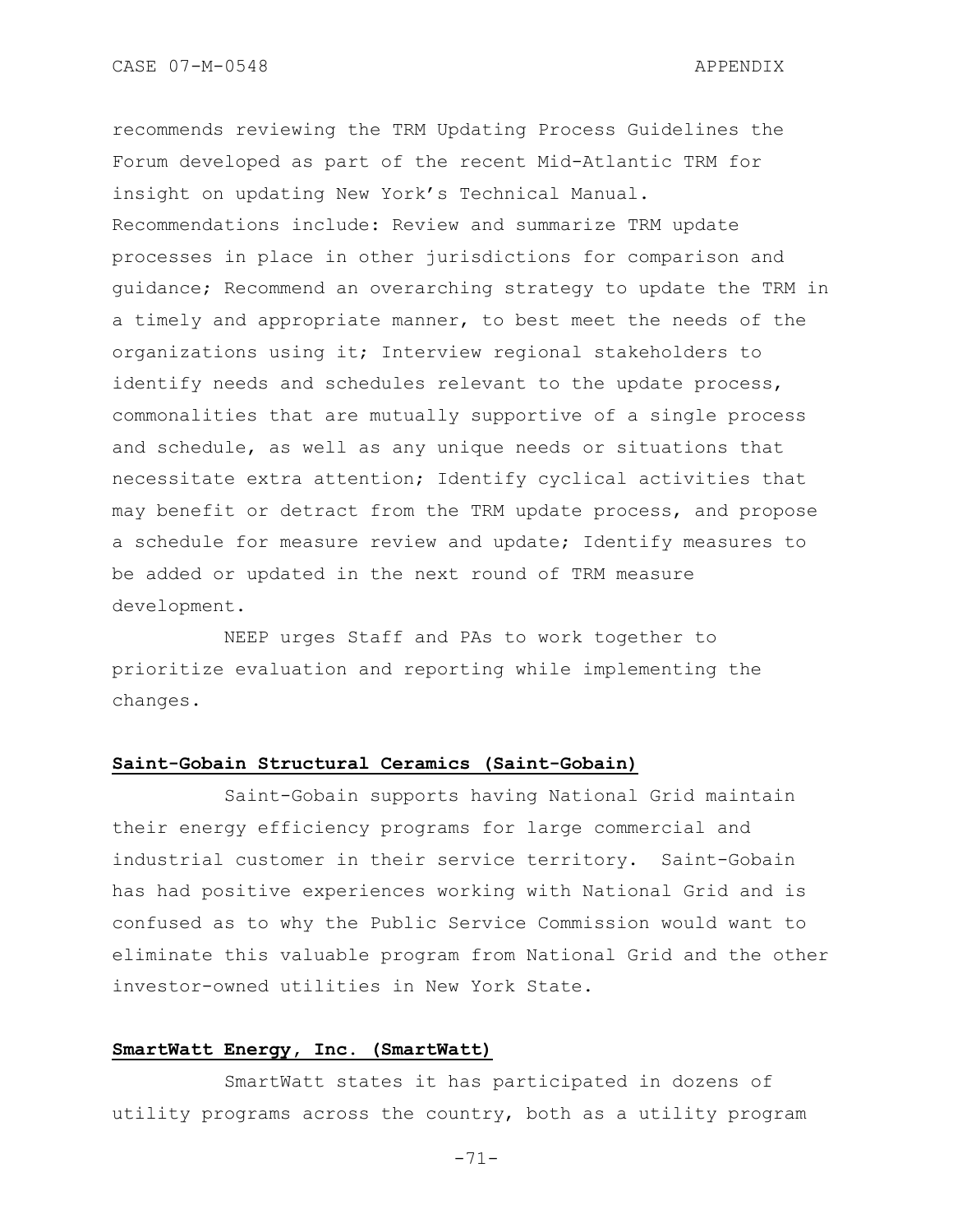implementer and as a participating installation contractor; and this experience has demonstrated the importance of several critical energy efficiency program design considerations that are critical to the continued success of the EEPS Program Portfolio in New York.

SmartWatt"s view does not advocate that the role of the utilities exceeds those of other stakeholders. NYSERDA has developed a national reputation for advancing emerging technologies and innovation in program design and impact evaluation. Consumer advocates, regional economic development agencies, workforce training providers and representatives of underserved customer segments are all stakeholders that should play to their strengths to design and deliver a complementary set of cost effective program and in exploring the potential direction of energy initiatives in New York for many years to come.

SmartWatt states that energy efficiency is a proven means of meeting energy demand, and also delivers a range of social, sustainability, environmental, and economic benefits by providing reliable, efficient, affordable, and clean energy. The utilities, by virtue of their reach into local markets and their commitment to energy efficiency, as well as their stake in maintaining reliability of the systems that deliver that energy, should play a critical role in planning these programs.

SmartWatt advocates that the utilities of New York have the most to gain or lose, based upon success or failure of EEPS programs that can impact critical planning for the production and distribution of energy that is critical to the overall quality of life of the citizens of New York. SmartWatt recommends that the utilities focus on designing and delivering  $E^2$  programs, in cooperation with NYSERDA, that provide the best service, experience, and quality to their customers and address

-72-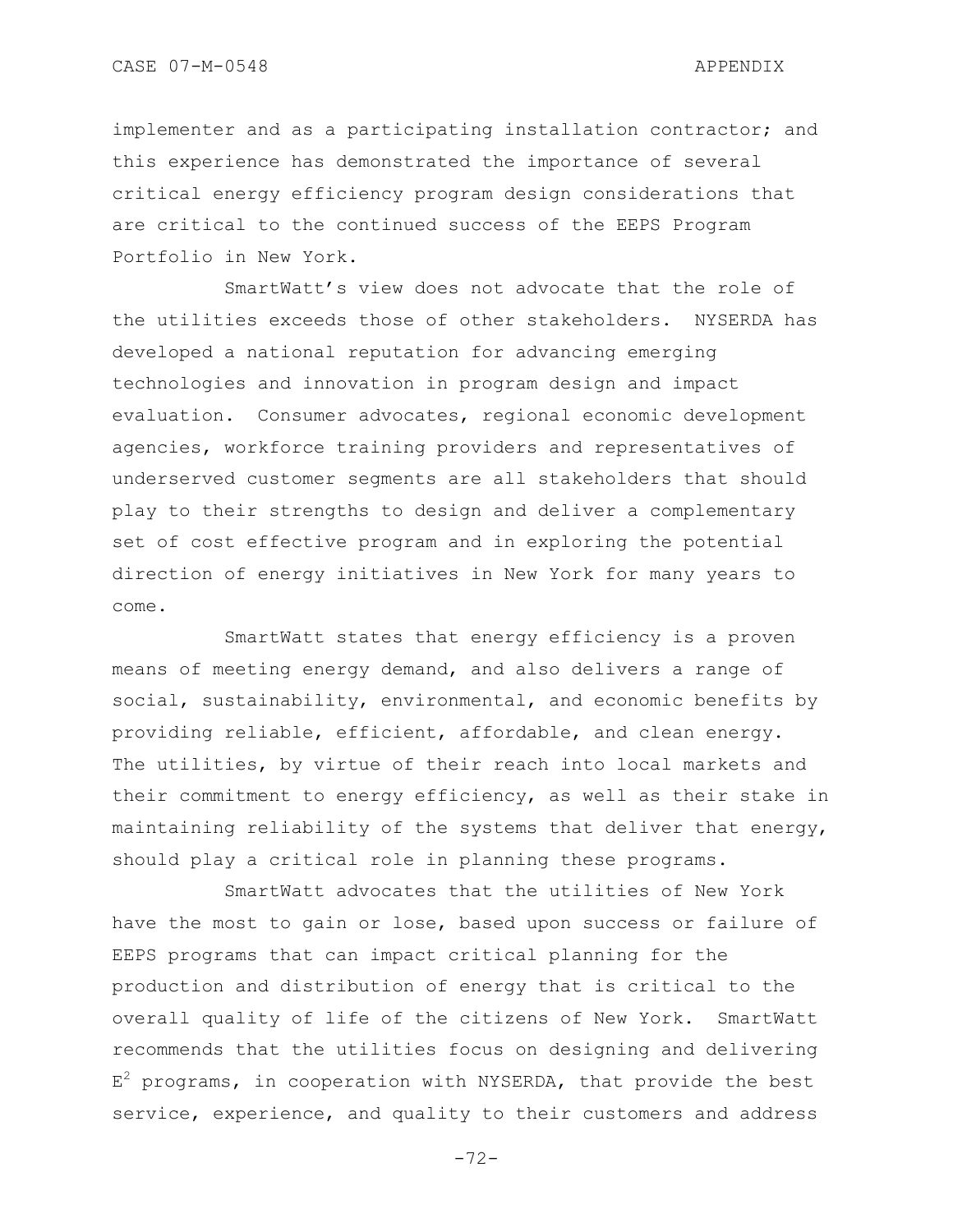some of the unique needs of their system. SmartWatt states that the utilities should foster and maintain customer relationships as a trusted energy advisor, providing service as a likely information source on energy options, since customers are more likely to trust the existing relationship with the utility providing service on such products.

SmartWatt states customer decisions on how and when they consume energy can have significant impacts on utility infrastructure investments and energy procurement efforts. Since utilities have insight into the needs of customers in their service territories, and are uniquely situated to develop and promote energy efficiency programs and services that can meet those needs and support the efficiency and reliability of energy production, delivery and distribution facilities that serve the needs of those customers, the utilities are positioned to integrate an overall customer solution package, which may include EEPS, RPS, demand response, and/or distributed generation measures. SmartWatt believes that the utilities are in a position to encourage customers to use energy efficiently, offer price signals to wiling customers to manage their exposure to energy market price volatility, aggressively manage energy supply contracts, and exploit onsite generation opportunities. Tailoring the wide variety of program models, eligible measures and market approaches is important to the effectiveness of each utility's overall program portfolio. This total range of efficiency program design options should not be diluted to a state-wide, one-size-fits-all program or suite of programs that fail to meet the needs of the customers, the local market and the utility.

SmartWatt states that municipal leaders across the country are facing growing economic, social, and sustainability challenges are increasingly interested in partnering with local

-73-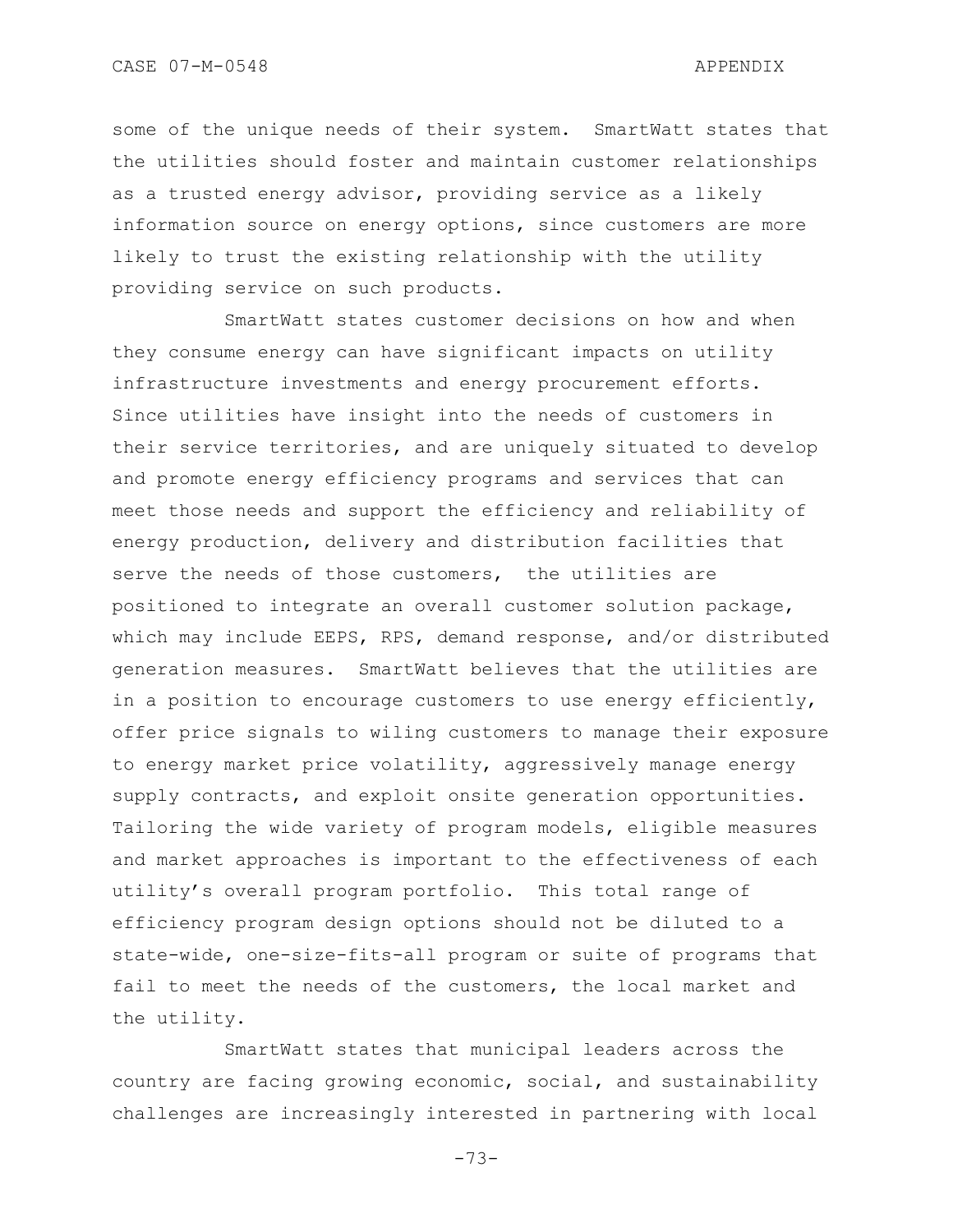CASE 07-M-0548 APPENDIX

utilities on initiatives that achieve broad regional and state energy objectives. Community leaders responsible for framing strategic approaches to energy often look to develop and champion local energy projects, may feel that lack the knowledge and expertise to do so. Local utilities have demonstrated willingness and capability to gather grassroots support to address local needs and develop local energy plans that can drive increased energy efficiency activity.

SmartWatt states that in order for the ratepayers, stakeholders and other market actors to get the most from energy investments requires an integrated approach, understanding and managing both energy use and energy supply options.

SmarttWatt looks forward to the Commission"s decisive action to integrate demand-side energy efficiency and load management opportunities with supply-side opportunities and offer customer tools and options for customers seeking to change their energy consumption behavior.

#### **TRC Environmental Corporation (TRC Environmental**

TRC Environmental supports the implementation of a fuel neutral approach for the remainder of EEPS 2 and for  $E^2$ . TRC Environmental states that a fuel neutral approach supports New York"s goals to transform energy markets and holistically address energy market needs in a way that EEPS 2 requirements do not allow. TRC Environmental asserts that most current EEPS2 programs can incorporate this change quickly. In TRC Environmental"s experience with NYSERDA"s MEPP, it found that buildings using heating fuels other than natural gas and electricity can easily meet the 15% energy savings threshold but are unable to access EEPS funds.

TRC Environmental supports removing the measure level and project level total resource cost test for the remainder of

-74-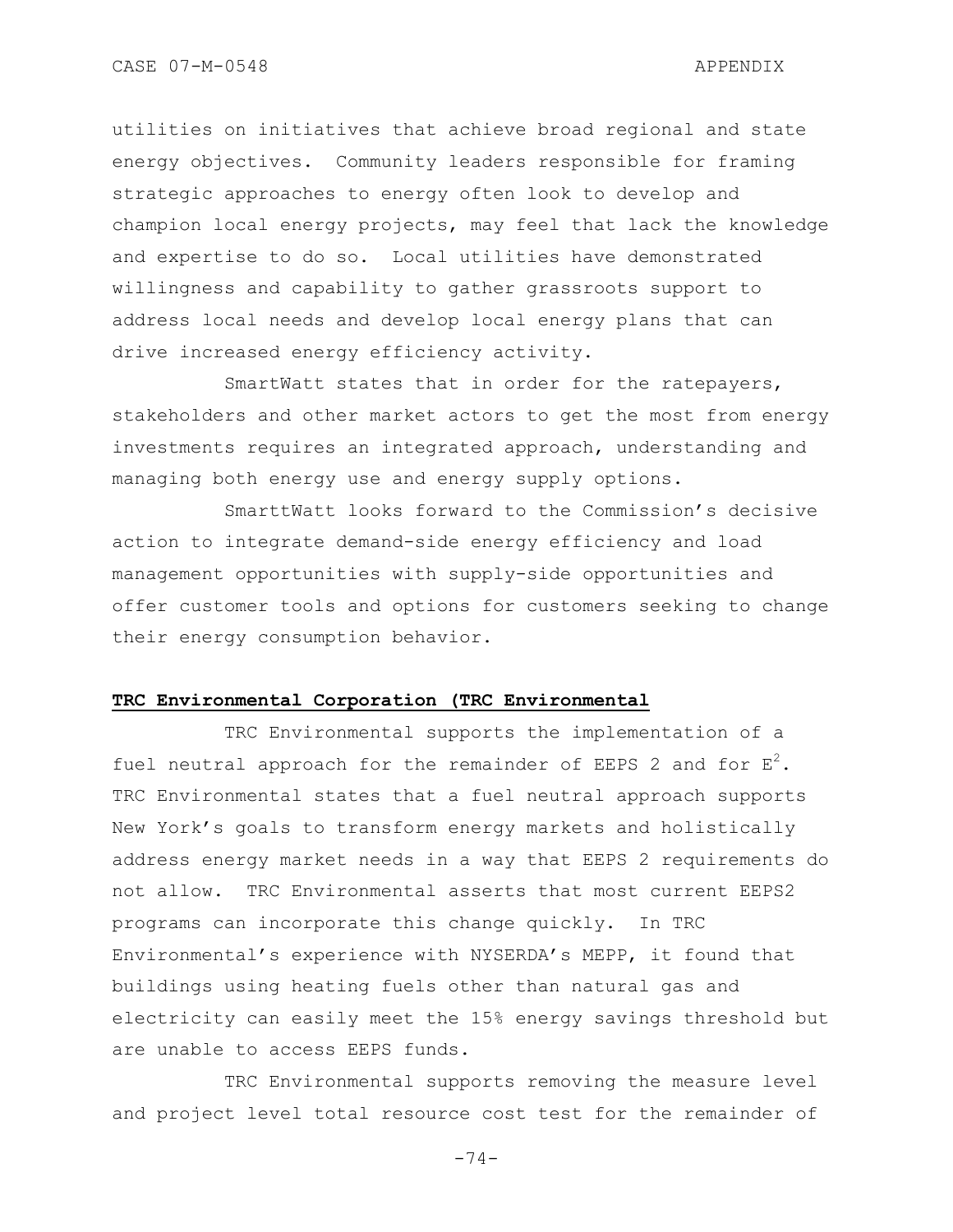EEPS 2. The company believes that this can be accomplished quickly and would help reduce program administrative costs as well as participation costs for customers. In addition, it believes that cost effectiveness screening at the sector level will provide flexibility for innovative program design and implementation models in the future.

TRC Environmental encourages the Commission to review the high level planning schedule to ensure that Program Administrators can incorporate the new program guidance into program design and procurement cycles. Typically, it has been TRC"s experience that new programs take 3-6 months to be program designed and launched.

TRC Environmental comments that current data analytics tools being used to evaluate EEPS programs are unable to present a clear performance comparison of the numerous program administrators across the State, and the current collection of program performance data only tracks first-year savings where most energy efficiency programs, especially those of larger scale that promise greater efficiencies, will take years to realize energy efficiency and financial forecasting goals. For these reasons, TRC Environmental supports a group shared information technology platform that would facilitate market analysis, evaluation of programs, and resource planning efforts, stating that this new platform is crucial to meeting upcoming statewide energy efficiency goals in the future. TRC Environmental recommends that input from program administrators and evaluators, as wells as implementation contractors should be included in the planning process for such a platform, and that it should be developed by a third party contractor with experience working in this sector. TRC Environmental welcomes the opportunity to join in the discussion. TRC recommends that design of the platform should include a description of: 1)

 $-75-$